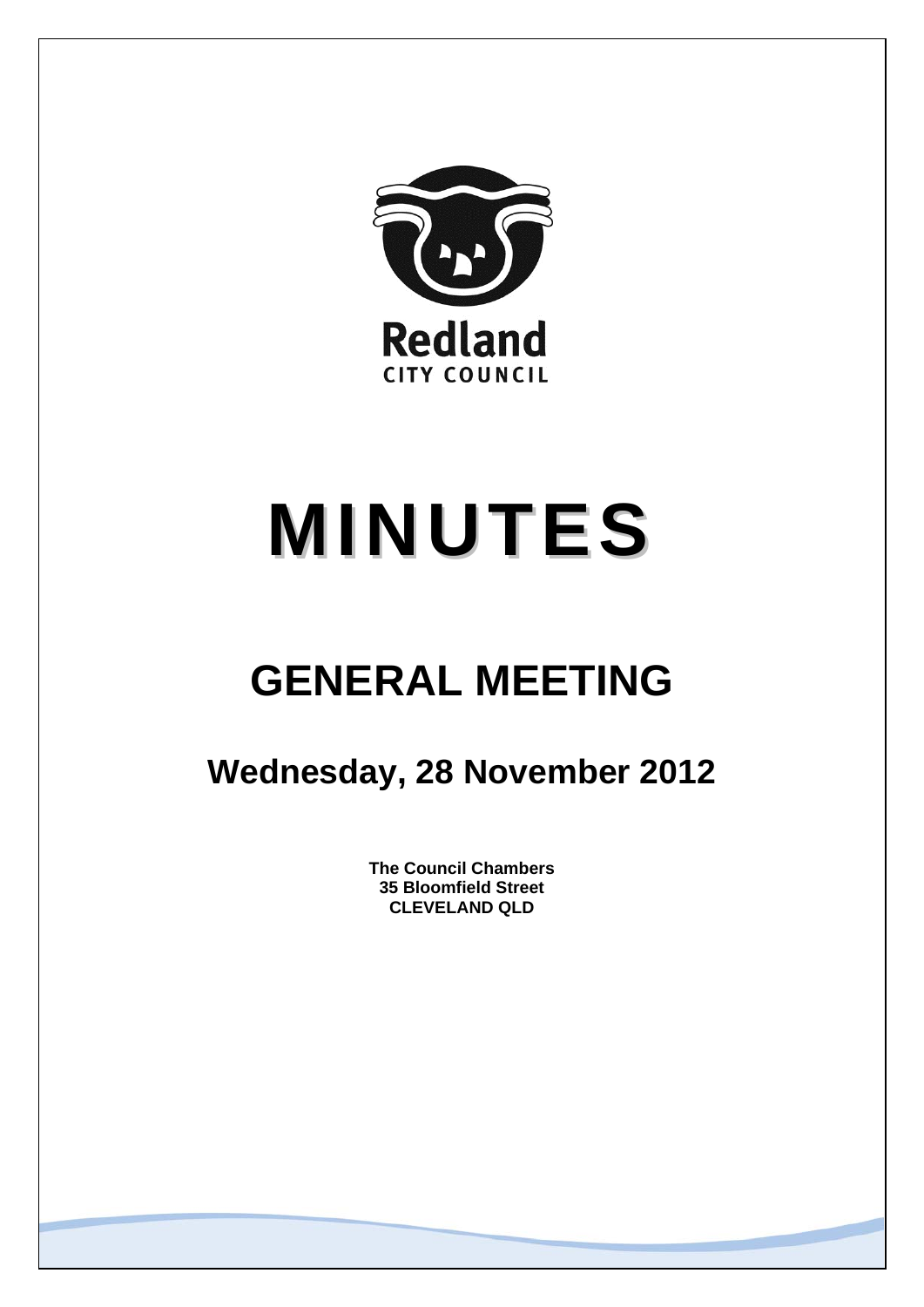#### **Table of Contents**

| <b>Item</b>    |                                                                                                         | <b>Subject</b>                                                                                       | Page No |
|----------------|---------------------------------------------------------------------------------------------------------|------------------------------------------------------------------------------------------------------|---------|
| 1              |                                                                                                         |                                                                                                      |         |
| $\mathbf 2$    |                                                                                                         |                                                                                                      |         |
| 3              |                                                                                                         |                                                                                                      |         |
|                | 3.1                                                                                                     |                                                                                                      |         |
|                | 3.2                                                                                                     |                                                                                                      |         |
| 4              |                                                                                                         |                                                                                                      |         |
| 5              |                                                                                                         |                                                                                                      |         |
|                | 5.1                                                                                                     |                                                                                                      |         |
| 6              |                                                                                                         | <b>MATTERS OUTSTANDING FROM PREVIOUS COUNCIL MEETING</b>                                             |         |
| $\overline{7}$ |                                                                                                         |                                                                                                      |         |
| 8              |                                                                                                         |                                                                                                      |         |
| 9              |                                                                                                         |                                                                                                      |         |
| 10             | <b>DECLARATION OF MATERIAL PERSONAL INTEREST OR</b><br>CONFLICT OF INTEREST ON ANY ITEMS OF BUSINESS  4 |                                                                                                      |         |
| 11             |                                                                                                         |                                                                                                      |         |
|                | 11.1                                                                                                    |                                                                                                      |         |
|                |                                                                                                         | 11.1.1 PETITION (DIV 4) - INTRODUCTION OF A 40KM SPEED<br>LIMIT ON COOCHIEMUDLO ISLAND TO FACILITATE |         |
|                | 11.2                                                                                                    |                                                                                                      |         |
|                |                                                                                                         | 11.2.1 REQUEST FOR COUNCIL TO AWARD CONTRACT FOR                                                     |         |
|                |                                                                                                         |                                                                                                      |         |
|                |                                                                                                         |                                                                                                      |         |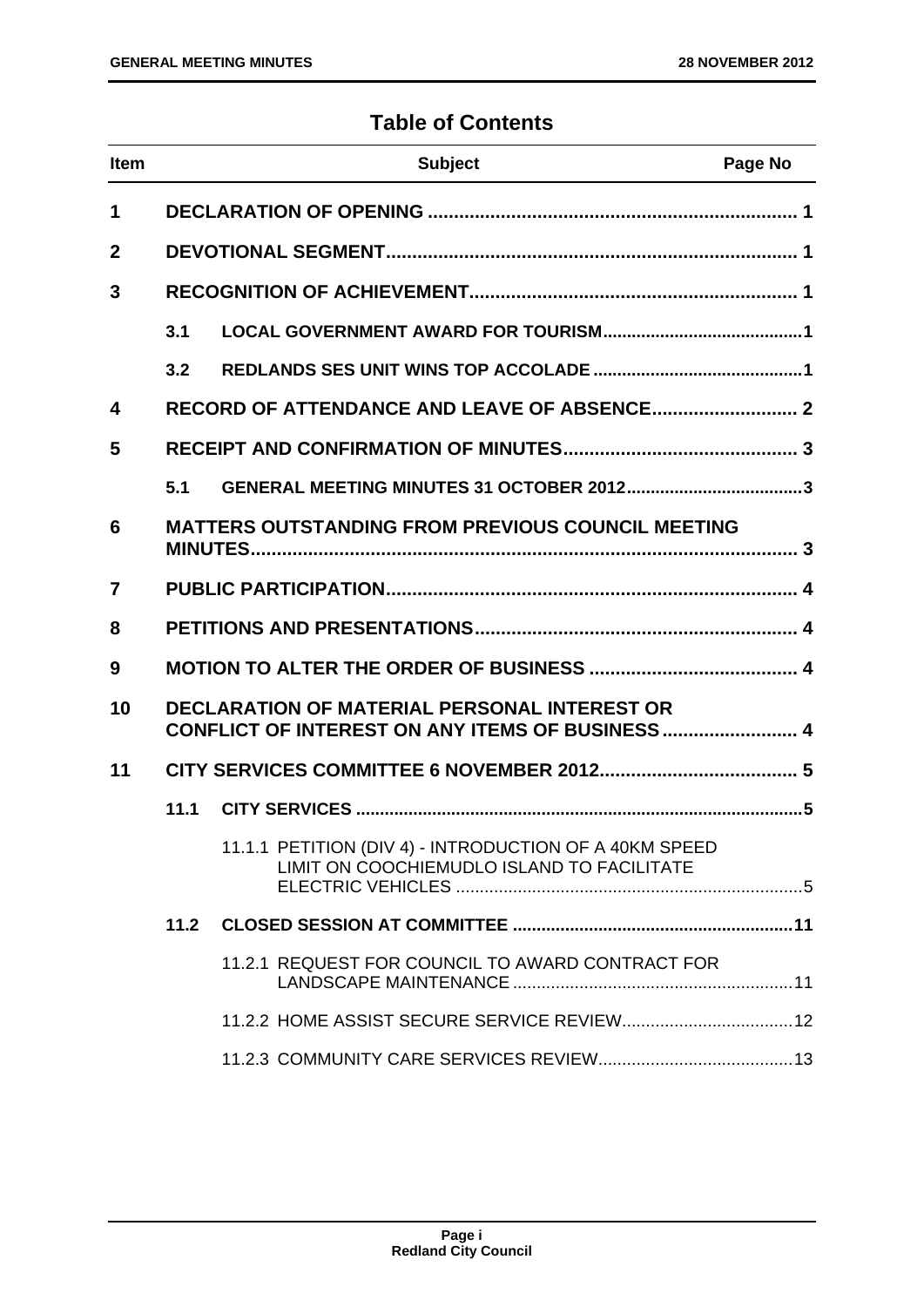| 12 |      | ENVIRONMENT & PLANNING COMMITTEE - 7 NOVEMBER 2012  14                                       |  |
|----|------|----------------------------------------------------------------------------------------------|--|
|    | 12.1 |                                                                                              |  |
|    |      | 12.1.1 REDLANDS PLANNING SCHEME - AMENDMENT PACKAGE                                          |  |
|    | 12.2 |                                                                                              |  |
|    |      | 12.2.1 FUTURE ECONOMIC DEVELOPMENT INITIATIVES 19                                            |  |
| 13 |      | <b>CORPORATE SERVICES &amp; GOVERNANCE COMMITTEE -</b>                                       |  |
|    | 13.1 |                                                                                              |  |
|    |      | 13.1.1 INFORMATION MANAGEMENT STRATEGY 2012-2017 20                                          |  |
|    |      | 13.1.2 MAINTENANCE RESERVE TRANSFERS FOR 2012-2013 24                                        |  |
|    |      | 13.1.3 OCTOBER 2012 MONTHLY FINANCIAL REPORTS27                                              |  |
|    | 13.2 |                                                                                              |  |
|    |      | 13.2.1 A REPORT ON THE AUDIT COMMITTEE MEETING 30                                            |  |
|    |      | 13.2.2 QUARTERLY CORPORATE PERFORMANCE REPORT 33                                             |  |
|    |      |                                                                                              |  |
|    | 13.3 |                                                                                              |  |
|    |      | 13.3.1 SPONSORSHIP APPLICATION - REDLAND RETAIL                                              |  |
|    |      |                                                                                              |  |
| 14 |      | <b>REDLAND WATER AND REDWASTE COMMITTEE -</b>                                                |  |
|    | 14.1 |                                                                                              |  |
|    |      | 14.1.1 DELEGATED AUTHORITY - ACCEPT TENDER FOR THE<br>SOUTH-EAST THORNLANDS SEWER PROJECT 44 |  |
|    | 14.2 |                                                                                              |  |
|    |      | 14.2.1 WATER CHARGE REMISSIONS FOR CONCEALED LEAKS                                           |  |
|    |      | 14.2.2 REDLAND WATER BUSINESS UNIT REPORT - OCTOBER                                          |  |
|    |      | 14.2.3 REDWASTE BUSINESS UNIT REPORT - OCTOBER 201253                                        |  |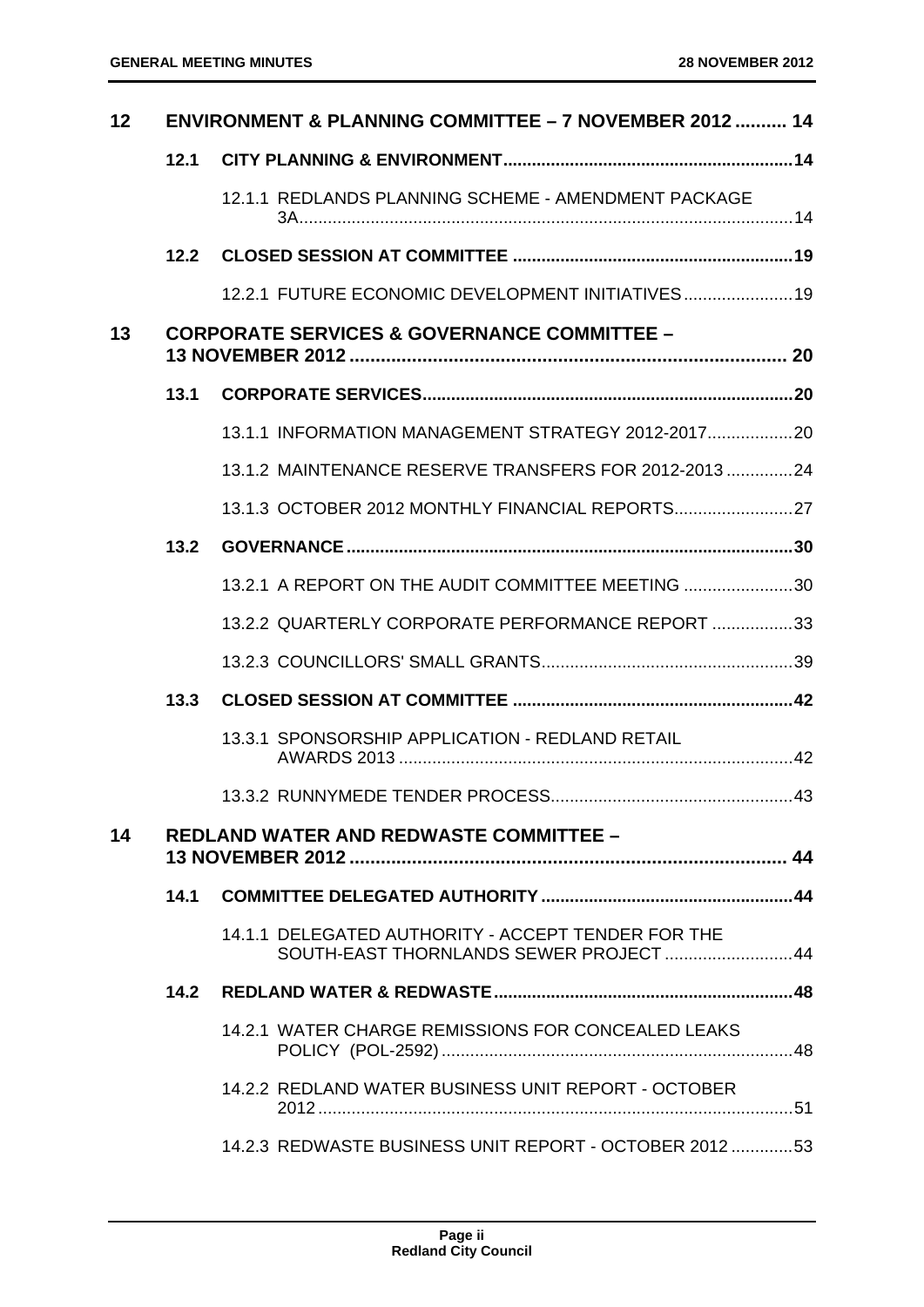| 15 |      | DEVELOPMENT ASSESSMENT & COMMUNITY STANDARDS                                                                                                                                            |  |
|----|------|-----------------------------------------------------------------------------------------------------------------------------------------------------------------------------------------|--|
|    | 15.1 |                                                                                                                                                                                         |  |
|    |      | 15.1.1 CATEGORY 1 - MINOR COMPLYING CODE ASSESSMENTS<br>AND ASSOCIATED ADMINISTRATIVE MATTERS,<br>INCLUDING CORRESPONDENCE ASSOCIATED WITH THE<br>ROUTINE MANAGEMENT OF ALL DEVELOPMENT |  |
|    |      | 15.1.2 CATEGORY 2 - COMPLYING CODE ASSESSMENT AND                                                                                                                                       |  |
|    |      | 15.1.3 CATEGORY 3 - MODERATELY COMPLEX CODE AND                                                                                                                                         |  |
|    |      | 15.1.4 APPEALS LIST CURRENT AS AT 5 NOVEMBER, 2012 62                                                                                                                                   |  |
|    |      | 15.1.5 MOSQUITO MANAGEMENT POLICY 2012 & MOSQUITO                                                                                                                                       |  |
|    |      | 15.1.6 ENVIRONMENT, PLANNING AND DEVELOPMENT FEE<br>DISCOUNTS AND WAIVERS FOR THE PERIOD OF JULY TO                                                                                     |  |
|    | 15.2 |                                                                                                                                                                                         |  |
|    |      | 15.2.1 DELEGATED AUTHORITY TO COMMITTEE -<br>COMMENCEMENT OF DRAFT COASTAL PROTECTION                                                                                                   |  |
| 16 |      |                                                                                                                                                                                         |  |
| 17 |      |                                                                                                                                                                                         |  |
|    | 17.1 |                                                                                                                                                                                         |  |
|    |      |                                                                                                                                                                                         |  |
|    |      | 17.1.2 APPOINTMENT OF EXTERNAL MEMBERS TO THE AUDIT                                                                                                                                     |  |
|    |      | 17.1.3 CUSTOMER CONTACT POLICY AND ASSOCIATED                                                                                                                                           |  |
|    | 17.2 |                                                                                                                                                                                         |  |
|    |      | 17.2.1 2011/2012 REDLAND CITY COUNCIL FINANCIAL                                                                                                                                         |  |
|    |      |                                                                                                                                                                                         |  |
| 18 |      |                                                                                                                                                                                         |  |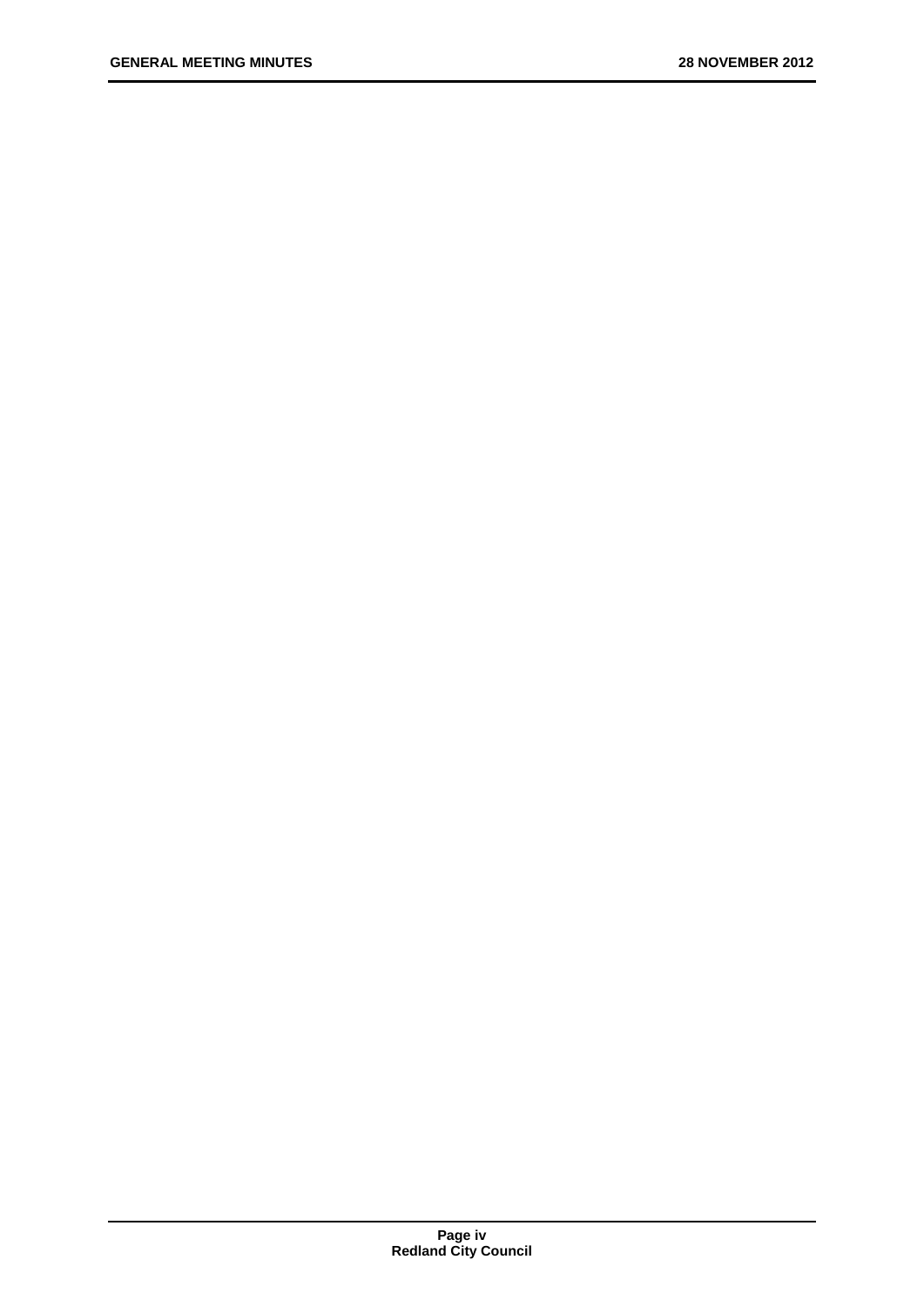#### **1 DECLARATION OF OPENING**

The Mayor declared the meeting open at 10.02am and acknowledged the Quandamooka people, who are the traditional custodians of the land on which Council meets.

The Mayor also paid Council's respect to their elders, past and present, and extended that respect to other indigenous Australians who are present.

#### **2 DEVOTIONAL SEGMENT**

Fr Nicholas Whereat, Anglican Waterloo Parish and member of the Ministers' Fellowship, led Council in a brief devotional segment.

#### **3 RECOGNITION OF ACHIEVEMENT**

#### **3.1 LOCAL GOVERNMENT AWARD FOR TOURISM**

Redland City Council's support for the local tourism industry was recognised on Friday, 23 November 2012, with Council winning the inaugural Local Government Award for Tourism at the Queensland Tourism Awards held at the Brisbane Entertainment and Convention Centre.

While the awards have been running for more than 25 years, this is the first year a local government category has been included. The new category was open to all local government authorities in Queensland and recognises excellence in tourism planning, the provision of tourism facilities and services, marketing, event development and management, and the overall contribution made both locally and to Queensland's tourism industry.

Council's tourism focus has been to deliver the vision in its tourism strategy for the Redlands to be 'the most accessible, diverse and protected nature playground within Brisbane's Moreton Bay and Islands'.

The Redlands was well represented, with other local award submissions from IndigiScapes, Big Red Cat, Stradbroke Island Events, Fishes on the Point (Point Lookout).

The Minister for Tourism, Major Events, Small Business and the Commonwealth Games, Jann Stuckey, said the awards provide recognition for the outstanding contribution the tourism industry makes to the State.

Ms Stuckey said the State was committed to reinvigorating tourism in Queensland and congratulated all of the award winners for their dedication to the State's tourism.

#### **3.2 REDLANDS SES UNIT WINS TOP ACCOLADE**

Redland City's SES unit won the best Regional Unit of the Year for their outstanding response, coordination, work and efforts over the past year at a ceremony held on November 17, 2012.

The Redland SES Unit is to be commended for its continued excellence in providing community support to the Redlands as well as other communities across Queensland.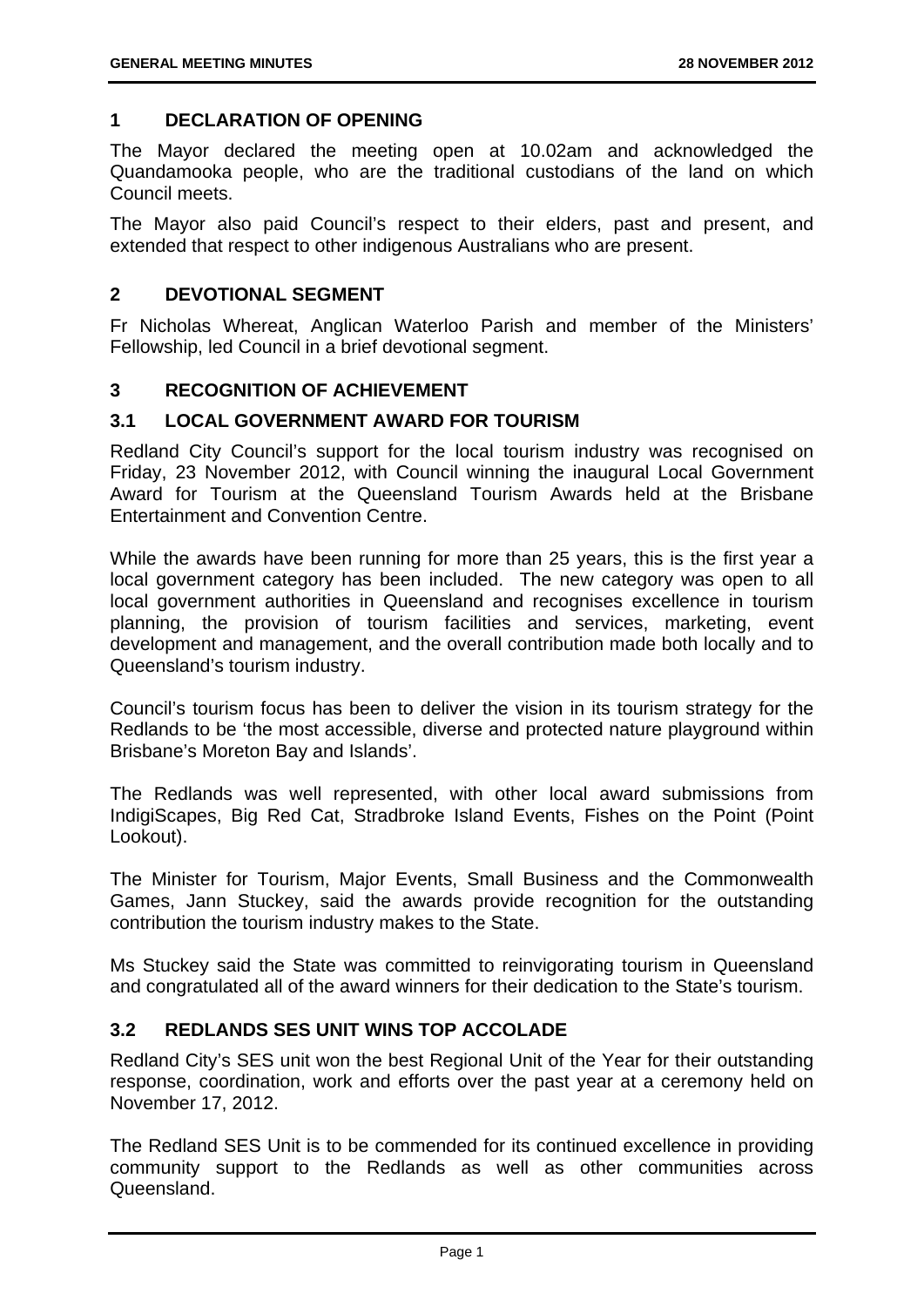In addition, Redland SES member Gersualdo Lo Presti, known as Aldo, was recognised as Regional Member of the Year for his exceptional service and commitment.

Volunteer Daniel Tuckwood, also from the Redland Unit, was presented with a certificate of excellence.

#### **4 RECORD OF ATTENDANCE AND LEAVE OF ABSENCE**

#### **MEMBERS PRESENT:**

| Cr K Williams       | Mayor                                |
|---------------------|--------------------------------------|
| Cr A Beard          | Deputy Mayor & Councillor Division 8 |
| Cr W Boglary        | <b>Councillor Division 1</b>         |
| Cr K Hardman        | <b>Councillor Division 3</b>         |
| <b>Cr L Hewlett</b> | <b>Councillor Division 4</b>         |
| Cr M Edwards        | <b>Councillor Division 5</b>         |
| Cr J Talty          | <b>Councillor Division 6</b>         |
| Cr M Elliott        | <b>Councillor Division 7</b>         |
| Cr P Gleeson        | <b>Councillor Division 9</b>         |
| Cr P Bishop         | <b>Councillor Division 10</b>        |
|                     |                                      |

#### **EXECUTIVE LEADERSHIP GROUP:**

| Mr B Lyon    | <b>Chief Executive Officer</b>                                |
|--------------|---------------------------------------------------------------|
| Mr N Clarke  | <b>General Manager Governance</b>                             |
| Mrs T Averay | <b>General Manager Environment Planning &amp; Development</b> |
| Mr M Drydale | <b>General Manager Corporate Services</b>                     |
| Mrs L Rusan  | <b>General Manager City Services</b>                          |
| Mr G Soutar  | <b>General Manager Redland Water and RedWaste</b>             |

#### **MINUTES:**

Mrs J Parfitt Team Leader Corporate Meetings & Registers

#### **LEAVE OF ABSENCE**

| Moved by:    | <b>Cr M Elliott</b> |
|--------------|---------------------|
| Seconded by: | Cr A Beard          |

That a leave of absence be granted for Cr C Ogilvie, Councillor Division 2, who is overseas participating in a trade show (The Kani City Industrial Fair) and speaking at the Nippon University of Veterinary and Life Science Annual Conference.

#### CARRIED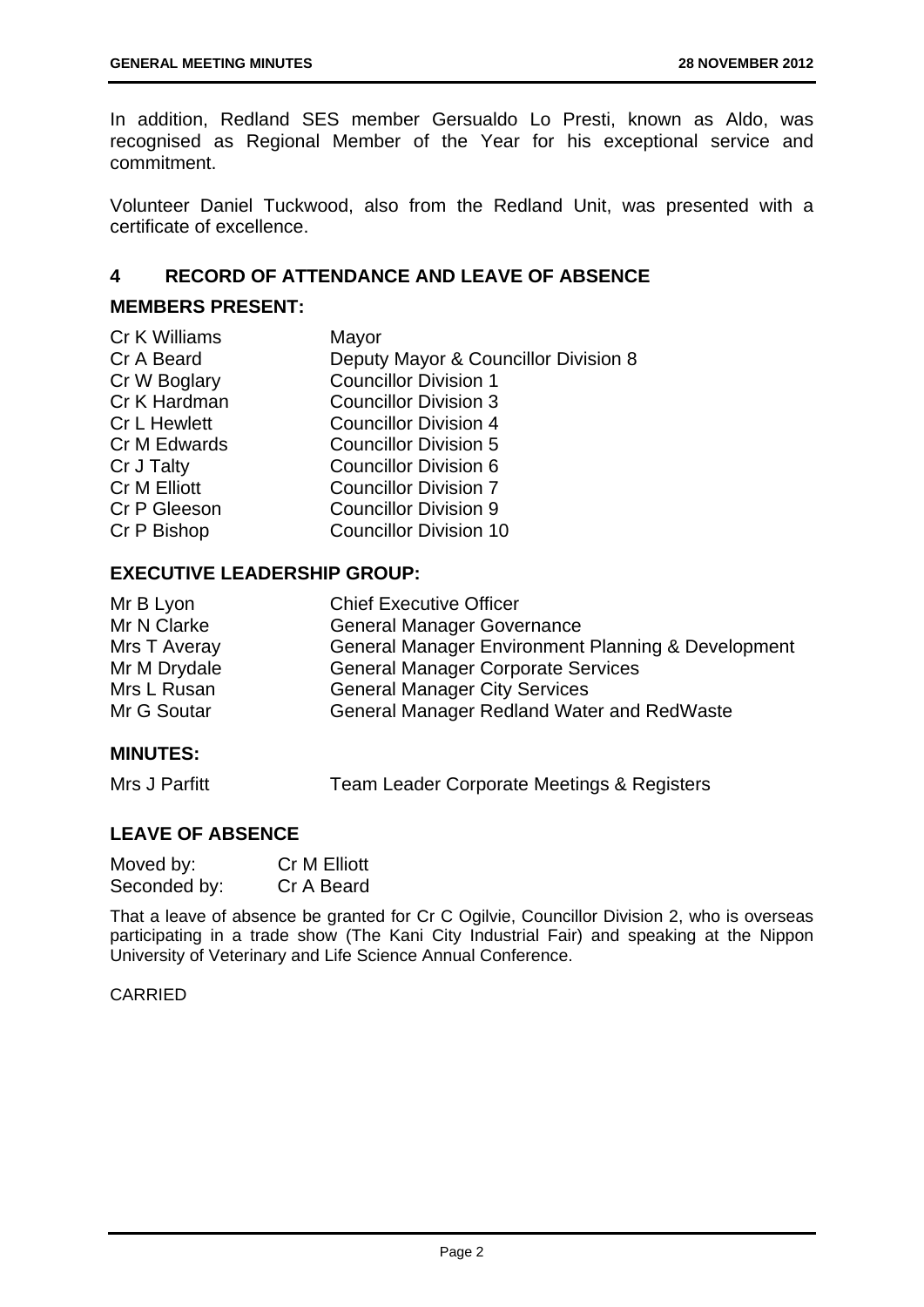#### **5 RECEIPT AND CONFIRMATION OF MINUTES**

#### **5.1 GENERAL MEETING MINUTES 31 OCTOBER 2012**

Moved by: Cr P Bishop Seconded by: Cr P Gleeson

That the minutes of the General Meeting of Council held on 31 October 2012 be confirmed

General Meeting Minutes 31 October 2012

CARRIED

#### **6 MATTERS OUTSTANDING FROM PREVIOUS COUNCIL MEETING MINUTES**

The Chief Executive Officer presented the following items for noting:

#### **6.1. APPEAL TO RAISE FUNDS TO PURCHASE A PIANO FOR RPAC**

At the General Meeting on 14 December 2011 Council resolved that a report be prepared and presented to Council on how to establish such an appeal.

A report addressing this matter will be presented at an ensuing Corporate Services & Governance Committee.

#### **6.2. PETITION (DIVISION 4) REQUEST FOR COUNCIL TO PUT CONTRACT WITH SCAPE SHAPE ON HOLD IMMEDIATELY UNTIL FURTHER DISCUSSION TAKES PLACE REGARDING CURRENT POSITION OF STEPS AND RAMP AT ORANA ESPLANADE**

At the General Meeting on 25 January 2012 Council resolved that the petition, which reads as follows, be received and referred to a Committee or officer for consideration and a report to the local government and that the current works be suspended and deferred pending the outcome of the report and decision of Council:

*"Petition from residents requesting that Council put the contract with Scape Shape on hold immediately until further discussion takes place regarding correct position of steps and ramp. Correct position of steps at GPS coordination – 27.34.204 and 153.18.455.* 

A report addressing this matter will be presented to the 4 December 2012 City Services Committee meeting.

#### **6.3. PETITION (DIVISION 3) REQUEST THAT COUNCIL UPGRADE WILLIAM STUART PARK IN THORNLANDS**

At the General Meeting on 29 August 2012 Council resolved that the petition, which reads as follows, be received and referred to a Committee or officer for consideration and a report to the local government and that the principal petitioner be advised in writing accordingly.

*"Petition from residents requesting that Council upgrade William Stuart Park in Thornlands by adding a family recreational area with some BBQ's, more tables and chairs, better and younger play equipment for littler*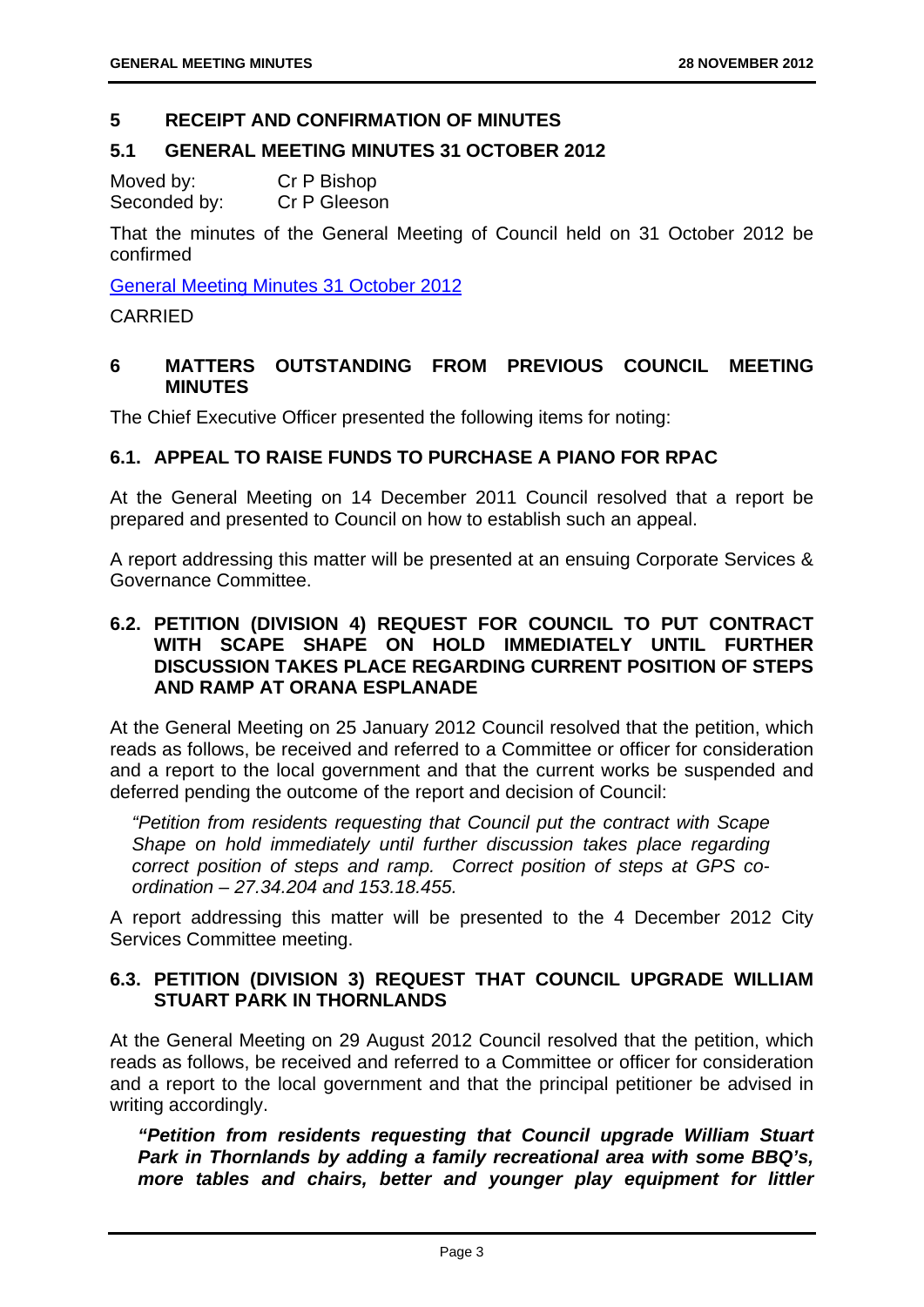*children, for example slides, merry-go-round, a better and safer see-saw and swings. Upgrade could also include a full-time surveillance camera."* 

A report addressing this matter will be presented to the 4 December 2012 City Services Committee meeting.

#### **6.4. PETITION (DIVISION 5) REQUEST FOR REMOVAL OF TREES IN HASLINGDEN DRIVE, REDLAND BAY**

At the General Meeting on 31 October 2012 Council resolved that the petition, which reads as follows,

- 1. Be received and referred to a Committee or officer for consideration and a report to the local government; and
- 2. That the Principal Petitioner be advised in writing.

*"Petition from residents regarding trees planted on foreshore in Haslingden Drive, Redland Bay."* 

A report addressing this matter will be presented to an ensuing City Services Committee meeting.

#### **7 PUBLIC PARTICIPATION**

Nil

#### **8 PETITIONS AND PRESENTATIONS**

Nil

#### **9 MOTION TO ALTER THE ORDER OF BUSINESS**

Nil

#### **10 DECLARATION OF MATERIAL PERSONAL INTEREST OR CONFLICT OF INTEREST ON ANY ITEMS OF BUSINESS**

Nil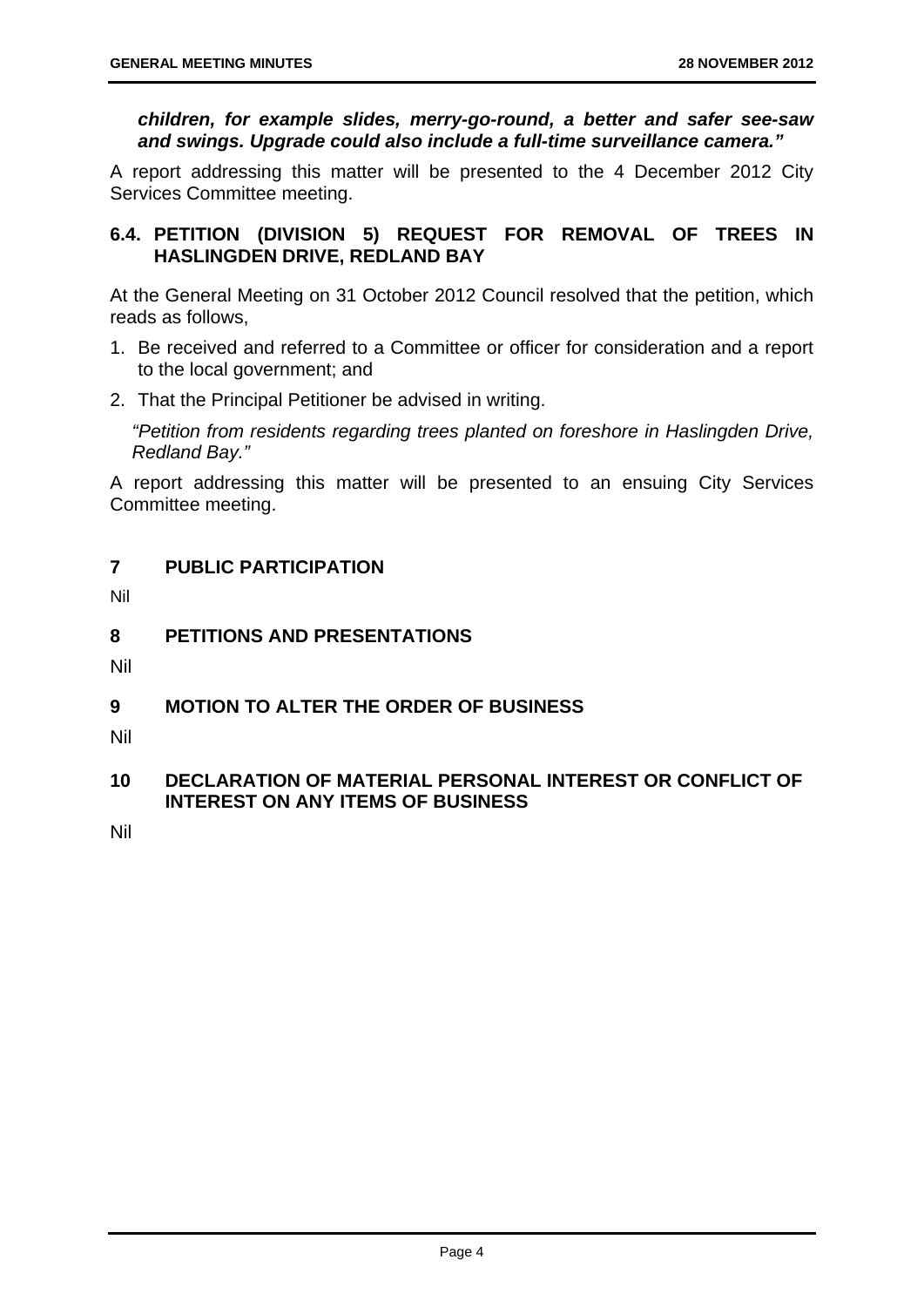#### **11 CITY SERVICES COMMITTEE 6 NOVEMBER 2012**

| Moved by:    | Cr W Boglary |
|--------------|--------------|
| Seconded by: | Cr P Bishop  |

That the City Services Committee Minutes of 6 November 2012 be received. City Services Committee Minutes 6 November 2012

#### **CARRIED**

#### **11.1 CITY SERVICES**

#### **11.1.1 PETITION (DIV 4) - INTRODUCTION OF A 40KM SPEED LIMIT ON COOCHIEMUDLO ISLAND TO FACILITATE ELECTRIC VEHICLES**

**Dataworks Filename: RTT: Local Area Traffic Management** 

| Dataworks Filename:         | <b>RII: LOCAL Area Traffic Management</b>                      |
|-----------------------------|----------------------------------------------------------------|
| <b>Attachment:</b>          | <b>Attachment 1: Traffic Survey Data - Sept 2012</b>           |
| <b>Responsible Officer:</b> | <b>Murray Erbs</b><br><b>Group Manager City Infrastructure</b> |
| Author:                     | <b>Wal Lloyd</b><br><b>Advisor Traffic Investigations</b>      |

#### **EXECUTIVE SUMMARY**

At the General Meeting of 30 November 2011, it was resolved that the petition submitted by the Coochiemudlo Island Progress Association, which reads as below, be acknowledged and that Council investigate options to allow alternative vehicles to be used on Coochiemudlo Island public roads under a Local Area Traffic Management Plan (LATMP) and that the principal petitioner be advised accordingly in writing:

*"We the undersigned, request that Council support and take all necessary actions to introduce a 40km/h speed limit on Coochiemudlo Island to facilitate the introduction of electric vehicles, similar to golf carts, as an alternative means of transport on the Island."* 

Council officers have carried out traffic surveys on roads across the island, have researched the State legislated provisions and requirements pertaining to special speed zones and the use of any vehicles on public roads, and have discussed the issues with officers of the Department of Transport and Main Roads (TMR) and Queensland Police Service (QPS) and sought their formal support for relevant proposals at the September combined meeting of the local Traffic Advisory Committee and Speed Management Committee (TAC/SMAC).

This report recommends that Council implement a 40km/h speed limit on all roads across Coochiemudlo Island, and that the principal petitioner be advised that all matters relating to registration of vehicles for use on any public roads must be referred to the Queensland Department of Transport and Main Roads as Council does not have statutory authority to permit the use of vehicles on public roads.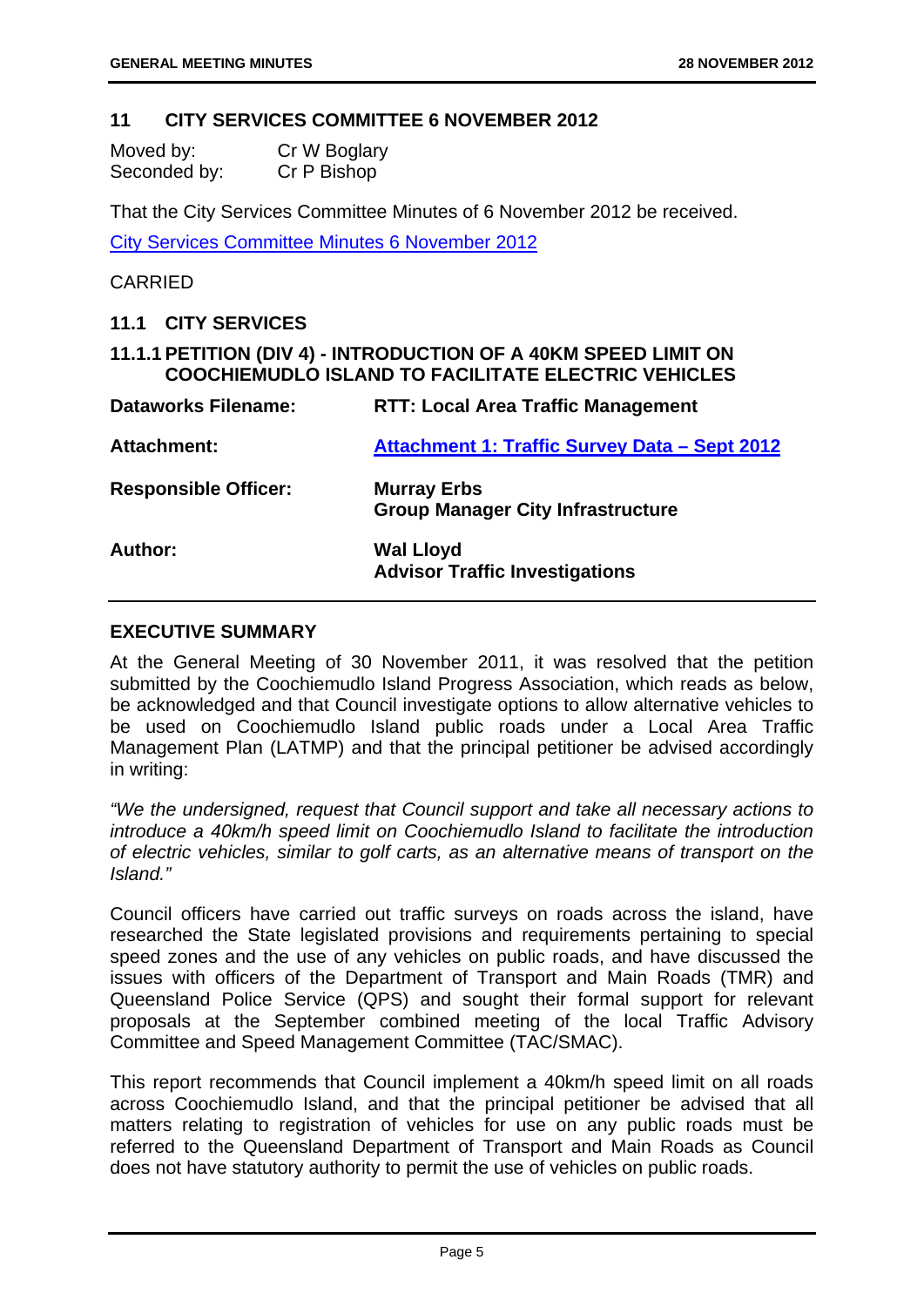#### **PURPOSE**

The purpose of this report is to address the petition submitted to Council by the Coochiemudlo Island Progress Association, and responds to a Council Resolution from 30 November 2011.

#### **BACKGROUND**

On 8 November 2011, a petition was received from the Coochiemudlo Island Progress Association Inc requesting the introduction of a 40km/h speed limit on the island to facilitate the use of alternative means of transport such as golf carts on the island.

The petition was presented to the General Meeting of 30 November 2011 when it was resolved that Council investigate options as requested in the petition. It contains 489 signatories of which 406 indicated Coochiemudlo Island addresses and 83 listed addresses not on the island. According to the latest Census data, Coochiemudlo Island has a population of about 700.

Council records indicate that the island has approximately 11.8km total length of streets, of which 5.3km (45%) are sealed and 6.5km (55%) are unsealed. The longest street, Elizabeth Street, is only 1.0km in length. The island is less than 5 square kilometres in area.

All of the island's streets are classed as Local Street in Council's road hierarchy, and all carry much less than 1000 average vehicles per day which is consistent with the maximum average daily traffic (ADT) for the classification, as shown in Attachment 1 – Sept. 2012 Traffic Survey Data.

#### **ISSUES**

The petition requests that a 40km/h speed limit be introduced "to facilitate" the use of alternative vehicles on the island's streets, but it must be noted that this speed limit would have no influence on whether a vehicle would be permitted to use the island's streets.

Therefore, for the purposes of this report, the petition request has been separated into two distinct issues to be considered and addressed, namely:

- (1) Implementation of an area wide (whole of island) speed limit of 40km/h;
- (2) Options to allow the use of alternative vehicles such as golf carts on the island's streets.

#### (1) Implementation of an area wide speed limit of 40km/h:

There are specific legislated provisions relating to the implementation of a 40km/h speed limit on any roads including those under Council control. These formal legislated provisions are detailed in the State Government's (TMR) Manual of Uniform Traffic Control Devices (MUTCD). Part 4 of the MUTCD, titled "Speed Controls", details the provisions relating to speed limits and special speed zones or special area limits.

(i) In Part 4, Section 2.2.4, an Area Speed Zone is defined as being "applied to a network of roads within a defined area with appropriate speed limit signing at each entry to and exit from the area".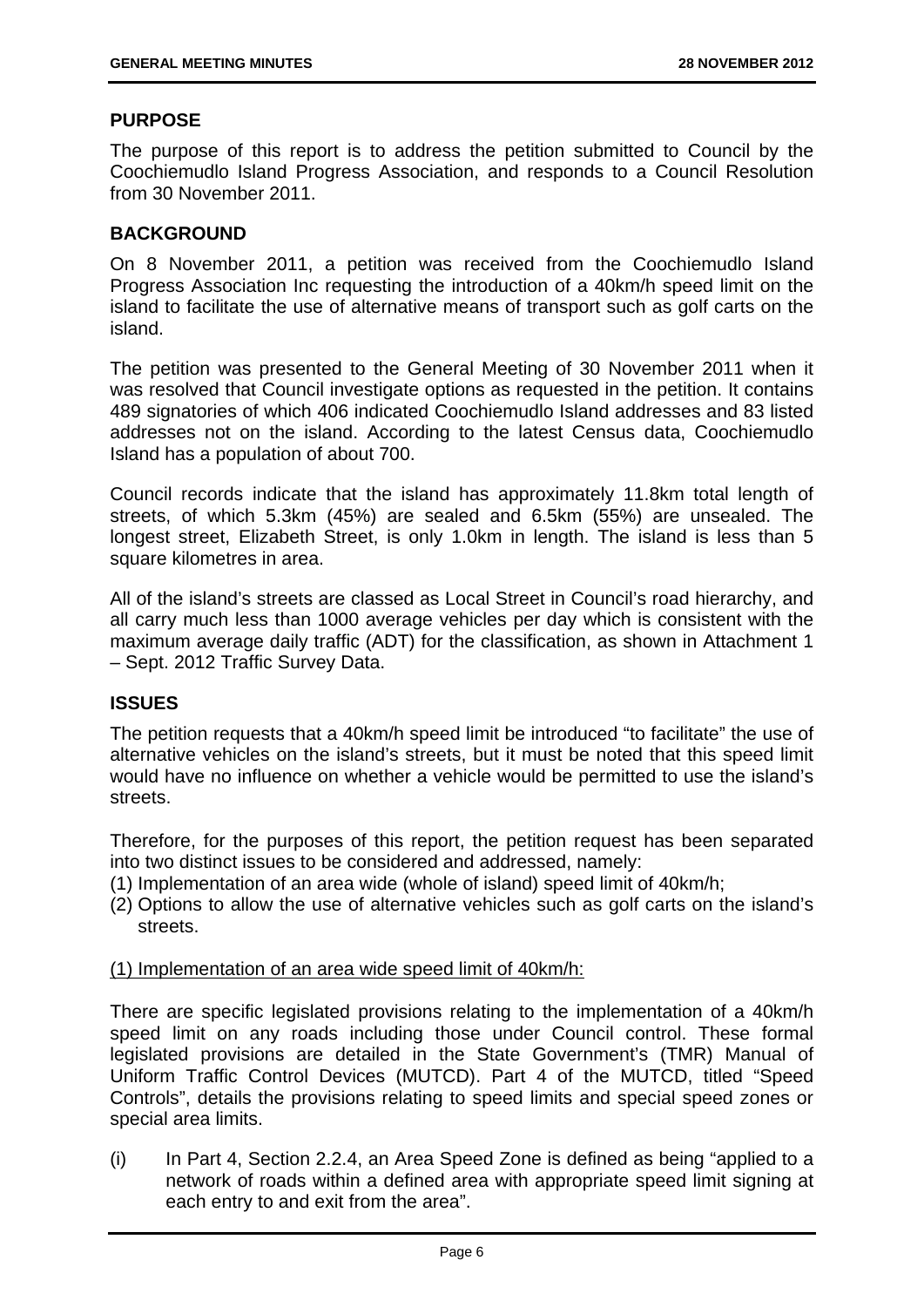*Coochiemudlo Island is a totally constrained area with a small network of roads which has only one vehicular entry/exit point, being the single barge ramp servicing the barge to and from the mainland.* 

(ii) In Part 4, Appendix B, Table B1, note 2, the following specific provision applies to the use of 40km/h speed limits in special speed zoning applications such as a zoning for a local traffic area: "40km/h speed limit to be applied where the road geometry (horizontal and vertical) or traffic calming measures support an upper limit of the 15km/h

pace<49km/h".

*This provision pertains to, and is satisfied by, the traffic survey data across the island generally indicating V85 speeds less than 49km/h, as indicated in Attachment 1. Mean speeds are generally less than 40km/h. Clearly, the general road geometry and constrained road environments of the island's streets generate a distribution of prevailing vehicle speeds that is consistent with that expected for a 40km/h speed limit rather than the existing 50km/h limit.* 

(iii) The *Transport Operations (Road Use Management) Act 1995* provides that Official Traffic Signs (which includes all speed limit signs on Local Government roads) shall be installed in accordance with the methods, standards and procedures prescribed in the MUTCD. Part 4, Appendix H, states that "A speed zone shall only be established after the [local] Speed Management Advisory Committee [or SMAC] endorses the recommendation of the road authority".

#### *This requirement was endorsed at the local SMAC meeting held on 25 September 2012 Agenda Item 3(7 :-*

*Outcome: (1) SMAC supports the introduction of reduced speed of 40kph and relevant speed management signage on Coochiemudlo Island only (not other bay islands) – Unanimously Supported*

#### (2) Use of alternative vehicles such as golf carts on the island's streets

Council does not have statutory authority to determine the eligibility of vehicles for use on public roads. At locations such as Sanctuary Cove and Hamilton Island that are mentioned in the petition's covering letter to Council, the roads are private roads and not under the jurisdiction of the local road authority. Coochiemudlo Island's roads are public roads.

The Transport Operations (Road Use Management – Vehicle Registration) Regulation is the relevant legislation applicable to the registration of motor vehicles for use on public roads in Queensland. To use a vehicle on a road it must be a registered vehicle unless it is specifically designated under legislation as an exempt vehicle, classification of which is defined in the legislation. An example of an exempt vehicle has been given as a motorised golf buggy being used for directly crossing a road dividing a golf course.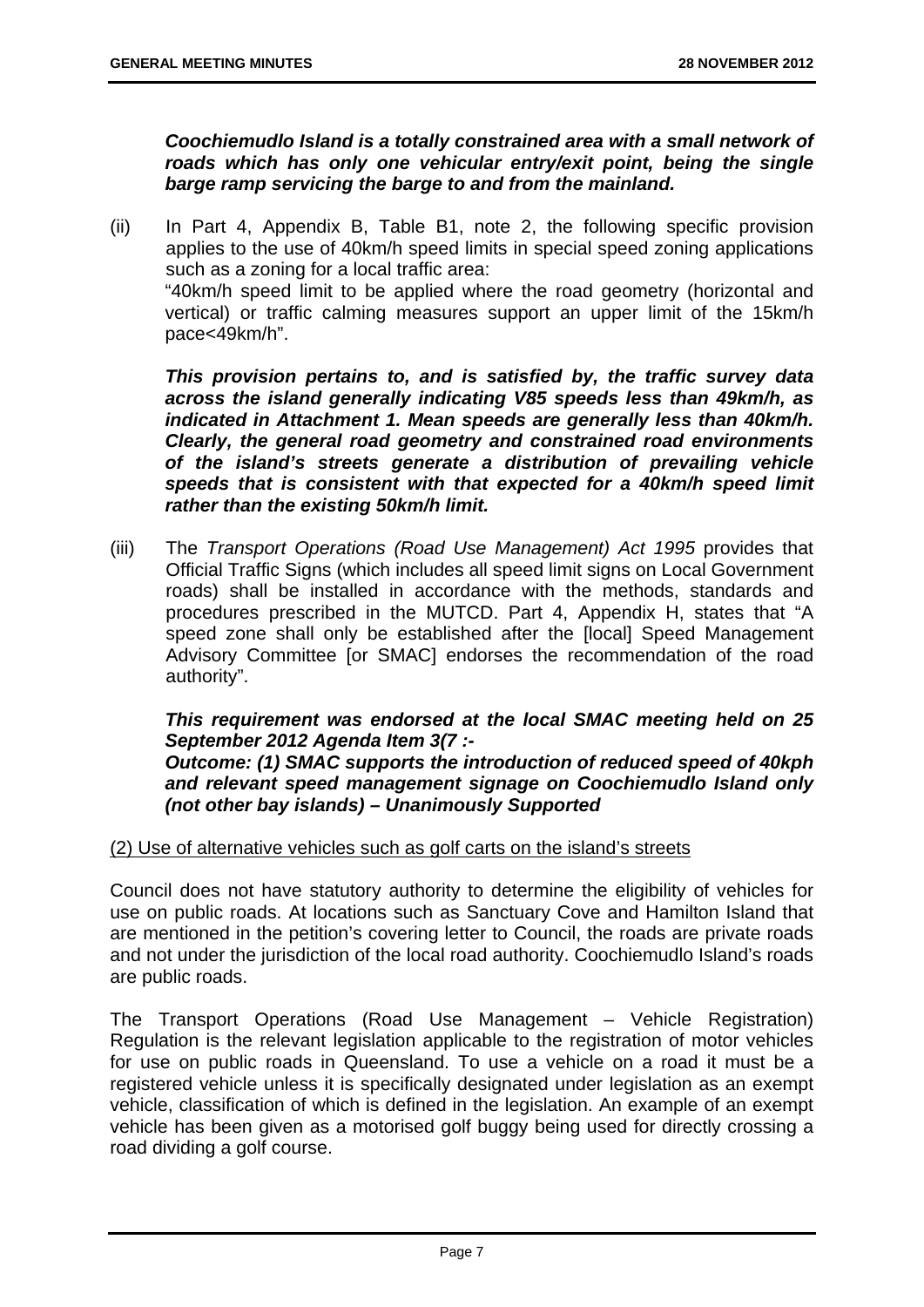The Transport Operations (Road Use Management – Vehicle Standards and Safety) Regulation allows both Queensland Transport and the Queensland Police Service to issue guidelines and permits in relation to safe movement of particular vehicles.

Conditional registration guidelines issued by Queensland Transport allow for vehicles such as golf buggies to be conditionally registered for use in limited circumstances and locations only. The guideline specifically allows for the use of the vehicles on public roadways within designated areas such as carparks, parklands, resorts, hospital grounds, and any area designated by the Chief Executive Queensland Transport. Public roads outside those designated areas are not eligible for inclusion under existing guidelines.

Council has no jurisdiction or authority to determine or proclaim the eligibility of a vehicle for registration or conditional registration for use on public roads. This authority rests primarily with Queensland Transport. Any individual or organisation wishing to use any vehicle on a public road should contact Queensland Transport for information regarding relevant requirements and approval procedures.

This issue was referred to the September meeting of the *Traffic Advisory Committee, and Speed Management Advisory Committee* (TAC/SMAC). The minutes of that meeting state:

*Outcome (2) The registration requirements applicable to LSEVs [or electric vehicles such as golf buggy type vehicles] falls outside the jurisdiction of the SMAC and the committee offers no decision or resolution on this issue. RCC members advised that DTMR is the relevant legislative authority to make determination on vehicle registration requirements for motor vehicles and LSEVs.* 

#### **Conclusions**

In regard to the request for implementation of a 40km/h speed limit for the island, it is proposed that the introduction of this speed limit meets required criteria under the relevant legislation and that it be implemented as an area wide local traffic area speed limit to include all roads on Coochiemudlo Island.

In regard to the use of alternative vehicles on the island's streets, it is proposed that the following advice be forwarded to the Coochiemudlo Island Progress Association: Council has no jurisdiction or authority to determine or proclaim the eligibility of a vehicle for registration or conditional registration for use on public roads. This authority rests primarily with Queensland Transport. Any individual or organisation wishing to use any vehicle on a public road should contact Queensland Transport for information regarding relevant requirements and approval procedures.

#### **RELATIONSHIP TO CORPORATE PLAN**

#### **5. Wise planning and design**

We will carefully manage population pressures and use land sustainably while advocating and taking steps to determine limits of growth and carrying capacity on a local and national basis, recognising environmental sensitivities and the distinctive character, heritage and atmosphere of local communities. A well-planned network of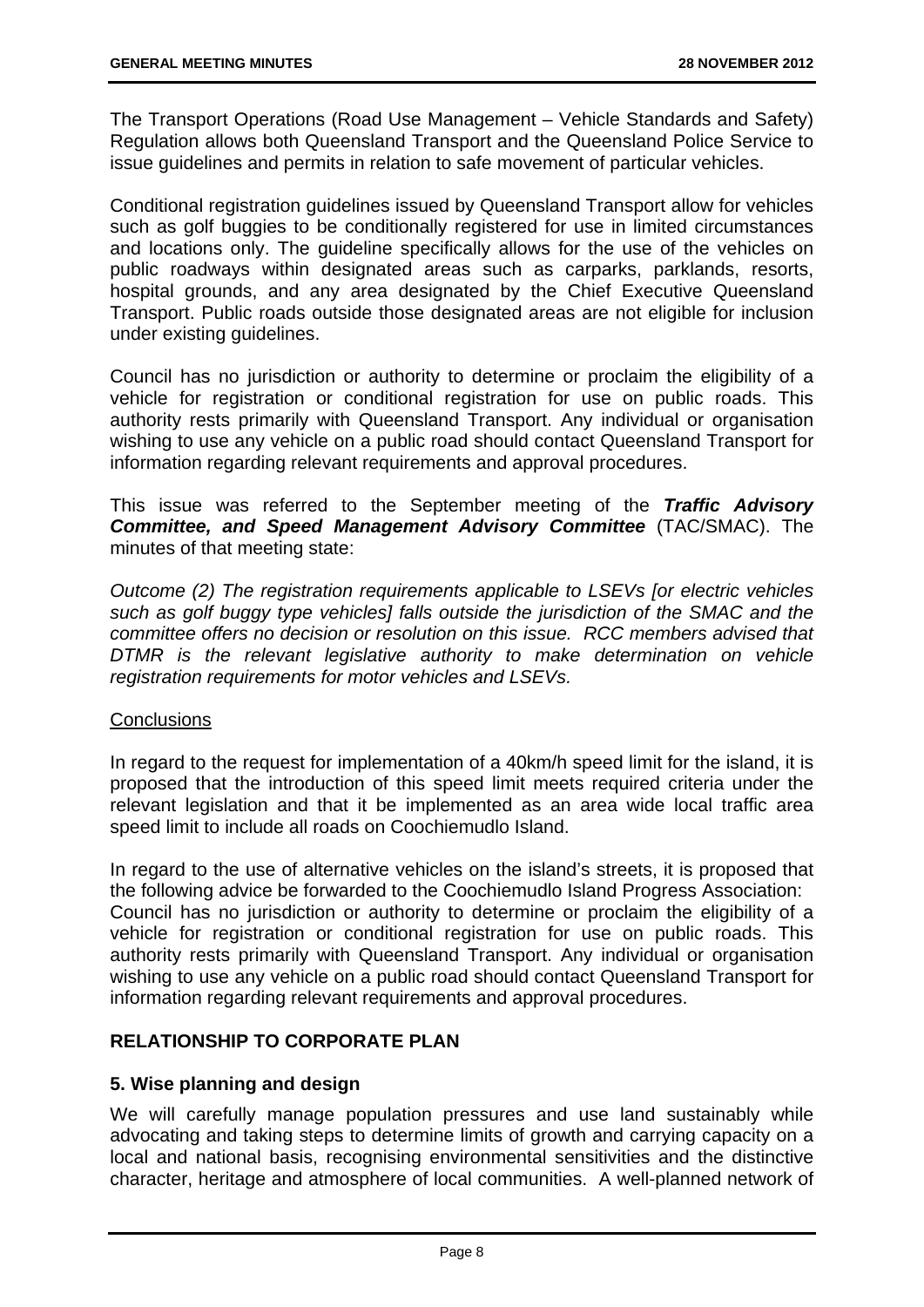urban, rural and bushland areas and responsive infrastructure and transport systems will support strong, healthy communities.

5.6 Manage the built environment in a way that creates accessible and user friendly spaces and maintains our local character and identity, ensuring all new developments use high quality design that reflects our sub-tropical climate, promotes health, community harmony and wellbeing

#### **FINANCIAL IMPLICATIONS**

Costs associated with the proposed installation of new speed restriction signage has been estimated at \$600.00 and funds are available in job no: 30115.208.6005.824012.

#### **PLANNING SCHEME IMPLICATIONS**

It is considered that the outcome of recommendations in this report will not require any amendments to the Redlands Planning Scheme.

#### **CONSULTATION**

Consultation has been undertaken with officers from:

- **Queensland Transport,**
- **Queensland Police Service.**
- **Gold Coast City Council,**
- Whitsunday Regional Council
- Traffic Advisory Committee, and Speed Management Advisory Committee (TAC/SMAC).
- The Councillor for Division 4, Cr Lance Hewlett, has been consulted on the content of this report.

#### **OPTIONS**

#### **PREFERRED**

That Council resolve as follows:

- 1. To approve the implementation of a 40km/h speed limit as a special local traffic area speed limit for all roads on Coochiemudlo Island;
- 2. That the Coochiemudlo Island Progress Association be advised in writing that: Council has no jurisdiction or authority to determine or proclaim the eligibility of a vehicle for registration or conditional registration for use on public roads. This authority rests primarily with Queensland Transport. Any individual or organisation wishing to use any vehicle on a public road should contact Queensland Transport for information regarding relevant requirements, approvals and registration procedures; and
- 3. That the principal petitioner be advised in writing of Council's resolution in this matter and be requested to advise signatories to the petition of Council's decision.

#### **ALTERNATIVE**

No change to the existing conditions.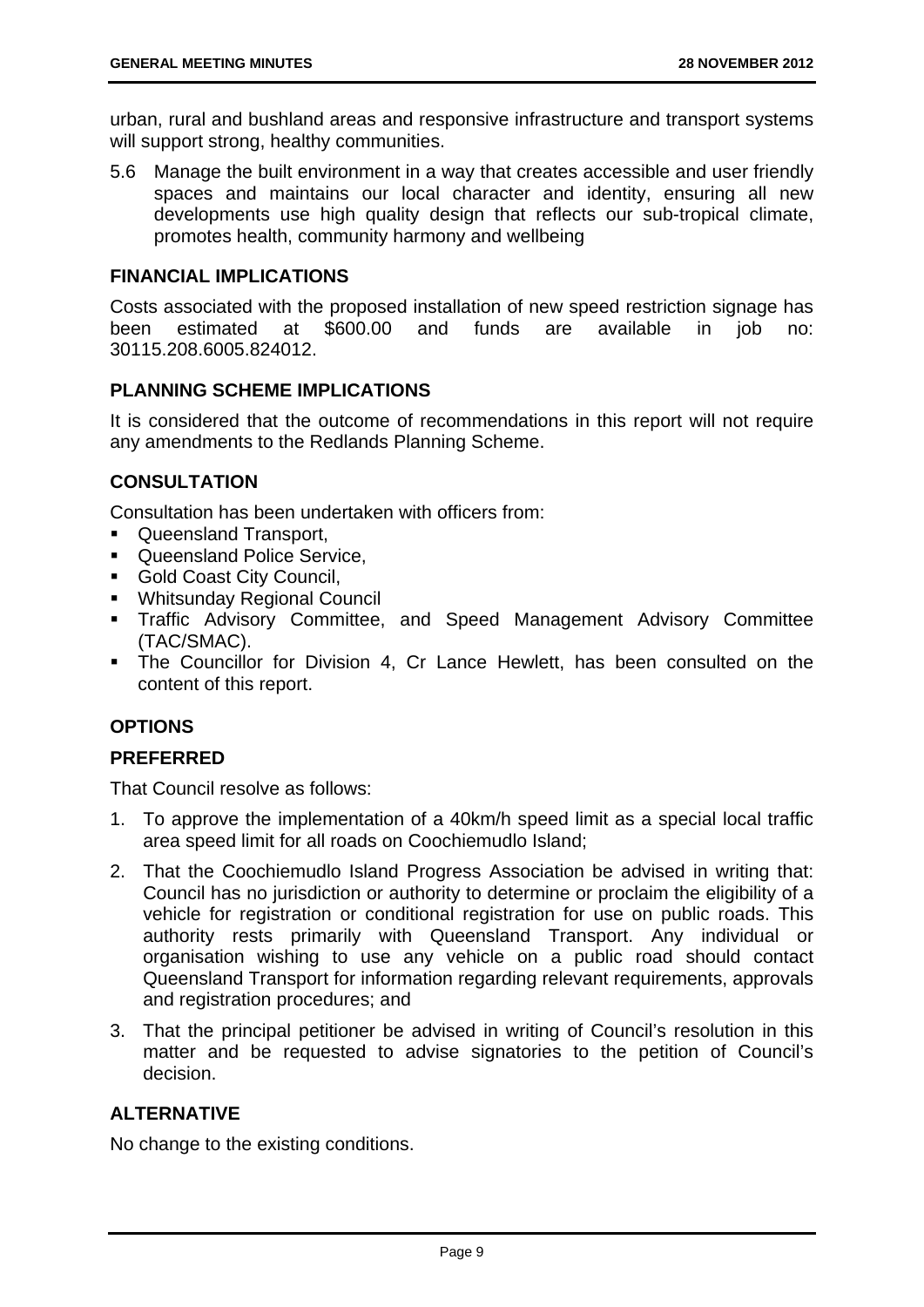**OFFICER'S/COMMITTEE RECOMMENDATION/ COUNCIL RESOLUTION** 

| Moved by:    | <b>Cr W Boglary</b> |
|--------------|---------------------|
| Seconded by: | <b>Cr P Bishop</b>  |

**That Council resolve as follows:** 

- **1. To approve the implementation of a 40km/h speed limit as a special local traffic area speed limit for all roads on Coochiemudlo Island;**
- **2. That the Coochiemudlo Island Progress Association be advised in writing that Council has no jurisdiction or authority to determine or proclaim the eligibility of a vehicle for registration or conditional registration for use on public roads. This authority rests primarily with Queensland Transport. Any individual or organisation wishing to use any vehicle on a public road should contact Queensland Transport for information regarding relevant requirements, approvals and registration procedures; and**
- **3. That the principal petitioner be advised in writing of Council's resolution in this matter and be requested to advise signatories to the petition of Council's decision.**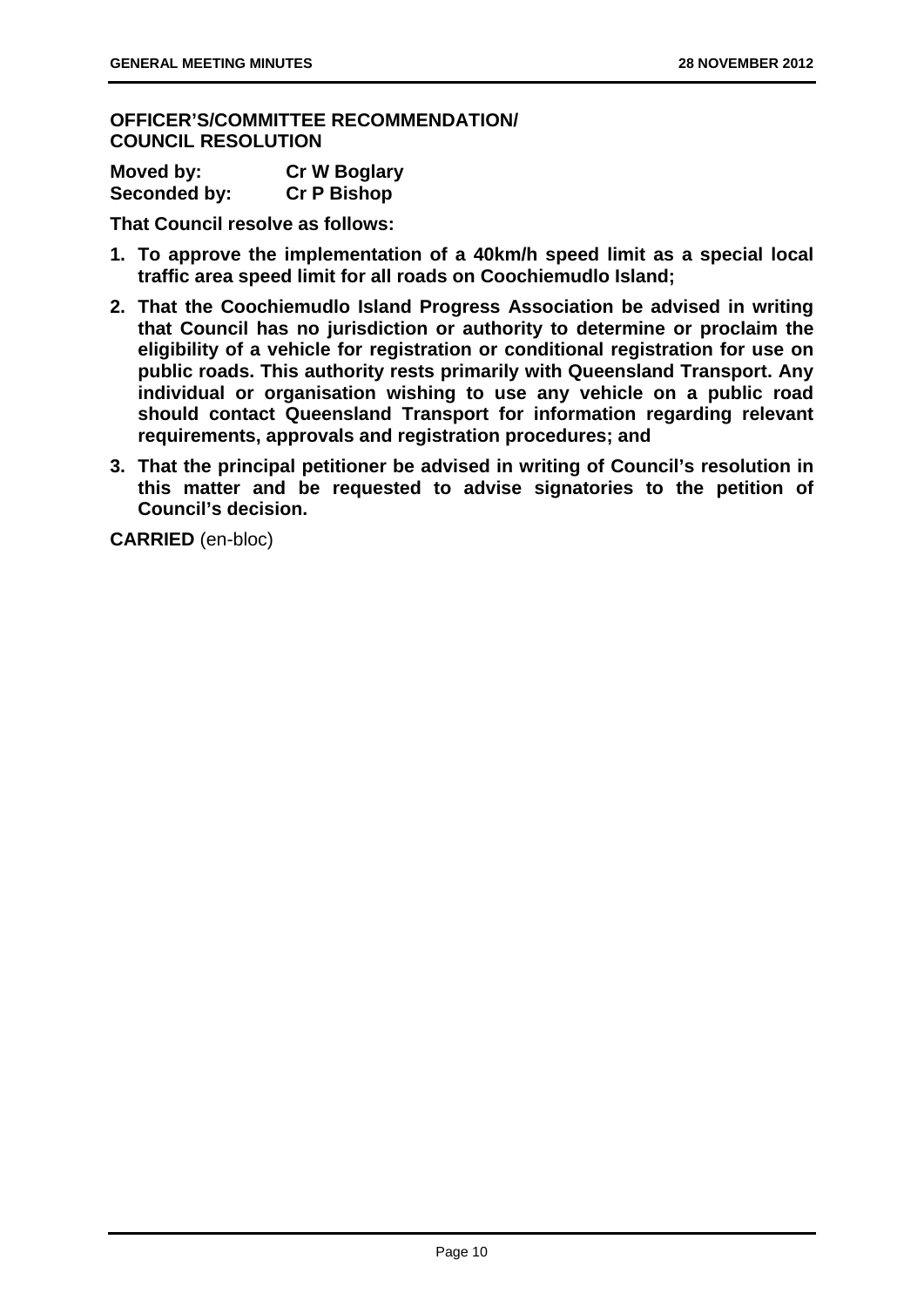#### **11.2 CLOSED SESSION AT COMMITTEE**

The Committee meeting was closed to the public under section 72(1) of the *Local Government (Operations) Regulation 2010* to discuss the following items, and following deliberation on these matters, the Committee meeting was again opened to the public.

#### **11.2.1 REQUEST FOR COUNCIL TO AWARD CONTRACT FOR LANDSCAPE MAINTENANCE**

| <b>Dataworks Filename:</b>  | <b>FM Tendering</b>                                          |
|-----------------------------|--------------------------------------------------------------|
| <b>Responsible Officer:</b> | <b>Lex Smith</b><br><b>Group Manager City Spaces</b>         |
| Author:                     | <b>Gail Widrose</b><br><b>Manager Procurement Operations</b> |

#### **EXECUTIVE SUMMARY**

A confidential report from Group Manager City Spaces was discussed in closed session.

#### **OFFICER'S/COMMITTEE RECOMMENDATION/ COUNCIL RESOLUTION**

| Moved by:    | <b>Cr W Boglary</b> |
|--------------|---------------------|
| Seconded by: | <b>Cr P Bishop</b>  |

**That Council resolve as follows:** 

- **1. To award the contract for the provision of Landscape Maintenance commencing on 01 December 2012 for a period of two (2) years with the option to extend for a further three (3) one (1) year periods not exceeding a maximum term of five (5) years;**
- **2. To delegate authority to the Chief Executive Officer under Section 257 (1)(b) of the** *Local Government Act 2009* **to:** 
	- **(a) make, vary and discharge the contract in accordance with the agreed contract terms for any changes;**
	- **(b) Sign all relevant documentation; and**
- **3. That this report remains confidential.**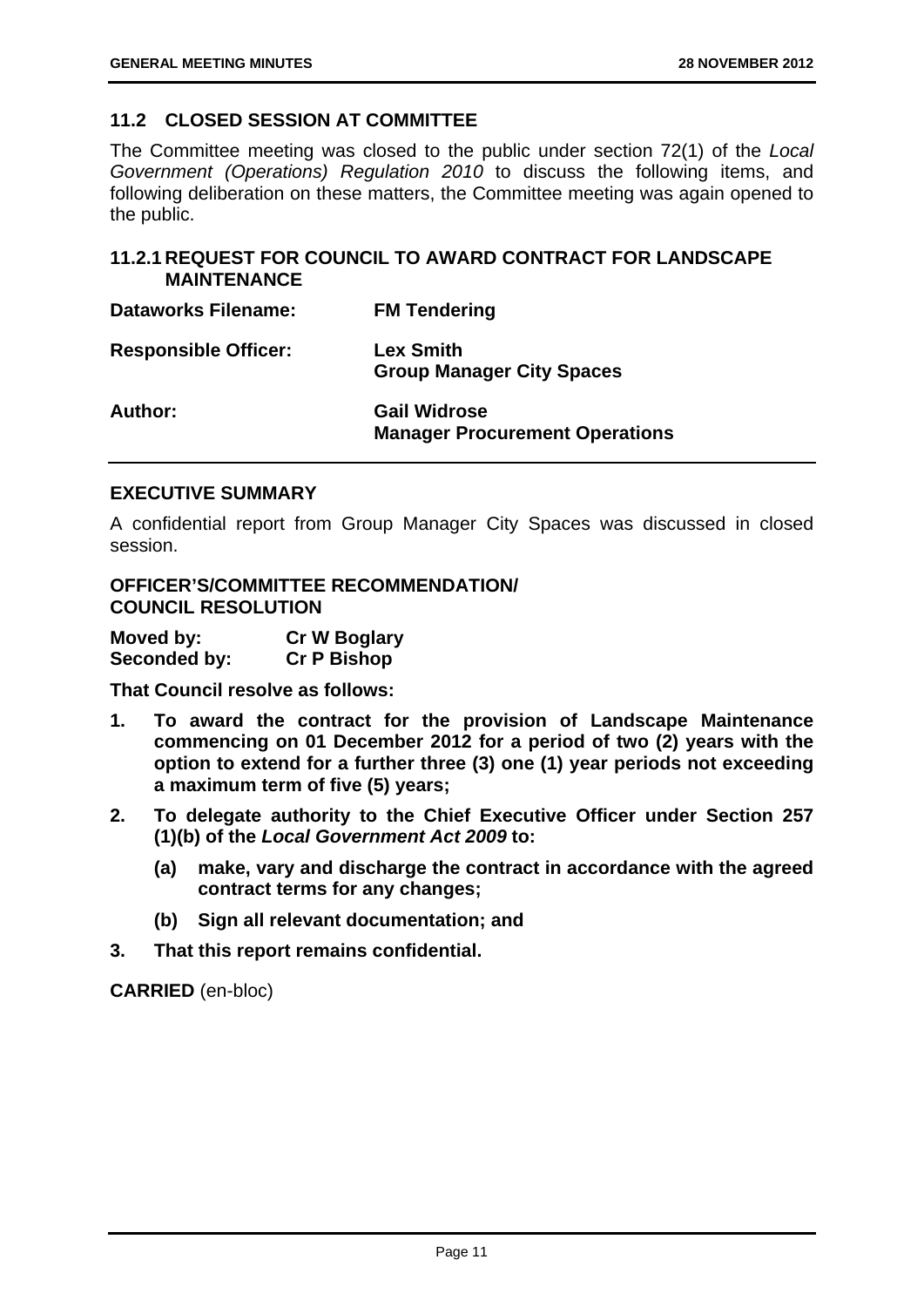#### **11.2.2 HOME ASSIST SECURE SERVICE REVIEW**

| <b>Dataworks Filename:</b>  | <b>CS Aged Care Home Assist Secure (HAC)</b>                           |
|-----------------------------|------------------------------------------------------------------------|
| <b>Responsible Officer:</b> | <b>Greg Jensen</b><br><b>Manager Community &amp; Cultural Services</b> |
| Author:                     | <b>Leanne Tu'ipulotu</b><br><b>Manager Strengthening Communities</b>   |

#### **EXECUTIVE SUMMARY**

A confidential report from Manager Community & Cultural Services was discussed in closed session.

**COMMITTEE RECOMMENDATION/ COUNCIL RESOLUTION** 

**Moved by: Cr W Boglary Seconded by: Cr P Bishop** 

**That Council resolve as follows:** 

- **1. To retain the delivery of Home Assist Secure Service and undertake service enhancements as detailed and amended in Option A in this report; and**
- **2. That this report and attachment remain confidential.**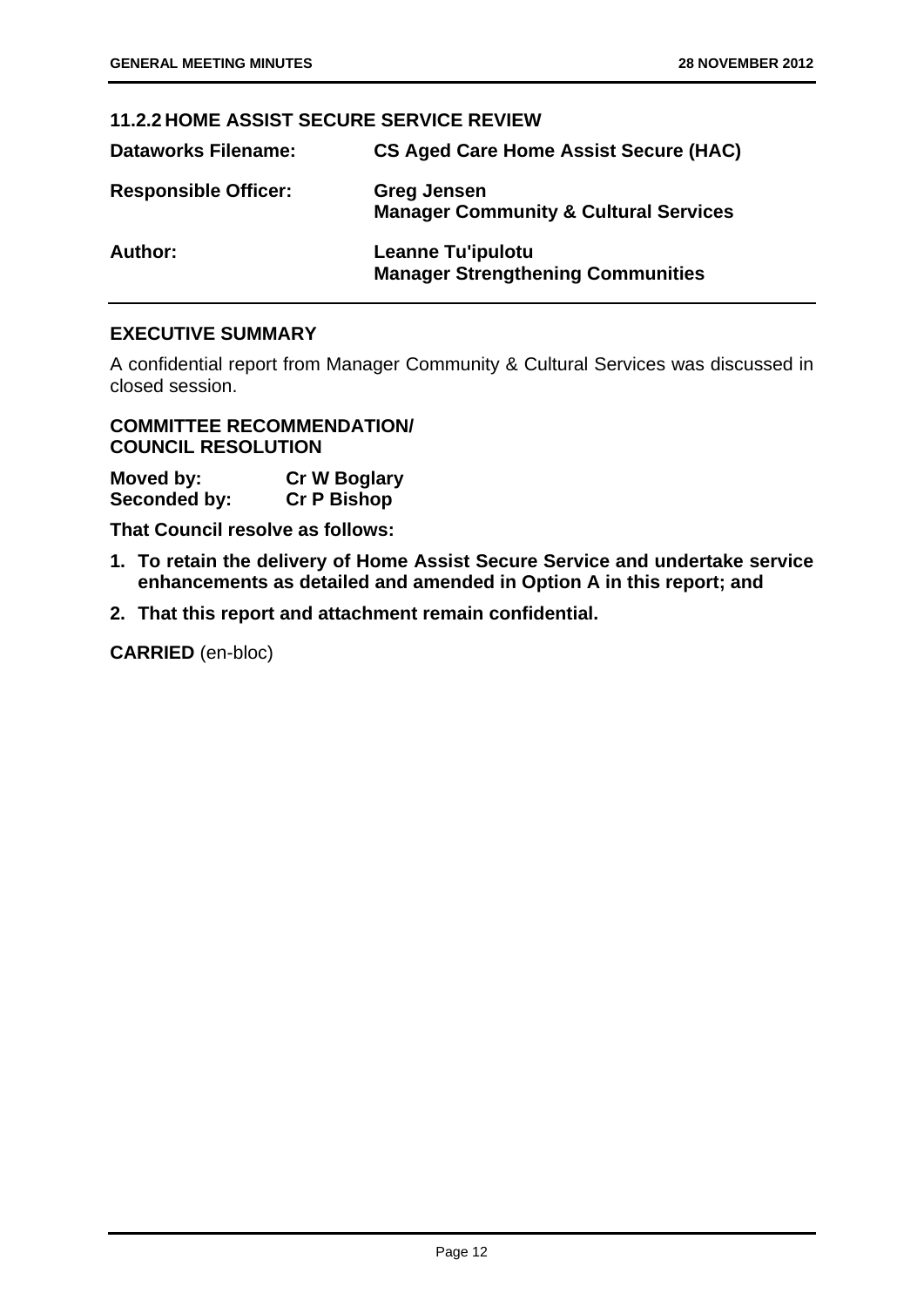#### **11.2.3 COMMUNITY CARE SERVICES REVIEW**

| <b>Dataworks Filename:</b>  | <b>External Funding - HACC</b>                                         |
|-----------------------------|------------------------------------------------------------------------|
| <b>Responsible Officer:</b> | <b>Greg Jensen</b><br><b>Manager Community &amp; Cultural Services</b> |
| <b>Author:</b>              | <b>Leanne Tu'ipulotu</b><br><b>Manager Strengthening Communities</b>   |

#### **EXECUTIVE SUMMARY**

A confidential report from Manager Community & Cultural Services was discussed in closed session.

**COMMITTEE RECOMMENDATION/ COUNCIL RESOLUTION** 

| Moved by:    | <b>Cr W Boglary</b> |
|--------------|---------------------|
| Seconded by: | <b>Cr P Bishop</b>  |

**That Council resolve as follows:** 

- **1. To enter into discussions with the State Government Department of Communities, Child Safety and Disability Services and the Federal Government Department of Health and Ageing regarding the future of community care services as detailed in Option A; and**
- **2. That this report and attachments remain confidential.**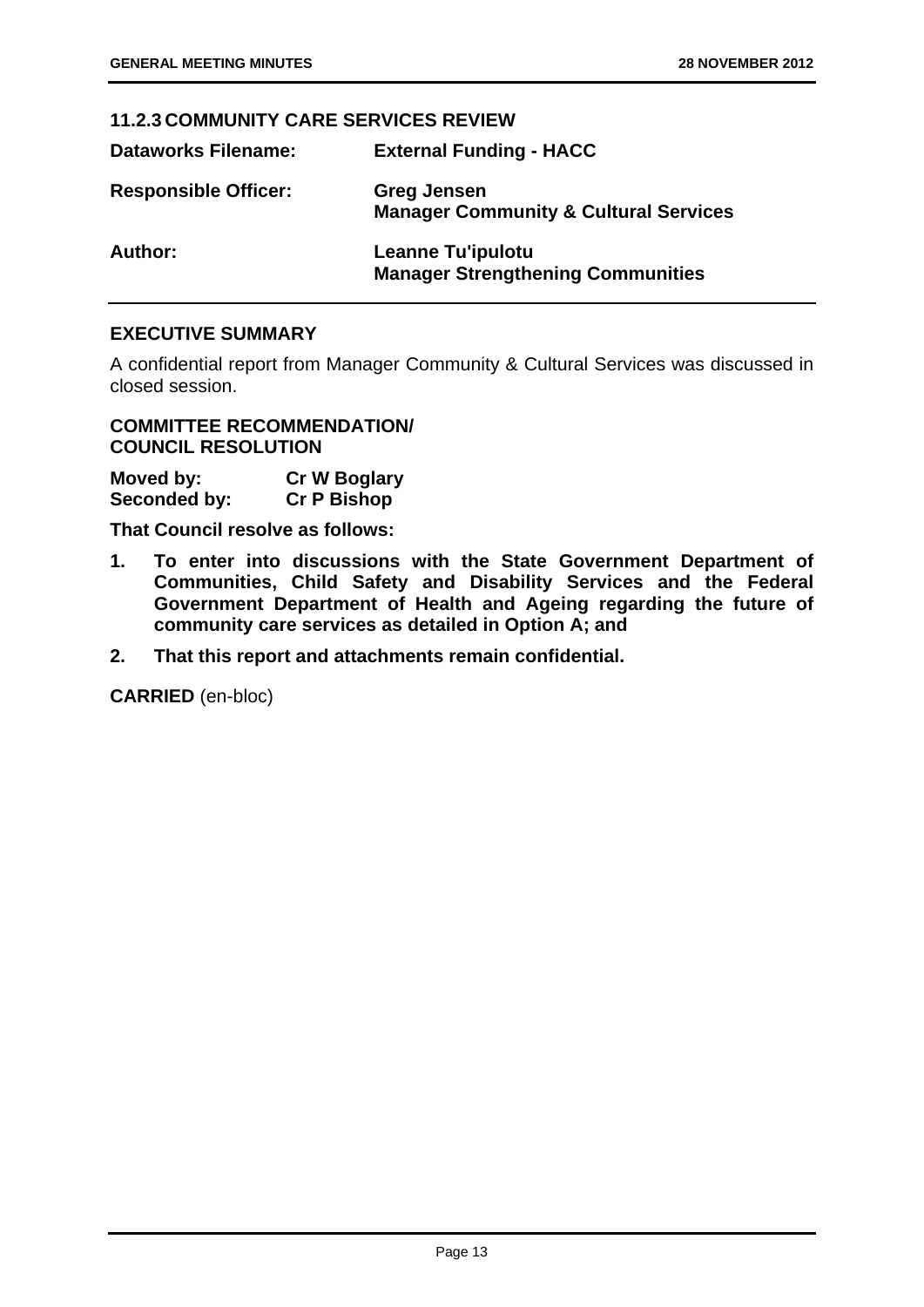#### **12 ENVIRONMENT & PLANNING COMMITTEE – 7 NOVEMBER 2012**

| Moved by:    | Cr J Talty |
|--------------|------------|
| Seconded by: | Cr A Beard |

That the Environment & Planning Committee Minutes of 7 November 2012 be received.

Environment & Planning Minutes 7 November 2012

CARRIED

|                             | 12.1 CITY PLANNING & ENVIRONMENT                              |  |
|-----------------------------|---------------------------------------------------------------|--|
|                             | <b>12.1.1 REDLANDS PLANNING SCHEME - AMENDMENT PACKAGE 3A</b> |  |
| <b>Dataworks Filename:</b>  | LUP Redlands Planning Scheme Amendment 3A                     |  |
| <b>Attachment:</b>          | <b>Draft 3A Amendment Package</b>                             |  |
| <b>Responsible Officer:</b> | <b>Gary Photinos</b>                                          |  |
|                             | <b>Manager City Planning &amp; Environment</b>                |  |
| Author:                     | <b>Martin Hunt</b>                                            |  |
|                             | <b>Principal Adviser City Wide Planning</b>                   |  |

#### **EXECUTIVE SUMMARY**

In accordance with the requirements of the *Sustainable Planning Act 2009*, as amended (SPA), the proposed amendments to the Redlands Planning Scheme (RPS) are presented to Council for adoption and approval to forward to the Deputy Premier and Minister for State Development, Infrastructure and Planning.

Under the current *Statutory Guideline 01/12 – Making or amending local planning instruments* (Statutory Guideline 01/12) instituted through section 117 of SPA, amendments to Planning Schemes are categorised into three categories, being:

- Administrative amendments
- Minor amendments
- Major amendments

Each type of amendment has its own definition and process for amending the planning scheme. The 3A amendment package contains both minor and major amendments.

It is recommended that Council propose to amend the Redlands Planning Scheme and adopt amendment 3(A) for referral to the Deputy Premier and Minister for State Development, Infrastructure and Planning to undertake a first State Interest Review.

#### **PURPOSE**

To prepare an amendment to the Redlands Planning Scheme in accordance with Section 117 of SPA and Statutory Guideline 01/12 and forward to the Deputy Premier and Minister for State Development, Infrastructure and Planning for consideration of State interests.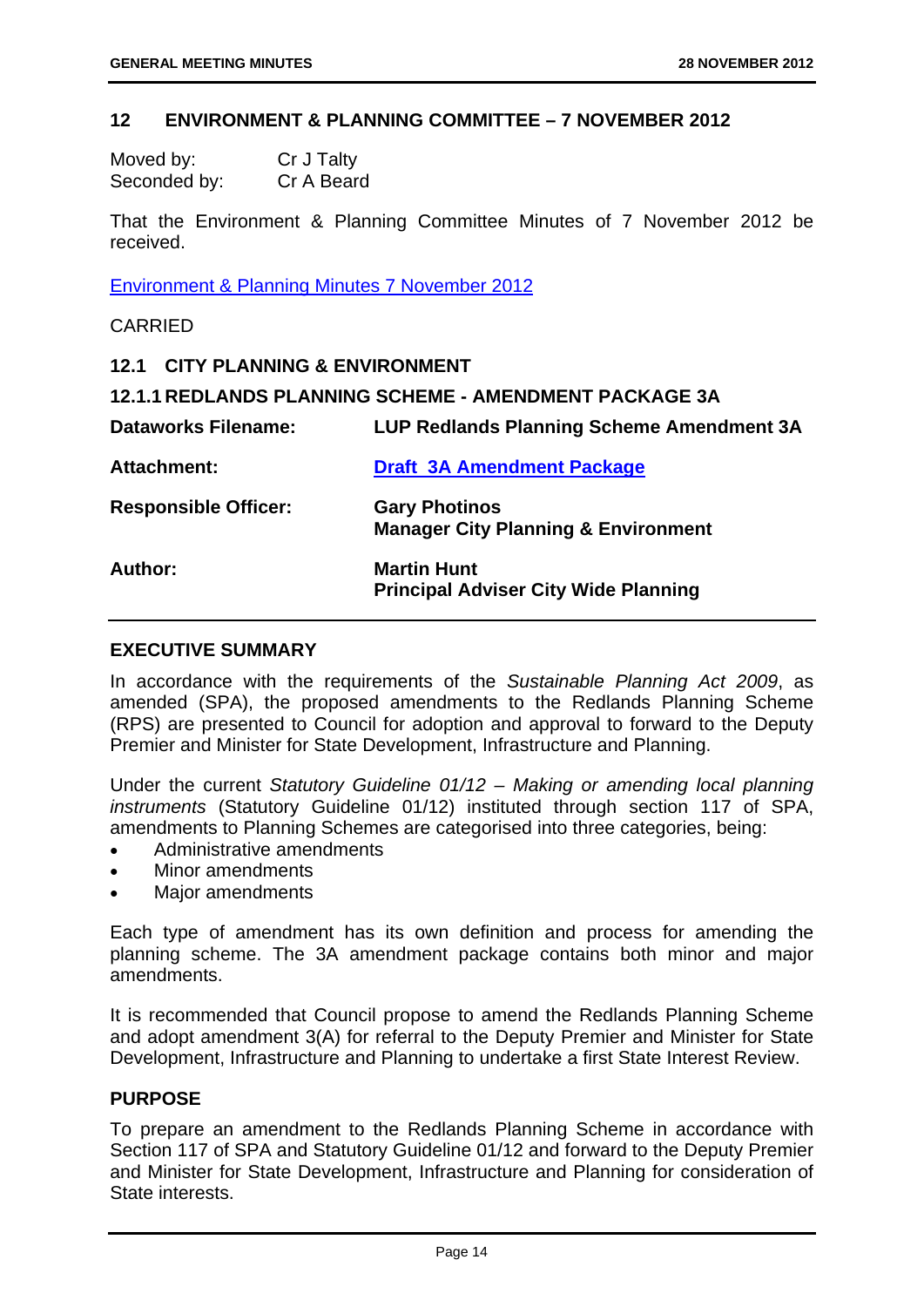#### **BACKGROUND**

The Redlands Planning Scheme (the scheme) commenced and took effect from 30 March 2006. Since this time, specific matters have been identified as an amendment priority to improve the effectiveness and efficiency of the scheme as a planning instrument. The latest version of the planning scheme, version 5 (RPS V.5.0) and took effect on the 31<sup>st</sup> August 2012. Another package of amendments (2A) is currently with the Deputy Premier and Minister for State Development, Infrastructure and Planning awaiting approval for public notification.

#### **ISSUES**

This package of amendments has been prepared to address operational issues identified within the RPS. The purpose of the majority of these amendments is therefore to increase efficiencies and reduce unnecessary regulation.

Current amendments to the planning scheme in the package to be considered by Council include:

1) Queensland Development Code (QDC) changes:

- *i. RPS is progressively becoming compliant with QDC as part of working towards a standardised planning scheme for the Redlands*
- *ii. Defer to QDC triggers for assessment (for example for dwellings built to boundary)*
- *iii.* Defer to QDC requirements for building setbacks and building heights where *relevant*
- *iv. Realignment of lot sizes to match up with the Building Code of Australia (BCA). Small lots move from 400m2 to 500m2 to between 350m2 and 449m2 and standard lots move from a minimum of 500m2 to 450m2*
- *v. Introduction of Self-assessable criteria for small lot houses in the Urban Residential and Medium Density Residential zones where compliant with the QDC*
- *vi. Remove any provisions that duplicate/conflict with the QDC*
- 2) Implementing the policy directives of Council by:
	- *i. Dwelling Houses and Small Lot Houses proposed to be self-assessable instead of Code Assessable on the Southern Moreton Bay Islands in the SMBI Residential Code*
	- *ii. Amending the Bushfire Hazard Overlay Code in line with the recommendations of the North Stradbroke Island Bushfire Report and including notation on Bushfire Hazard Overlay maps to indicate that areas identified as medium bushfire hazard areas are 'designated bushfire prone areas'*
- 3) Implementing the Redland Bay Foreshore Master Plan
	- *i. Amending relevant zoning maps to upgrade of the Redland Bay Neighbourhood Centre to a District Centre in line with the recommendations of the Redland Bay Centres and Foreshore Masterplan*
- 4) Modification of various provisions by: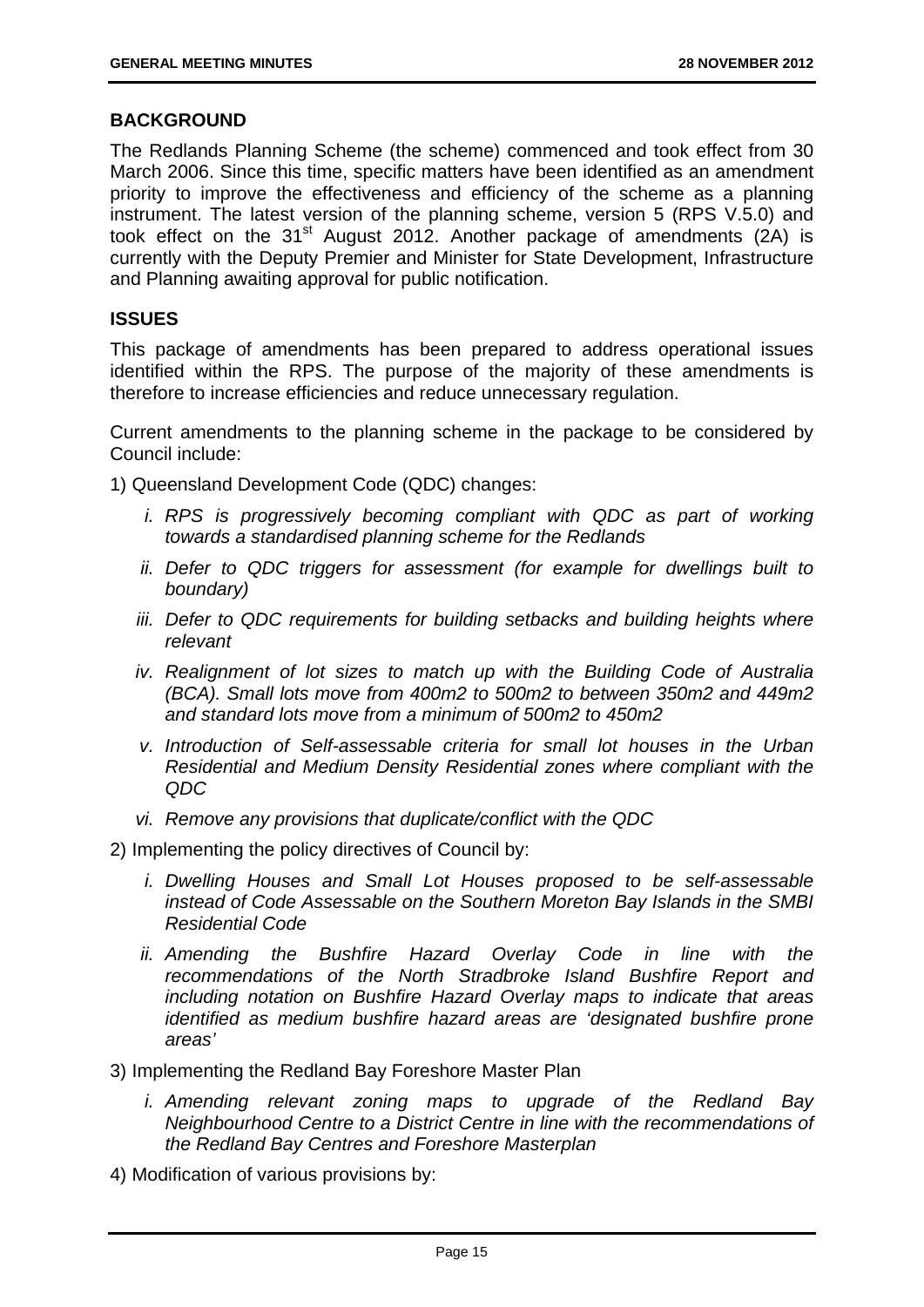- *i. Making the scheme increasingly consistent with other Queensland Planning Schemes – for example by aligning definitions and assessment criteria*
- *ii. Rationalising a number of domestic activity codes (e.g. small lot house, domestic outbuilding, private swimming pools)*
- *iii. Reduction or removal of planning assessment criteria in the Domestic Outbuildings and Domestic Additions Codes.*
- *iv.* Domestic Additions and Domestic Outbuildings are now exempt from planning *requirements in the Urban Residential and Medium Density Residential zones.*
- *v. Upgrading 'notes' to Specific Outcome or Acceptable Solution (where appropriate) to give greater legislative affect*
- *vi. Removal of requirement for Code assessment where simply replacing a building within the Poultry Protection Overlay or Bushland Habitat Overlay*
- *vii. Private Swimming Pools are now exempt from planning requirements in all zones and the Private Swimming Pool Code to be deleted from the scheme.*
- *viii. Changes to the Major Centres zone code to make more uses Self-Assessable and to increased height limits in certain circumstances*
- *ix. Changes to Major Centres zone code to make changes of tenancies within the major centres self assessable for eligible uses*
- *x. Introduction of a Private Waterfront Structures Overlay to assess development within 9 metres of a canal revetment wall – Potential to save Council and the community tens of millions of dollars in canal wall repairs*
- *xi. Amendments to a number of codes to ensure that development is able to provide for storm water management through a regional stormwater solution identified in the Priority Infrastructure Plan (PIP)*
- *xii. Amendments to parking standards and commercial parking rates in the Centre Activities Zone when tenancy changes. This will allow greater flexibility for tenancy changes in Centres and will result in less need to meet higher parking requirements for simple change of commercial tenancies*
- *xiii. Updating the Street Trees List schedule*
- *xiv. Clarifying the position on gated communities in the scheme*
- 5) Inclusion or amendment of definitions for improved clarity and meaning in the application of the RPS
	- *i. Where relevant, administrative and use definitions have been amended to ensure correct use. Generally, the definitions used are in accordance with the Queensland Planning Provisions v3.0 (draft)*.
	- *ii. New definitions have also been included where required, and are also generally in accordance with the Queensland Planning Provisions v3.0 (draft)*

These matters are detailed in Attachment 1 – Redlands Planning Scheme – Summary of Amendments 3(A).

Reporting protocol to the Department of State Development, Infrastructure and Planning requires presentation of all amendments. This requirement results in substantial documentation as one amendment may occur across all 24 zone codes, for example.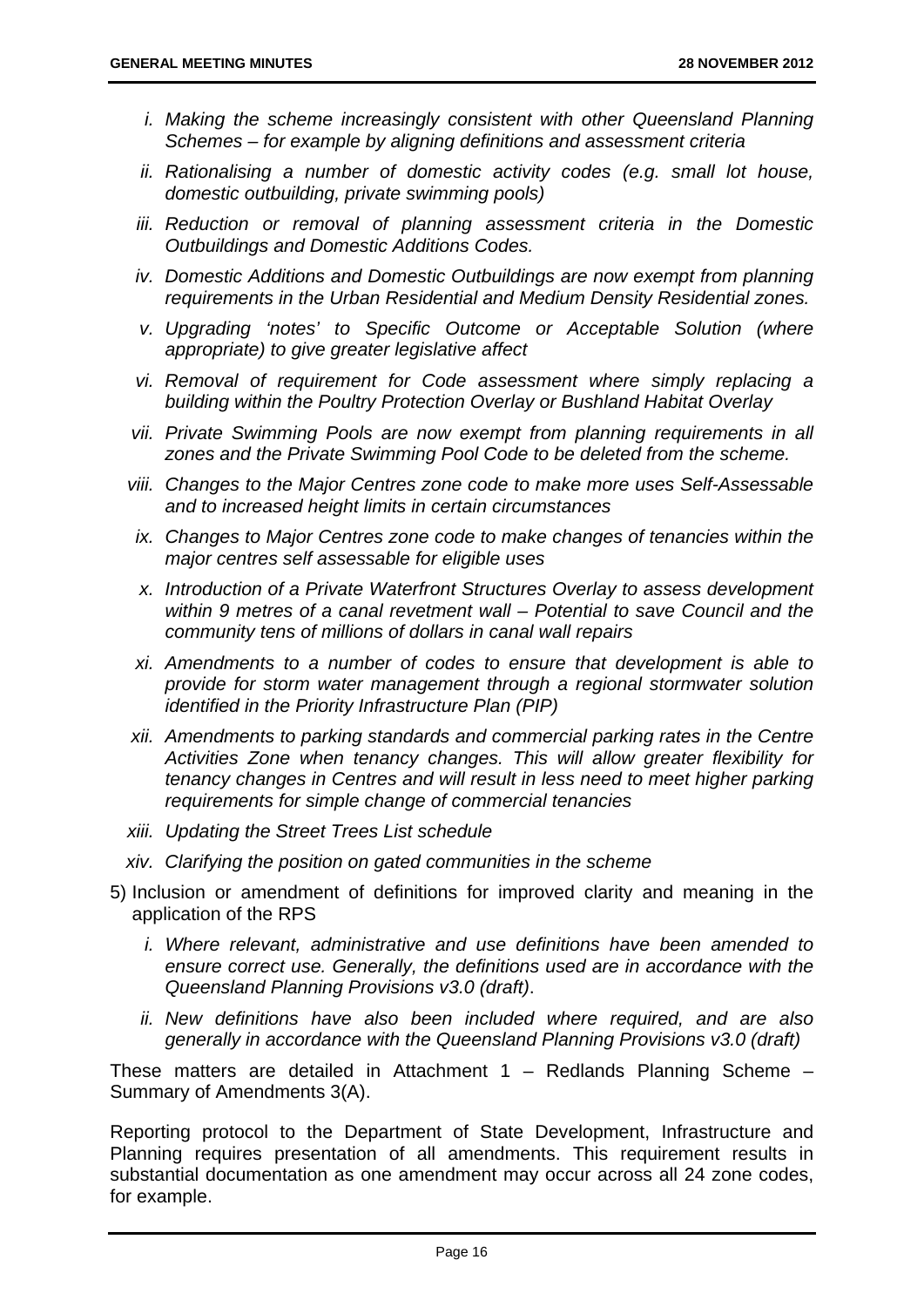The detailed amendments are contained in the Models in Attachment 2 – Redlands Planning Scheme – Amendment 3(A).

#### **RELATIONSHIP TO CORPORATE PLAN**

#### **5. Wise planning and design**

We will carefully manage population pressures and use land sustainably while advocating and taking steps to determine limits of growth and carrying capacity on a local and national basis, recognising environmental sensitivities and the distinctive character, heritage and atmosphere of local communities. A well-planned network of urban, rural and bushland areas and responsive infrastructure and transport systems will support strong, healthy communities.

5.1 Prepare and put in place a new planning scheme for the Redlands that reflects the aspirations and expectations outlined in the Community Plan, state interests, recognised in the SEQ Regional Plan and the legal obligations of the Sustainable Planning Act

#### **FINANCIAL IMPLICATIONS**

This recommendation does not require any change to the current year's budget as funds have already been allocated to account number 342-11505-70603

#### **PLANNING SCHEME IMPLICATIONS**

The outcome of recommendations in this report will result in some future amendments to the Redlands Planning Scheme, as detailed in the attachments to this report.

#### **CONSULTATION**

A workshop was conducted with Councillors and Executive Officers on Monday 21<sup>st</sup> August 2012.

The amendments have been discussed with:

- Environment, Planning and Development Groups
- City Infrastructure
- Officers within the Department of State Development, Infrastructure and Planning.

#### **OFFICER'S/COMMITTEE RECOMMENDATION**

That Council resolve to:

- 1. Prepare a planning scheme amendment in accordance with Stage 1 of Statutory Guideline 01/12 – Making or Amending local planning instruments;
- 2. Adopt Amendment 3(A) as detailed in Attachments 1 and 2, in accordance with Section 117 of SPA and Statutory Guideline 01/12 – Making or Amending local planning instruments, for referral to the Minister for State Development, Infrastructure and Planning to undertake a first State interest review; and
- 3. Write to the Minister for State Development, Infrastructure and Planning to request a first state interest review of the planning scheme amendment and the Minister's agreement to publicly notify the planning scheme amendments.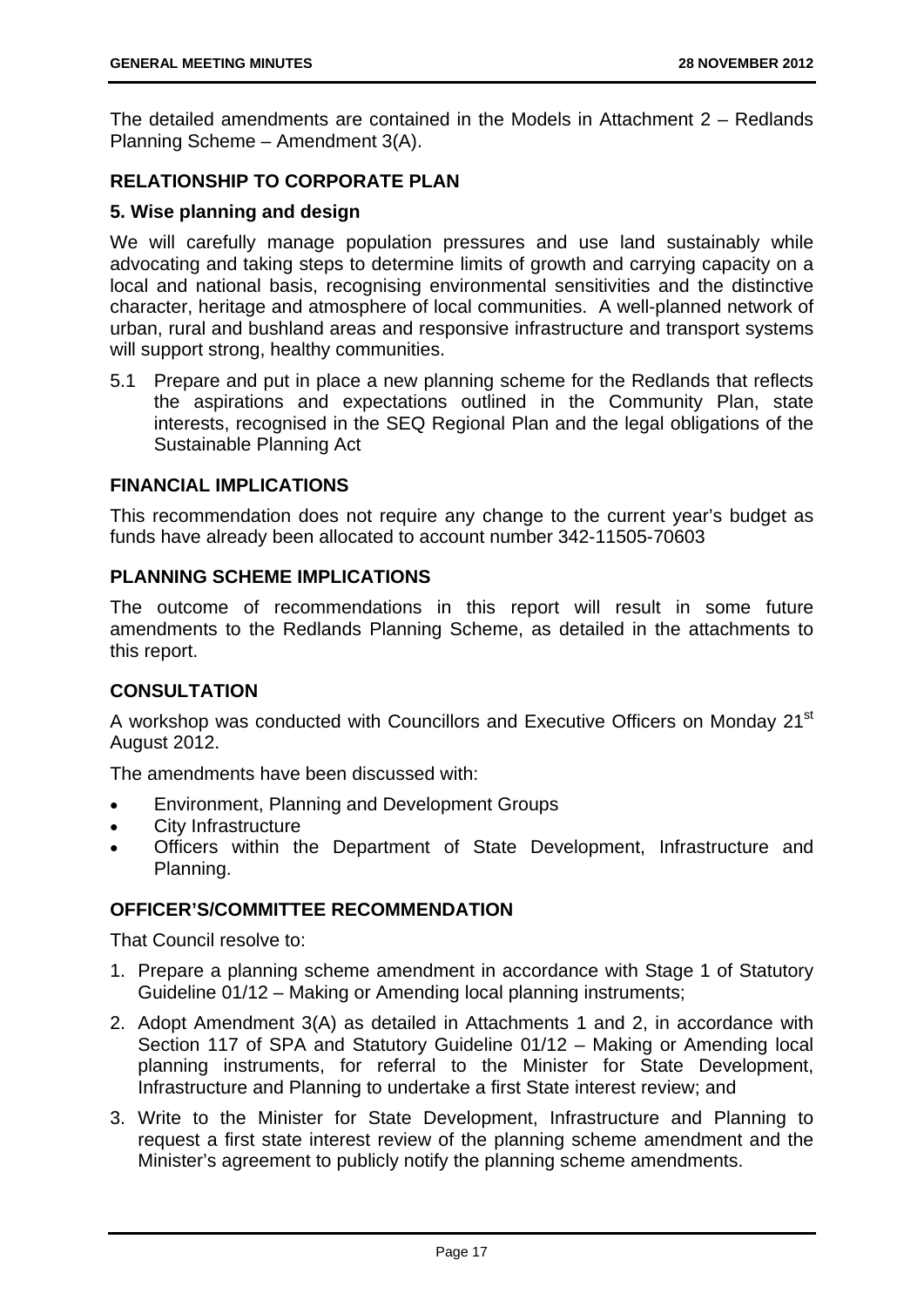#### **COUNCIL RESOLUTION**

| Moved by:    | <b>Cr J Talty</b>   |
|--------------|---------------------|
| Seconded by: | <b>Cr M Elliott</b> |

**That Council resolve to defer this item to the Environment and Planning Committee meeting scheduled for 5th December 2012 to allow Council time to consider amendments currently proposed to be made to the Redlands Planning Scheme and categorize them as administrative, minor or major in accordance with the new Statutory Guideline:** *02/12 Making and amending local planning instruments***.** 

#### **CARRIED**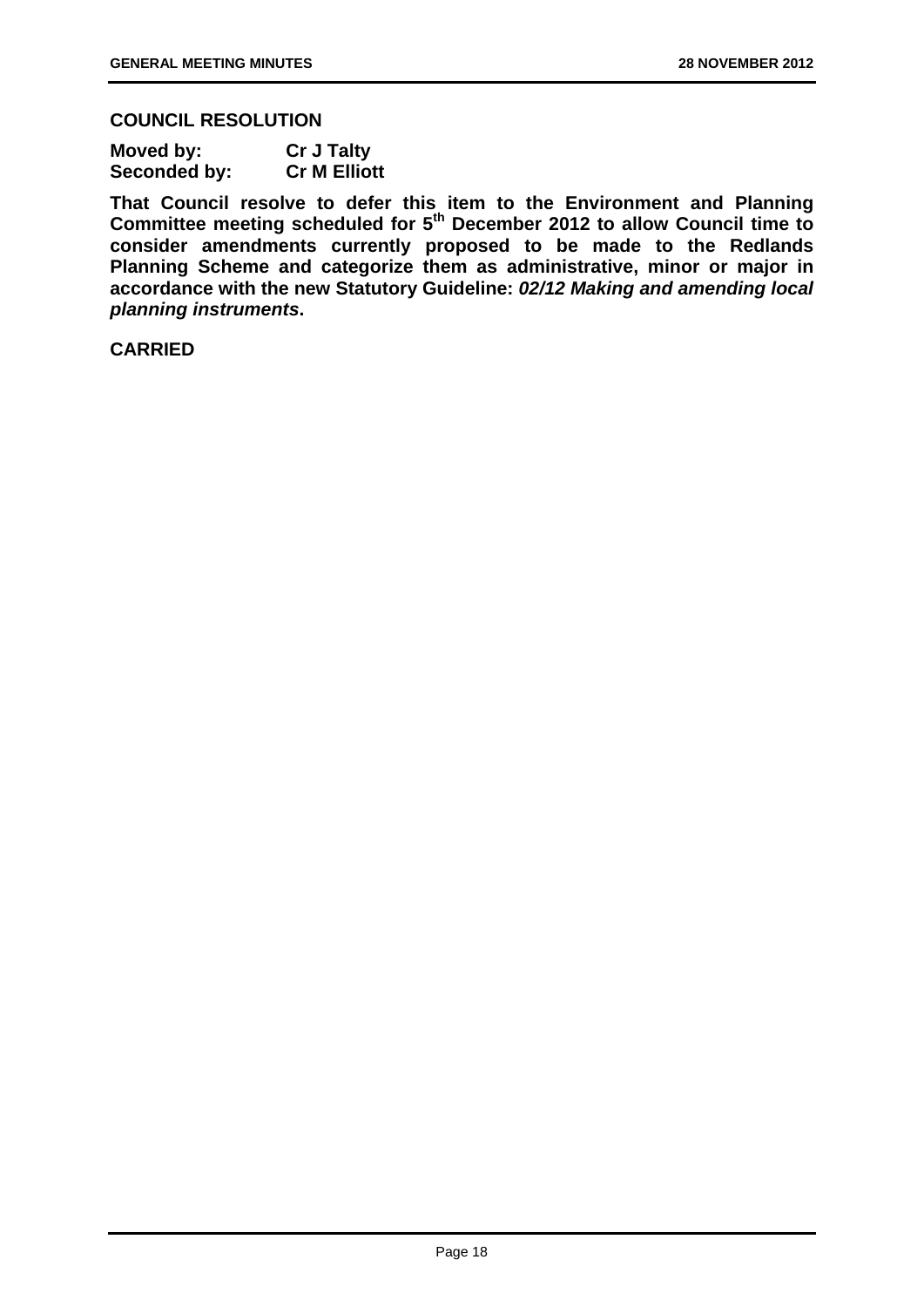#### **12.2 CLOSED SESSION AT COMMITTEE**

The Committee meeting was closed to the public under section 72(1) of the *Local Government (Operations) Regulation 2010* to discuss the following item, and following deliberation on this matter, the Committee meeting was again opened to the public.

#### **12.2.1 FUTURE ECONOMIC DEVELOPMENT INITIATIVES**

| <b>Dataworks Filename:</b>  | LUP Planning - Cleveland CBD Project                                                           |
|-----------------------------|------------------------------------------------------------------------------------------------|
| <b>Responsible Officer:</b> | <b>Bill Lyon</b><br><b>Chief Executive Officer</b>                                             |
| Author:                     | <b>Toni Averay</b><br><b>General Manager, Environment Planning &amp;</b><br><b>Development</b> |

#### **EXECUTIVE SUMMARY**

A confidential report from Chief Executive Officer was discussed in closed session.

**OFFICER'S/COMMITTEE RECOMMENDATION/ COUNCIL RESOLUTION** 

| Moved by:    | <b>Cr J Talty</b> |
|--------------|-------------------|
| Seconded by: | <b>Cr A Beard</b> |

**That Council resolve as follows:** 

- **1. To delegate authority to the Mayor under s.257(1)(a) of the** *Local Government Act 2009* **to make written representations to the Deputy Premier as discussed in this report; and**
- **2. That this report remains confidential pending the submission of any subsequent formal proposal.**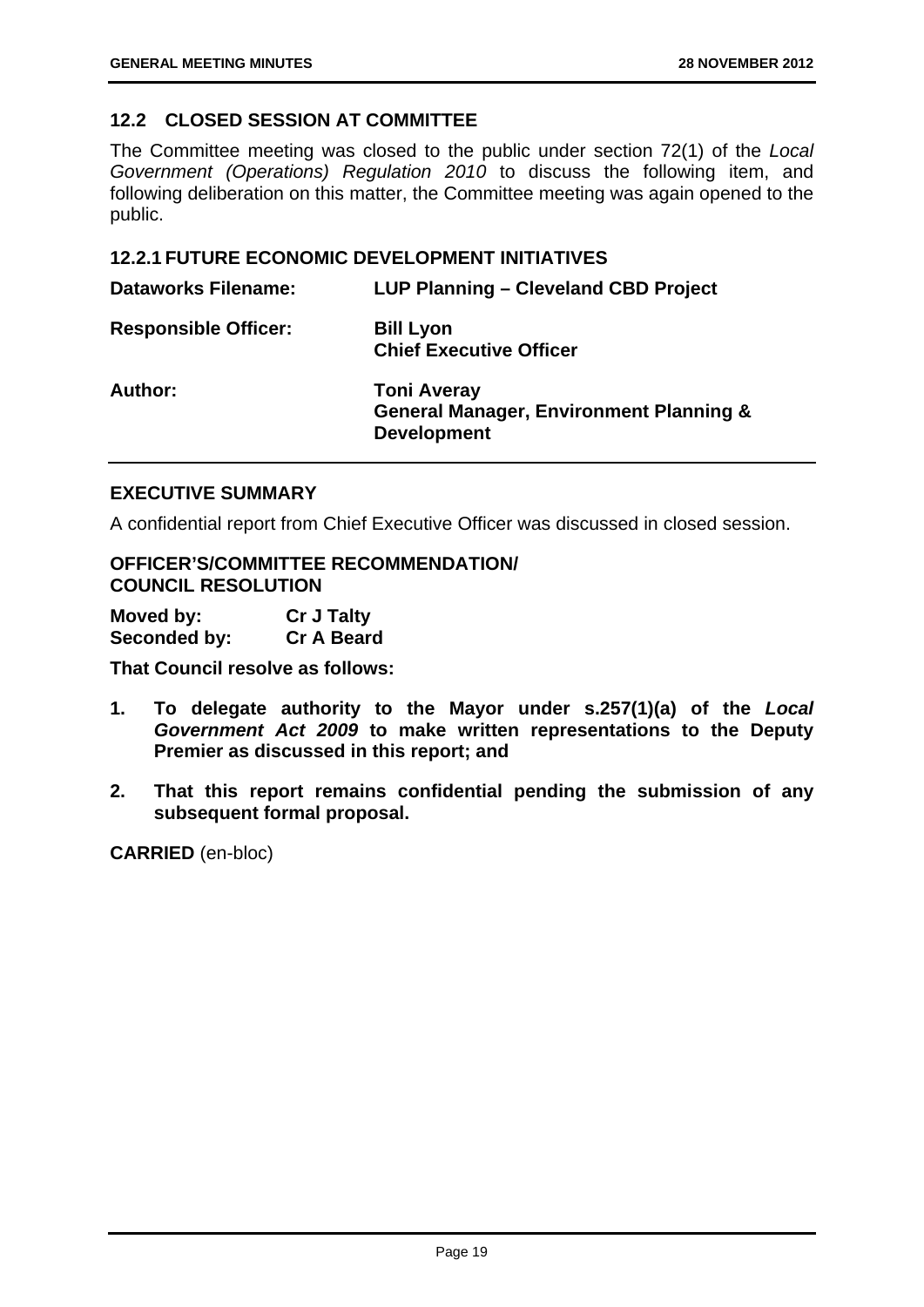#### **13 CORPORATE SERVICES & GOVERNANCE COMMITTEE – 13 NOVEMBER 2012**

| Moved by:    | Cr M Edwards |
|--------------|--------------|
| Seconded by: | Cr J Talty   |

That the Corporate Services & Governance Committee Minutes of 13 November 2012 be received.

Corporate Services & Governance Minutes 13 November 2012

CARRIED

#### **13.1 CORPORATE SERVICES**

#### **13.1.1 INFORMATION MANAGEMENT STRATEGY 2012-2017**

| <b>Dataworks Filename:</b>  | <b>IM IT Strategic Planning</b>                                      |
|-----------------------------|----------------------------------------------------------------------|
| <b>Attachments:</b>         | 1 Information Management Strategy 2012-2017                          |
|                             | 2 Appendix - IMS - To Be                                             |
|                             | 3 Appendix - IMS - Road Map                                          |
|                             | 4 Appendix - IMS - Benefits Realisation                              |
|                             | 5 Appendix - IMS - Risk Register (Corporate)                         |
|                             | 6 Appendix - IMS - Governance Framework                              |
|                             | <b>7 Appendix - IMS - Service Delivery Model</b>                     |
|                             | 8 Appendix - IMS - Service Catalogue                                 |
| <b>Responsible Officer:</b> | <b>Martin Drydale</b>                                                |
|                             | <b>General Manager Corporate Services</b>                            |
| Author:                     | <b>David Macniven</b><br><b>Group Manager Information Management</b> |
|                             |                                                                      |

#### **EXECUTIVE SUMMARY**

Redland City Council's (RCC) Information Management Strategy has been reviewed and updated in order to establish a roadmap for the provision of Information Management services to support Council business for the next five years.

The Redland City Council's Information Management Strategy 2012-2017 is guided by the 'customer centric' approach of Council's strategic objectives and more specifically by the delivery of a 'back to basics' organisation outcome.

This strategy takes an approach that will positively affect the overall direction of information management in RCC and will establish the Council's future information architecture environment.

#### **PURPOSE**

Approval is sought to adopt the RCC Information Management Strategy 2012 to 2017.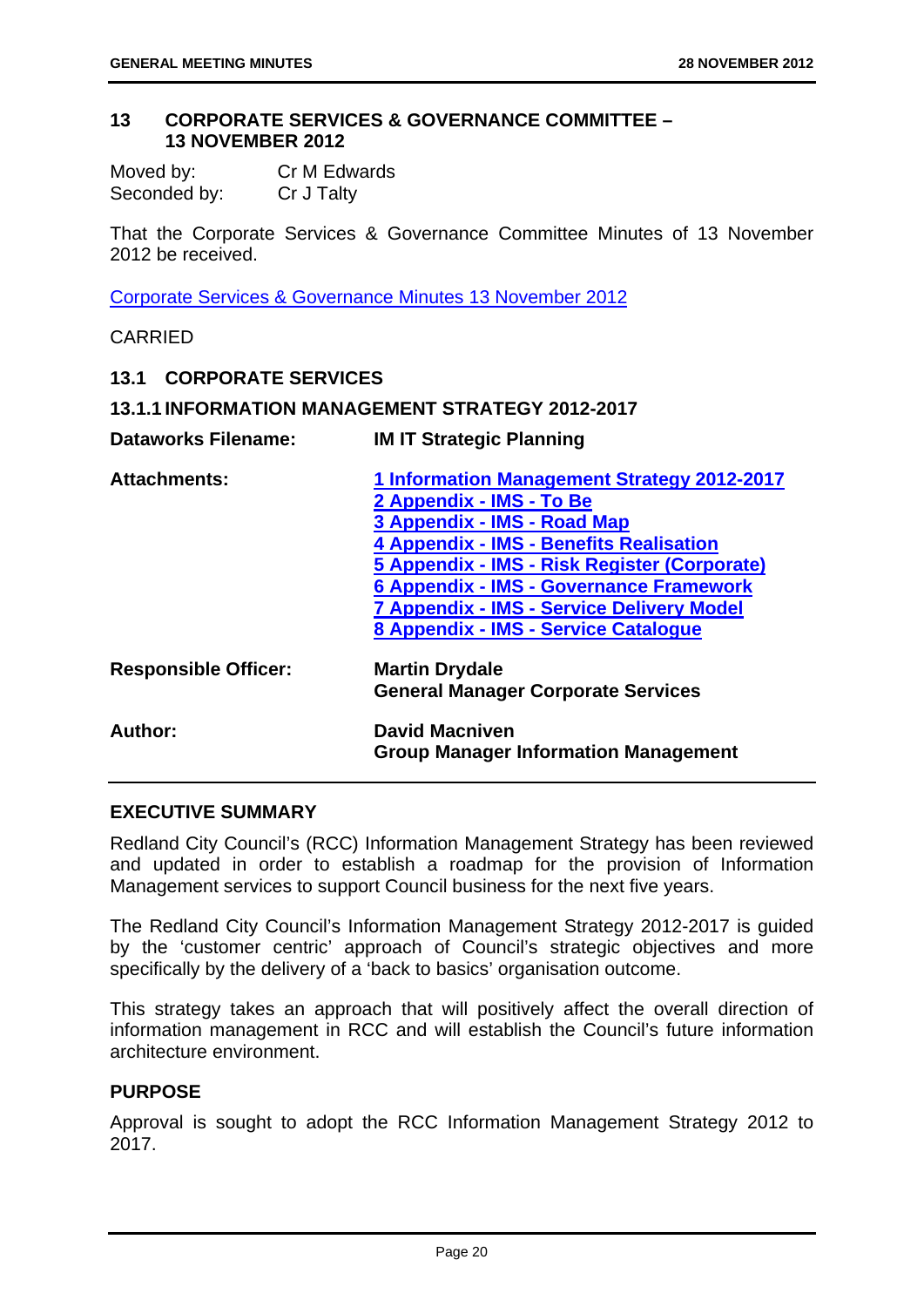#### **BACKGROUND**

In recent years there has been a huge increase in the amount of information available to Redland City Council (RCC). This increase has largely been the result of an improvement in the information and communication technologies which have revolutionised the collection, storage, organisation and delivery of data and information, as well as providing new tools with which the information can be manipulated and reported upon.

The current ICT data centre hardware and network architecture does not adequately allow for the opportunity to exploit the revolution in ICT tools that are now available and will emerge over the next few years.

This view has been established through an information architecture blueprint which has been created and which describes the current structure of RCC's logical and physical assets and information management resources (including business methodology, rules and logic). The main outcome from the production of this blueprint is that it has confirmed that there are major components (in a best practice architecture), missing and that business data is locked within transactional software which makes the reporting and analysis very difficult and manual.

The blueprint has also identified how individual application systems currently operate and what their relationships to the core business processes of RCC are. The results indicate a suite of software that lack both integration with each other but also would not be appropriate for access through a mobile solution. There are well over 400 applications running across Council and over 600 separate corporate databases.

The results also indicate a lack of flexibility and scalability to accommodate the changes required by the business including moving towards more mobile solutions e.g. iPhone, iPad etc.

In order to address these issues, the revised strategy takes an approach that will positively shift the overall direction of information management in RCC and will establish RCC's future enterprise architecture environment. This will be accomplished through three main strategies:

#### **Strategy One – Customer Service**

The upgrade, improved governance and availability of appropriate information, information systems and information technology that deliver services to customers so that their interactions with Council meet community expectations while improving efficiency through reduced administrative overheads.

#### Examples:

**Mobile Computing** – There is an opportunity for Council to capitalise on the mobile market opportunity and improve engagement by enabling application readiness, mobile access and data protection for both mobile customers as well as employees and councillors (i.e. iphones and ipads).

**Social Networks** – Social Media Sites provide opportunities for Council to present a positive image of themselves into the public domain as well as offering efficient methods of sharing information, knowledge and best practice with others (i.e. Facebook and Twitter).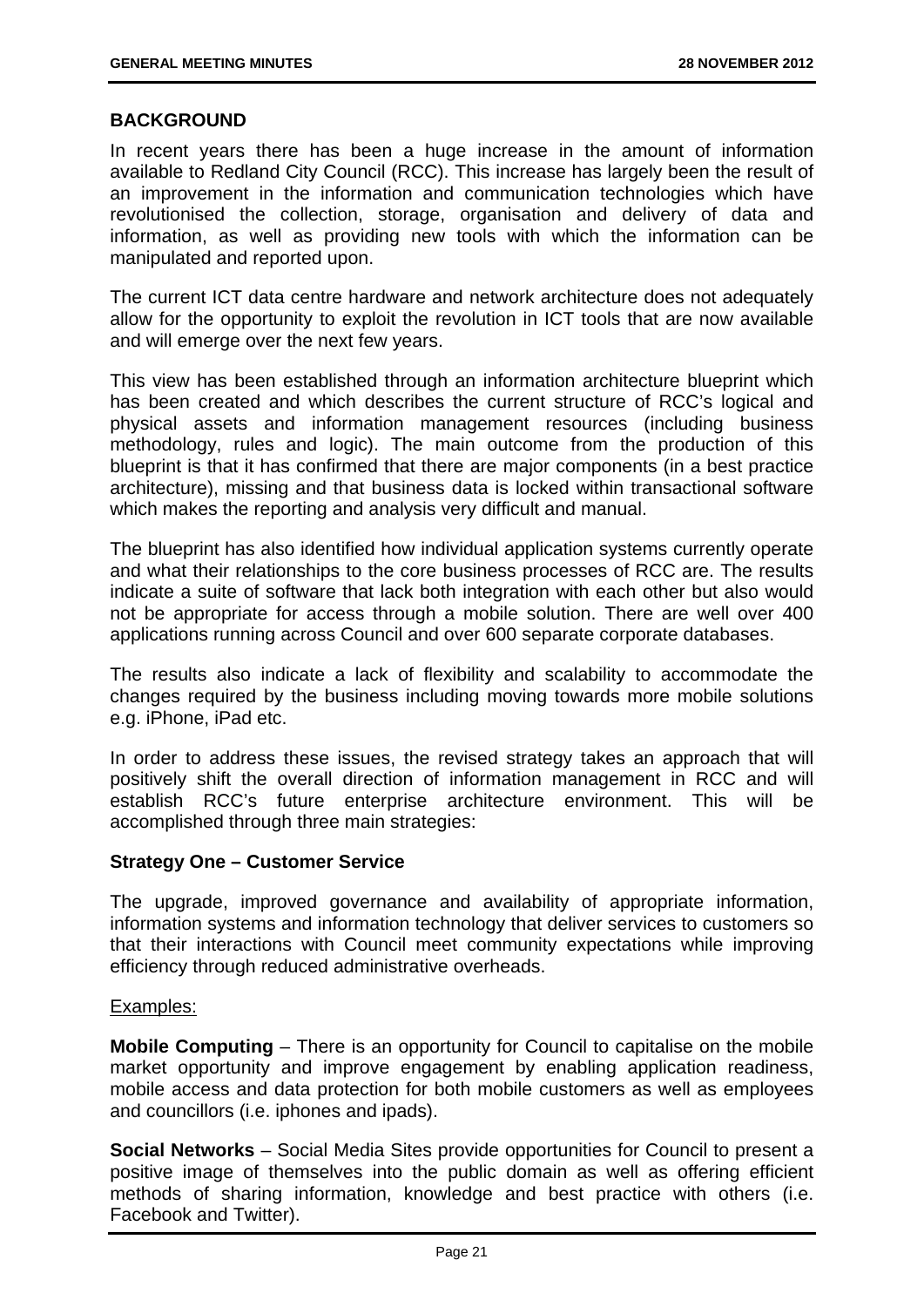#### **Strategy Two – Information Service**

The implementation of improved processes for data management, business intelligence and enterprise content management will ensure that the right information is available to the right people at the right time, within the right context to make it meaningful and useful, and that it is delivered using the most appropriate medium.

#### Example:

**Big Data** – All areas of Council are increasingly in need of timely and accurate information to make critical business decisions, assess risks against benchmarks and respond quickly to both resident requirements and sector changes. Like any changing business, RCC is in need of accurate, timely and relevant information on which to base decisions, not only for long-term planning, but also to address day-today developments. (i.e. data warehouse and portal)

#### **Strategy Three – Software and Hardware Service**

To leverage industry best practice for software, hardware and integration.

#### Example:

**Cloud Computing** – the potential to reduce capital expenditure and improve agility, while aligning costs more closely to consumption. Cloud technology will help Information Management to confirm their value as an enabler of business rather than an installer of infrastructure.

#### **RELATIONSHIP TO CORPORATE PLAN**

#### **9. An efficient and effective organisation**

Council is well respected and seen as an excellent organisation which manages resources in an efficient and effective way

- 9.1 Deliver excellent leadership throughout the organisation for the benefit of the community
- 9.2 Recruit and retain high quality staff and promote the organisation as an employer of choice
- 9.3 Actively promote diversity in the workforce and ensure flexibility is incorporated into work practices to support staff in achieving a healthy work-life balance
- 9.4 Provide a safe place for staff to work in and support the health and wellbeing of our people.
- 9.5 Ensure robust long term financial planning is in place to protect the financial sustainability of Council
- 9.6 Implement long term asset management planning that supports innovation and sustainability of service delivery, taking into account the community's aspirations and capacity to pay for desired service levels
- 9.7 Develop our procurement practices to increase value for money within an effective governance framework
- 9.8 Work 'smarter' across departments, in multi-disciplinary teams to achieve continuous improvement and effective co-ordination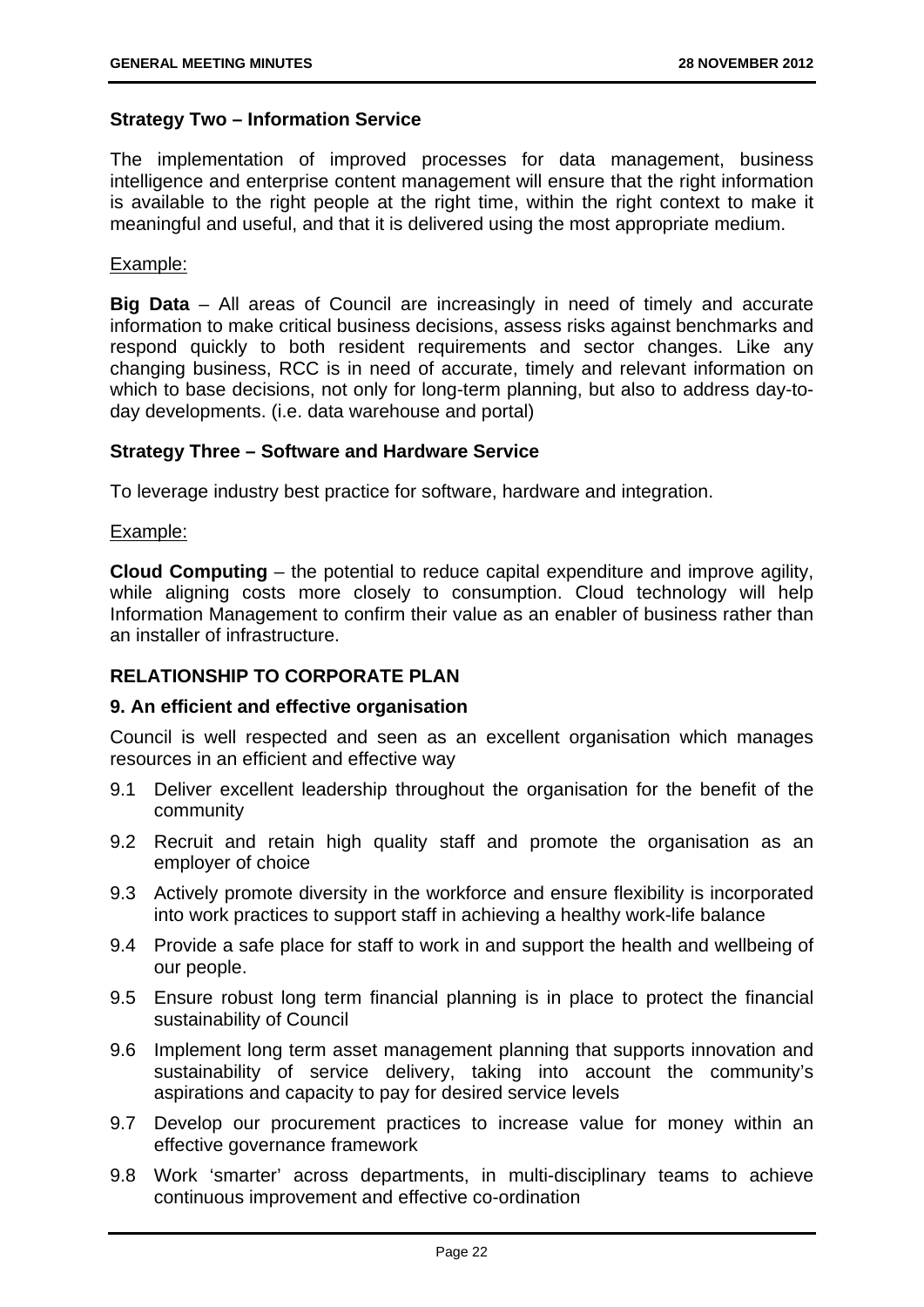- 9.9 Manage security of and access to Council information
- 9.10 Use information management, mapping and communication technology to meet Council and community expectations
- 9.11 Develop and improve systems to support modern and flexible delivery of services

#### **FINANCIAL IMPLICATIONS**

This recommendation does not require any change to the current year's budget as funds have already been allocated to account number 10119 028.

Information Management has allocated sufficient annual funds in the 2012-2013 budget for the implementation of the Information Management Strategy.

Future financial years operational and capital funds will be budgeted for in accordance with the IMS – Road Map (please see IMS appendix III) and follow the normal RCC budgeting processes.

#### **PLANNING SCHEME IMPLICATIONS**

Not applicable.

#### **CONSULTATION**

The following internal consultation has occurred:

| • Councillor Workshop          | 30 <sup>th</sup> October 2012 |
|--------------------------------|-------------------------------|
| • Executive Leadership Group   | June-July 2012                |
| • Group Managers               | May-August 2012               |
| • Information Management Group | March-May 2012                |

#### **OPTIONS**

#### **PREFERRED**

That Council resolve to adopt and support implementation of the Information Management Strategy, through budget development considerations over the period of five (5) years from 2012 to 2017.

#### **ALTERNATIVE**

That council resolve not to implement of the Information Management Strategy 2012- 2017.

#### **OFFICER'S/COMMITTEE RECOMMENDATION/ COUNCIL RESOLUTION**

**Moved by: Cr M Edwards Seconded by: Cr A Beard** 

**That Council resolve to adopt and support implementation of the Information Management Strategy, through budget development considerations over the period of five years from 2012 to 2017.**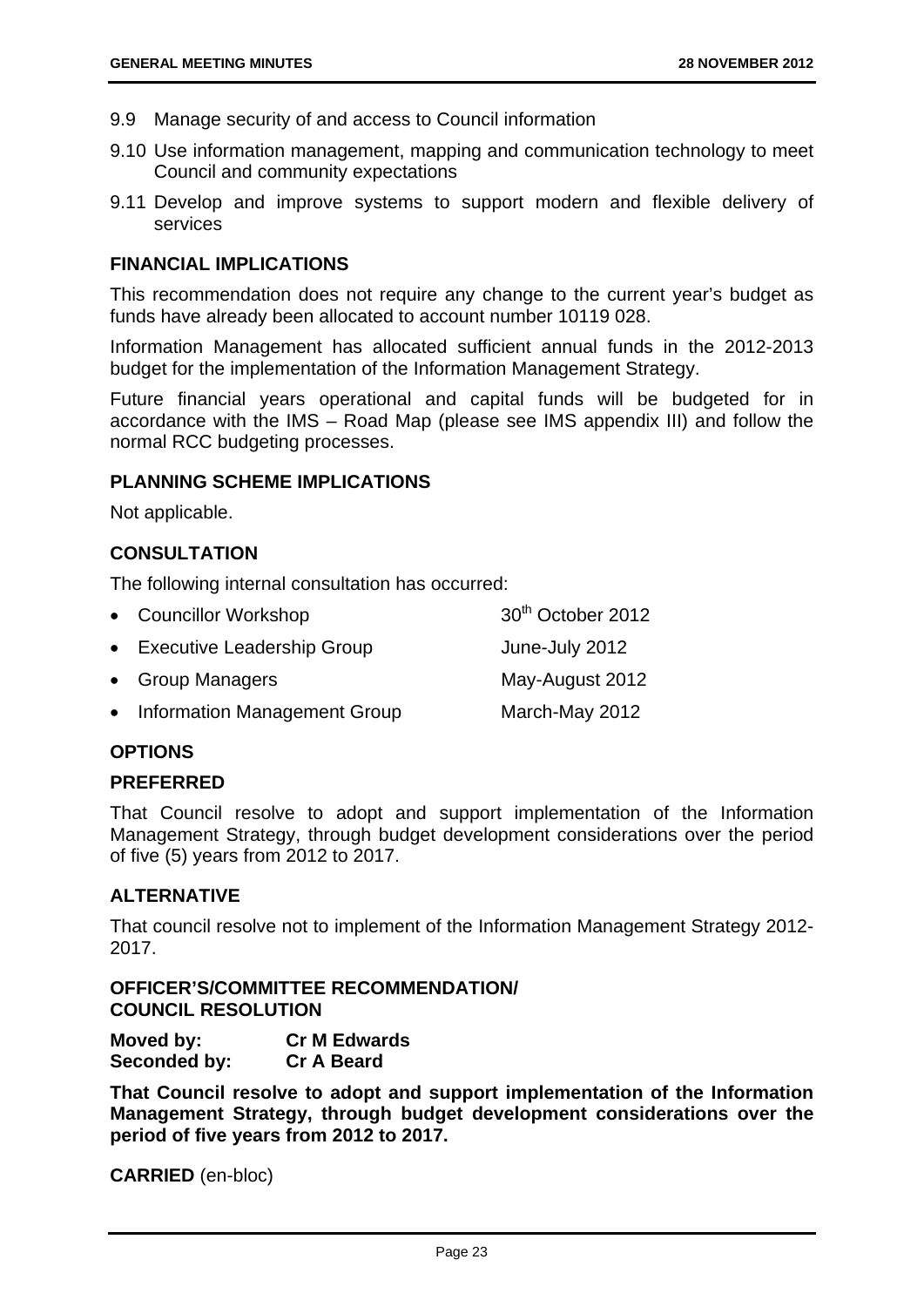#### **13.1.2 MAINTENANCE RESERVE TRANSFERS FOR 2012-2013**

| <b>FM Corporate Budget</b>                       |
|--------------------------------------------------|
| <b>Gavin Holdway</b>                             |
| <b>Manager Financial Control</b>                 |
| Karen Bahr                                       |
| <b>Senior Finance Officer</b>                    |
| <b>Deborah Corbett-Hall</b>                      |
| <b>Service Manager Business &amp; Commercial</b> |
| <b>Finance</b>                                   |
|                                                  |

#### **EXECUTIVE SUMMARY**

Section 148 and 149 of the *Local Government (Finance, Plans and Reporting) Regulation 2010* governs the framework for the establishment of and transfers to and from reserves.

The purpose of this report is to provide an update of Redland City Council maintenance reserve appropriations for the 2011-2012 and 2012-2013 financial years. This report recommends that Council resolves to adopt the interest appropriations to reserve for the three maintenance reserves for Raby Bay, Aquatic Paradise and Sovereign Waters. The appropriations for 2011-2012 will be applied retrospectively in the current financial year.

#### **PURPOSE**

The purpose of this report is to provide an update of Redland City Council maintenance reserve appropriations for the 2011-2012 and 2012-2013 financial years. This is a requirement under sections 148 and 149 of the *Local Government (Finance, Plans and Reporting) Regulation 2010.* 

#### **BACKGROUND**

Council's annual budget is developed each year to include the transfers to and from reserves in accordance with sections 148 and 149 of the *Local Government (Finance, Plans and Reporting) Regulation 2010.* 

Three new maintenance reserves were established as part of the 2011-2012 budget deliberations and in October 2012, the General Manager Corporate Services requested the three maintenance reserves for Raby Bay, Aquatic Paradise and Sovereign Waters within the Special Projects Reserve categories have interest revenue appropriated to them for 2012-2013. Additionally, the direction was provided to retrospectively appropriate interest revenue to the three reserves for the 2011- 2012 financial year.

#### **ISSUES**

A local government may establish a reserve in the operating fund by including the reserve in its annual budget or by resolution. Section 148(2) of the *Local Government (Finance, Plans and Reporting) Regulation 2010* states that the purpose of the reserve must stated in:

a. the annual budget or an amendments of the annual budget;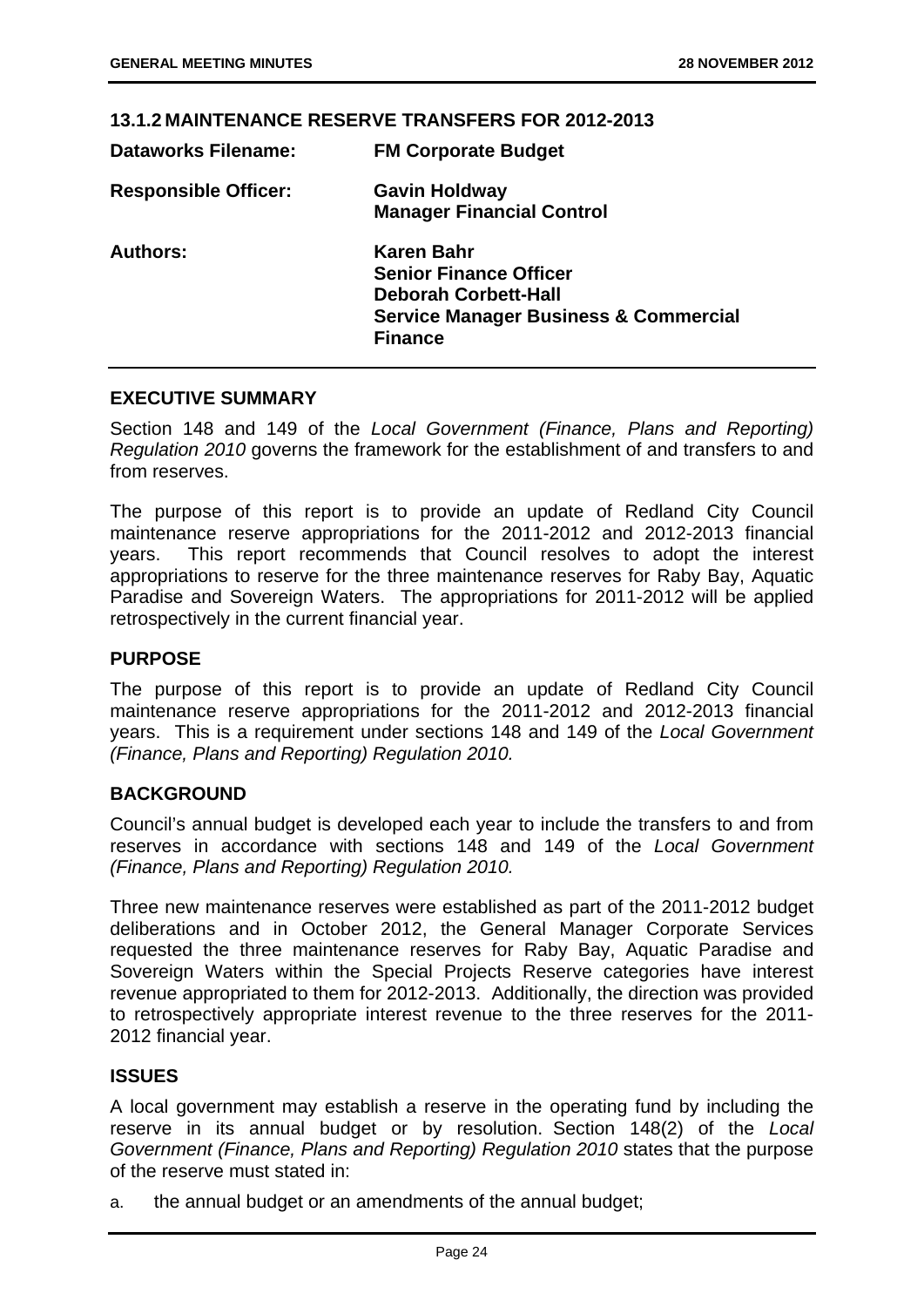- b. the resolution that adopts or amends the annual budget; or
- c. the resolution.

Transfer to and from reserves are covered in section 149 of *Local Government (Finance, Plans and Reporting) regulation 2010.* Section 149(2) states that a local government may make a transfer to or from a reserve in the operating fund only if it:

- a. resolves to make the transfer; or
- b. includes the transfer in its annual budget.

Local governments must provide transparency over transfers that are for a purpose that is not the purpose of the reserve. Additionally, subsection (4) of section 149 permits councils to close reserves where the purpose of the reserve no longer exists.

The recommendation contained in this report is to ensure consistency of approach with interest appropriation to reserves as a result of Council moving away from raising the required revenue as a Special Charge to collecting it through general rates.

#### **RELATIONSHIP TO CORPORATE PLAN**

#### **9. An efficient and effective organisation**

Council is well respected and seen as an excellent organisation which manages resources in an efficient and effective way

9.5 Ensure robust long term financial planning is in place to protect the financial sustainability of Council.

#### **FINANCIAL IMPLICATIONS**

It is anticipated that reserve balances will increase by approximately \$33,000 in 2012-2013 due to the increased appropriation to the three maintenance reserves for that year.

The appropriations are interest on reserve balances for 2012-2013 in the order of

- Raby Bay Maintenance Reserve: \$11,000;
- Aquatic Paradise Maintenance Reserve: \$20,000; and
- Sovereign Waters Maintenance Reserve: \$2,000.

These amounts are forecasted based on the anticipated interest rates and reserve balances. On a monthly basis Financial Services obtains the actual interest rate appropriate to its reserve balances and will transfer the interest revenue to the maintenance reserves.

The above approximations will change as the interest rate changes and are intended as a budget only.

With respect to the 2011-2012 year, the interest revenue appropriations will be applied retrospectively to the reserves in the current financial year.

The appropriations are interest on reserve balances for 2011-2012 in the order of

- Raby Bay Maintenance Reserve: \$6,500;
- Aquatic Paradise Maintenance Reserve: \$11,000; and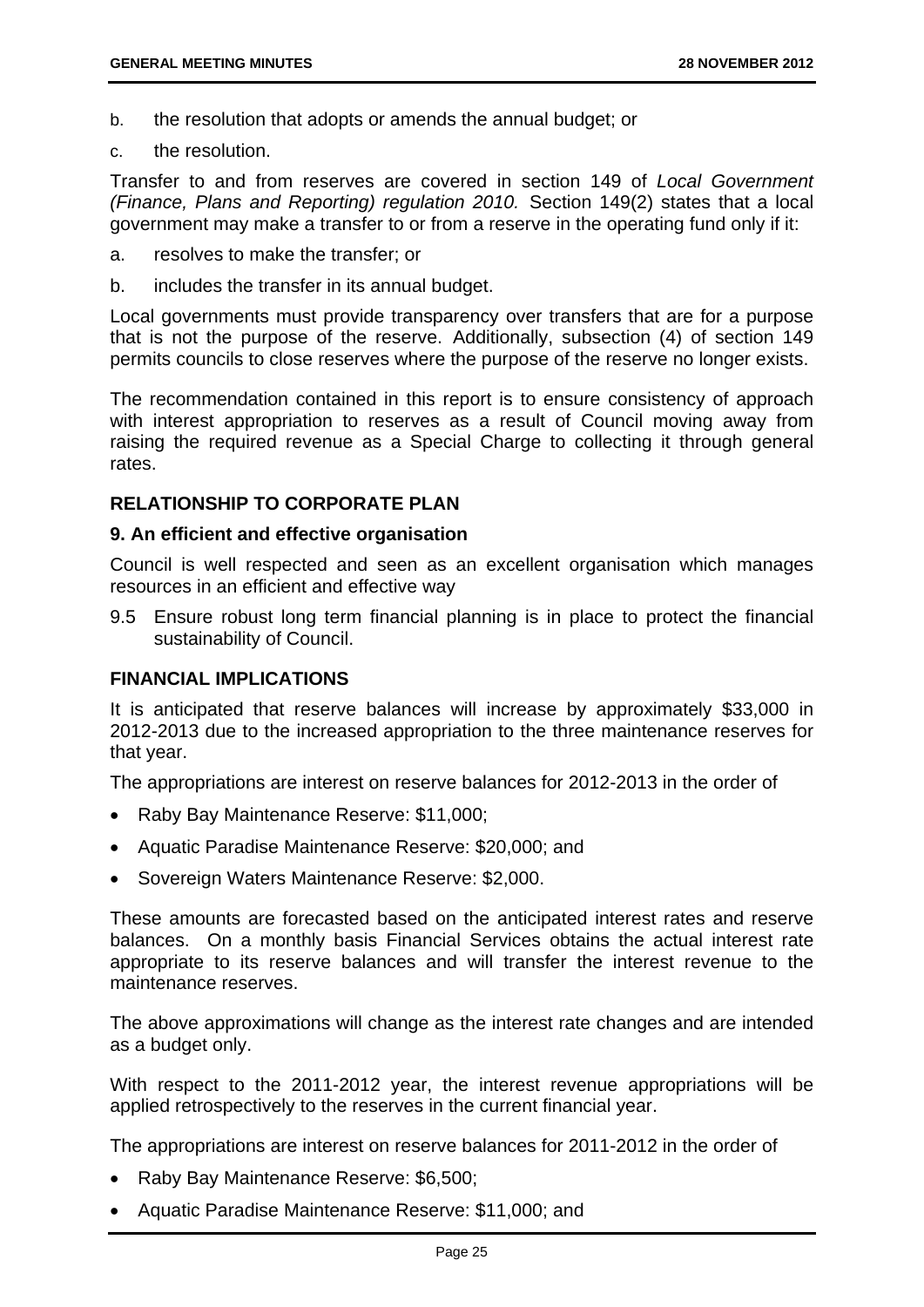• Sovereign Waters Maintenance Reserve: \$1,500.

#### **PLANNING SCHEME IMPLICATIONS**

It is considered that the outcome of recommendations in this report will not result in future amendments to the Redlands Planning Scheme.

#### **CONSULTATION**

Further to the 2012-2013 budget development process, in October 2012 the General Manager Corporate Services requested that the maintenance reserves for Raby Bay, Aquatic Paradise and Sovereign Waters have interest revenue appropriated to them in the 2012-2013 financial year.

Additionally, the direction was provided to retrospectively appropriate interest revenue to the three reserves for the 2011-2012 financial year.

#### **OPTIONS**

#### **PREFERRED**

That Council resolve to adopt, in accordance with sections 148 and 149 of the *Local Government (Finance, Plans and Reporting) Regulation 2010,* the revised budgeted transfers of interest revenue to maintenance reserves as outlined above.

#### **ALTERNATIVE**

That Council requests further information.

#### **OFFICER'S/COMMITTEE RECOMMENDATION/ COUNCIL RESOLUTION**

**Moved by: Cr M Edwards Seconded by: Cr A Beard** 

**That Council resolve to adopt, in accordance with sections 148 and 149 of the**  *Local Government (Finance, Plans and Reporting) Regulation 2010,* **the revised budgeted transfers of interest revenue to maintenance reserves as outlined in this report.**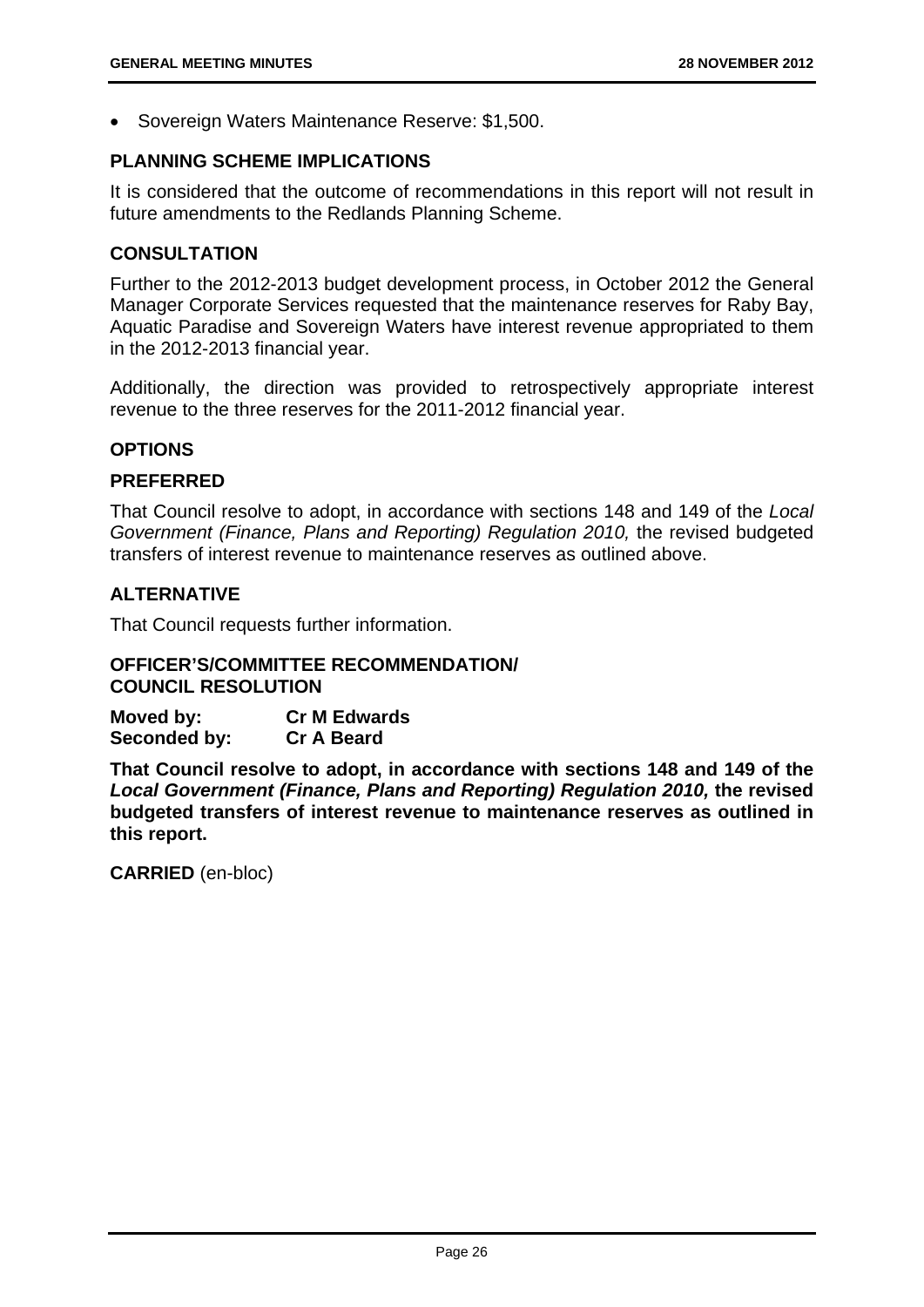#### **13.1.3 OCTOBER 2012 MONTHLY FINANCIAL REPORTS Dataworks Filename: FM Monthly Financial Reports to Committee Attachment: EOM October 2012 Responsible Officer: Martin Drydale General Manager Corporate Services Author: Sandra Bridgeman Financial Reporting Manager**

#### **EXECUTIVE SUMMARY**

Section 152(2) of the Local Government (Finance Plans & Reporting) Regulation 2010 requires the Chief Executive Officer to present the financial report to a monthly meeting and accordingly the October 2012 financial reports are now presented to Council for noting.

The October 2012 financial performance report provides an indication of financial outcomes as at the end of October 2012 and incorporates the first quarter budget revisions which were adopted by Council at the 31 October General Meeting. Trends will have been noted by the Executive Leadership Group and relevant officers who can provide further clarification and advice around actual to budget variances.

Financial outcomes are closely monitored by Council staff and any emerging trends or material variances will be reviewed and considered in the quarterly budget review process.

Council exceeded targets adopted for the following 2012-2013 Key Financial Stability and Sustainability Ratios:

- Ability to pay our bills current ratio;
- Ability to repay our debt debt servicing ratio;
- Cash balance;
- Cash balances cash capacity in months;
- Longer term financial stability debt to assets ratio;
- Operating surplus ratio;
- Net financial liabilities:
- Interest cover ratio: and
- Asset Consumption ratio.

The following indicators are unfavourable and outside of Council's target range:

- Level of dependence on general rate revenue; and
- Operating performance.

#### **PURPOSE**

The purpose is to present the October 2012 financial report to Council and explain the content and analysis of the report. Section 152(2) of the *Local Government*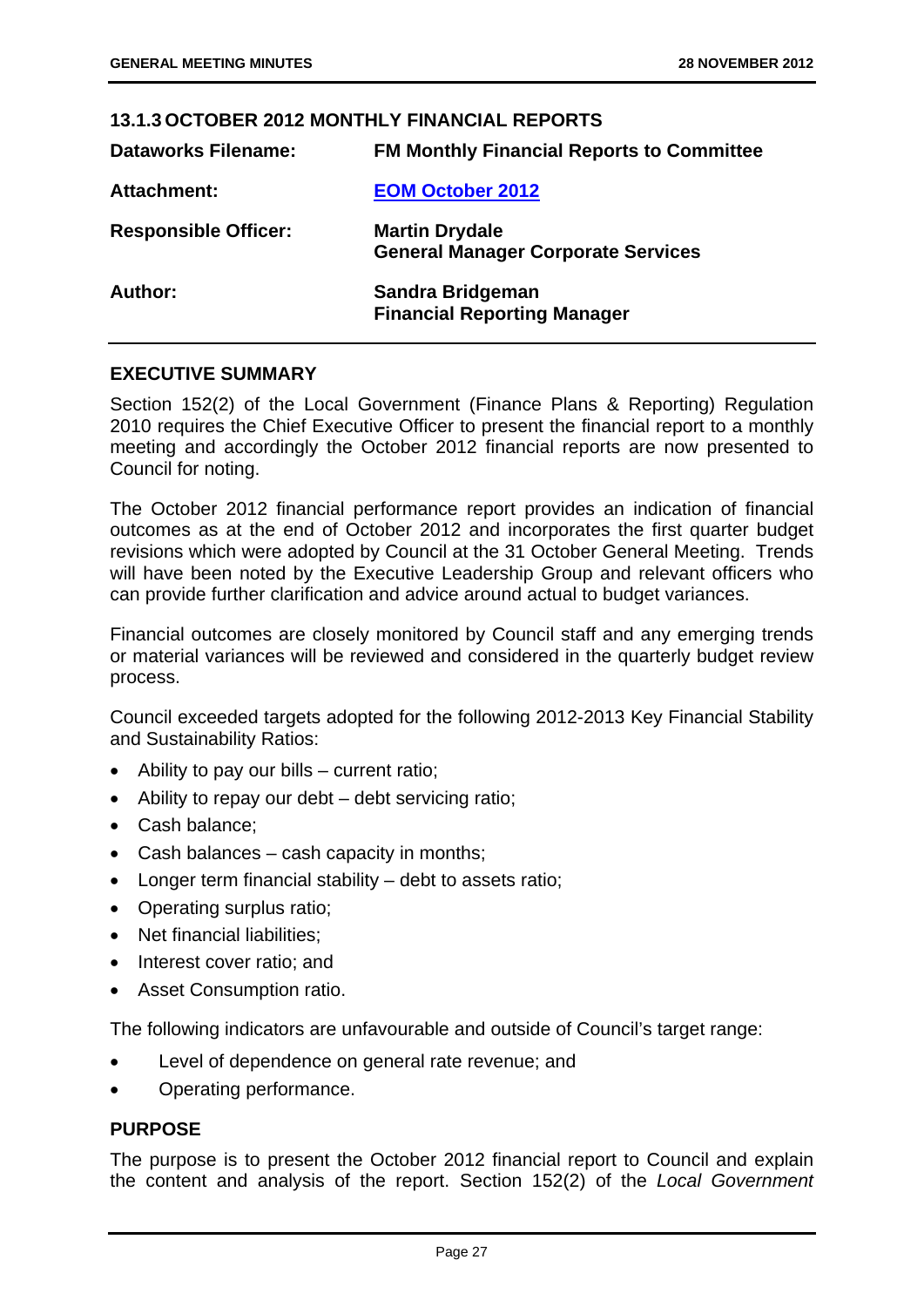*(Finance, Plans & Reporting) Regulation 2010* requires the Chief Executive Officer of a local government to present statements of its accounts to the local government.

The financials also provide Council with regular analysis of performance against budget; variances can then be identified on a monthly basis and subsequently addressed if required via budget submissions through the quarterly budget review process.

#### **BACKGROUND**

The Corporate Plan contains a strategic priority to support the organisation's capacity to deliver services to the community by building a skilled, motivated and continually learning workforce, ensuring assets and finances are well managed, corporate knowledge is captured and used to best advantage, and that services are marketed and communicated effectively.

#### **ISSUES**

Please refer to the attached Monthly Financial Performance Report.

#### **RELATIONSHIP TO CORPORATE PLAN**

#### **8. Inclusive and ethical governance**

Deep engagement, quality leadership at all levels, transparent and accountable democratic processes and a spirit of partnership between the community and Council will enrich residents' participation in local decision making to achieve the community's Redlands 2030 vision and goals

- 8.7 Ensure Council resource allocation is sustainable and delivers on Council and community priorities
- 8.8 Provide clear information to citizens about how rates, fees and charges are set and how Council intends to finance the delivery of the Community Plan and Corporate Plan

#### **FINANCIAL IMPLICATIONS**

Please refer to the attached Monthly Financial Performance Report.

#### **PLANNING SCHEME IMPLICATIONS**

It is considered that the outcome of recommendations in this report will not require any amendments to the Redlands Planning Scheme.

#### **CONSULTATION**

Consultation has taken place amongst Council departmental officers, Financial Services Group officers and the Executive Leadership Group.

#### **OPTIONS**

#### **PREFERRED**

That Council resolve to note the End of Month Financial Reports for October 2012 and explanations as presented in the attached Monthly Financial Performance Report.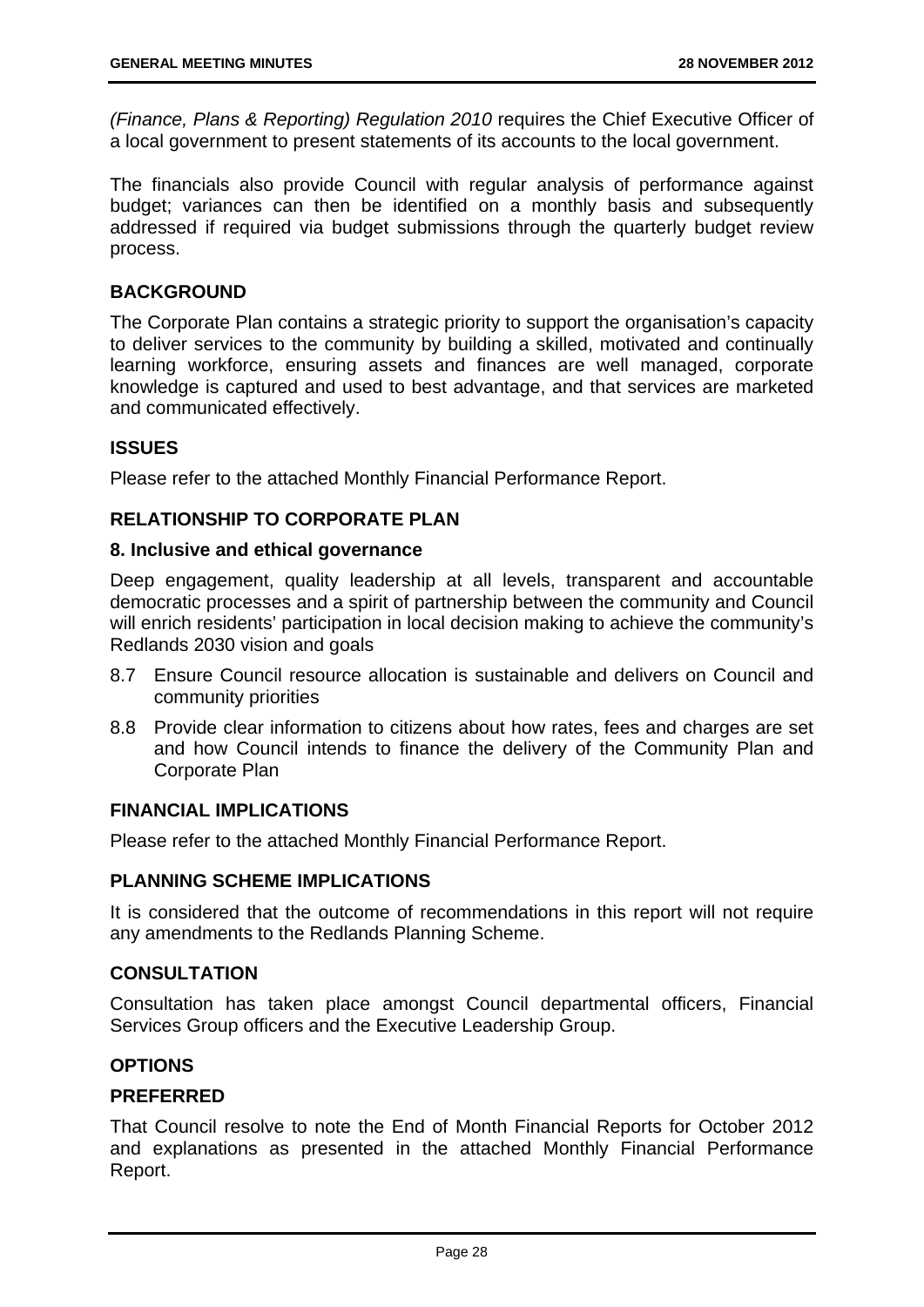#### **ALTERNATIVE**

That Council requests additional information.

#### **OFFICER'S/COMMITTEE RECOMMENDATION/ COUNCIL RESOLUTION**

**Moved by: Cr M Edwards Seconded by: Cr A Beard** 

**That Council resolve to note the End of Month Financial Reports for October 2012 and explanations as presented in the attached Monthly Financial Performance Report.**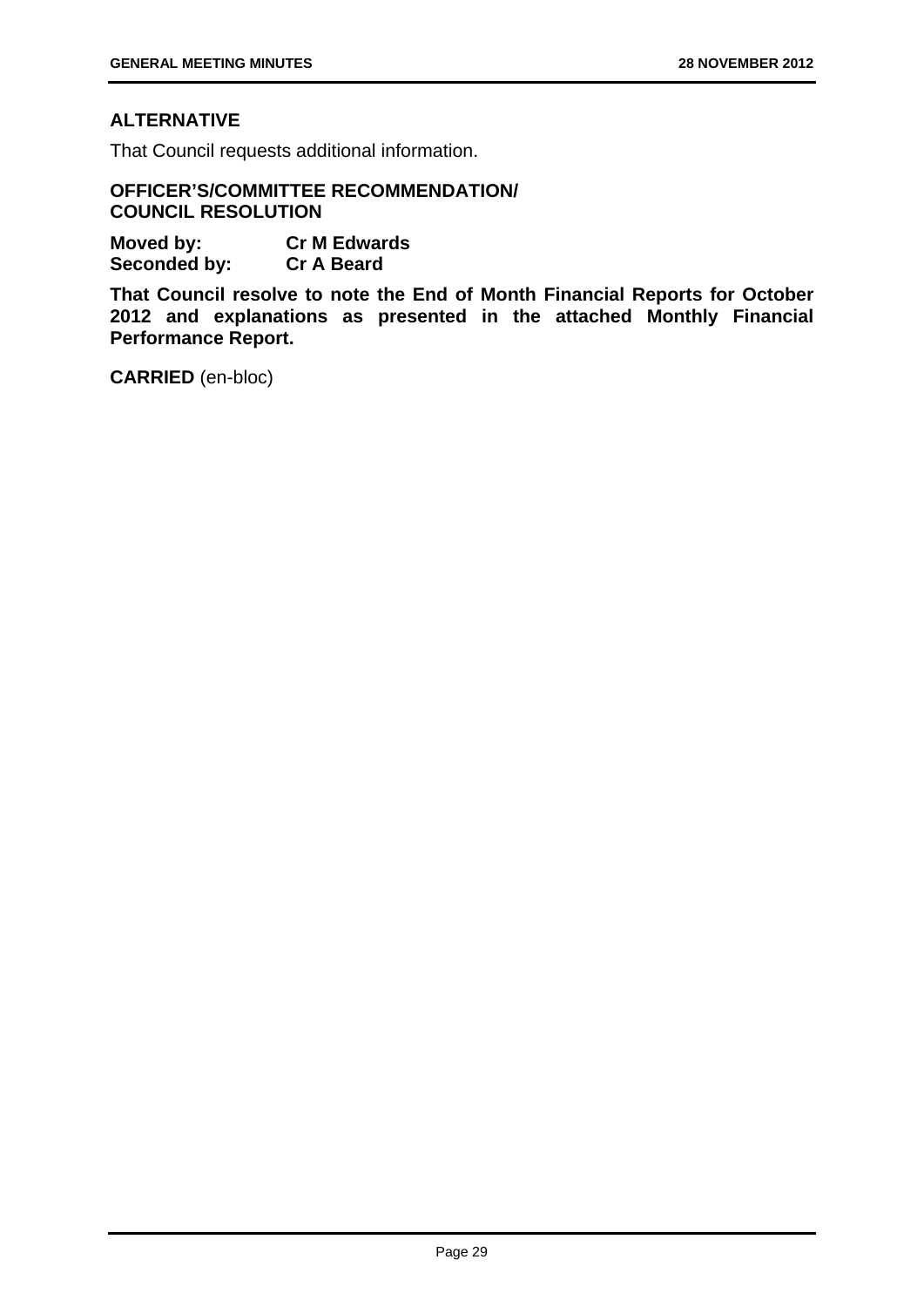| <b>13.2 GOVERNANCE</b>                         |                                                                  |  |
|------------------------------------------------|------------------------------------------------------------------|--|
| 13.2.1 A REPORT ON THE AUDIT COMMITTEE MEETING |                                                                  |  |
| Dataworks Filename:                            | <b>GOV Audit Committee</b>                                       |  |
| <b>Attachment:</b>                             | <b>Audit Committee Minutes 12 October 2012</b>                   |  |
| <b>Responsible Officer:</b>                    | <b>Nick Clarke</b><br><b>General Manager Governance</b>          |  |
| Author:                                        | <b>Suzy Hudson</b><br><b>Acting Group Manager Internal Audit</b> |  |

#### **EXECUTIVE SUMMARY**

In line with the Audit Committee Charter, the Audit Committee meeting of 12 October 2012 was scheduled to enable discussion of the following:

- Receipt and Confirmation of Minutes of 23 July 2012
- Business Arising from Previous Minutes
- Update from the Interim Chief Executive Officer
- Council Financial Reports
- Change in Audit Process
- Compliance Certificates
- Internal Audit Plan
- Internal Audit Reports
- Audit Recommendations Due for Implementation
- Update from External Auditors
- Other Business

#### **PURPOSE**

The authority of the establishment of an Audit Committee is provided for under Section 105 of the *Local Government Act 2009.* It operates in accordance with Part 10, Subdivision 2, Sections 157-160 of the *Local Government (Finance, Plan and Reporting) Regulation 2010.*

The purpose of this report is to provide a summary of the issues discussed at the meeting on 12 October 2012.

#### **BACKGROUND**

The primary objective of the Audit Committee is to assist Council in fulfilling its corporate governance role and oversight of financial measurement and reporting responsibilities imposed under the *Financial Accountability Act 2009,* the *Local Government Act 2009* and other relevant legislation.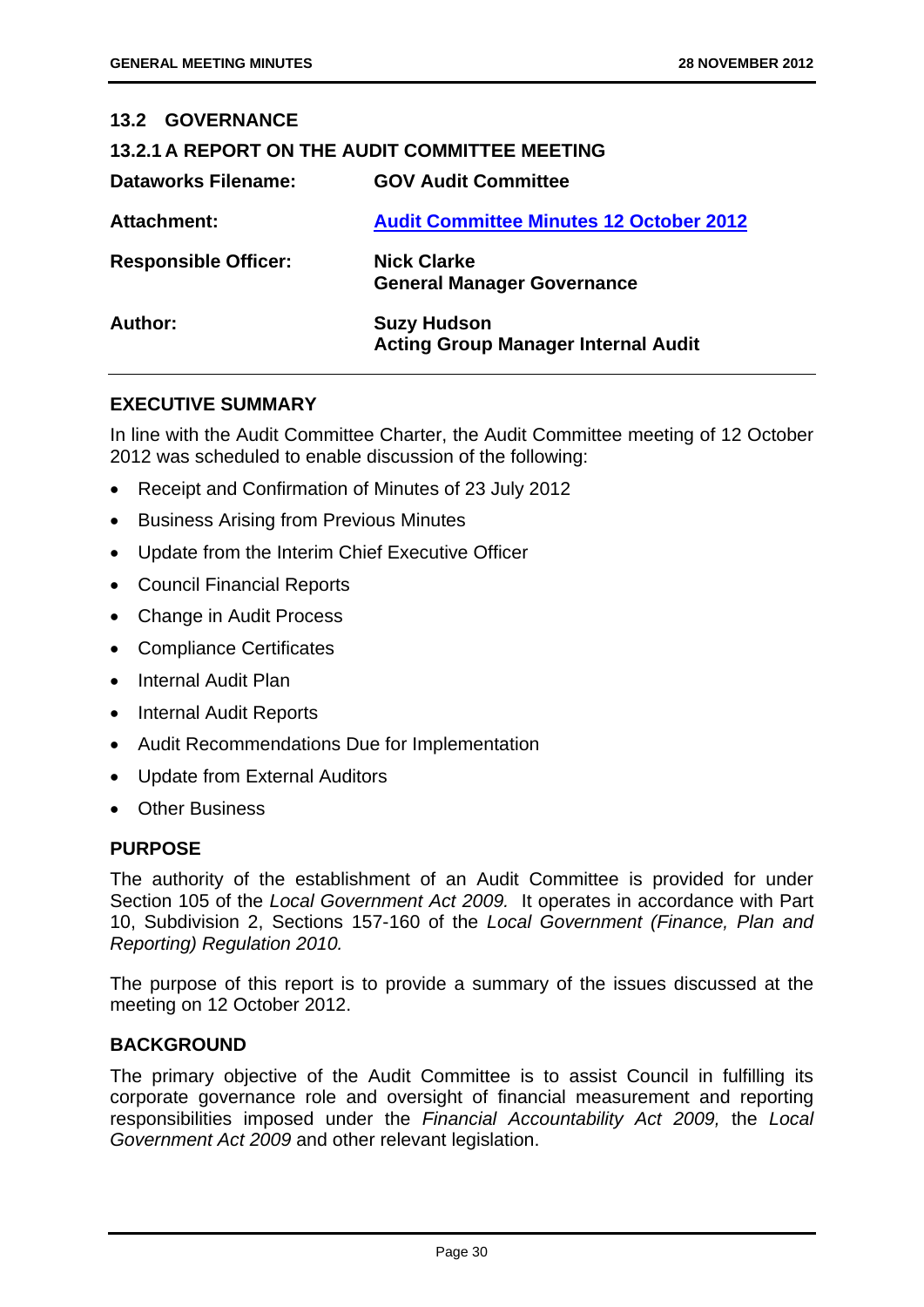To fulfil this objective, it is necessary that a report on discussions and deliberations of the Audit Committee be submitted to Council to enhance the ability of Councillors to discharge their legal responsibility.

#### **ISSUES**

- Receipt and Confirmation of Minutes of 23 July 2012
	- o Business Arising from Previous Minutes
- Update from the Interim Chief Executive Officer
- Council Financial Reports
	- o Council End of Month Financial Reports
	- o Council Draft Annual Financial Statements
- Change in Audit Process
- Compliance Certificates
- Internal Audit Plan
	- o Audit Plan Status
- Internal Audit Reports
	- o Environment, Planning and Development
	- o City Services
	- o Corporate Services
	- o Redland Water and RedWaste
- Audit Recommendations Due for Implementation
	- o Internal Audit Recommendations
	- o QAO Recommendations
- Update from External Auditors
- Other Business
	- o Internal Audit Plan 2012/13
	- o Annual Complaints Report
	- o Workplace Health and Safety

#### **RELATIONSHIP TO CORPORATE PLAN**

#### **8. Inclusive and ethical governance**

Deep engagement, quality leadership at all levels, transparent and accountable democratic processes and a spirit of partnership between the community and Council will enrich residents' participation in local decision making to achieve the community's Redlands 2030 vision and goals.

8.5 Be transparent and consistent in the way we manage the organisation, its risks and obligations and ensure we are delivering against our priorities.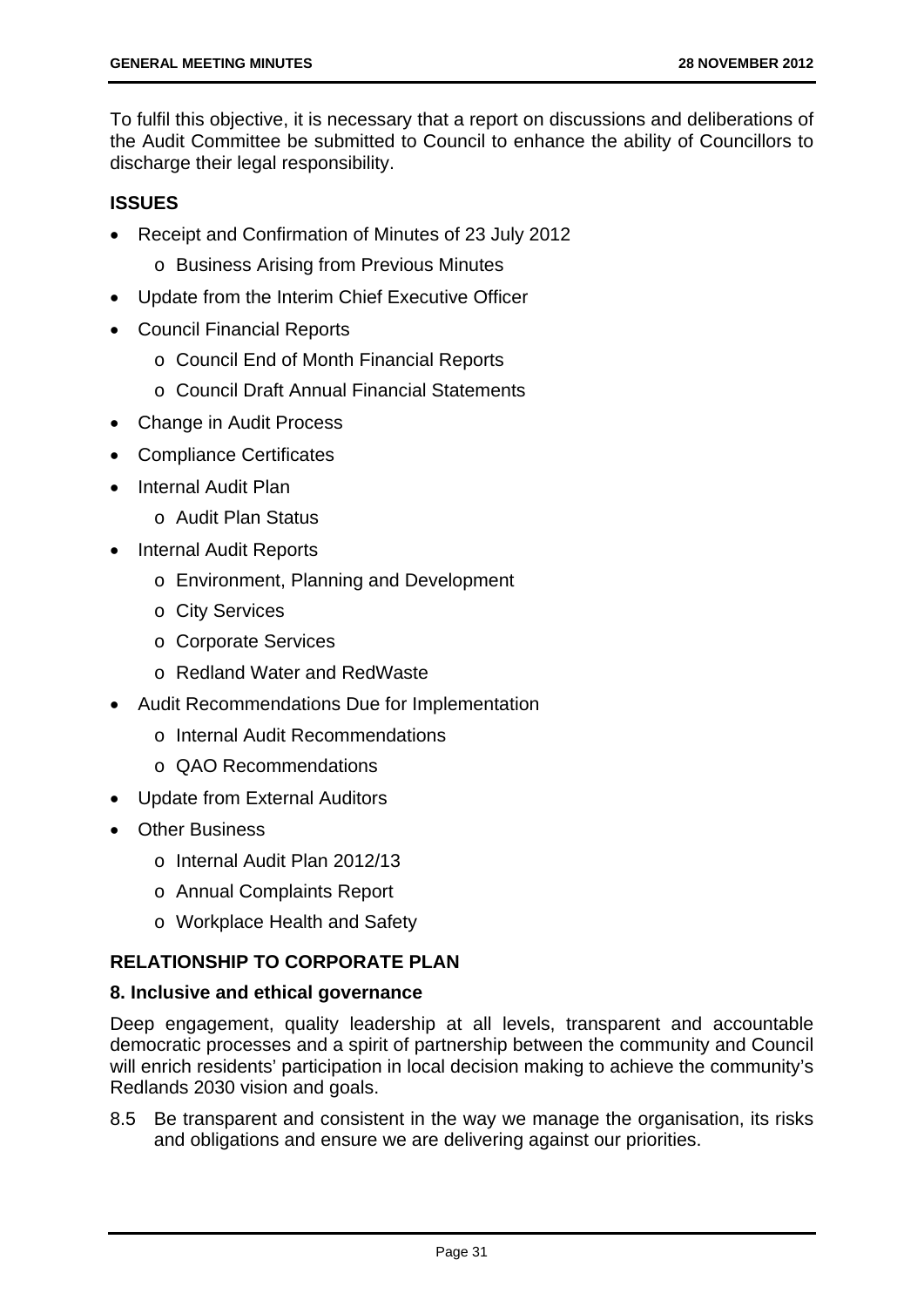## **FINANCIAL IMPLICATIONS**

There are no financial implications impacting Council as a result of this report.

## **PLANNING SCHEME IMPLICATIONS**

There is no impact on the planning scheme.

## **OPTIONS**

#### **PREFERRED**

That Council resolve to accept this report and receive the attached Audit Committee Minutes of October 2012 which summarises the issues discussed at the Audit Committee meeting of 12 October 2012.

## **ALTERNATIVE**

- 1. That Council accept this report and request additional information; or
- 2. That Council not accept this report and request an alternative method of reporting.

## **OFFICER'S/COMMITTEE RECOMMENDATION/ COUNCIL RESOLUTION**

**Moved by: Cr M Edwards Seconded by: Cr A Beard** 

**That Council resolve to accept this report and receive the attached Audit Committee Minutes of October 2012 which summarises the issues discussed at the Audit Committee meeting of 12 October 2012.**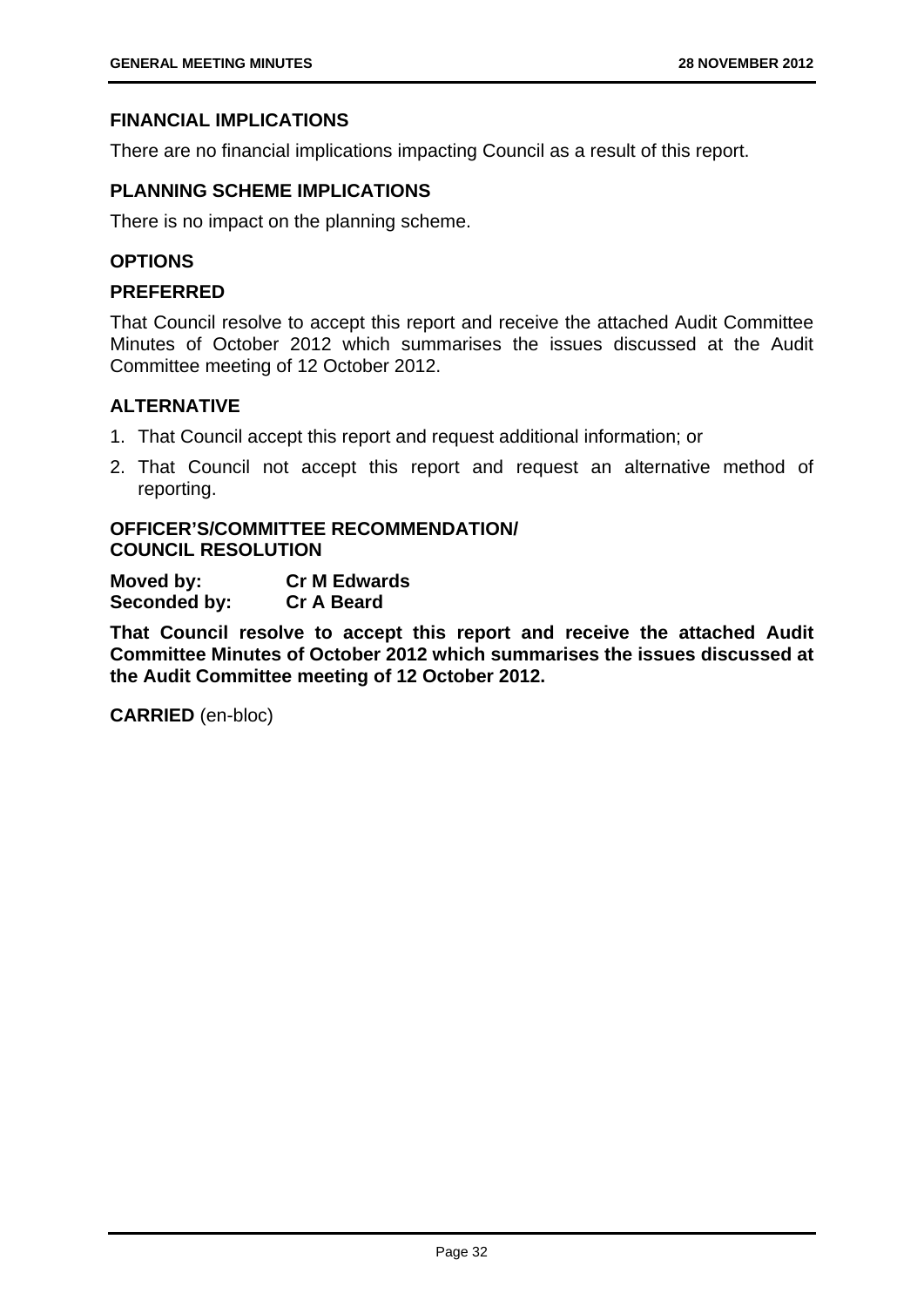| <b>Dataworks Filename:</b><br><b>GOV Corporate Performance Reporting</b><br><b>Quarterly Operational Plan September 2012</b><br><b>Attachment:</b><br><b>Nick Clarke</b><br><b>Responsible Officer:</b><br><b>General Manager Governance</b><br>Author:<br><b>Jo Jones</b><br><b>Services Manager Corporate Planning and</b><br><b>Performance</b> | <u>IJ.Z.Z QUARTERLI CURFURATE FERFURMANCE REFURT</u> |
|----------------------------------------------------------------------------------------------------------------------------------------------------------------------------------------------------------------------------------------------------------------------------------------------------------------------------------------------------|------------------------------------------------------|
|                                                                                                                                                                                                                                                                                                                                                    |                                                      |
|                                                                                                                                                                                                                                                                                                                                                    |                                                      |
|                                                                                                                                                                                                                                                                                                                                                    |                                                      |
|                                                                                                                                                                                                                                                                                                                                                    |                                                      |

**13.2.2 QUARTERLY CORPORATE PERFORMANCE REPORT** 

## **EXECUTIVE SUMMARY**

The *Local Government Act 2009* (LG Act) requires the CEO to present a written assessment of the local government's progress towards implementing the annual operational plan at meetings of Council at least quarterly. In June 2011, Council adopted a revised Corporate Performance Management Policy and Guideline which sets out the reporting arrangements for Council's performance information and which includes quarterly reporting against the operational plan.

This report provides a progress report against the Operational Plan 2012/13 for the first quarter, from 1 July to 30 September 2012. The report provides a status update for each project, together with a comment outlining progress for the first quarter. Seven projects from the adopted Operational Plan 2012/13 are recommended for cancellation following advice from the relevant managers within Council.

There is a requirement in the LG Act that the performance plans for any type two businesses are included in Council's operational plan. These were adopted after the Operational Plan was approved and are already available on Council's website but Council needs to formally adopt the performance plans for Redland Water and for RedWaste as part of the Operational Plan 2012/13.

## **PURPOSE**

The purpose of this report is to present Council and the community with an update of performance across a range of organisational functions for the year to date.

## **BACKGROUND**

The information in the attached report has been provided by the Council officers responsible for the particular project. The report aims to provide information transparently and in accordance with the LG Act and Council's Corporate Plan 2010- 2015.

Alongside the statutory report against the Operational Plan 2012/13, Councillors will also be provided with an additional performance report containing key performance indicators. This report is provided in place of the corporate indicators and the City Services report.

## **ISSUES**

The attached report provides details about the implementation of the Operational Plan 2012/13. It also provides an update on 18 projects which were carried forward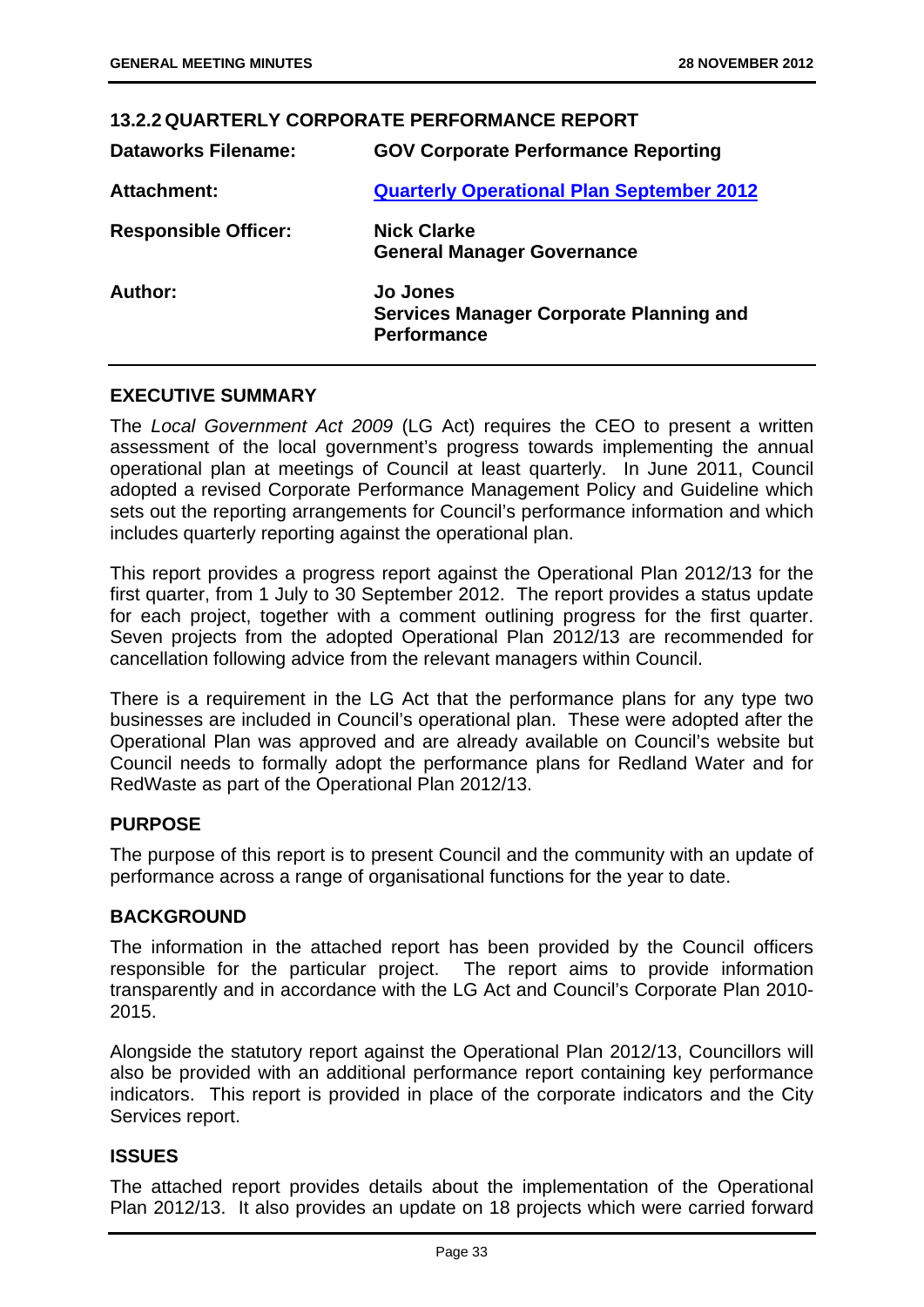from the Operational Plan 2011/12 because they were not complete as at 30 June 2012.

## *Status of projects*

The report includes the status of each project together with comments from the relevant area of Council. Each project is categorised as follows:

| <b>Completed</b> | the project has been fully completed                                                                                                             |
|------------------|--------------------------------------------------------------------------------------------------------------------------------------------------|
| On track         | The project is progressing on time and on budget and is on track<br>for delivery by 30 June                                                      |
| <b>Monitor</b>   | There are issues with timeframes and/or budget but it is still<br>expected that with close monitoring the project can be delivered<br>by 30 June |
| <b>Concern</b>   | There are significant delays or budget issues and it is unlikely that<br>the project will be delivered by 30 June                                |
| <b>Cancelled</b> | the project has been cancelled or is recommended for cancellation                                                                                |

## *Summary*

There are 86 projects in the Operational Plan 2012/13. At the end of last financial year, 18 projects from the Operational Plan 2011/12 were incomplete and continue to be monitored. A summary of the status of these projects is shown below:

| <b>Status</b>  | (carried forward) | Operational Plan 2011/12   Operational Plan 2012/13 | <b>Total</b> |
|----------------|-------------------|-----------------------------------------------------|--------------|
| Completed      |                   |                                                     |              |
| On track       |                   | 58                                                  |              |
| <b>Monitor</b> |                   | 13                                                  |              |
| Concern        |                   |                                                     |              |
| Cancelled      |                   |                                                     |              |
| <b>Total</b>   |                   | 86                                                  | 104          |

Whilst the style of the attached report is similar in content to previous years, officers have reviewed the report and have changed the design and format with the aim of making it easier to read and more user friendly both for Councillors and the community.

## *Redland Water and RedWaste Performance Plan*

The Redland Water Performance Plan and the RedWaste Performance Plan were considered by the Redland Water Committee on 17 July 2012 and adopted at the General Meeting on 25 July 2012.

The LG Act requires all councils include performance plans as part of the operational plan. Council adopted the Operational Plan 2012/13 on 27 June 2012. At the time when our operational plan was adopted, Redland Water had not yet rejoined Redland City Council and the RedWaste Performance Plan had not yet been adopted. Therefore, in order to ensure compliance with the LG Act, Council needs to formally adopt these two plans to form part of the Operational Plan 2012/13.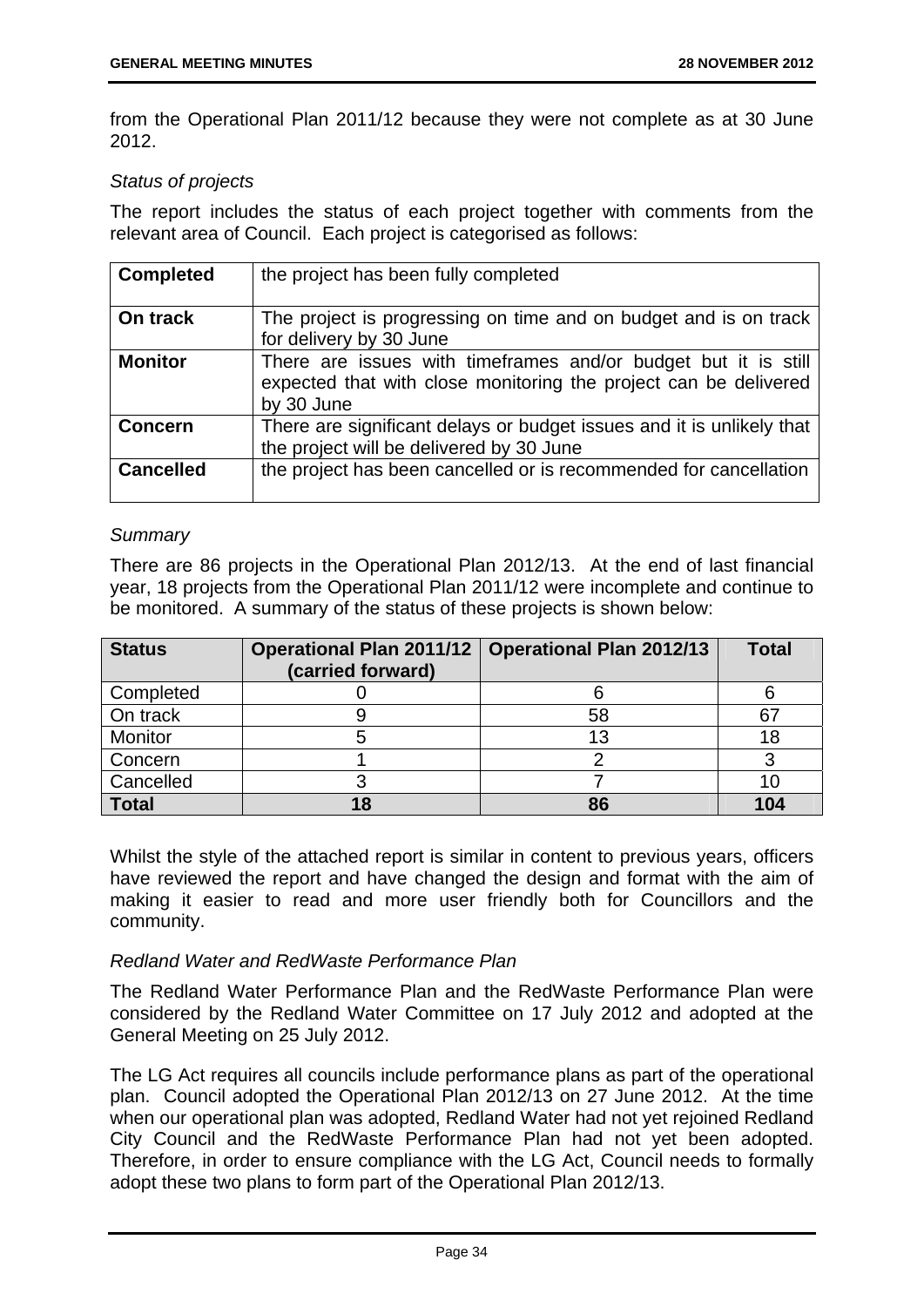## *Changes to organisational structure*

Since the adoption of the operational plan in June, there have been several changes to the structure of the organisation. Some of the project leads have therefore changed from the Operational Plan 2012/13 adopted in June 2012. The Corporate Governance Group has updated the attached report to reflect the new structure.

## *Projects to be cancelled*

Officers have advised that there are seven projects in the adopted Operational Plan 2012/13 which cannot be delivered for various reasons. It is therefore recommended that these projects be cancelled. The following table details the projects which are proposed for cancellation:

|                                             | <b>Ref</b>     | Page | <b>Project</b>                                                                                                                                                                                                                                                    | <b>Reason for cancellation</b>                                                                                                                                   |
|---------------------------------------------|----------------|------|-------------------------------------------------------------------------------------------------------------------------------------------------------------------------------------------------------------------------------------------------------------------|------------------------------------------------------------------------------------------------------------------------------------------------------------------|
| Green living                                | $\overline{7}$ | 5    | Complete a carbon audit<br>and abatement plan for<br>Council                                                                                                                                                                                                      | The project was not allocated<br>funding in the operational<br>budget for 2012/13.                                                                               |
| Wise<br>planning &<br>design                | 40             | 12   | Liaise with State<br>Government to achieve<br>donation of former<br>Department of Primary<br>Industries (DPI) poultry<br>research centre at<br>Alexandra Hills and<br>commence planning for<br>the future use of the site<br>for the benefit of the<br>community. | Following discussions with<br><b>State Government and</b><br>consideration by Council, it has<br>been decided that this project<br>will not progress.            |
| Strong &<br>connected<br>communities        | 53             | 16   | Provide coordination of<br>youth services through<br>the Redlands Youth<br>Innovation and<br><b>Enterprise Hub</b>                                                                                                                                                | This project has not been<br>funded in Council's budget and<br>the partnership with the Cage<br>has not progressed as planned.                                   |
| Strong &<br>connected<br>communities        | 55             | 16   | Investigate a pilot<br>program that provides a<br>vehicle for use by service<br>providers on the<br>Southern Moreton Bay<br>Islands                                                                                                                               | This project has been<br>investigated by officers and it<br>has been determined that it is<br>not viable to progress further.                                    |
| Inclusive &<br>ethical<br>governance        | 72             | 19   | Adopt the Organisational<br>Development Plan #2 (10<br>objectives in three years)<br>and commence<br>implementation                                                                                                                                               | New CEO to review<br>organisational development<br>priorities with Council in the<br>months ahead                                                                |
| An efficient &<br>effective<br>organisation | 82             | 21   | Carry out analysis and<br>complete planning for<br>strategic procurement<br>project.                                                                                                                                                                              | There is no budget for this<br>project.                                                                                                                          |
| An efficient &<br>effective<br>organisation | 85             | 20   | Develop a change<br>management program to<br>allow for implementation<br>of the Contact Centre<br>project in 2013/14                                                                                                                                              | Due to the full implementation<br>approval of the Contact Centre<br>the change management<br>program component will now<br>form part of the delivery<br>process. |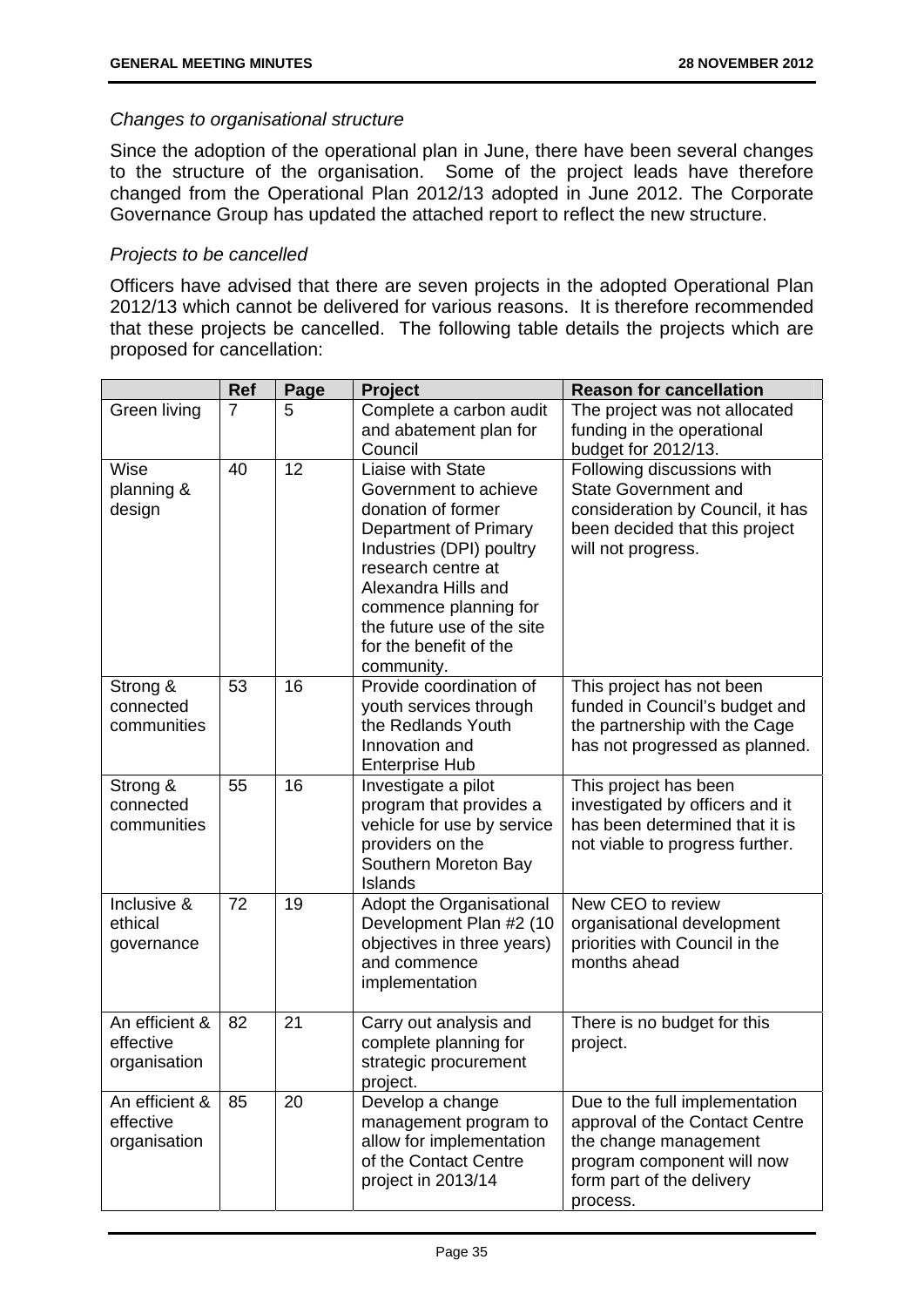## **RELATIONSHIP TO CORPORATE PLAN**

## **8. Inclusive and ethical governance**

Deep engagement, quality leadership at all levels, transparent and accountable democratic processes and a spirit of partnership between the community and Council will enrich residents' participation in local decision making to achieve the community's Redlands 2030 vision and goals

- 8.5 Be transparent and consistent in the way we manage the organisation, its risks and obligations and ensure we are delivering against our priorities
- 8.1 Embed the visions and goals of the Redlands 2030 Community Plan into our planning, operations and culture and develop effective reporting and monitoring arrangements to show how we are progressing on implementation of the Community Plan and Corporate Plan

## **FINANCIAL IMPLICATIONS**

Although the Operational Plan 2012/13 is directly linked to the annual budget, there are no financial implications impacting Council as a result of this progress report.

## **PLANNING SCHEME IMPLICATIONS**

It is considered that the outcome of recommendations will not require any amendments to the Redlands Planning Scheme.

## **CONSULTATION**

The Corporate Governance Group has prepared the attached report in consultation with the relevant officers and managers within Council. The status and comments have been provided by the officers involved in delivering the particular projects within the Operational Plan 2012/13.

## **OPTIONS**

## **PREFERRED**

- 1. Council approve the inclusion of the Redland Water Performance Plan and the RedWaste Performance Plan in Council's Operational Plan 2012/13; and
- 2. Council note the quarterly corporate performance report and approve the cancellation of the following projects as outlined on page three of this report:
	- Complete a carbon audit and abatement plan for Council (7);
	- Liaise with State Government to achieve donation of former Department of Primary Industries (DPI) poultry research centre at Alexandra Hills and commence planning for the future use of the site for the benefit of the community (40);
	- Provide coordination of youth services through the Redlands Youth Innovation and Enterprise Hub (53);
	- Investigate a pilot program that provides a vehicle for use by service providers on the Southern Moreton Bay Islands (55);
	- Adopt the Organisational Development Plan #2 (10 objectives in three years) and commence implementation (72);
	- Carry out analysis and complete planning for strategic procurement project (82);
	- Develop a change management program to allow for implementation of the Contact Centre project in 2013/14 (85).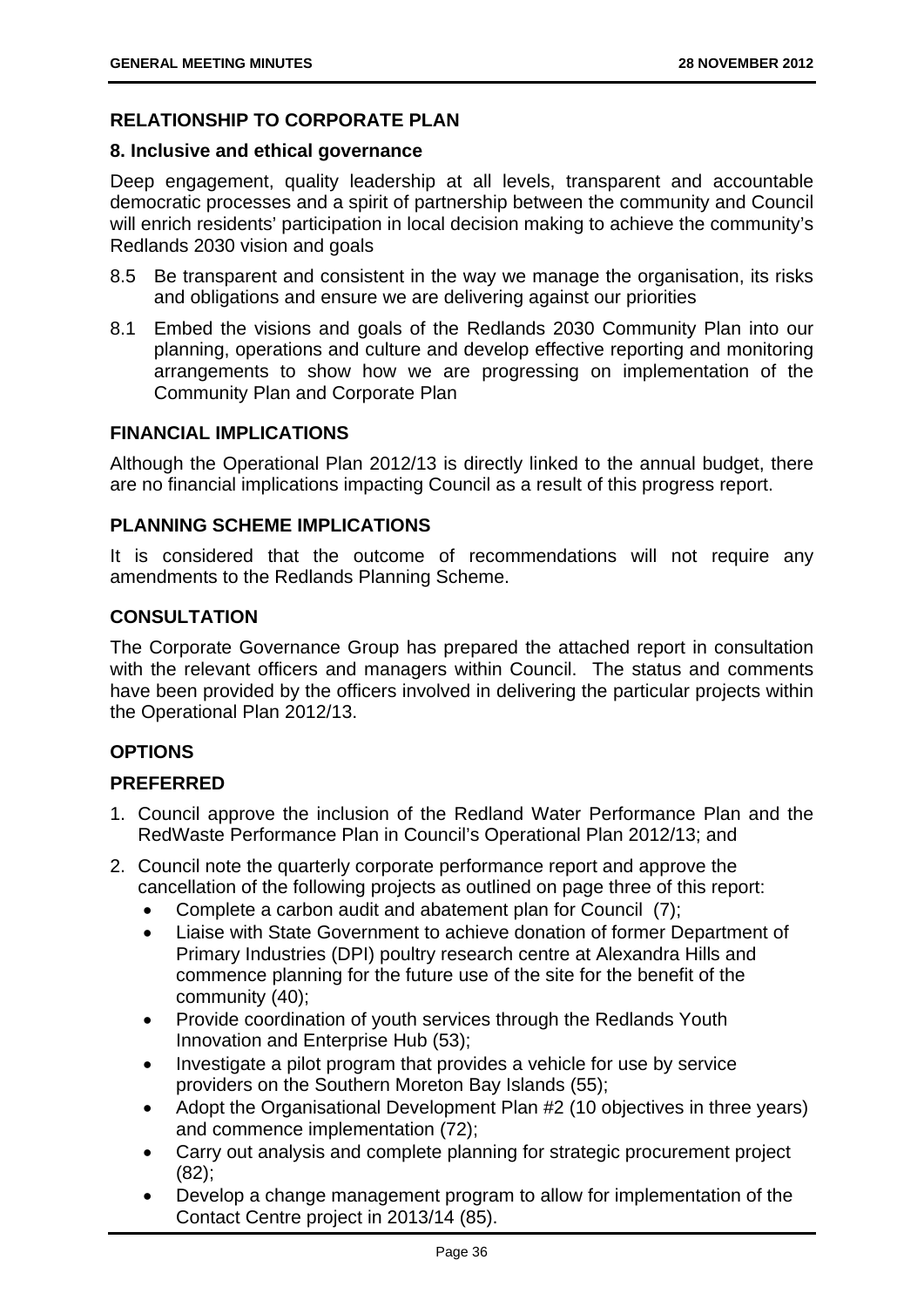## **ALTERNATIVE**

- 1. Council does not approve the inclusion of the Redland Water Performance Plan and the RedWaste Performance Plan in Council's Operational Plan 2012/13, noting that this would mean that Council was not compliant with the *LG Act*; and
- 2. Council does not endorse the quarterly corporate performance report and seeks further information and does not approve cancellation of the following projects as outlined on page three of this report:
	- Complete a carbon audit and abatement plan for Council (7);
	- Liaise with State Government to achieve donation of former Department of Primary Industries (DPI) poultry research centre at Alexandra Hills and commence planning for the future use of the site for the benefit of the community (40);
	- Provide coordination of youth services through the Redlands Youth Innovation and Enterprise Hub (53);
	- Investigate a pilot program that provides a vehicle for use by service providers on the Southern Moreton Bay Islands (55);
	- Adopt the Organisational Development Plan #2 (10 objectives in three years) and commence implementation (72);
	- Carry out analysis and complete planning for strategic procurement project (82);
	- Develop a change management program to allow for implementation of the Contact Centre project in 2013/14 (85).

## **OFFICER'S RECOMMENDATION**

That Council resolve to:

- 1. Approve the adoption of the Redland Water Performance Plan and the RedWaste performance plan (as adopted by Council on 25 July 2012) as appendices to the Operational Plan 2012/13; and
- 2. Note the quarterly corporate performance report and approve the cancellation of the following projects from the Operational Plan 2012/13:
	- Complete a carbon audit and abatement plan for Council (7);
	- Liaise with State Government to achieve donation of former Department of Primary Industries (DPI) poultry research centre at Alexandra Hills and commence planning for the future use of the site for the benefit of the community (40);
	- Provide coordination of youth services through the Redlands Youth Innovation and Enterprise Hub (53);
	- Investigate a pilot program that provides a vehicle for use by service providers on the Southern Moreton Bay Islands (55);
	- Adopt the Organisational Development Plan #2 (10 objectives in three years) and commence implementation (72);
	- Carry out analysis and complete planning for strategic procurement project (82); and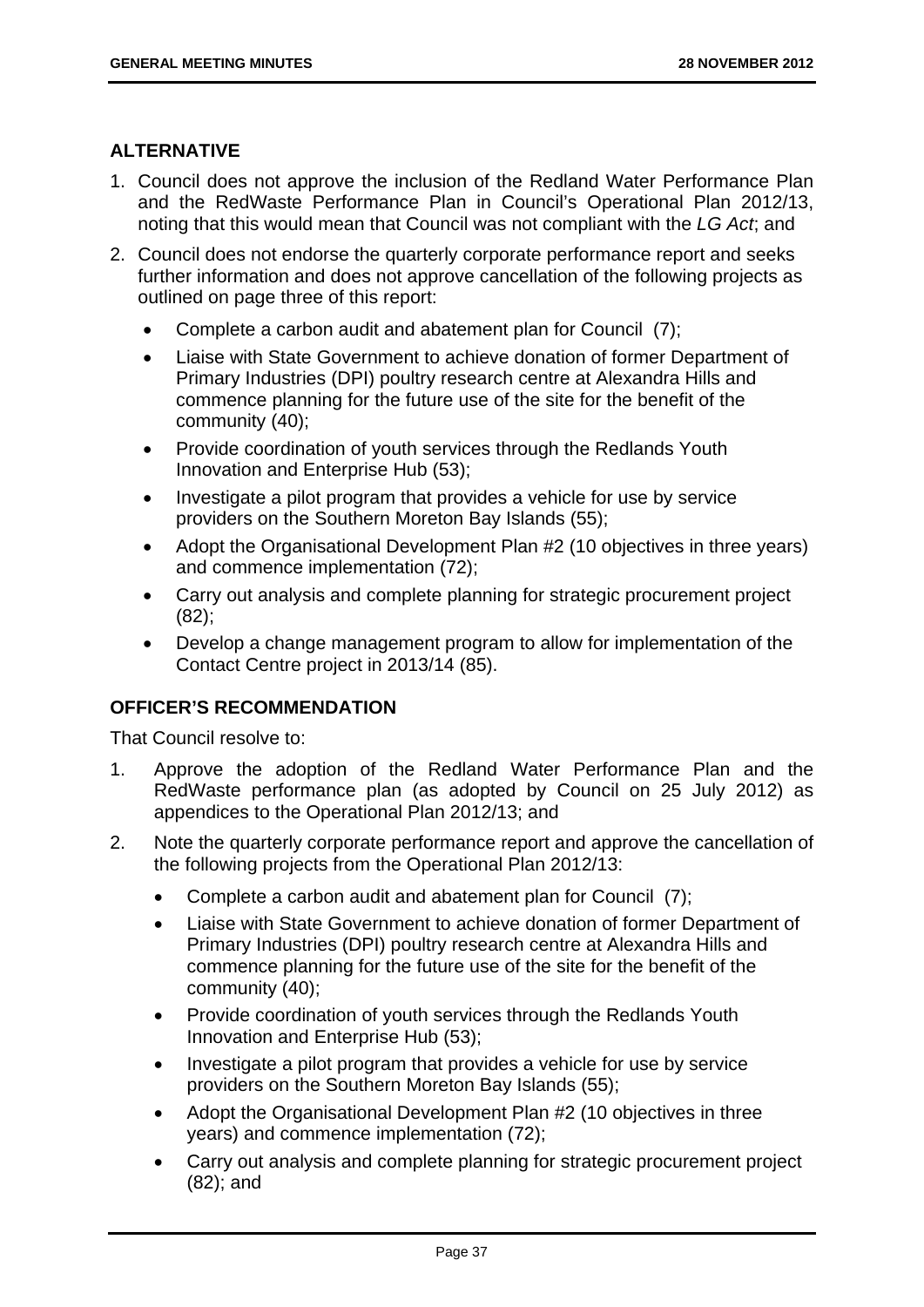Develop a change management program to allow for implementation of the Contact Centre project in 2013/14 (85).

**COMMITTEE RECOMMENDATION/ COUNCIL RESOLUTION** 

**Moved by: Cr M Edwards Seconded by: Cr A Beard** 

**That Council resolve to:** 

- **1. Approve the adoption of the Redland Water Performance Plan and the RedWaste performance plan (as adopted by Council on 25 July 2012) as appendices to the Operational Plan 2012/13; and**
- **2. Note the quarterly corporate performance report, as amended, and approve the cancellation of the following projects from the Operational Plan 2012/13:** 
	- **Complete a carbon audit and abatement plan for Council (7);**
	- **Liaise with State Government to achieve donation of former Department of Primary Industries (DPI) poultry research centre at Alexandra Hills and commence planning for the future use of the site for the benefit of the community (40);**
	- **Provide coordination of youth services through the Redlands Youth Innovation and Enterprise Hub (53);**
	- **Investigate a pilot program that provides a vehicle for use by service providers on the Southern Moreton Bay Islands (55);**
	- **Adopt the Organisational Development Plan #2 (10 objectives in three years) and commence implementation (72);**
	- **Carry out analysis and complete planning for strategic procurement project (82); and**
	- **Develop a change management program to allow for implementation of the Contact Centre project in 2013/14 (85).**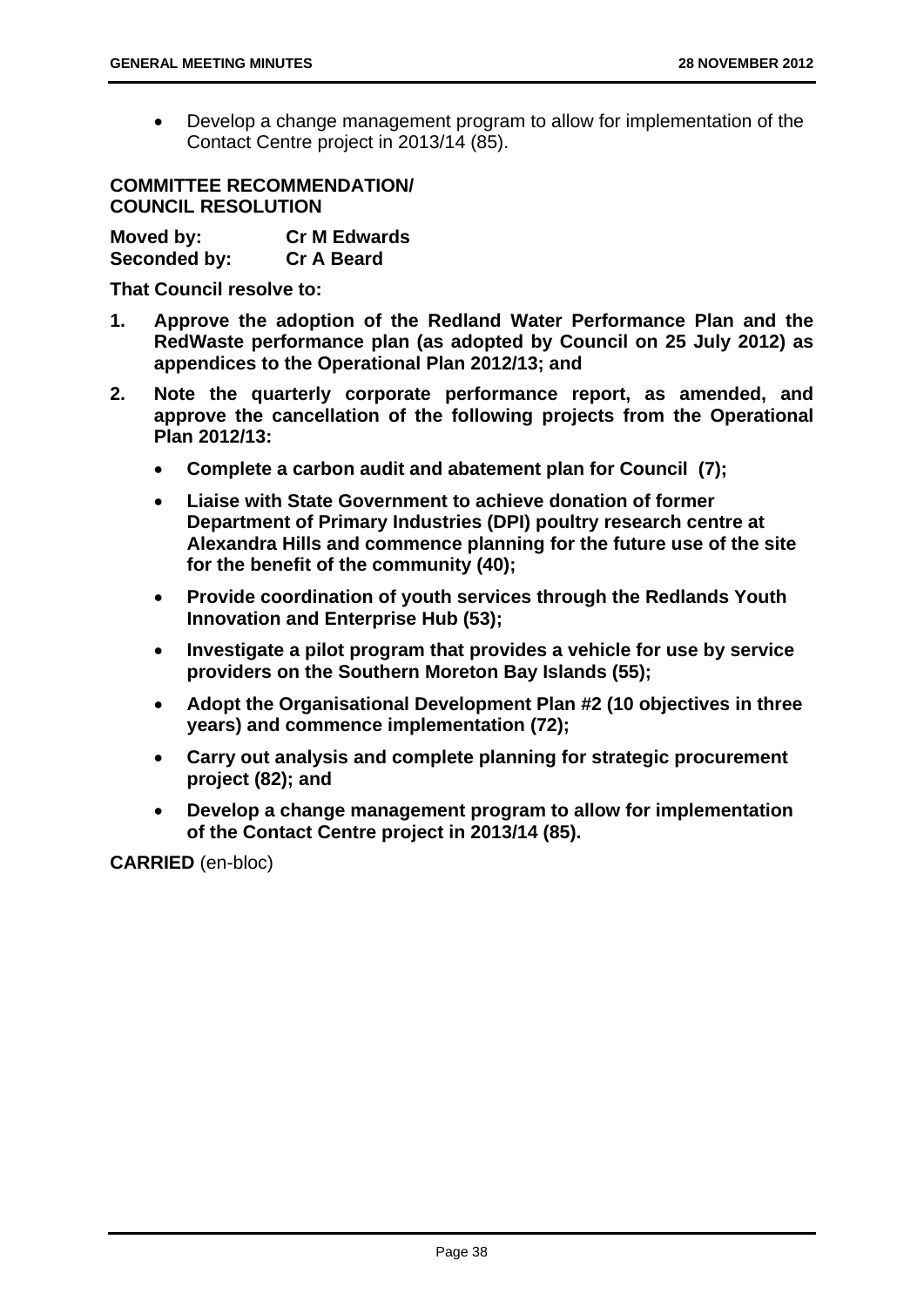## **13.2.3 COUNCILLORS' SMALL GRANTS**

| <b>Dataworks Filename:</b>  | <b>G&amp;S Councillors Community Benefit Fund -</b><br>General                                                                                                                                        |
|-----------------------------|-------------------------------------------------------------------------------------------------------------------------------------------------------------------------------------------------------|
| <b>Attachments:</b>         | Attachment 1 – Financial Assistance to the<br><b>Community Sector Policy (POL-3082)</b><br><b>Attachment 2 - AMENDED Financial Assistance</b><br>to the Community Sector Guidelines (GL-3082-<br>001) |
| <b>Responsible Officer:</b> | <b>Nick Clarke</b><br><b>General Manager Governance</b>                                                                                                                                               |
| Author:                     | <b>Nick Clarke</b><br><b>General Manager Governance</b>                                                                                                                                               |

## **EXECUTIVE SUMMARY**

Councillors have asked for more flexibility in being able to respond in a timely manner to requests from community-based organisations for grant funding. Council decided at its meeting on 31 October 2012 to amend this financial year's budget to include additional grants funding which is to be made available upon application by community groups in the Redlands.

This report provides the process for that to occur. The recommendations seek to establish a *Councillors' Small Grants Programme* to replace the current *Mayor's Small Grants Programme*, utilising the additional operating budget to do so.

Councillors are also asked to consider making a small number of other changes to the *Financial Assistance to the Community Sector Policy (POL-3082)* and *Guidelines*  (GL-3082-001) to remove some restrictions in the current arrangements.

## **PURPOSE**

The purpose of this report is to seek Council adoption of changes to improve the current arrangements for providing small grants to the community.

## **BACKGROUND**

Councillors are seeking a means to be able to quickly and simply provide small financial grants to the community. The current grants and sponsorships programme provides opportunities for applicants to seek funding for: organisational support; project support; conservation grants; Regional Arts Development Fund; capital infrastructure, Mayor's small grants; and sponsorship.

The funding available in this financial year by Council for this programme is: \$584,000 (grants); \$39,500 (Mayor's small grants); and \$126,000 (sponsorships). On 31 October 2012, Council amended the budget for the remainder of this financial year to add \$110,000 to commence a *Councillor's Small Grants Programme*.

The additional funding will be combined with the remaining balance of the *Mayor's Small Grants Programme* to provide greater opportunities to the community to seek small grants funding.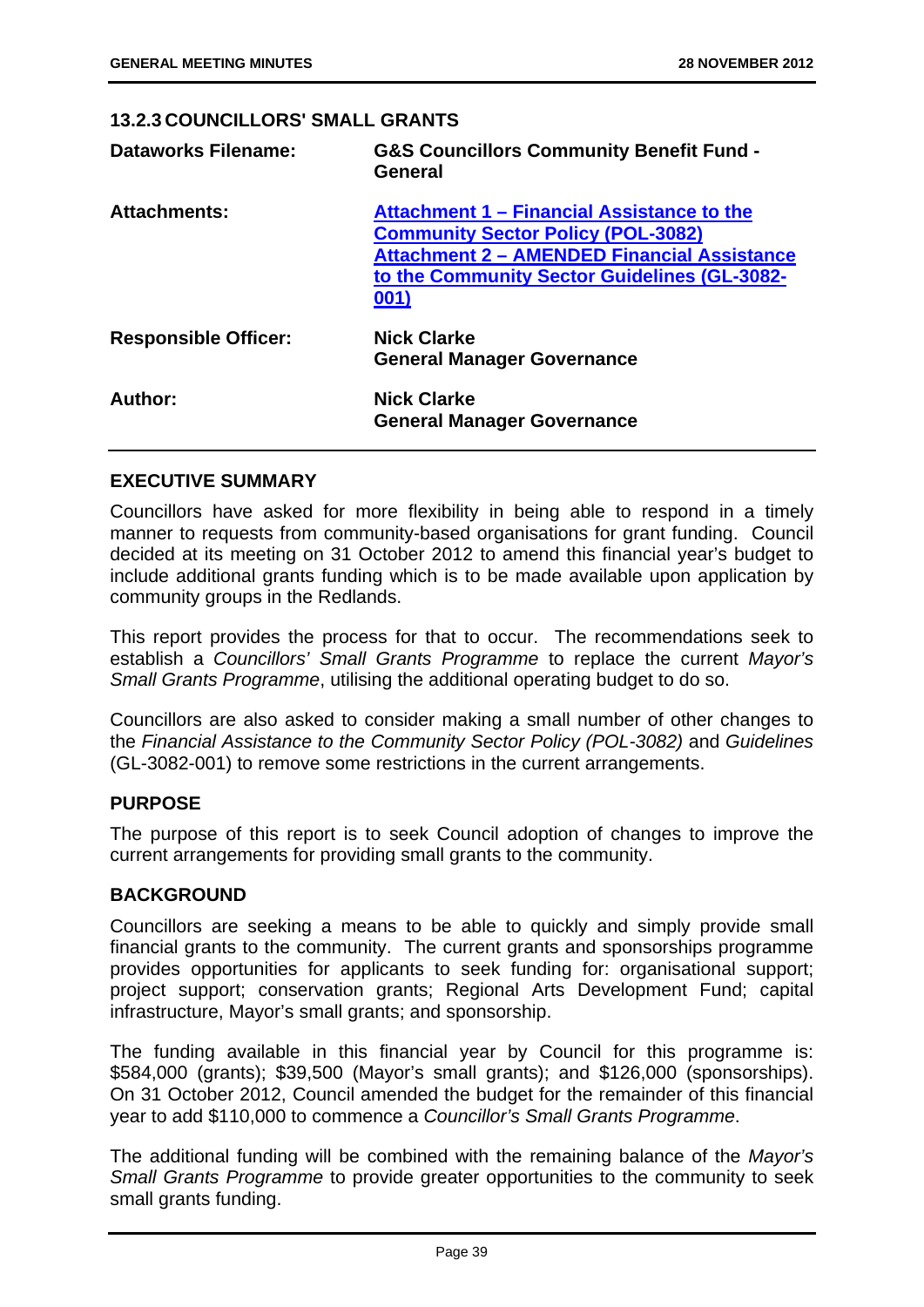## **ISSUES**

The proposed changes require amendment to the following corporate documents:

- Financial Assistance to the Community Sector Policy (POL-3082)
- Financial Assistance to the Community Sector Guidelines (GL-3082-001)
- Grants and Sponsorship Program Guidelines 2012-2013

The administration and operation of the *Councillors' Small Grants Programme* will be consistent with the aforementioned revised policy and guideline documents.

The administration of and the decision-making in relation to the *Councillors' Small Grants Programme* will be undertaken by the Office of the Mayor and Councillors.

An increase to the maximum amount for a single grant is proposed, with this rising from the current \$500 to \$1,000. Current restrictions such as: limitation on three consecutive years and only one application per financial year, are amongst the recommended changes to the operation of the *Councillors' Small Grants Programme.*

Unspent funds will not be carried over into the following financial year.

The *Councillors' Small Grants Programme* will cease to operate for the period commencing six months prior to a local government election until the day after the election results have been published.

## **RELATIONSHIP TO CORPORATE PLAN**

## **7. Strong and connected communities**

Our health, wellbeing and strong community spirit will be supported by a full range of services, programs, organisations and facilities, and our values of caring and respect will extend to people of all ages, cultures, abilities and needs

- 7.1 Promote festivals, events and activities for people to come together, developing connections and networks to improve community spirit and enhance 'sense of place'
- 7.6 Provide practical programs, support and guidance to the community sector in its delivery of highly valued support services and community projects

## **FINANCIAL IMPLICATIONS**

There are no additional financial implications impacting Council as a result of this report. The financial implications were addressed by Council at its meeting of 31 October 2012. The balance of the Mayor's Small Grants Programme will be transferred from the Strengthening Communities Unit to the Office of the Mayor and Councillors.

## **PLANNING SCHEME IMPLICATIONS**

There are no planning scheme implications.

## **CONSULTATION**

The General Manager City Services, Group Manager Community & Cultural Services, the Community Grants Coordinator and the Executive Officer, Office of the Mayor & Councillors were consulted in the preparation of this report.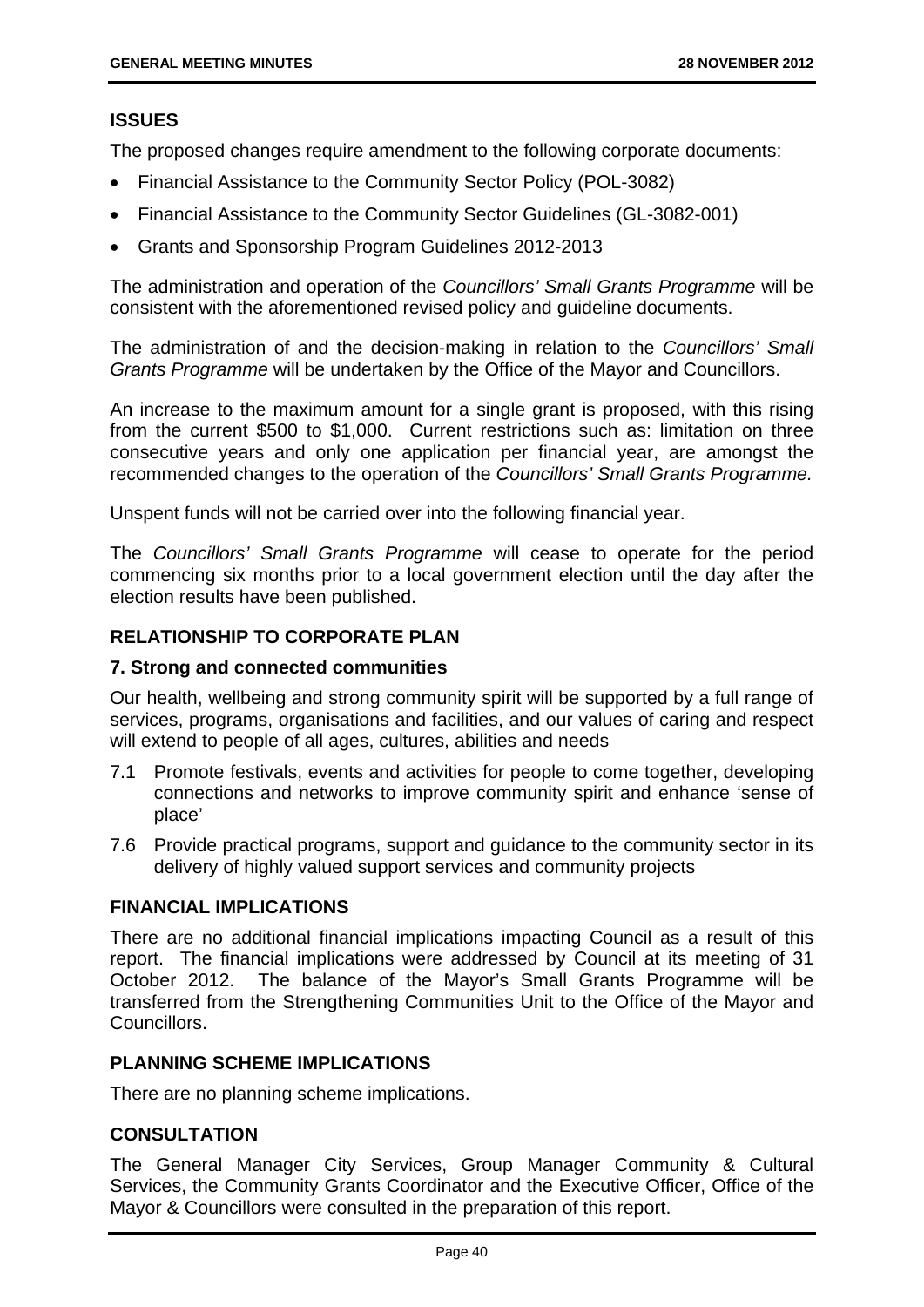## **OPTIONS**

## **PREFERRED**

That Council resolve to:

- 1. Adopt the revised version of the Financial Assistance to the Community Sector Policy (POL-3082); and
- 2. Adopt the revised version of the Financial Assistance to the Community Sector Guidelines (GL-3082-001).

## **ALTERNATIVE**

That Council resolve to make further amendments to these documents.

## **OFFICER'S RECOMMENDATION**

That Council resolve to:

- 1. Adopt the revised version of the Financial Assistance to the Community Sector Policy (POL-3082); and
- 2. Adopt the revised version of the Financial Assistance to the Community Sector Guidelines (GL-3082-001).

## **COMMITTEE RECOMMENDATION**

That Council resolve to:

- 1. Adopt the revised version of the Financial Assistance to the Community Sector Policy (POL-3082); and
- 2. Adopt the revised, and amended, version of the Financial Assistance to the Community Sector Guidelines (GL-3082-001).

## **COUNCIL RESOLUTION**

| Moved by:    | <b>Cr M Edwards</b> |
|--------------|---------------------|
| Seconded by: | <b>Cr P Bishop</b>  |

**That Council resolve to:** 

- **1. Adopt the revised version of the Financial Assistance to the Community Sector Policy (POL-3082); and**
- **2. Adopt the revised version of the Financial Assistance to the Community Sector Guidelines (GL-3082-001) as amended.**

## **CARRIED**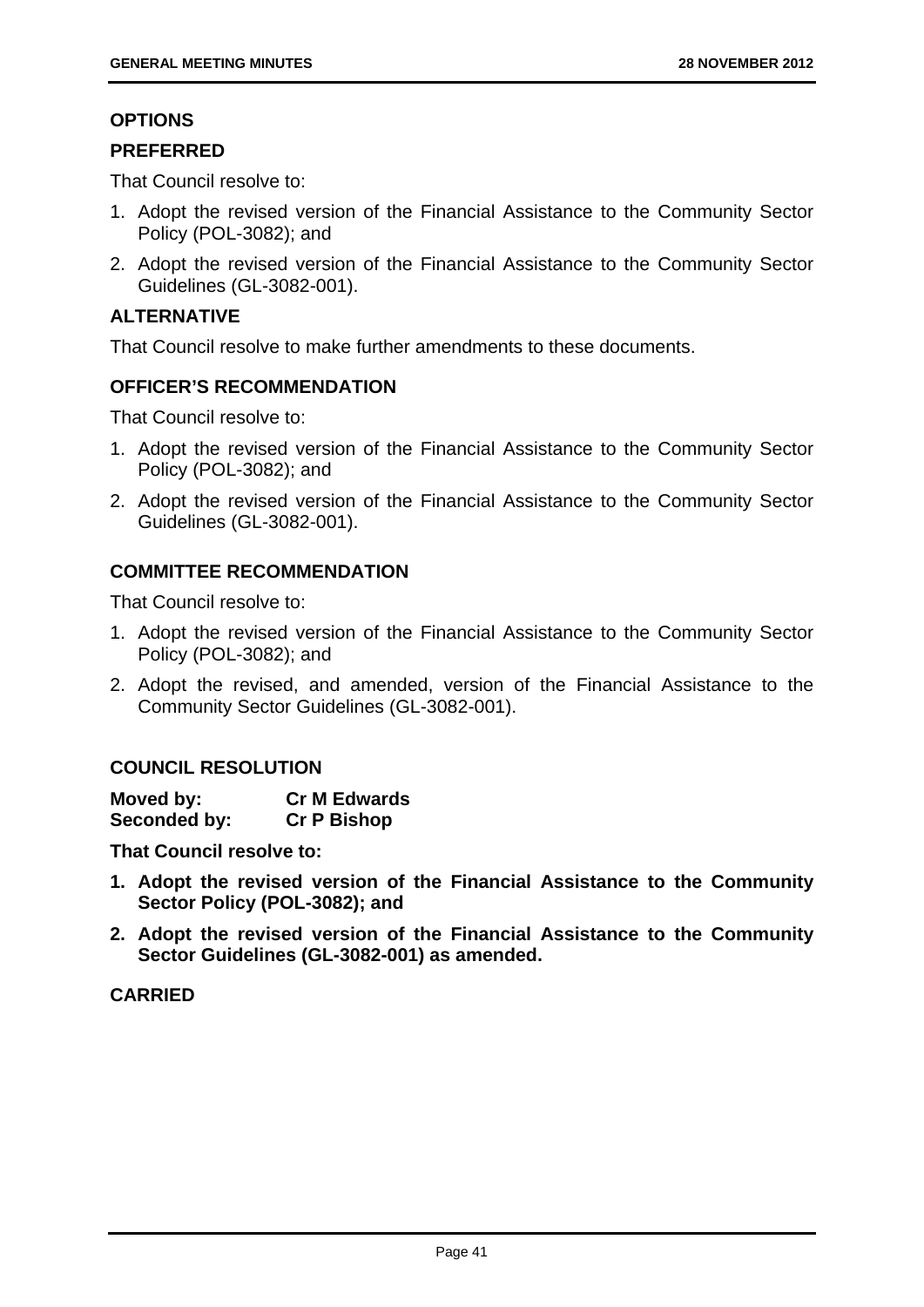## **13.3 CLOSED SESSION AT COMMITTEE**

The Committee meeting was closed to the public under section 72(1) of the *Local Government (Operations) Regulation 2010* to discuss the following items, and following deliberation on these matters, the Committee meeting was again opened to the public.

#### **13.3.1 SPONSORSHIP APPLICATION - REDLAND RETAIL AWARDS 2013**

| <b>Dataworks Filename:</b>  | <b>CR Sponsorship - Outgoing</b>                            |
|-----------------------------|-------------------------------------------------------------|
| <b>Responsible Officer:</b> | <b>Nick Clarke</b><br><b>General Manager Governance</b>     |
| Author:                     | <b>Tracey Walker</b><br><b>Group Manager Communications</b> |

#### **EXECUTIVE SUMMARY**

A confidential report from General Manager Governance was discussed in closed session.

## **COMMITTEE RECOMMENDATION/ COUNCIL RESOLUTION**

**Moved by: Cr M Edwards Seconded by: Cr A Beard** 

**That Council resolve as follows:** 

- **1. That the Officer's Recommendation not be accepted;**
- **2. That Council approve an amended amount in sponsorship funding; and**
- **3. That this report remain confidential pending advice to the applicant.**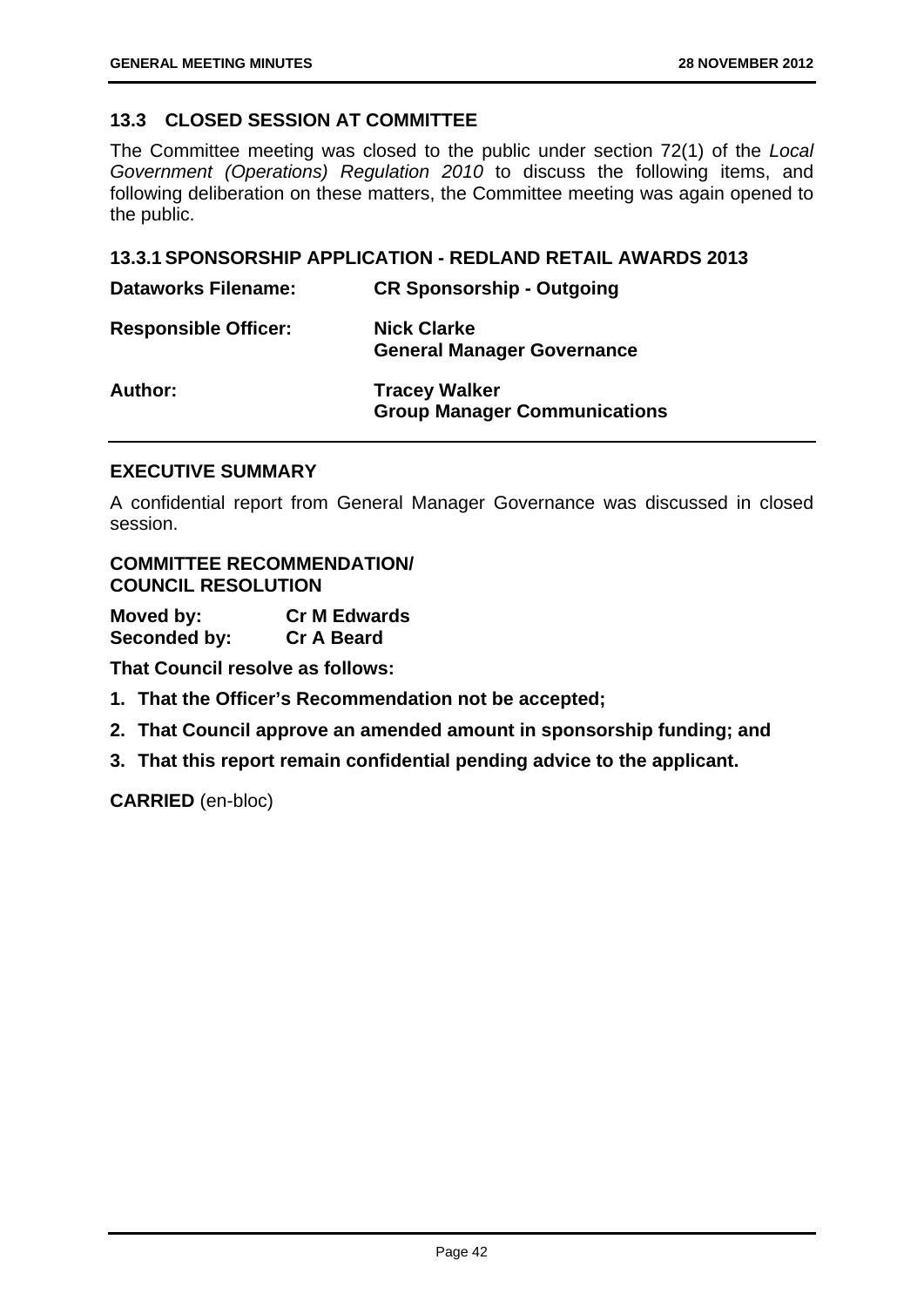## **13.3.2 RUNNYMEDE TENDER PROCESS**

| <b>Dataworks Filename:</b>  | <b>P&amp;R Indigiscapes – The Runnymede Project</b>                |
|-----------------------------|--------------------------------------------------------------------|
| <b>Responsible Officer:</b> | <b>Nick Clarke</b><br><b>General Manager Governance</b>            |
| Author:                     | <b>Frank Pearce</b><br><b>Principal Adviser Strong Communities</b> |

## **EXECUTIVE SUMMARY**

A confidential report from General Manager Governance was discussed in closed session.

## **PROCEDURAL MOTION AT COMMITTEE**

Moved by: Cr W Boglary

That this item lie on the table subject to further investigation and consultation.

## CARRIED

(In accordance with Part 3, Division 5, s.29(7) of Subordinate Local Law No. 5 (Meetings), a procedural motion is required, *"That the item be taken from the table"*  before the matter can be reconsidered and concluded.)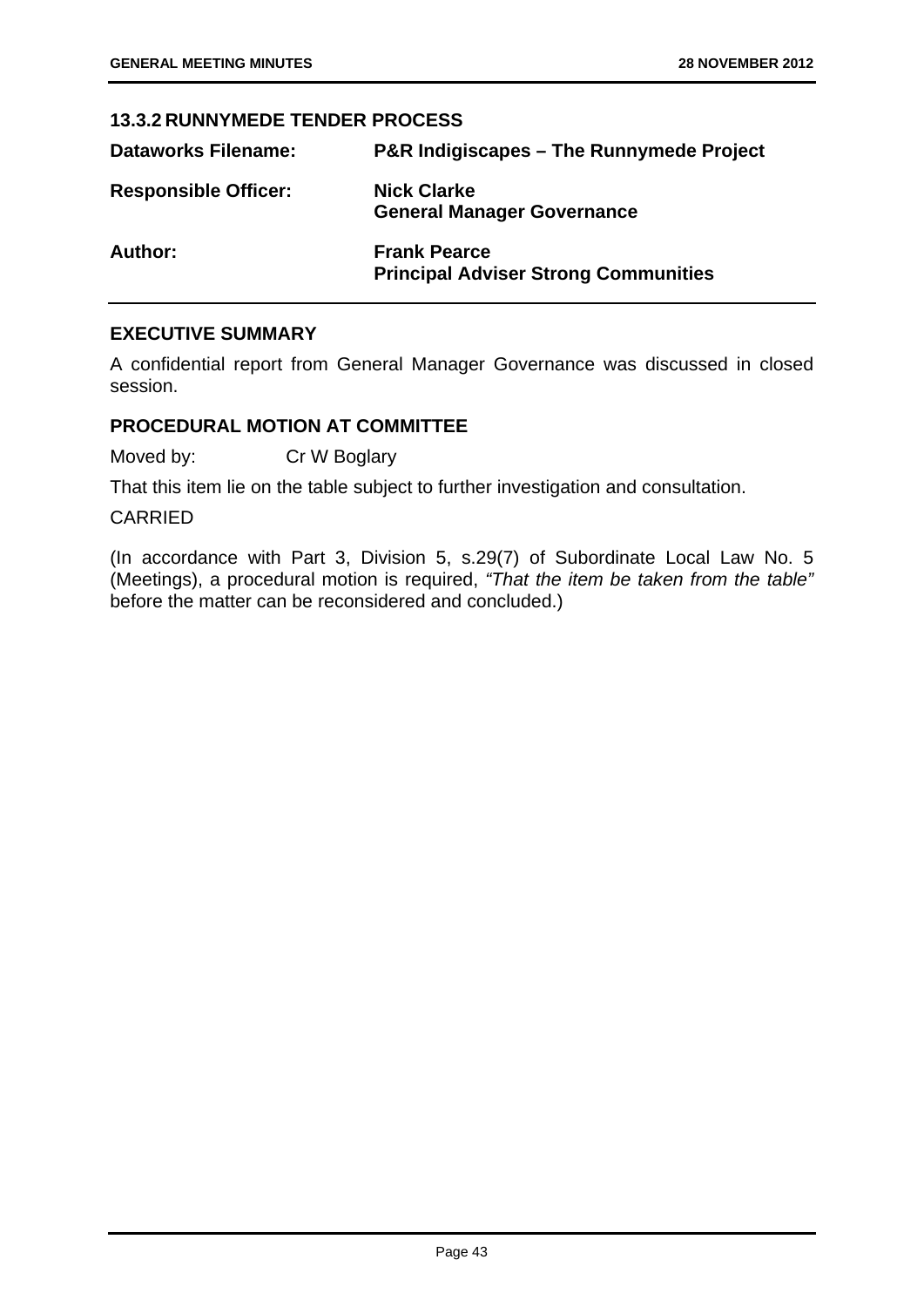#### **14 REDLAND WATER AND REDWASTE COMMITTEE – 13 NOVEMBER 2012**

| Moved by:    | <b>Cr L Hewlett</b> |
|--------------|---------------------|
| Seconded by: | Cr J Talty          |

That the Redland Water and RedWaste Committee Minutes of 13 November 2012 be received and item resolved under delegated authority be noted.

Redland Water and RedWaste Committee Minutes 13 November 2012

#### CARRIED

#### **ITEM RESOLVED UNDER DELEGATED AUTHORITY**

14.1.1 Accept Tender for the South-East Thornlands Sewer Project

#### **14.1 COMMITTEE DELEGATED AUTHORITY**

**14.1.1 DELEGATED AUTHORITY - ACCEPT TENDER FOR THE SOUTH-EAST THORNLANDS SEWER PROJECT** 

**Dataworks Filename: T-1603-12/13-RDW** 

**Responsible Officer: Bradley Taylor Group Manager Infrastructure and Planning** 

## **Author: Bruce Harding Infrastructure Project Officer**

## **EXECUTIVE SUMMARY**

An expression of interest (EOI) was issued for construction of the south-east Thornlands (SET) sewer project.

This EOI is in accordance with section 106(2) Sound Contracting Principles of the *Local Government Act 2009.* 

In accordance with section 173(3), 175 and 177 of the *Local Government (Finance, Plans and Reporting) Regulation 2010,* Council invited respondents to lodge a submission for the construction of the pump station, rising main and gravity sewerage scheme to be considered in a short list and to submit a tender for the SET sewer project.

The EOI identified 3 respondents who will be asked to submit a tender for the southeast Thornlands sewer project.

#### **PURPOSE**

The purpose of this report is to seek resolution from Council to delegate authority to the Chief Executive Officer to accept the tenders and make, vary and discharge a contract with a value over \$500,000 including GST for the SET sewer project.

## **DELEGATED AUTHORITY REQUIREMENTS**

As there will be significant benefit in Council making a formal decision (resolution) on this matter without delay, it is recommended that the Committee use delegated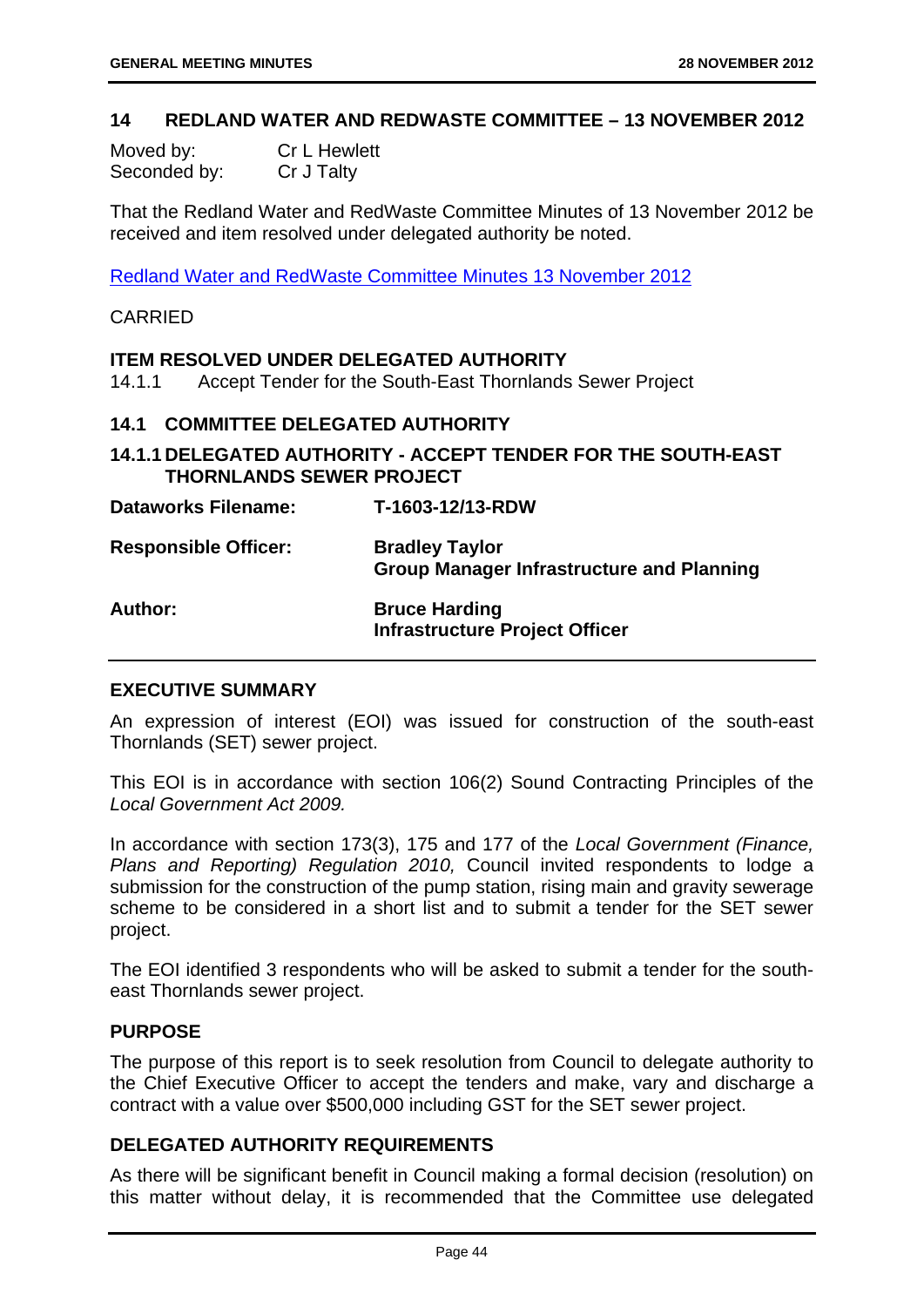authority for formal decision-making on this matter, in accordance with Section 257 of the *Local Government Act 2009*.

The significant benefit relates to

- meeting developer timeframes;
- meeting construction timeframes;
- meeting budget timeframes;
- financial benefits to all parties.

This delegation is therefore within the Committee's limits and conditions.

## **BACKGROUND**

An EOI has been issued and 3 suitable contractors for the SET sewer project were chosen.

This EOI is in accordance with section 106(2) Sound Contracting Principles of the *Local Government Act 2009.* 

In accordance with section 173(3), 175 and 177 of the *Local Government (Finance, Plans and Reporting) Regulation 2010,* Council, invited respondents to lodge a submission for the construction of the pump station, rising main and gravity sewerage scheme to be considered in a short list and to submit a tender for the SET sewer project.

The EOI was advertised and closed on Friday 28 September 2012 at 2.00pm.

At the time of closing, 15 EOIs were received. Upon evaluation, only 3 of these were deemed to be conforming.

The 3 contractors were asked to submit a tender for the SET sewer project.

## **FINANCIAL IMPLICATIONS**

This project has been budgeted for in the 2012/2013 financial year Redland Water Capex Budget 12/13 program.

The Redland City Council approved capital works budget amount is \$5,000,000.00 (excluding GST).

## **CONSULTATION**

The following have been consulted in the preparation of this report and all are in agreement or supportive of the recommendation:

- General Manager Redland Water & RedWaste;
- Group Manager Infrastructure & Planning, Redland Water & RedWaste;
- Project Officer Manager Procurement Operations, Redland City Council; and
- Senior Tenders & Contracts Officer, Redland City Council.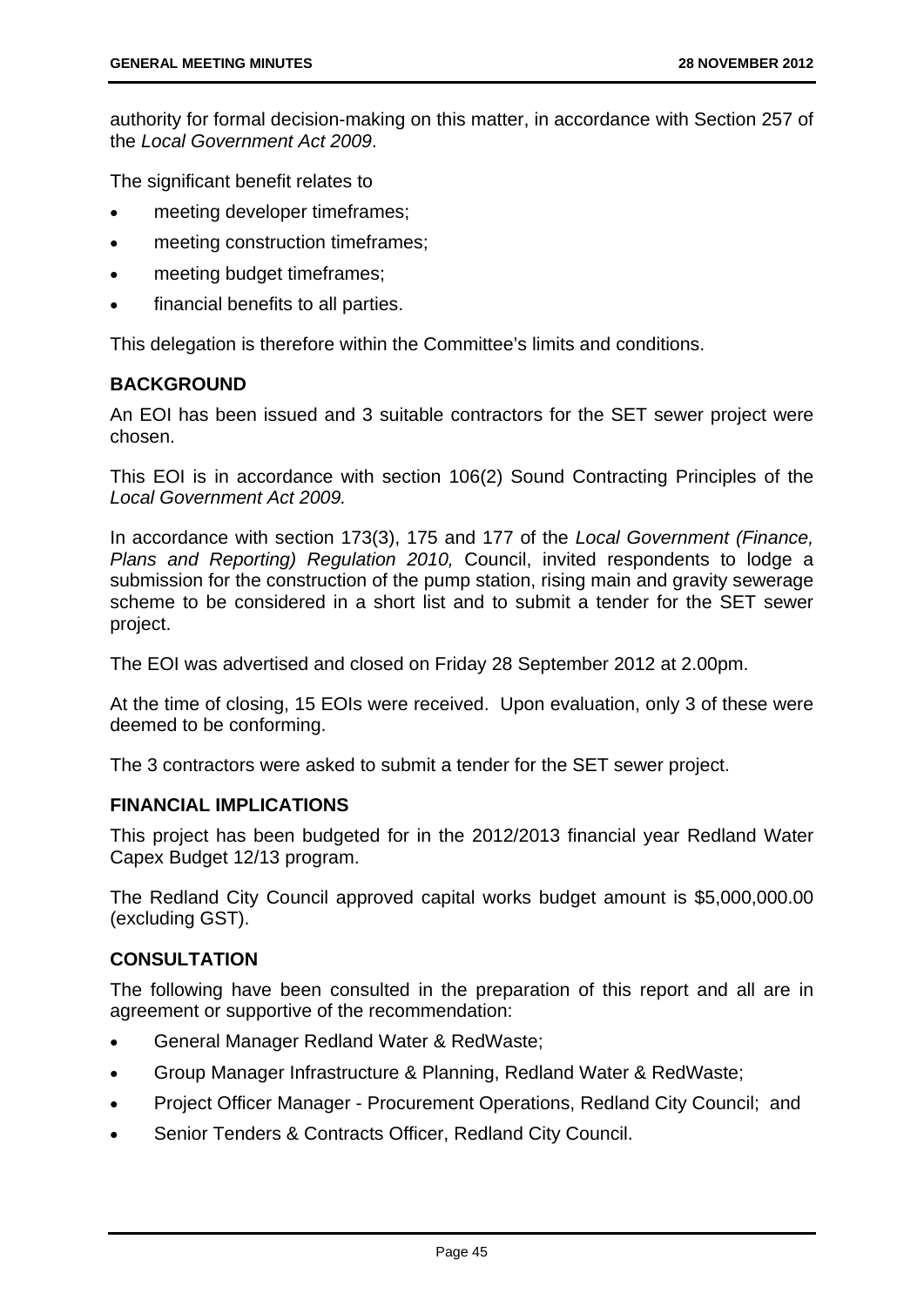## **RELATIONSHIP TO CORPORATE PLAN**

## **9. An efficient and effective organisation**

Council is well respected and seen as an excellent organisation which manages resources in an efficient and effective way

9.7 Develop our procurement practices to increase value for money within an effective governance framework

## **OPTIONS**

## **Preferred**

That Committee resolve to use Committee delegated authority for formal decisionmaking in accordance with Section 257 of the *Local Government Act 2009* and Council resolution of the Post Election Meeting 17 May 2012 Item 7, as follows:

- 1. To delegate authority to the Chief Executive Officer under s.57(1)(b) of the *Local Government Act 2009,* to accept tender (T-1603-12/13-RDW) and make, vary and discharge a contract with a value over \$500,000 including GST;
- 2. To delegate authority to the Chief Executive Officer under s.57(1)(b) of the *Local Government Act 2009,* to sign and amend all relevant documentation;
- 3. To authorise the Chief Executive Officer to delegate further the Principal's Representative role to an appropriate senior officer within Council; and
- 4. The use of delegated authority is justified for the purpose of meeting construction and budget timeframes.

## **Alternative**

That Committee resolve not to accept the south-east Thornlands sewer project tender.

## **OFFICER'S RECOMMENDATION/ COMMITTEE RESOLUTION**

| Moved by:    | <b>Cr M Edwards</b>  |
|--------------|----------------------|
| Seconded by: | <b>Cr K Williams</b> |

**That Committee resolve to use Committee delegated authority for formal decision-making in accordance with Section 257 of the** *Local Government Act 2009* **and Council resolution of the Post Election Meeting 17 May 2012 Item 7, as follows:** 

- **1. To delegate authority to the Chief Executive Officer under s.57(1)(b) of the**  *Local Government Act 2009,* **to accept tender (T-1603-12/13-RDW) and make, vary and discharge a contract with a value over \$500,000 including GST;**
- **2. To delegate authority to the Chief Executive Officer under s.57(1)(b) of the**  *Local Government Act 2009,* **to sign and amend all relevant documentation;**
- **3. To authorise the Chief Executive Officer to delegate further the Principal's Representative role to an appropriate senior officer within Council; and**
- **4. The use of delegated authority is justified for the purpose of meeting construction and budget timeframes.**

**CARRIED** (unanimously)

Cr Hardman was absent from the meeting.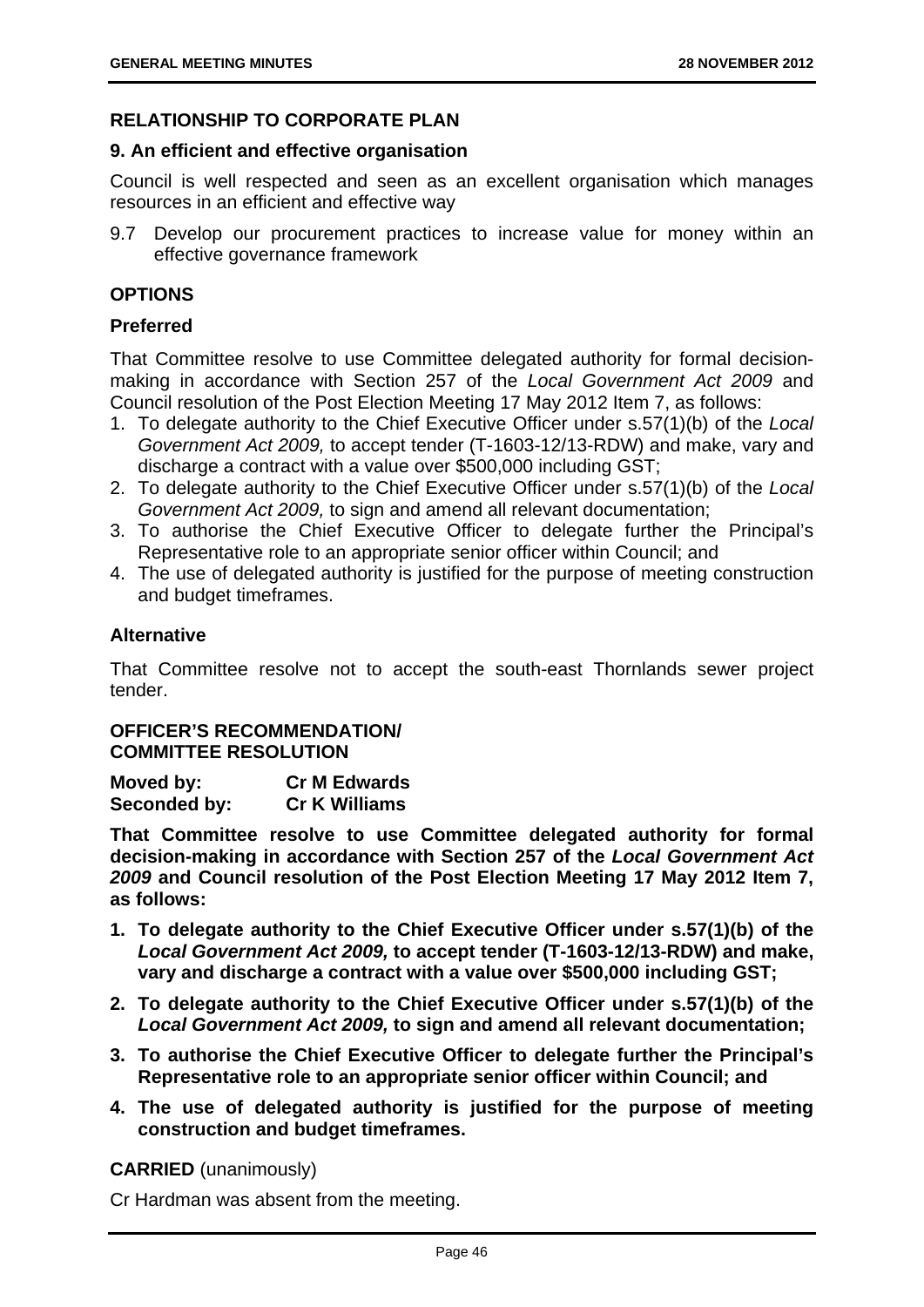# **COUNCIL RESOLUTION**

**Moved by: Cr L Hewlett Seconded by: Cr J Talty** 

**That the Committee Resolution be noted.** 

**CARRIED**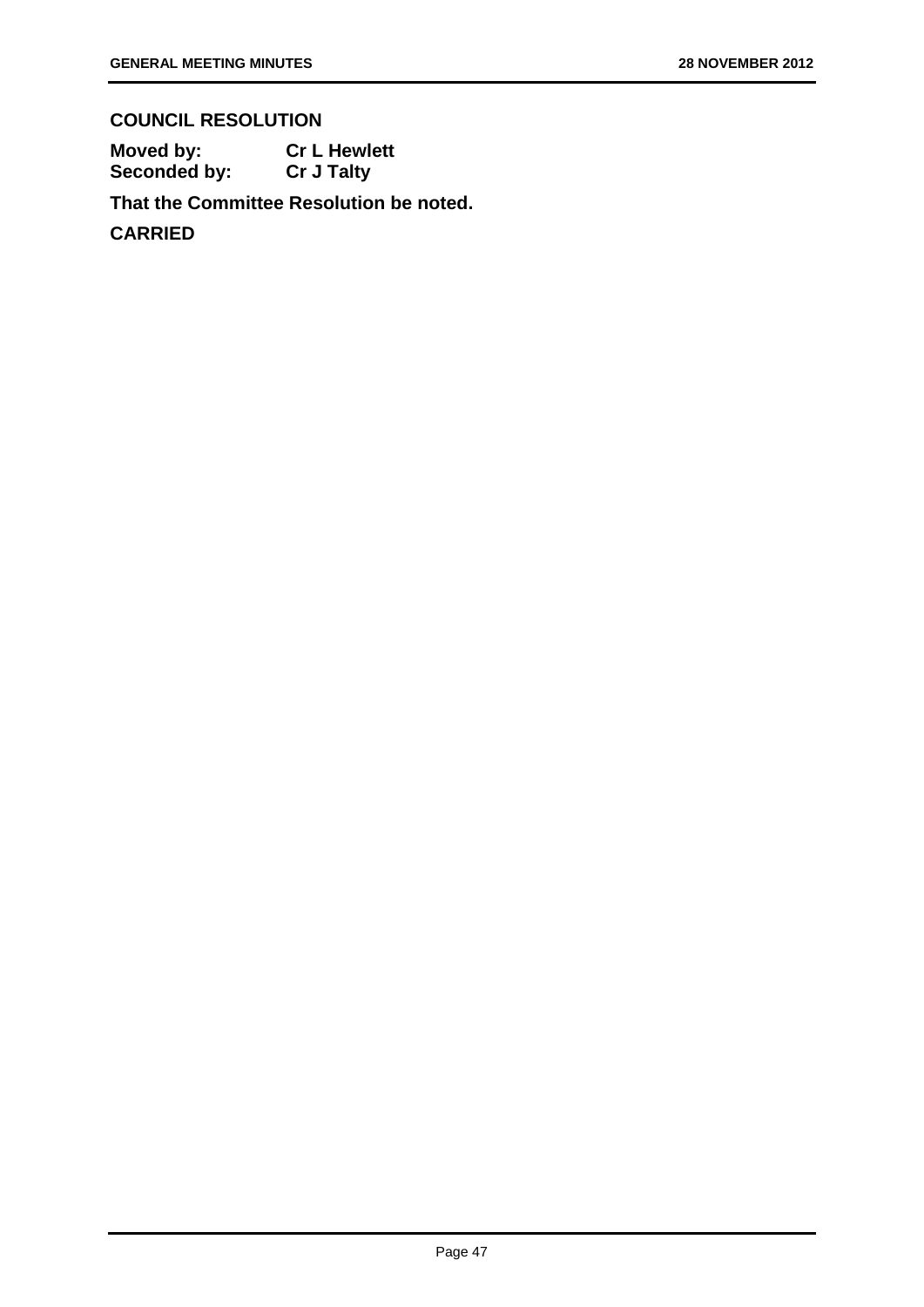## **14.2 REDLAND WATER & REDWASTE**

|            | <b>14.2.1 WATER CHARGE REMISSIONS FOR CONCEALED LEAKS POLICY</b> |
|------------|------------------------------------------------------------------|
| (POL-2592) |                                                                  |

| <b>Dataworks Filename:</b>  | <b>WS Water Charge Remissions for Concealed</b><br>Leaks<br><b>WS Policy Review</b> |
|-----------------------------|-------------------------------------------------------------------------------------|
| Attachment:                 | <b>Corporate POL-2592 Water Charge Remissions</b><br><b>for Concealed Leaks</b>     |
| <b>Responsible Officer:</b> | <b>Gary Soutar</b><br><b>General Manager Redland Water &amp; RedWaste</b>           |
| Author:                     | <b>Hayley Morton</b><br><b>Project Coordinator</b>                                  |

#### **EXECUTIVE SUMMARY**

With the transition of the water business back to Redland City Council (RCC) on 1 July 2012, a review of Redland Water's (RW) current policy for water charge remissions for concealed leaks is required.

The *Local Government Act 2009* places the responsibility on the owner of the property for all charges for water passing through the meter and for maintenance and repairs of the internal water service.

The *Customer Water & Wastewater Code*, Section 9, Version 1.1, 1 July 2012 states:

- While a *small customer* is responsible for infrastructure located on their own premises, it is recognised that the *SEQ service provider* can have a role in assisting *small customer*s to manage issues around leaks on the *small customer*'s property.
- *SEQ service providers* are to have in place a 'concealed leaks policy' for this purpose.

## **PURPOSE**

The purpose of this report is to present the revised concealed leaks policy for Council's consideration and approval.

## **BACKGROUND**

The *Local Government Act 2009* places the responsibility on the owner of the property for all charges for water passing through the meter and for maintenance and repairs of the internal water service.

A benchmarking process has been undertaken as part of the review to compare current RW policy against its predecessor Allconnex Water (AW) along with other local government authorities and water entities across Australia.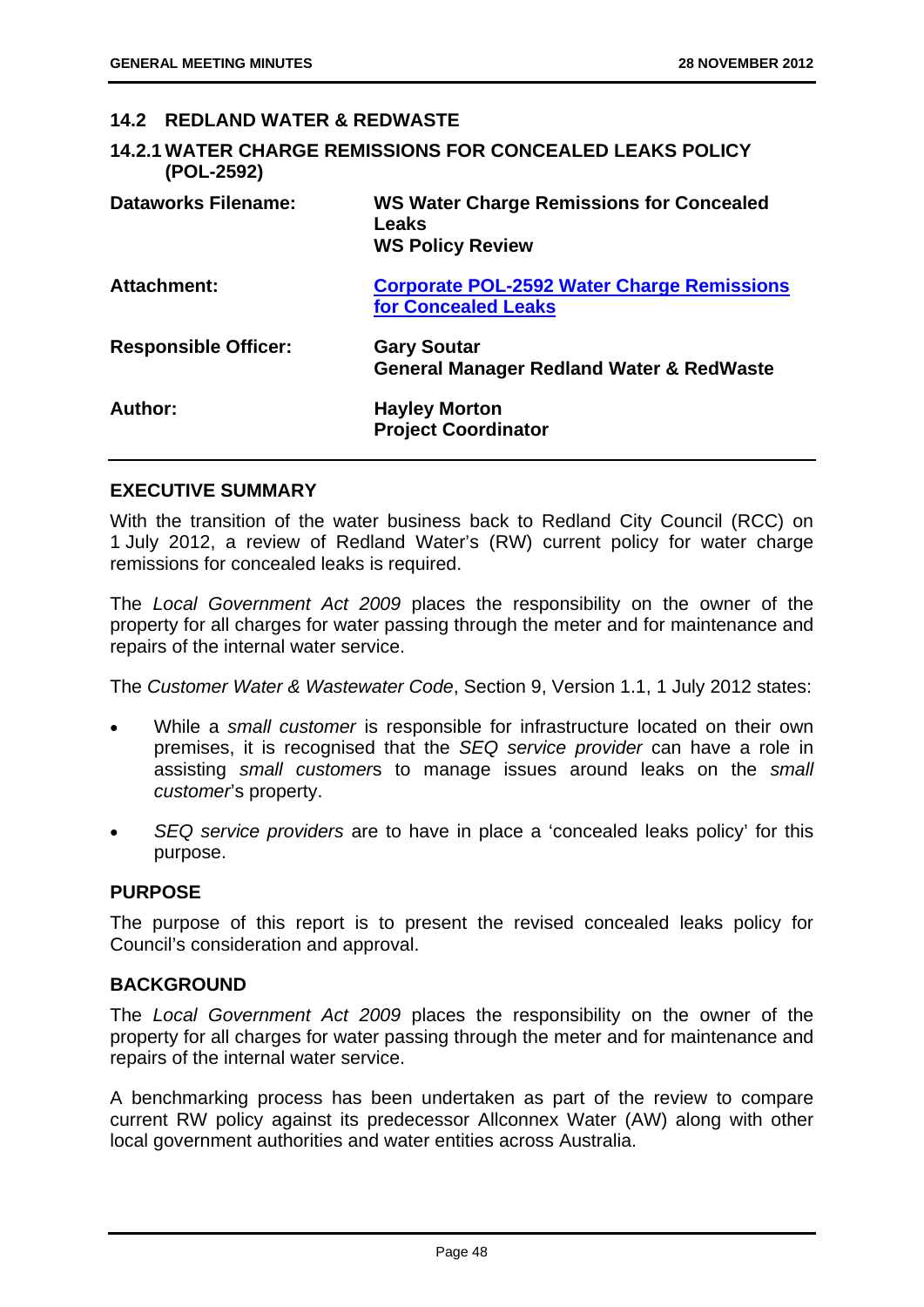The objective of the benchmarking process was the provision of a clearly defined policy framework for efficient application processing and assessment, and provision of better information and water education for our customers.

Prior to 1 July 2010, RCC supported the provision for remissions for concealed leaks through community service obligations (CSOs) policy at a rate of 50%.

Whilst AW was operational, between 1 July 2010 and 30 June 2012, their policy framework provided for the continuation of concealed leaks remissions with different assessment criteria. The primary variance was the scope for additional remissions for eligible pensioner applicants at a rate of 85% and 50% for all other applications.

Currently RW's concealed leaks policy provides a 50% remission on above average water use for concealed leak applications with no additional remission for pensioner applicants.

The changes proposed to the water charge remissions for concealed leaks policy (as attached) for Council's consideration are summarised as follows:

- a) Update the policy document to provide definitions;
- b) Amend the percentage rebate which applies for customers to: 80% of the distribution component of the estimated water loss due to the concealed leak of the current water consumption charge;
- c) Include a rebate for eligible pensioners to: 100% of the distribution component of the estimated water loss due to the concealed leak of the current water consumption charge;
- d) Amend the policy to remove the current minimum kilolitre excess water loss requirement;
- e) Maintain the current policy exclusion period for application of a concealed leak to allow one (1) remission only every three (3) years for any property; and
- f) Update the policy document to include the requirement that a licensed plumber must provide an invoice or report with each concealed leak application.

## **ISSUES**

The historical data for concealed leaks since the 2009/10 financial year reflects an increase in the remissions paid to customers due to rising bulk water rates and aging water infrastructure on properties within Redland City.

The review process also identified the need to regularly communicate with the general public to provide information regarding contemporary water management strategies and the requirement to better educate residents about their responsibility to maintain and repair their internal water infrastructure.

The provision of a clearly defined policy framework will ensure consistent and efficient assessment of concealed leak applications.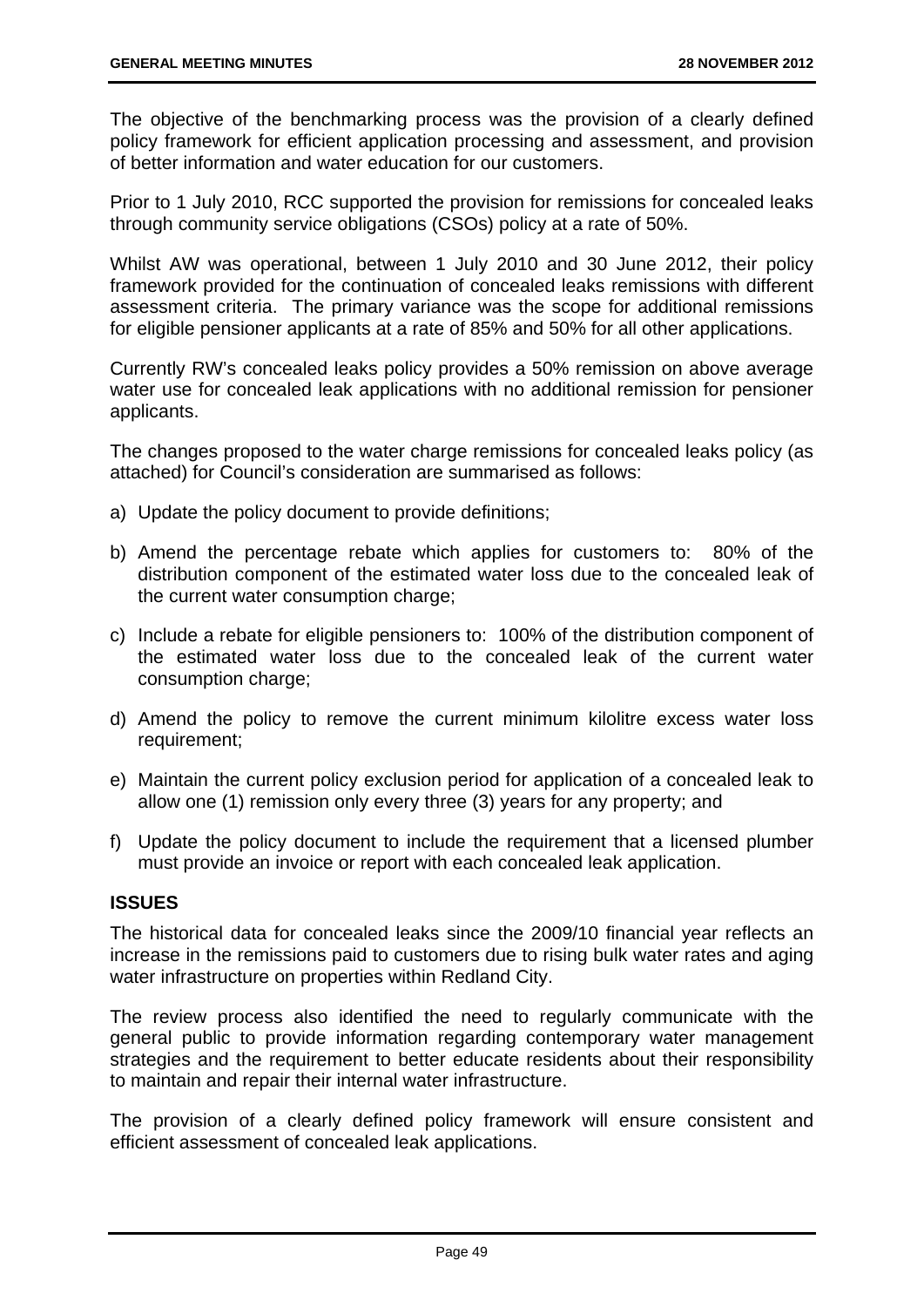## **RELATIONSHIP TO CORPORATE PLAN**

#### **9. An efficient and effective organisation**

Council is well respected and seen as an excellent organisation which manages resources in an efficient and effective way

- 9.5 Ensure robust long term financial planning is in place to protect the financial sustainability of Council
- 9.6 Implement long term asset management planning that supports innovation and sustainability of service delivery, taking into account the community's aspirations and capacity to pay for desired service levels

#### **FINANCIAL IMPLICATIONS**

This recommendation does not require any change to the current year's budget.

The implementation of this policy will result in Council remitting the agreed percentage of the distribution component for customers making application for water charge remissions for concealed leaks.

## **PLANNING SCHEME IMPLICATIONS**

There are no planning scheme implications impacting Council as a result of this report.

## **CONSULTATION**

Consultation has taken place with the following:

- General Manager Redland Water & RedWaste;
- Group Manager Customer & Retail Services, Redland Water & RedWaste.

## **OPTIONS**

## **PREFERRED**

That Council resolve to adopt the attached Water Charge Remissions for Concealed Leaks policy (Corporate POL-2592).

## **ALTERNATIVE**

That Council make amendments to the proposed policy.

#### **OFFICER'S RECOMMENDATION**

That Council resolve to adopt the attached Water Charge Remissions for Concealed Leaks policy (Corporate POL-2592).

## **COMMITTEE RECOMMENDATION/ COUNCIL RESOLUTION**

| Moved by:    | <b>Cr L Hewlett</b> |
|--------------|---------------------|
| Seconded by: | <b>Cr J Talty</b>   |

**That Council resolve to adopt the attached Water Charge Remissions for Concealed Leaks policy (Corporate POL-2592) as amended.**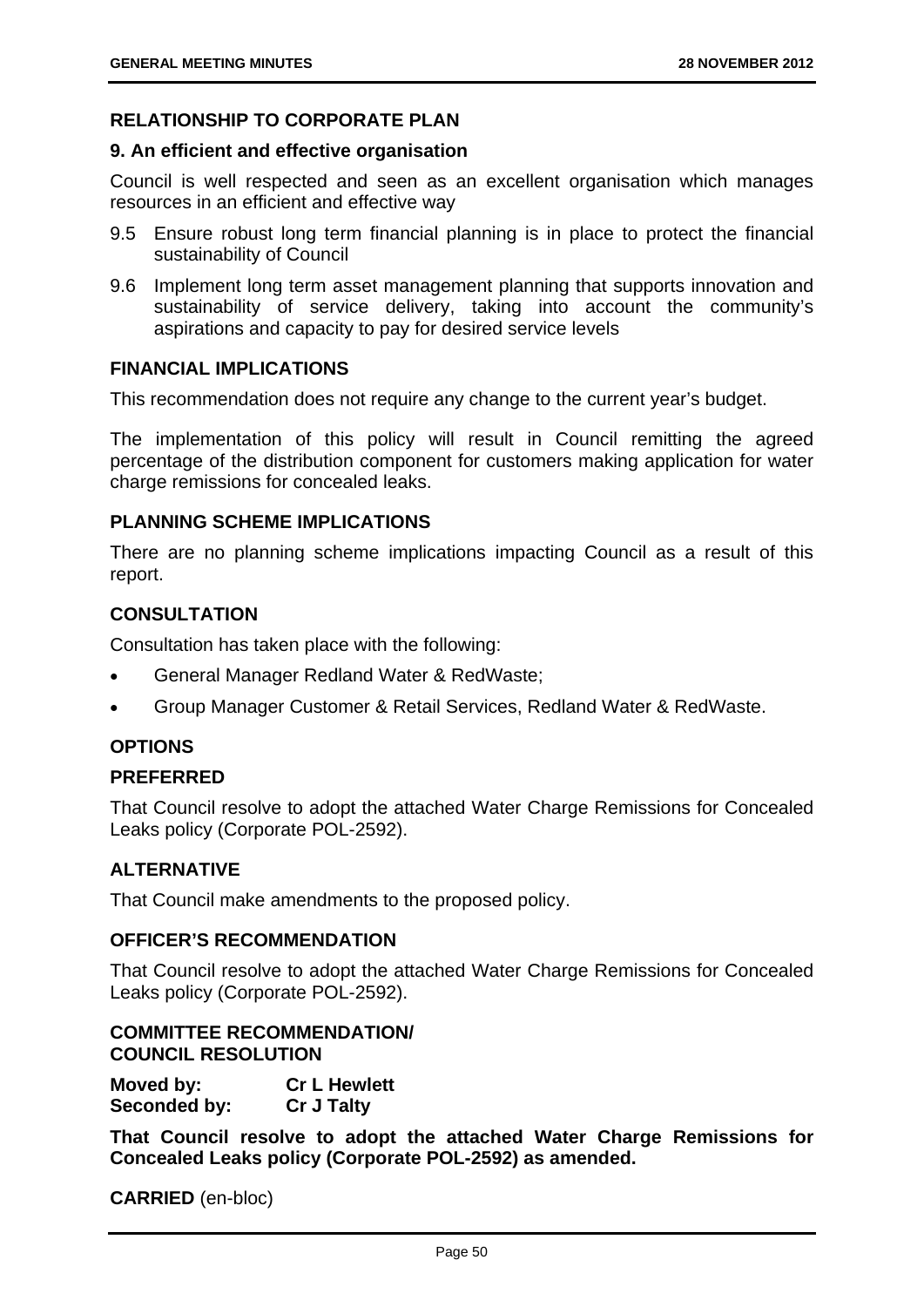|                             | 14.2.2 REDLAND WATER BUSINESS UNIT REPORT - OCTOBER 2012                                  |
|-----------------------------|-------------------------------------------------------------------------------------------|
| <b>Dataworks Filename:</b>  | WW Redland Water & RedWaste Committee<br><b>WS Redland Water &amp; RedWaste Committee</b> |
| Attachment:                 | <b>Redland Water Business Unit Monthly Report</b><br>October 2012                         |
| <b>Responsible Officer:</b> | <b>Gary Soutar</b><br><b>General Manager Redland Water</b>                                |
| Author:                     | <b>Shelley Thompson</b><br>PA to General Manager Redland Water                            |

#### **EXECUTIVE SUMMARY**

The Redland Water (RW) business unit report is presented to Council for noting. The report provides the business unit's performance for the month of October 2012 and covers financial and non-financial indicators for water and wastewater.

It is expected that, most of the time the report findings will be "business as usual". Where exceptions occur, these will be highlighted.

The report provides a regular opportunity for Council to consider RW's performance and to respond to any exceptional reporting.

Council is provided with the option to accept the report or, accept it and request additional information or a review of performance.

## **PURPOSE**

To report on the ongoing performance of the business unit against key performance indicators (KPIs).

## **BACKGROUND**

RW's performance plan identifies KPIs for which performance targets have been agreed with Council. Reporting is done each month through the Redland Water & RedWaste committee.

## **ISSUES**

The report is provided to Council as a means of monitoring the performance of RW for the activities of water and wastewater.

The first part of the report comprises a "snapshot" of the business unit's achievement in meeting KPIs (year-to-date) and the financial report card.

The report then provides specific financial reports and commentary, capital expenditure (graphically) and a detailed customer overview.

The main body of the report focuses on actual levels of achievement against the KPIs for the month. Where exceptions have occurred and targets not met, an explanation is given as well as action taken to improve performance.

The report closes with a summary of the major issues for each group during the month.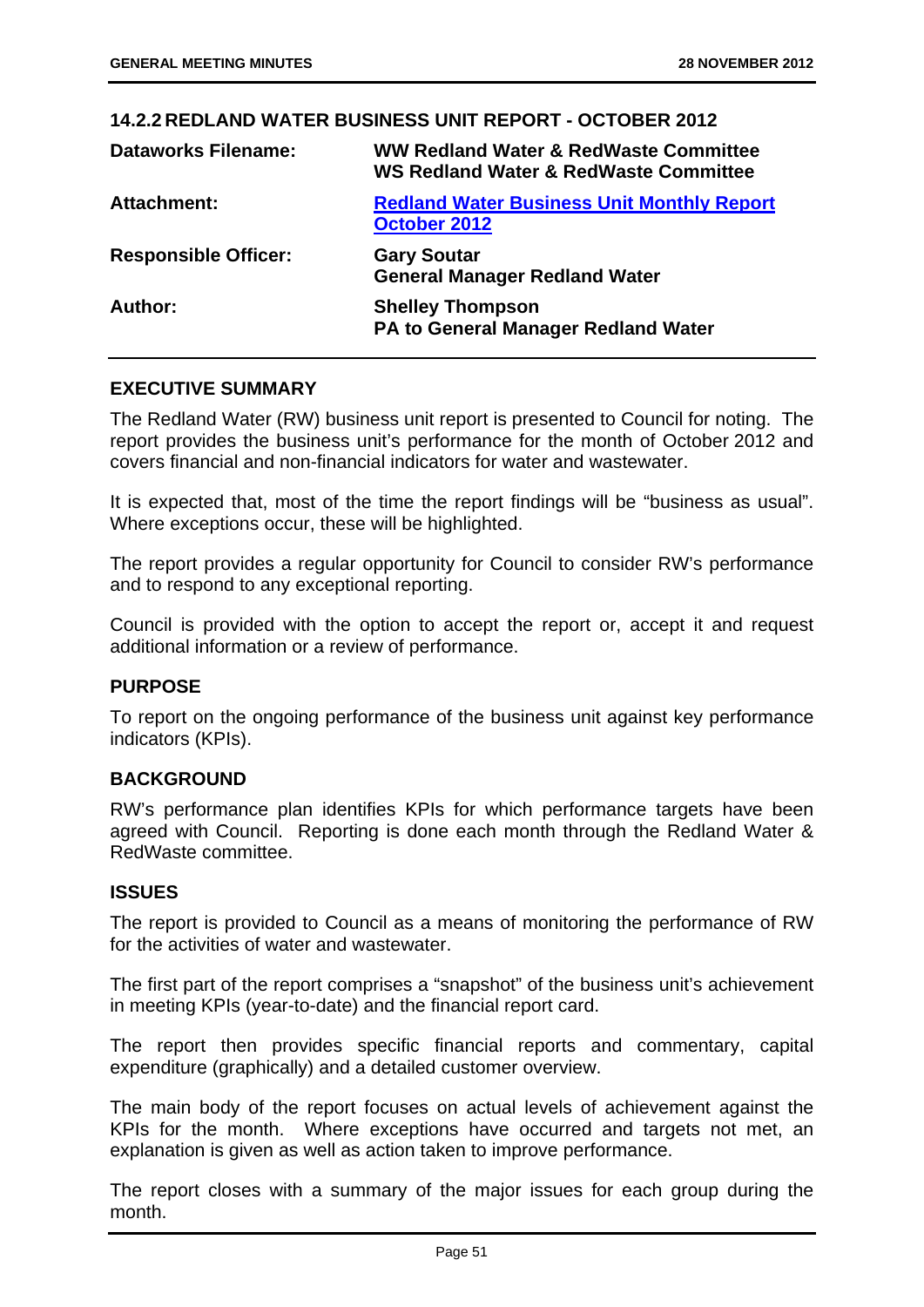## **RELATIONSHIP TO CORPORATE PLAN**

#### **8. Inclusive and ethical governance**

Deep engagement, quality leadership at all levels, transparent and accountable democratic processes and a spirit of partnership between the community and Council will enrich residents' participation in local decision making to achieve the community's Redlands 2030 vision and goals

8.5 Be transparent and consistent in the way we manage the organisation, its risks and obligations and ensure we are delivering against our priorities

## **FINANCIAL IMPLICATIONS**

There are no direct financial implications impacting Council as a result of this report.

Financial implications may result where Council requests a performance review or requests an increase in performance standards.

## **PLANNING SCHEME IMPLICATIONS**

The City Planning & Environment group was consulted and it is considered that the outcome of recommendations in this report will not require any amendments to the Redlands Planning Scheme.

## **CONSULTATION**

Consultation has occurred with:

- Manager Distribution & Treatment Services Redland Water & RedWaste;
- Manager Customer & Retail Services Redland Water & RedWaste;
- Manager Infrastructure & Planning - Redland Water & RedWaste;
- Senior Accountant Commercial Businesses Redland City Council.

## **OPTIONS**

## **PREFERRED**

That Council resolve to accept the Redland Water business unit report for October 2012 as presented in the attachment.

## **ALTERNATIVE**

That Council resolve to accept the Redland Water business unit report for October 2012 as presented in the attachment and requests additional information or a review of performance.

## **OFFICER'S/COMMITTEE RECOMMENDATION/ COUNCIL RESOLUTION**

| Moved by:    | <b>Cr L Hewlett</b> |
|--------------|---------------------|
| Seconded by: | <b>Cr J Talty</b>   |

**That Council resolve to accept the Redland Water business unit report for October 2012 as presented in the attachment.**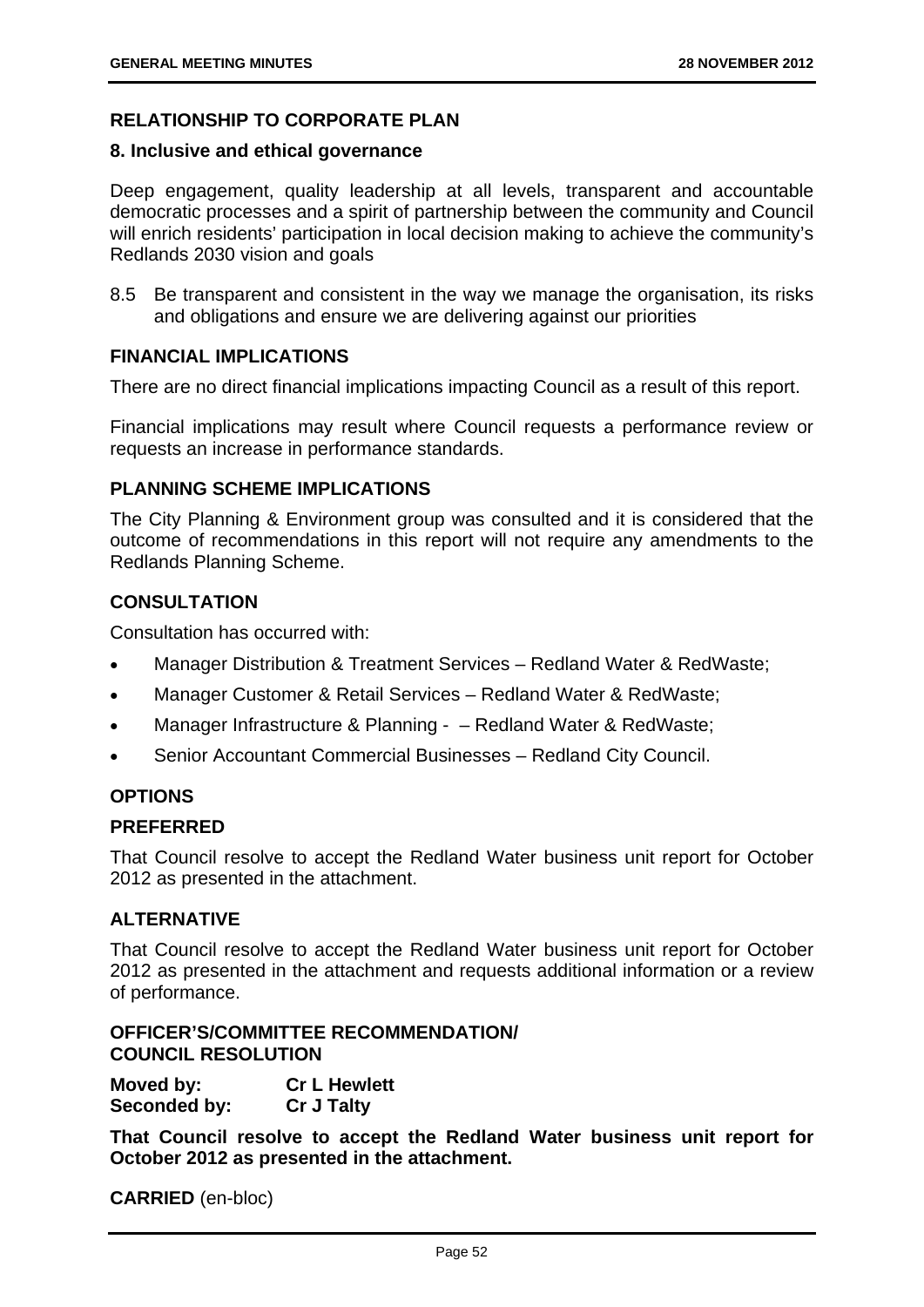|                             | <u> 14.2.3 REDWASTE BUSINESS UNIT REPORT - OCTOBER 2012</u>                        |
|-----------------------------|------------------------------------------------------------------------------------|
| <b>Dataworks Filename:</b>  | WM – Waste monthly reports to committee<br>WM - Redland Water & RedWaste committee |
| <b>Attachment:</b>          | <b>RedWaste Business Unit Report October 2012</b>                                  |
| <b>Responsible Officer:</b> | <b>Tony King</b><br><b>Group Manager Customer &amp; Retail Services</b>            |
| Author:                     | <b>Robert Walford</b><br><b>Service Manager - Waste Operations</b>                 |
|                             |                                                                                    |

## **14.2.3 REDWASTE BUSINESS UNIT REPORT - OCTOBER 2012**

## **EXECUTIVE SUMMARY**

The RedWaste business unit report is presented to Council for noting. This report provides details relating to the business unit's performance for October 2012 and covers financial and non-financial indicators for waste, as outlined in the 2012/13 Annual Performance Plan (APP), which was adopted by Council in July 2012.

The report provides a regular opportunity for Council to consider the performance of the RedWaste business unit and to respond to any exceptional reporting. Most of the report findings will be "business as usual". Where exceptions occur, these will be highlighted.

## **PURPOSE**

To report on RedWaste's performance against key performance indicators (KPIs) outlined in its 2012-2013 annual performance plan for October 2012.

## **BACKGROUND**

The RedWaste Business Unit APP identifies KPIs for which performance targets have been agreed with Council.

## **ISSUES**

The report is provided to Council as a means of monitoring the performance of RedWaste's activities. The first part of the attached report comprises a "snapshot" of the business unit's achievement in meeting KPIs (year-to-date) and financial report card.

The report then provides a specific financial report and commentary, capital expenditure (graphically) and a detailed customer overview. The main body of the report focuses on actual levels of achievement against the KPIs for each of the months, year to date. Where exceptions have occurred and targets not met, an explanation is given as well as action taken to improve performance.

## **RELATIONSHIP TO CORPORATE PLAN**

## **2. Green living**

Our green living choices will improve our quality of life and our children's lives, through our sustainable and energy efficient use of resources, transport and infrastructure, and our well informed responses to risks such as climate change.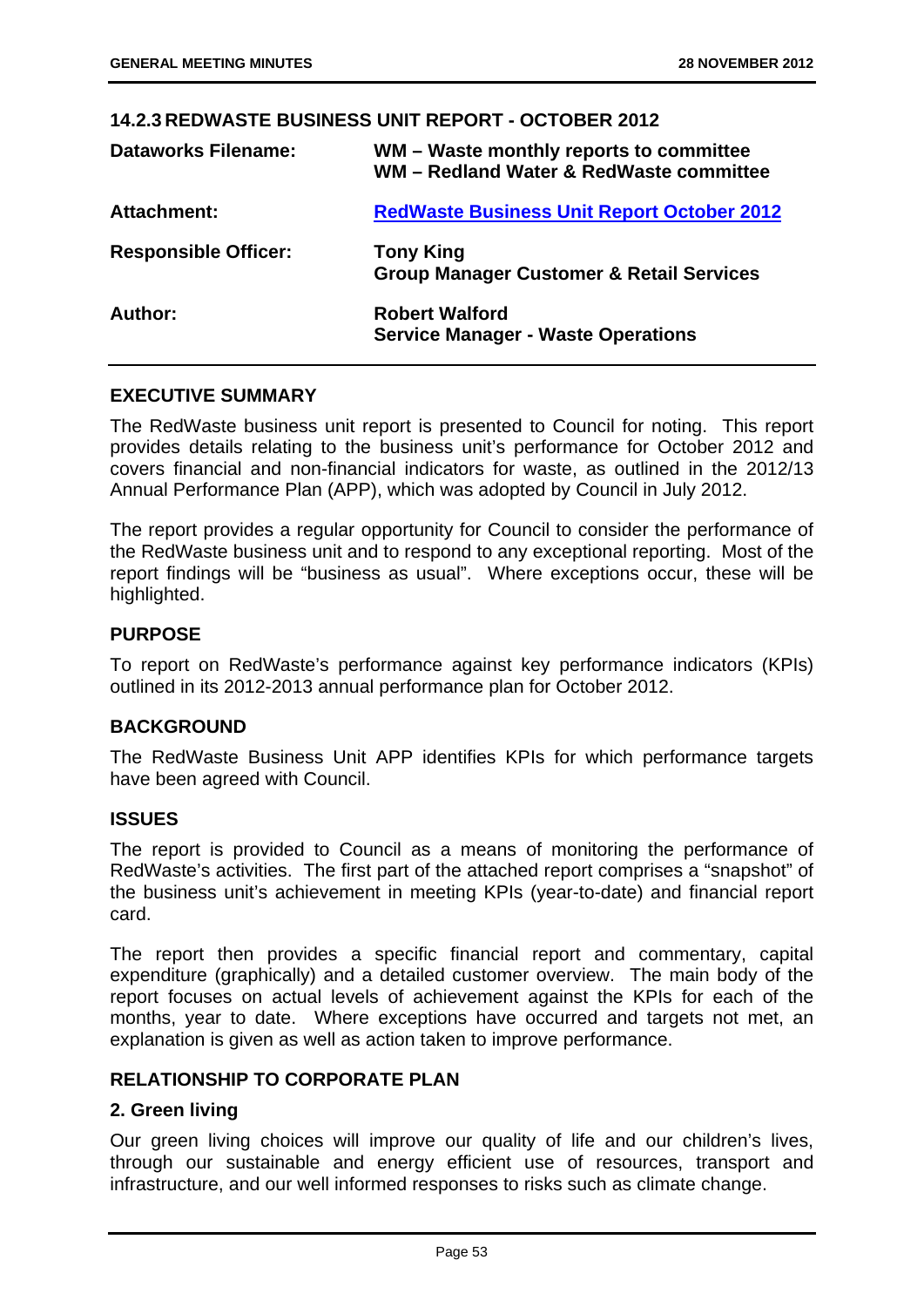- 2.2 Promote, support and encourage commitment to green living in our community by improving residents' understanding of climate change and achieving greater water, energy and waste conservation and efficiency
- 2.8 Implement Council's waste management strategy by applying best practice principles in pricing, public awareness, resource management, recycling and recovery.

## **FINANCIAL IMPLICATIONS**

There are no financial implications impacting Council as a result of this report.

## **PLANNING SCHEME IMPLICATIONS**

The City Planning & Environment Group was not consulted as it is considered that the outcome of recommendations in this report will not result in amendments to the Redlands Planning Scheme.

## **CONSULTATION**

Consultation has occurred with:

- Manager Redland Water & RedWaste;
- Group Manager, Customer & Retail Services Redland Water & RedWaste;
- Service Manager RedWaste;
- Management Accountant Commercial Finance Unit; and
- Senior Accountant Commercial Businesses.

## **OPTIONS**

## **PREFERRED**

That Council resolve to note the RedWaste Business Unit Report for October 2012, as presented in the attachment.

## **ALTERNATIVE**

That Council accepts the report and requests additional information or a review of performance.

**OFFICER'S/COMMITTEE RECOMMENDATION/ COUNCIL RESOLUTION** 

**Moved by: Cr L Hewlett Seconded by: Cr J Talty** 

**That Council resolve to accept the RedWaste business unit report for October 2012, as presented in the attachment.**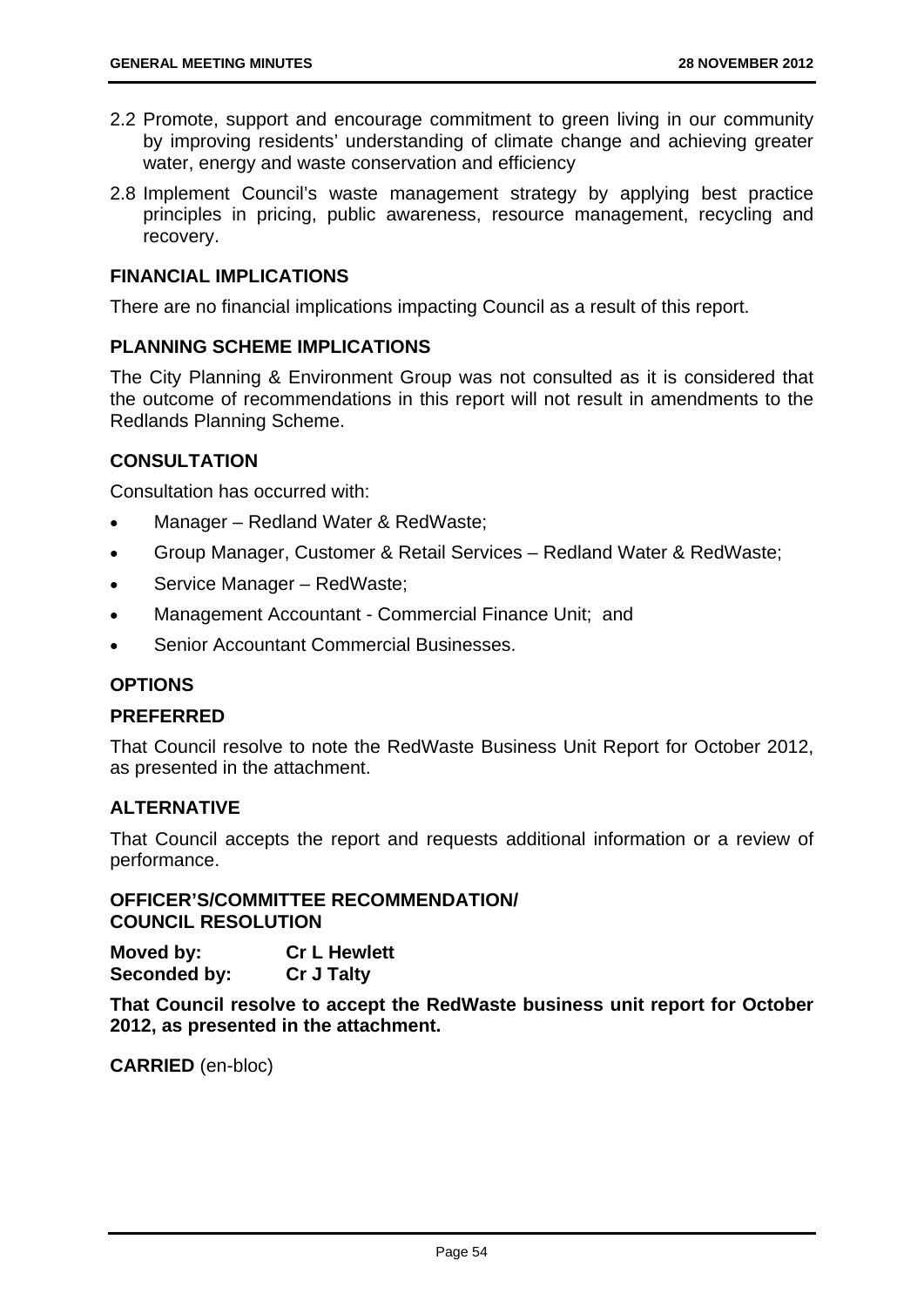#### **15 DEVELOPMENT ASSESSMENT & COMMUNITY STANDARDS COMMITTEE – 14 NOVEMBER 2012**

| Moved by:    | Cr M Elliott |
|--------------|--------------|
| Seconded by: | Cr P Bishop  |

That the Development Assessment & Community Standards Committee Minutes of 14 November 2012 be received and item resolved under delegated authority be noted.

Development Assessment & Community Standards Minutes 14 November 2012

## CARRIED

## **ITEM RESOLVED UNDER DELEGATED AUTHORITY**

15.2.1 Commencement of Draft Coastal Protection State Planning Regulatory Provisions

## **15.1 ENVIRONMENT PLANNING & DEVELOPMENT**

**15.1.1 CATEGORY 1 - MINOR COMPLYING CODE ASSESSMENTS AND ASSOCIATED ADMINISTRATIVE MATTERS, INCLUDING CORRESPONDENCE ASSOCIATED WITH THE ROUTINE MANAGEMENT OF ALL DEVELOPMENT APPLICATIONS** 

| <b>Dataworks Filename:</b>  | <b>GOV - Development and Community Standards -</b><br><b>Delegated Items</b>          |
|-----------------------------|---------------------------------------------------------------------------------------|
| <b>Responsible Officer:</b> | <b>Bruce Macnee</b><br><b>Group Manager, Sustainable Assessment</b>                   |
| Author:                     | <b>Kerri Lee</b><br><b>Business Support Officer, Sustainable</b><br><b>Assessment</b> |

## **EXECUTIVE SUMMARY**

At the General Meeting of 27 July, 2011, Council resolved that development assessments be classified into the following four Categories:

Category 1 – Minor Complying Code Assessments & associated administrative matters, including correspondence associated with the routine management of all development applications;

Category 2 – Complying Code Assessments & Minor Impact Assessments;

Category 3 – Moderately Complex Code & Impact Assessments;

Category 4 – Major and Significant Assessments.

The applications detailed in this report have been assessed under Category 1 criteria - defined as complying code assessable applications, including building works assessable against the planning scheme, and other applications of a minor nature.

## **PURPOSE**

The purpose of this report is for Council to note that the following decisions were made under delegated authority – Category 1 – Minor Complying Code Assessments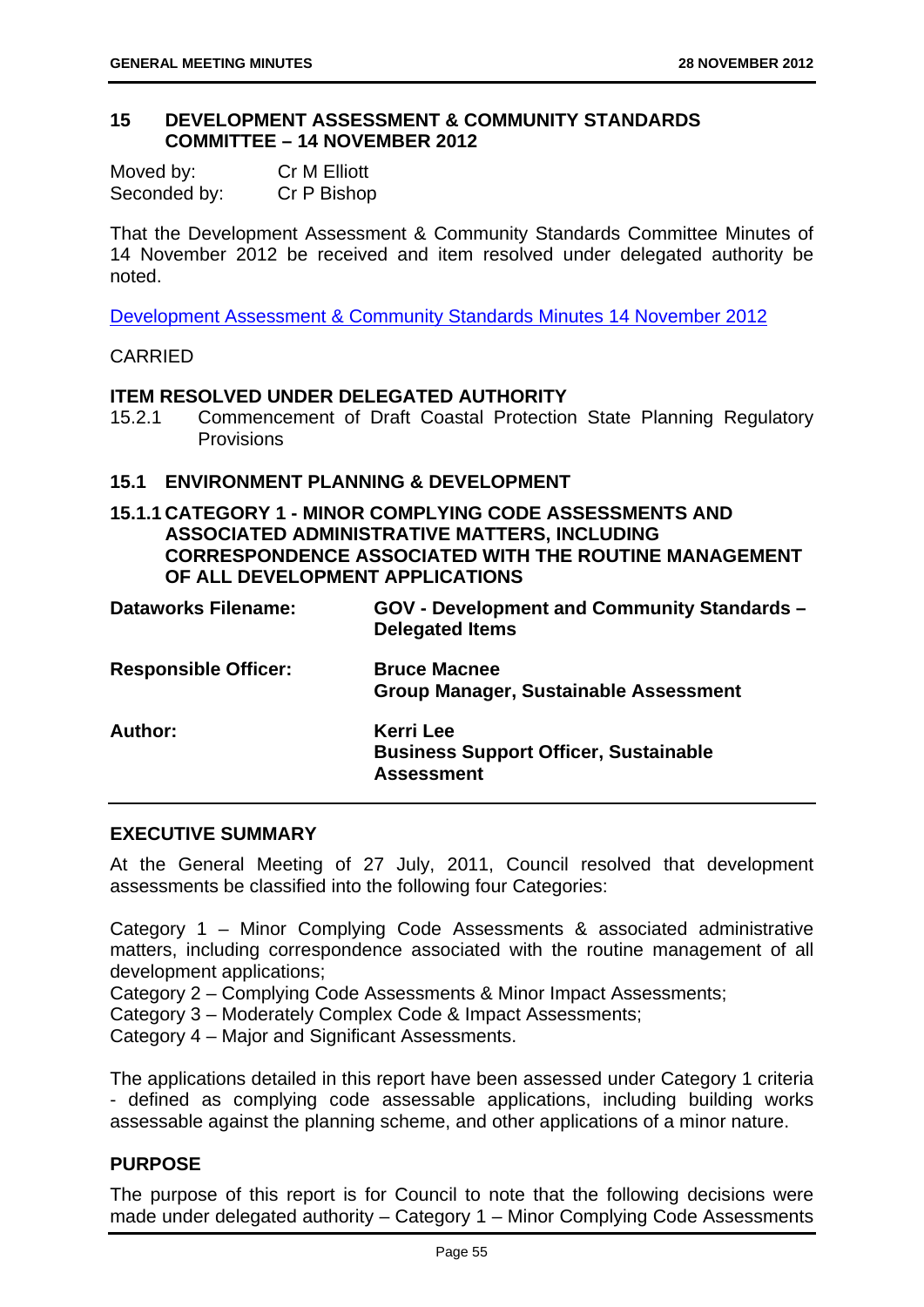and associated administrative matters, including correspondence associated with the routine management of all development applications.

- 1. Development Permit issued on 12 October, 2012 for a material change of use for a dwelling house at 50 Lancaster Circuit, Redland Bay. Sutgold Pty Ltd. (MCU012951)
- 2. Development Permit issued on 3 October, 2012 for a material change of use for a dwelling house at 12 Dahlia Street, Russell Island. Noosa Building Certifiers. (MCU012934)
- 3. Development Permit issued on 12 October, 2012 for building works approval assessed against the Redlands Planning Scheme for a domestic outbuilding at 94 Treasure Island Avenue, Karragarra Island. Mr W.J.W. Geldenhuys. (BWP001556)
- 4. Development Permit issued on 17 October, 2012 for building works approval assessed against the Redlands Planning Scheme for a domestic outbuilding at 244 Colburn Avenue, Victoria Point. The Certifier Pty Ltd. (BWP001576)
- 5. Development Permit issued on 8 October, 2012 for building works approval assessed against the Redlands Planning Scheme for a domestic outbuilding at 143 Rocky Passage Road, Redland Bay. Sanadee Enterprise Pty Ltd. (BWP001564)
- 6. Development Permit issued on 9 October, 2012 for building works approval assessed against the Redlands Planning Scheme for domestic additions at 141 Bay Street, Cleveland. Building Certification Professionals Pty Ltd. (BWP001571)
- 7. Development Permit issued on 18 October, 2012 for building works approval assessed against the Redlands Planning Scheme for domestic additions at 25 John Street, Thorneside. Mr J.A. Cummins. (BWP001588)
- 8. Development Permit issued on 10 October, 2012 for building works approval assessed against the Redlands Planning Scheme for domestic additions at 5 Pacific Street, Lamb Island. Mr John Rider. (BW001056)
- 9. Development Permit issued on 9 October, 2012 for building works approval assessed against the Redlands Planning Scheme for domestic additions at 28 Hampshire Crescent, Alexandra Hills. Mr S.D. Bretherton-Gould and Mrs K.A. Bretherton-Gould. (BWP001473)
- 10. Development Permit issued on 25 September, 2012 for building works approval assessed against the Redlands Planning Scheme for a private swimming pool at 18 Sleath Street, Ormiston. Thomas Pools. (BWP001557)
- 11. Development Permit issued on 8 October, 2012 for operational works for an advertising device at 677-685 Old Cleveland Road East, Wellington Point. Coast 2 Coast Projects. (OPW001320)
- 12. Concurrence Agency Response issued on 9 October, 2012 for a dwelling house at 4 Silky Place, Redland Bay. Bartley Burns Certifiers and Planners. (BWP001586)
- 13. Concurrence Agency Response issued on 4 October, 2012 for a relatives apartment at 71 Mcmillan Road, Alexandra Hills. Terese Peters Atf Mcmillan Road Family Trust. (BWP001582)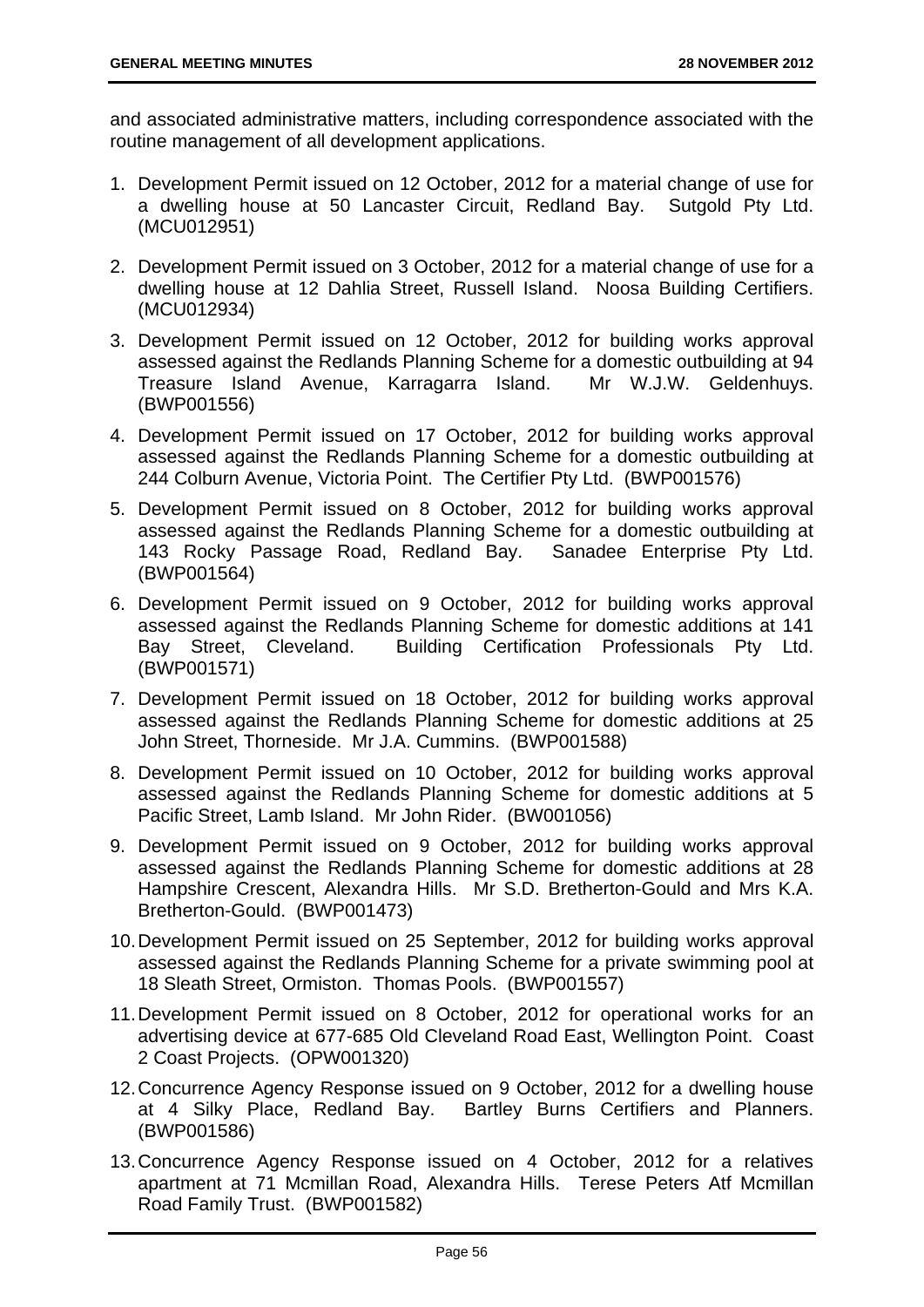- 14. Development Permit issued on 29 October, 2012 for building works approval assessed against the Redlands Planning Scheme for a domestic outbuilding at 8 Acer Place, Redland Bay. Mr J. Graham and Ms L.J. Graham. (BWP001607)
- 15. Development Permit issued on 29 October, 2012 for building works approval assessed against the Redlands Planning Scheme for a domestic outbuilding at 155-165 Springacre Road, Thornlands. Mr D.P. Mewett and Mrs M. Mewett. (BWP001594)
- 16. Development Permit issued on 29 October, 2012 for building works approval assessed against the Redlands Planning Scheme for a domestic outbuilding at 33 Makaha Drive, Birkdale. The Certifier Pty Ltd. (BWP001569)
- 17. Development Permit issued on 23 October, 2012 for building works approval assessed against the Redlands Planning Scheme for a domestic outbuilding at 11 Venn Parade, Thornlands. Strickland Certification Pty Ltd. (BWP001585)
- 18. Development Permit issued on 23 October, 2012 for building works approval assessed against the Redlands Planning Scheme for a domestic outbuilding at 27 Arlington Street, Cleveland. The Certifier Pty Ltd. (BWP001575)
- 19. Development Permit issued on 29 October, 2012 for building works approval assessed against the Redlands Planning Scheme for domestic additions at 23 Coorong Street, Macleay Island. Bay Island Designs. (BWP001553)
- 20. Development Permit issued on 23 October, 2012 for building works approval assessed against the Redlands Planning Scheme for domestic additions at 5 Maryanne Street, Karragarra Island. Ms L.R. Benson. (BWP001597)
- 21. Development Permit issued on 29 October, 2012 for operational works for an advertising device at 463-477 Mount Cotton Road, Sheldon. The Certifier Pty Ltd. (OPW001370)
- 22. Development Permit issued on 23 October, 2012 for operational works for an advertising device at Alexandra Hills Shopping Centre, 71 Cambridge Drive, Alexandra Hills. Mr P. Goodridge. (OPW001357)
- 23. A Notice agreeing to extend the relevant period of an existing development approval was issued on 22 October, 2012 for a material change of use for a dwelling house at 27 Piccaninny Street, Macleay Island. Mr I.S. Bucknall and Ms H.R. Hartmann. (MC008318)
- 24. A Notice agreeing to a change of approval was issued on 22 October, 2012 for a dwelling house at 27 Piccaninny Street, Macleay Island. Mr I.S. Bucknall and Ms H.R. Hartmann. (MC008318)

## **OFFICER'S/COMMITTEE RECOMMENDATION/ COUNCIL RESOLUTION**

| Moved by:    | <b>Cr M Elliott</b> |
|--------------|---------------------|
| Seconded by: | <b>Cr P Gleeson</b> |

**That the report be noted.**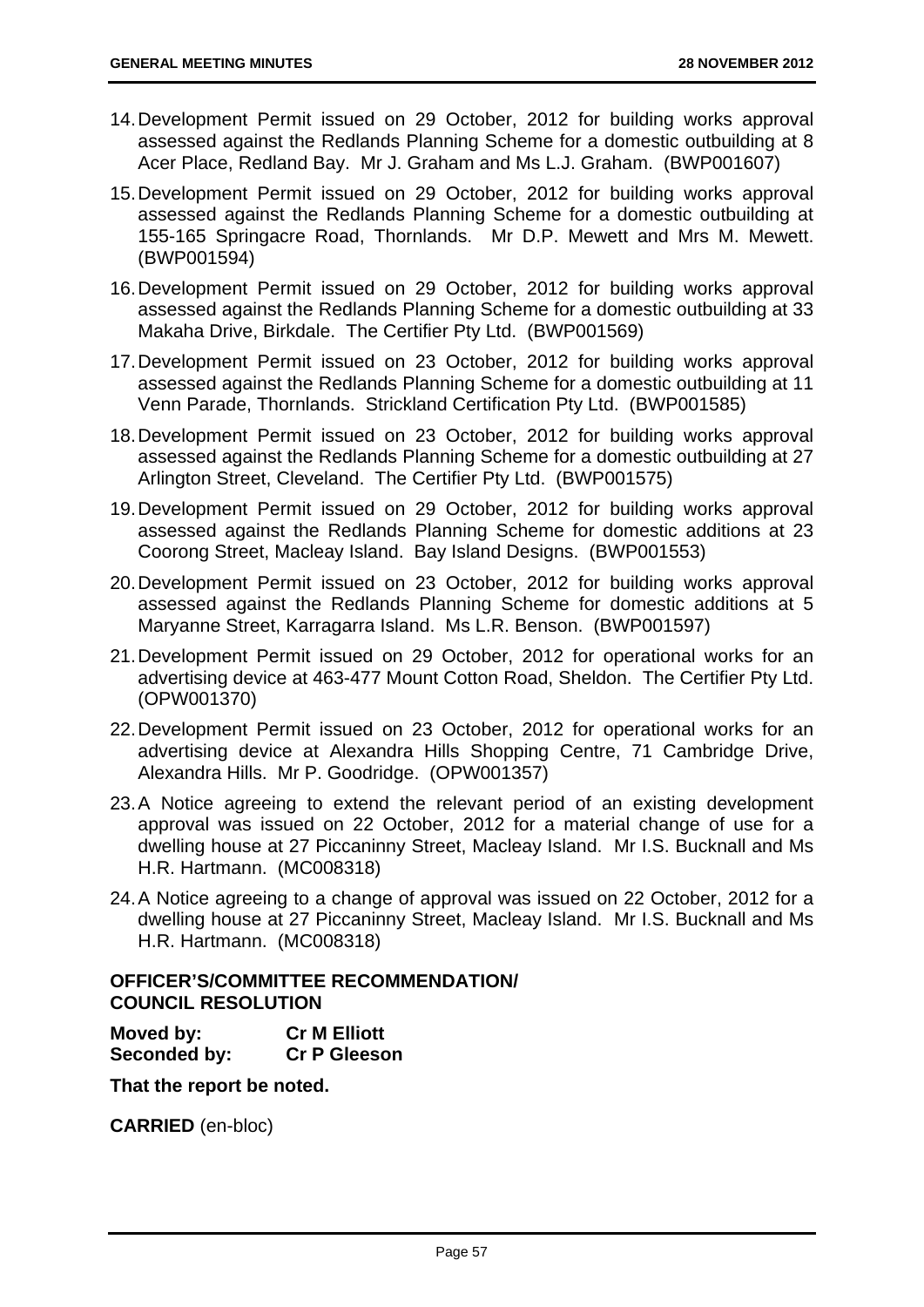| <b>ASSESSMENTS</b>          | 15.1.2 CATEGORY 2 - COMPLYING CODE ASSESSMENT AND MINOR IMPACT                        |
|-----------------------------|---------------------------------------------------------------------------------------|
| <b>Dataworks Filename:</b>  | <b>GOV - Development and Community Standards -</b><br><b>Delegated Items</b>          |
| <b>Responsible Officer:</b> | <b>Bruce Macnee</b><br><b>Group Manager, Sustainable Assessment</b>                   |
| Author:                     | <b>Kerri Lee</b><br><b>Business Support Officer, Sustainable</b><br><b>Assessment</b> |

#### **EXECUTIVE SUMMARY**

At the General Meeting of 27 July, 2011, Council resolved that development assessments be classified into the following four Categories:

Category 1 – Minor Complying Code Assessments & associated administrative matters, including correspondence associated with the routine management of all development applications;

Category 2 – Complying Code Assessments & Minor Impact Assessments;

Category 3 – Moderately Complex Code & Impact Assessments; and

Category 4 – Major and Significant Assessments.

The applications detailed in this report have been assessed under Category 2 criteria - defined as complying code assessable and compliance assessable applications, including operational works, and Impact Assessable applications without submissions of objection. Also includes a number of process related delegations, including issuing planning certificates, approval of works on and off maintenance and the release of bonds, and all other delegations not otherwise listed.

## **PURPOSE**

The purpose of this report is for Council to note that the following decisions were made under delegated authority – Category 2 – Complying Code Assessments and Minor Impact Assessments. (Category 2 Report)

- 1. Development Permit issued on 11 October, 2012 for a material change of use for a dwelling house at 2 Leichhardt Terrace, Russell Island. Palew Constructions. (MCU012892)
- 2. Development Permit issued on 8 October, 2012 for a material change of use for a dwelling house at 6 Fisher Road, Thorneside. Suncoast Building Approvals. (MCU012928)
- 3. Development Permit issued on 9 October, 2012 for a material change of use for a dwelling house at 146 Kate Street, Macleay Island. David Wright Properties. (MCU012931)
- 4. Development Permit issued on 4 October, 2012 for a material change of use to operate a home business at 518 Old Cleveland Road East, Birkdale. Ms A. Roberts. (MCU012755)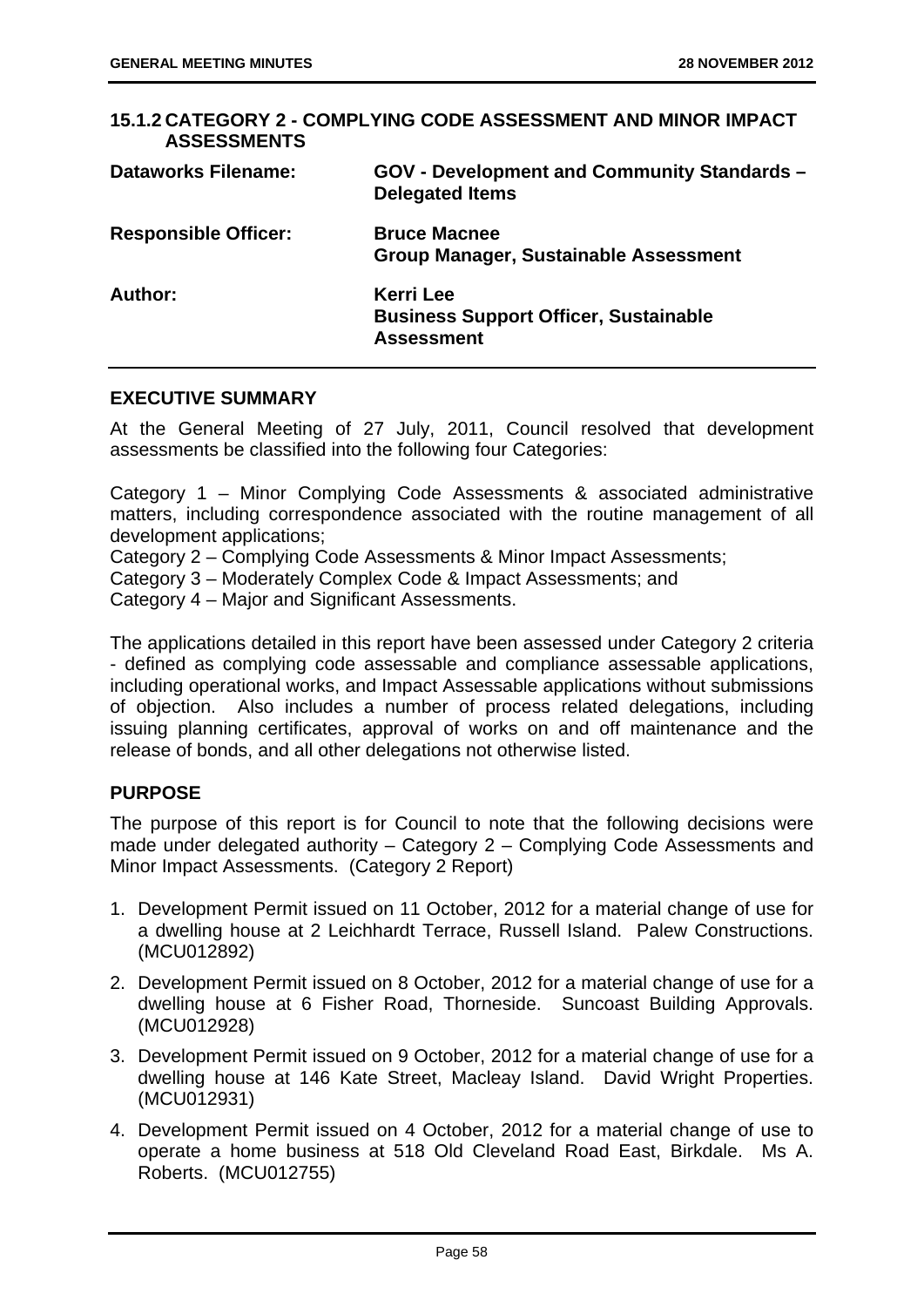- 5. Development Permit issued on 4 October, 2012 for a material change of use for the purpose of an indoor recreation facility at 66-68 Shore Street West, Ormiston. Bartley Burns Certifiers and Planners. (MCU012915)
- 6. A Notice agreeing to a change of approval was issued on 22 October, 2012 for multiple dwellings at Windsailor Cottages, 4/21 Waller Court, Point Lookout. Mr R.M. White. (C2390)
- 7. A Notice agreeing to a change of approval was issued on 22 October, 2012 for a reconfiguration of lots (one into two lots) at 29A Beckwith Street, Ormiston. Jackie Brankin. (SB005330)
- 8. A Notice agreeing to a change of approval was issued on 15 October, 2012 for a reconfiguration of lots (two into three lots) at 12-14 Maud Street, Birkdale. East Coast Surveys Pty Ltd. (ROL005573)
- 9. Development Permit issued on 30 October, 2012 for a material change of use to operate a home business at 40 Brendan Way, Victoria Point. Ms K. Baker. (MCU012956)
- 10. Development Permit issued on 29 October, 2012 for a material change of use for the purpose of a health care centre at 230 Finucane Road, Alexandra Hills. Baird and Hayes. (MCU012833)
- 11. Development Permit issued on 23 October, 2012 for a material change of use for the purpose of a veterinary surgery at 102 Birkdale Road, Birkdale. Mr L. De Wet. (MCU012917)
- 12. Development Permit issued on 29 October, 2012 for reconfiguration of lots (one into nine lots) at 39-41 Serpentine Creek Road, Redland Bay. Mr C.S. Lambert. (SB005419)
- 13. A Notice agreeing to extend the relevant period of an existing development approval was issued on 25 October, 2012 for a material change of use for a dual occupancy at 2 Constantina Close, Thornlands. A.A. Anthony Pty. (MC011130)
- 14. A Notice agreeing to extend the relevant period of an existing development approval was issued on 23 October, 2012 for a material change of use for a mixed use (retail and accommodation units) at 6-8 Lucas Drive, Lamb Island. Acer Architects. (MC008434)

## **OFFICER'S/COMMITTEE RECOMMENDATION/ COUNCIL RESOLUTION**

**Moved by: Cr M Elliott Seconded by: Cr P Gleeson** 

**That the report be noted.**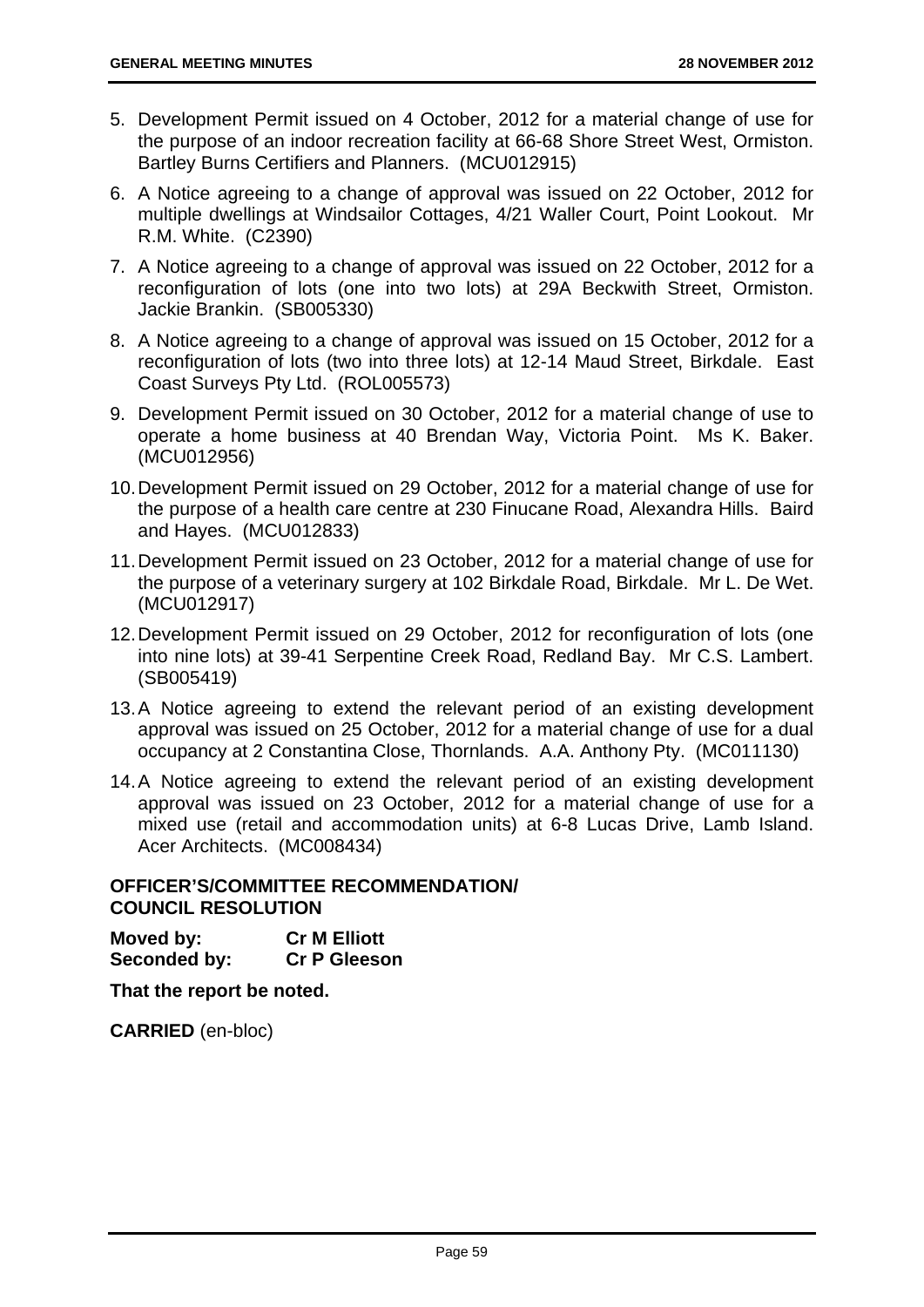| <b>ASSESSMENTS</b>          | 15.1.3 CATEGORY 3 - MODERATELY COMPLEX CODE AND IMPACT                                |
|-----------------------------|---------------------------------------------------------------------------------------|
| <b>Dataworks Filename:</b>  | <b>GOV - Development and Community Standards -</b><br><b>Delegated Items</b>          |
| <b>Responsible Officer:</b> | <b>Bruce Macnee</b><br><b>Group Manager, Sustainable Assessment</b>                   |
| Author:                     | <b>Kerri Lee</b><br><b>Business Support Officer, Sustainable</b><br><b>Assessment</b> |

#### **EXECUTIVE SUMMARY**

At the General Meeting of 27 July, 2011, Council resolved that development assessments be classified into the following four Categories:

Category 1 – Minor Complying Code Assessments & associated administrative matters, including correspondence associated with the routine management of all development applications;

Category 2 – Complying Code Assessments & Minor Impact Assessments;

Category 3 – Moderately Complex Code & Impact Assessments;

Category 4 – Major and Significant Assessments

The applications detailed in this report have been assessed under Category 3 criteria that are defined as applications of a moderately complex nature, generally mainstream impact assessable applications and code assessable applications of a higher level of complexity. Impact applications may involve submissions objecting to the proposal readily addressable by reasonable and relevant conditions. Both may have minor level aspects outside a stated policy position that are subject to discretionary provisions of the Planning Scheme. Applications seeking approval of a plan of survey are included in this category. Applications can be referred to Development and Community Standards Committee for a decision.

## **PURPOSE**

The purpose of this report is for Council to note that the following decisions were made under delegated authority - Category 3 – Moderately Complex Code & Impact Assessments. (Category 3 Report)

- 1. A Notice agreeing to extend the relevant period of an existing development approval was issued on 9 October, 2012 for a material change of use for a mixed used development (Tourist Accommodation, Apartment Building and Commercial Offices) at 136 Broadwater Terrace, Redland Bay. Ingles Group (QLD) Pty Ltd. (MC010756)
- 2. Development Permit issued on 23 October, 2012 for a material change of use for a vehicle repair premises (marine engine workshop) at 38-40 Scarborough Terrace, Macleay Island. Bay Island Marine. (MCU12167)
- 3. Development Permit issued on 26 October, 2012 for a material change of use for a shopping centre extension (shop 9113m2 and refreshment establishment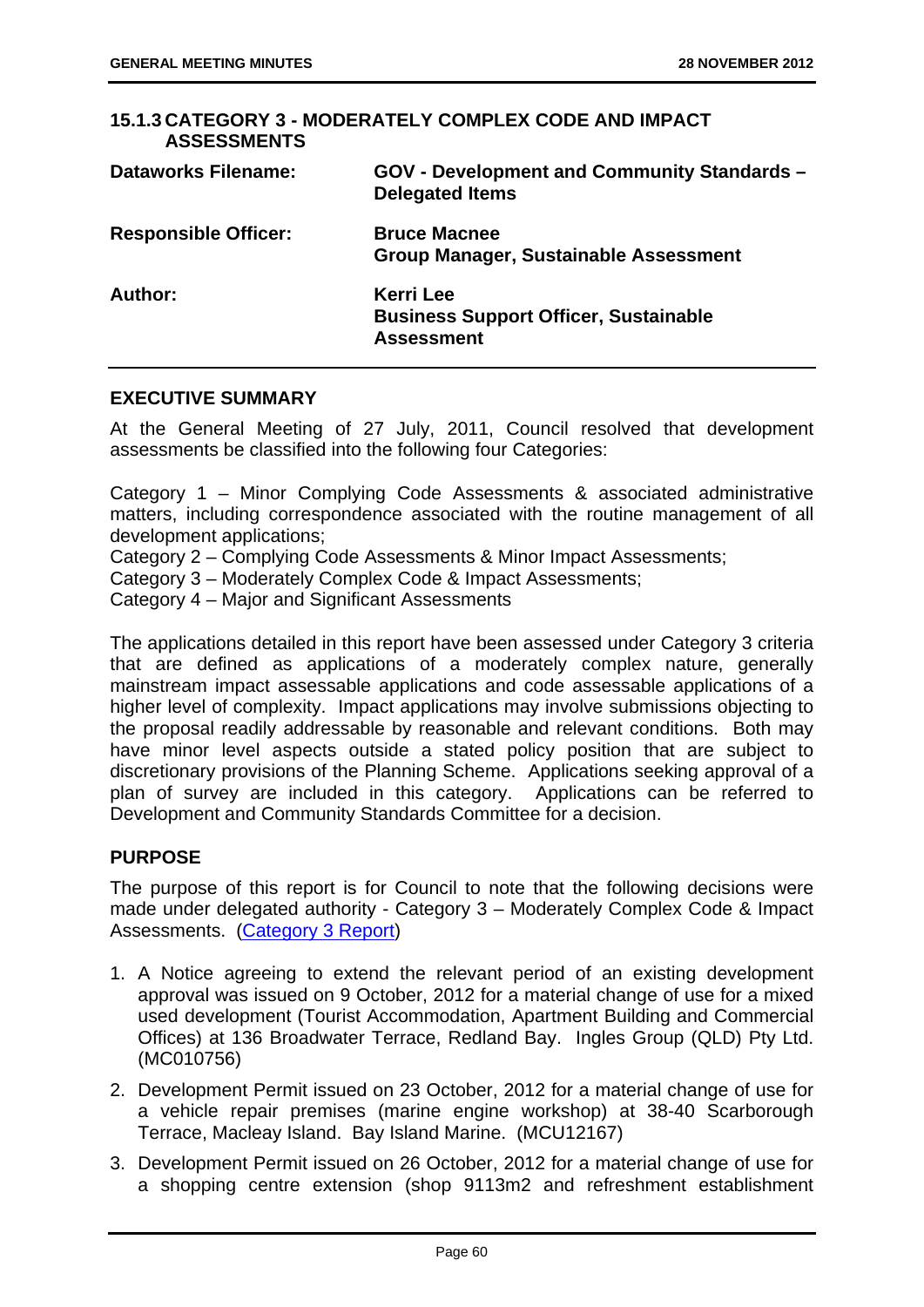290m2) at 2-34 Bunker Road, Victoria Point. Lipoma Pty Ltd As Trustee. (MCU012617)

4. Development Permit issued on 25 October, 2012 for reconfiguration of lots (two into eleven lots) and a Preliminary Approval for associated Operational Works for bulk earthworks at 15 and 20 Albert Street, Victoria Point. Charles and Howard Pty Ltd. (SB005452 & EC005452.1)

## **OFFICER'S/COMMITTEE RECOMMENDATION/ COUNCIL RESOLUTION**

**Moved by: Cr M Elliott Seconded by: Cr P Gleeson** 

**That the report be noted.**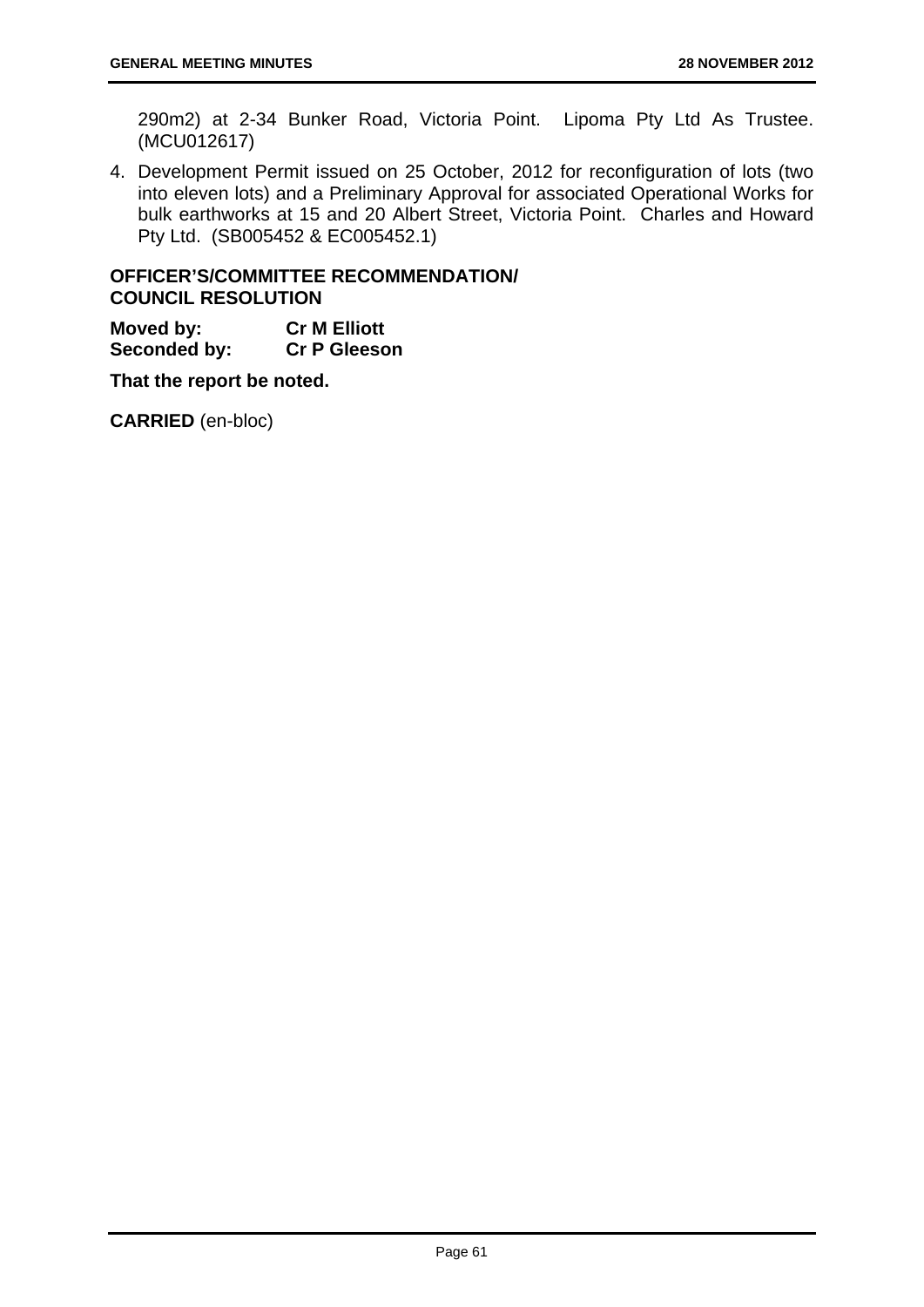# **15.1.4 APPEALS LIST CURRENT AS AT 5 NOVEMBER, 2012**

| <b>Dataworks Filename:</b>  | GOV - Development and Community Standards -<br><b>Current Appeals</b>   |
|-----------------------------|-------------------------------------------------------------------------|
| <b>Responsible Officer:</b> | <b>Bruce Macnee</b><br><b>Group Manager, Sustainable Assessment</b>     |
| Author:                     | <b>Daniel Zilli</b><br><b>Service Manager, Design and Co-ordination</b> |

# **EXECUTIVE SUMMARY**

| 1.                | <b>File Number:</b>         | Appeal 1880 of 2008<br>(SB004758.1A SB004758.1B MC007588)                                                                                                                                                                                       |
|-------------------|-----------------------------|-------------------------------------------------------------------------------------------------------------------------------------------------------------------------------------------------------------------------------------------------|
| <b>Applicant:</b> |                             | <b>Heritage Properties P/L</b>                                                                                                                                                                                                                  |
|                   | <b>Application Details:</b> | Material Change of Use (residential development) and<br>Reconfiguring a Lot (1 into 35 lots (1A)) and Preliminary<br>Approval affecting a Planning Instrument<br>268, 278, 296, 310, 332 & 344 Cleveland-Redland Bay Road,<br><b>Thornlands</b> |
|                   | <b>Appeal Details:</b>      | Applicant appeal against deemed refusal.                                                                                                                                                                                                        |
|                   | <b>Current Status:</b>      | Conditions are being reviewed by appellants and<br>Infrastructure Agreements are being finalised.                                                                                                                                               |
|                   | <b>Hearing Date:</b>        | Judgment 12 April 2011. Appeal allowed.<br>Adjourned to 5 December 2012.                                                                                                                                                                        |

| 2.                                          | <b>File Number:</b>         | Appeal 1963 of 2009<br>(MC010715)                                                                                                                              |
|---------------------------------------------|-----------------------------|----------------------------------------------------------------------------------------------------------------------------------------------------------------|
| JT George Nominees P/L<br><b>Applicant:</b> |                             |                                                                                                                                                                |
|                                             | <b>Application Details:</b> | Preliminary Approval for MCU for neighbourhood centre,<br>open space and residential uses (concept master plan).<br>Cnr Taylor Rd & Woodlands Dve, Thornlands. |
|                                             | <b>Appeal Details:</b>      | Applicant Appeal against refusal.                                                                                                                              |
|                                             | <b>Hearing Date:</b>        | Adjourned for further review 28 November 2012.                                                                                                                 |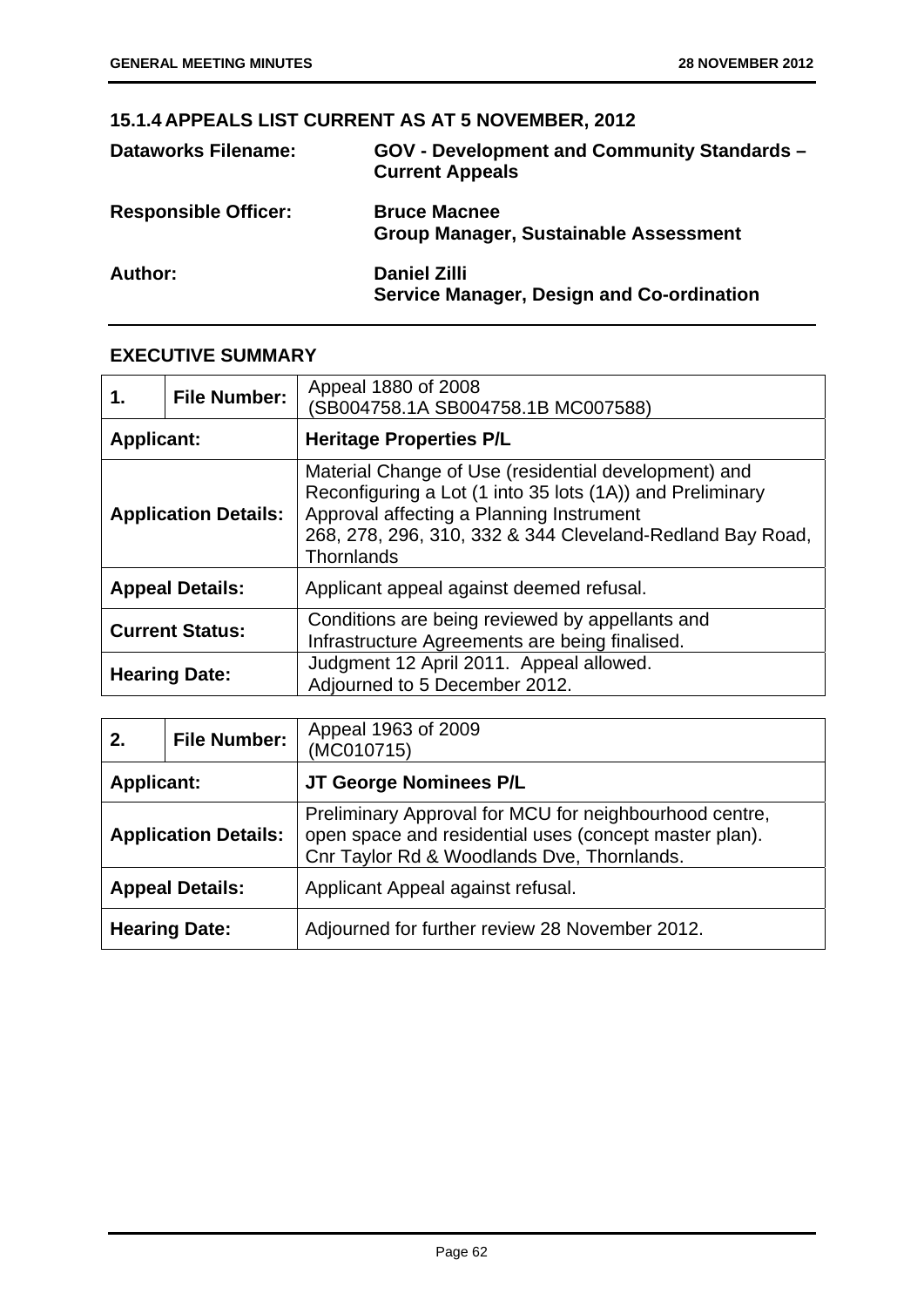| 3.                          | <b>File Number:</b> | Appeal 2675 of 2009.<br>(MC010624)                                                                                                                     |
|-----------------------------|---------------------|--------------------------------------------------------------------------------------------------------------------------------------------------------|
| <b>Applicant:</b>           |                     | L M Wigan                                                                                                                                              |
| <b>Application Details:</b> |                     | Material Change of Use for residential development (Res A &<br>Res B) and preliminary approval for operational works<br>84-122 Taylor Road, Thornlands |
| <b>Appeal Details:</b>      |                     | Applicant Appeal against refusal.                                                                                                                      |
| <b>Current Status:</b>      |                     | Directions Order 18 November 2012 sets out dates for<br>confirming dispute issues, nomination of experts, mediation,<br>etc.                           |
| <b>Hearing Date:</b>        |                     | Listed for review March 2013.                                                                                                                          |

| 4.                          | <b>File Number:</b> | Appeal 2894 of 2011.<br>(SB004896)                                   |
|-----------------------------|---------------------|----------------------------------------------------------------------|
| <b>Applicant:</b>           |                     | M & D Power                                                          |
| <b>Application Details:</b> |                     | Reconfiguring a Lot (1 into 10 Lots)<br>18 Mainsail Street, Birkdale |
| <b>Appeal Details:</b>      |                     | Compensation Claim in relation to Council's refusal.                 |
| <b>Current Status:</b>      |                     | Further negotiations are underway.                                   |
| <b>Hearing Date:</b>        |                     | Adjourned for further review 8 November 2012.                        |

| 5.                          | <b>File Number:</b> | Appeal 3788 of 2011.<br>(MC010623)                                                                        |
|-----------------------------|---------------------|-----------------------------------------------------------------------------------------------------------|
| <b>Applicant:</b>           |                     | <b>Karreman Resources P/L</b>                                                                             |
| <b>Application Details:</b> |                     | Request to Change Development Approval for Extractive<br>Industry<br>616-632 West Mt Cotton Rd, Mt Cotton |
| <b>Appeal Details:</b>      |                     | Applicant appeal against part refusal of request for<br>Permissible Change.                               |
| <b>Current Status:</b>      |                     | Without prejudice negotiations underway.                                                                  |
| <b>Hearing Date:</b>        |                     | Adjourned to 15 November 2012.                                                                            |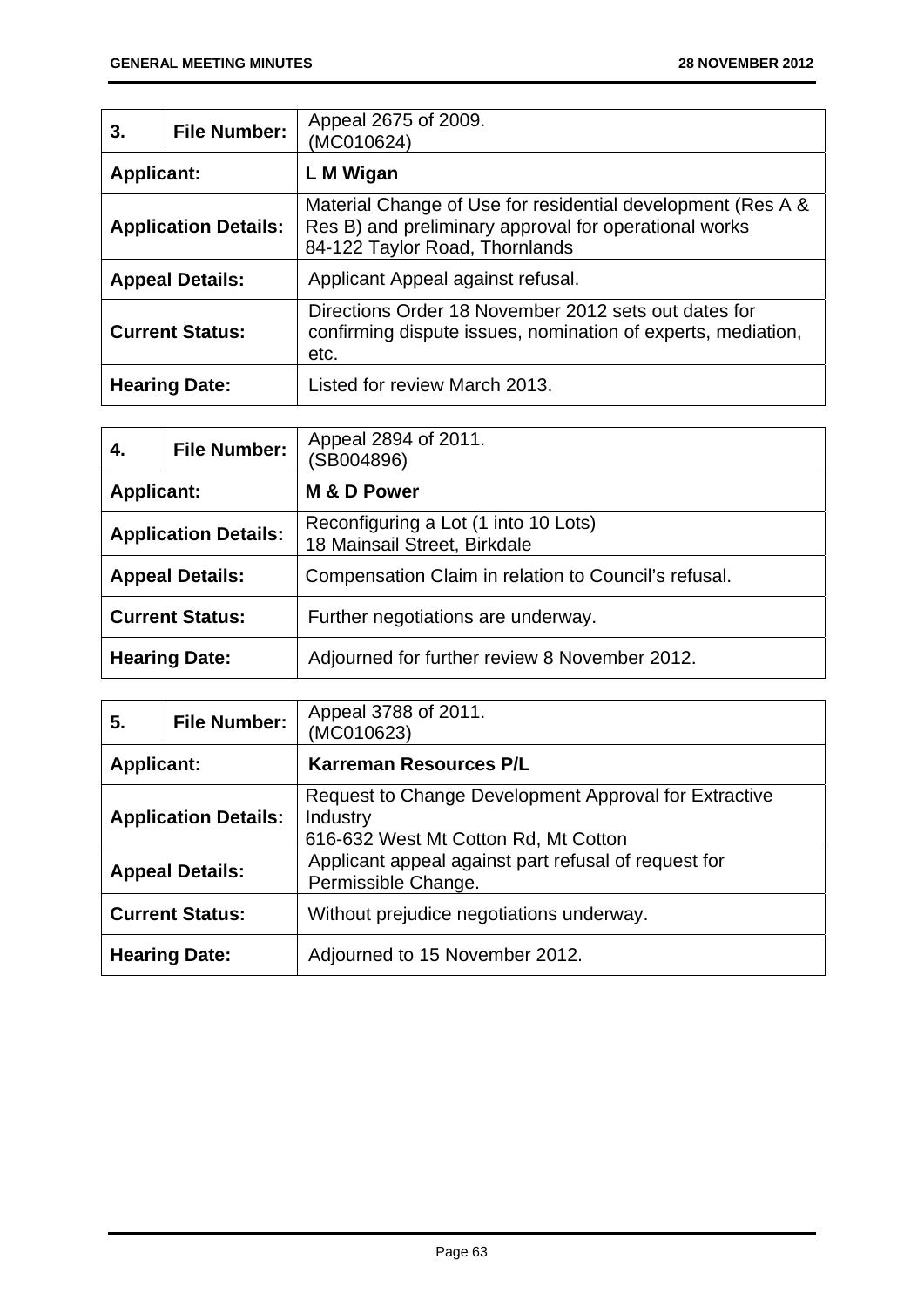| 6.                          | <b>File Number:</b> | Appeal 4947 of 2011<br>(MC011057)                                                                                                                           |
|-----------------------------|---------------------|-------------------------------------------------------------------------------------------------------------------------------------------------------------|
| <b>Applicant:</b>           |                     | <b>Mulder</b>                                                                                                                                               |
| <b>Application Details:</b> |                     | Material Change of Use for a Dwelling House<br>8 Edgewater Place, Lamb Island                                                                               |
| <b>Appeal Details:</b>      |                     | Applicant appeal against deemed refusal.                                                                                                                    |
| <b>Current Status:</b>      |                     | Without prejudice meetings held. Clarification of issues in<br>dispute. Appellant considering alternative design options and<br>seeking engineering report. |
| <b>Hearing Date:</b>        |                     | Adjourned to 23 November 2012.                                                                                                                              |

| 7.                          | <b>File Number:</b> | Appeal 5192 of 2011<br>(MC008414)                                                                            |
|-----------------------------|---------------------|--------------------------------------------------------------------------------------------------------------|
| <b>Applicant:</b>           |                     | <b>Cleveland Power Pty Ltd</b>                                                                               |
| <b>Application Details:</b> |                     | Request to Extend Relevant Period for Bio-mass Power Plant<br>and ERA $# 17$<br>70-96 Hillview Rd, Mt Cotton |
| <b>Appeal Details:</b>      |                     | Applicant appeal against refusal.                                                                            |
| <b>Current Status:</b>      |                     | Council and appellant considering their respective positions.                                                |
| <b>Hearing Date:</b>        |                     | Adjourned to 15 November 2012.                                                                               |

| 8.                          | <b>File Number:</b> | Appeal 342 of 2012<br>(BWP001388)                                            |
|-----------------------------|---------------------|------------------------------------------------------------------------------|
| <b>Applicant:</b>           |                     | <b>Seymour</b>                                                               |
| <b>Application Details:</b> |                     | <b>Building Works for Domestic Outbuilding</b><br>309 Esplanade, Redland Bay |
| <b>Appeal Details:</b>      |                     | Applicant appeal against refusal.                                            |
| <b>Current Status:</b>      |                     | Without prejudice negotiations underway.                                     |
| <b>Hearing Date:</b>        |                     | Adjourned to date to be fixed.                                               |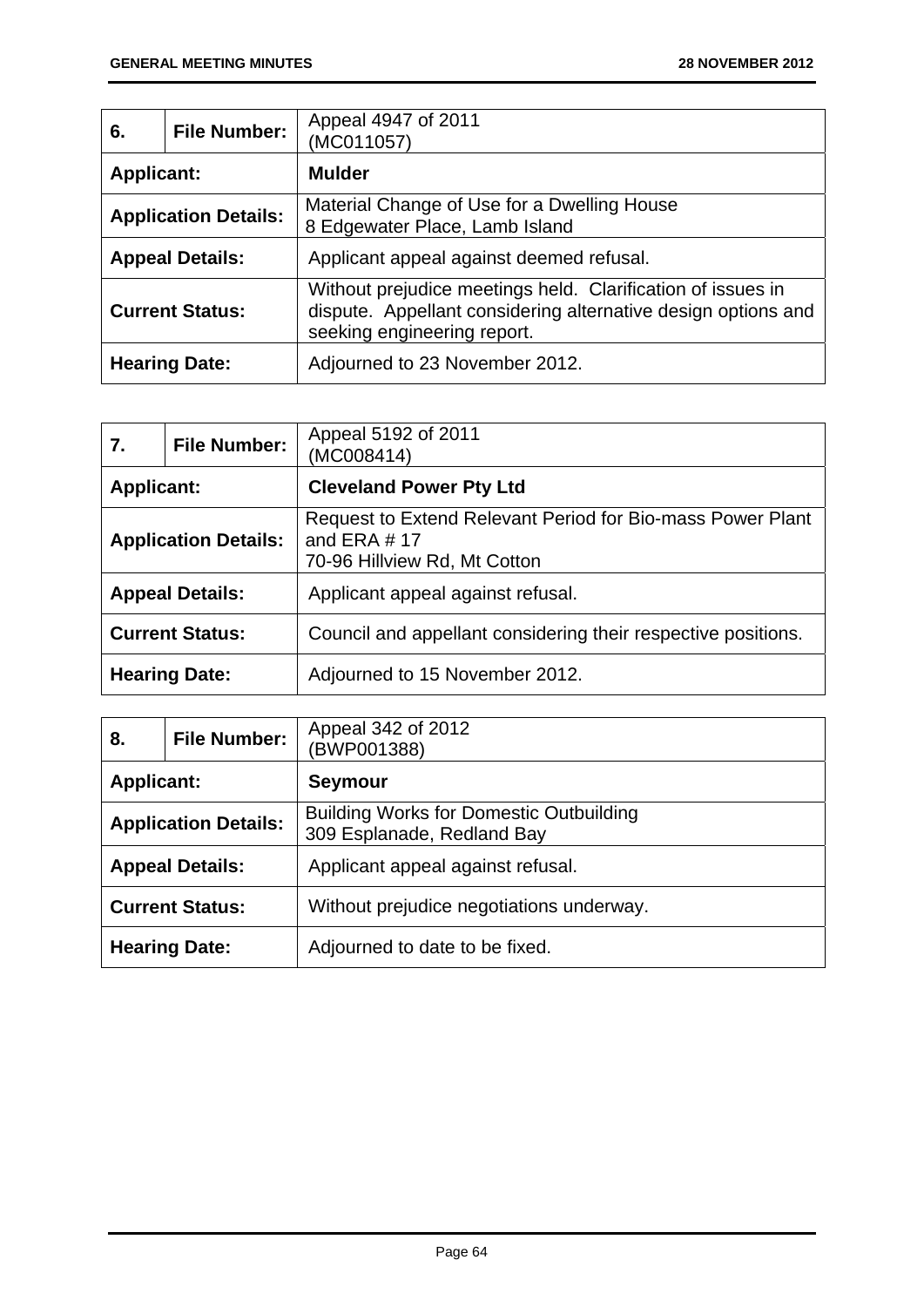| 9.                          | <b>File Number:</b> | Appeal 2951 of 2012<br>(MCU012308)                                                                           |
|-----------------------------|---------------------|--------------------------------------------------------------------------------------------------------------|
| <b>Applicant:</b>           |                     | <b>Magro</b>                                                                                                 |
| <b>Application Details:</b> |                     | Material Change of Use for Shop and Indoor Recreation<br>Facility<br>51-55 Island Outlook Avenue, Thornlands |
| <b>Appeal Details:</b>      |                     | Submitter appeal against approval.                                                                           |
| <b>Current Status:</b>      |                     | Appeal discontinued.                                                                                         |

| 10.                         | <b>File Number:</b> | Appeal 4205 of 2012<br>(MCU012446)                                                                                                                                                 |
|-----------------------------|---------------------|------------------------------------------------------------------------------------------------------------------------------------------------------------------------------------|
| <b>Applicant:</b>           |                     | <b>East Coast Surveys and Jendale</b>                                                                                                                                              |
| <b>Application Details:</b> |                     | Material Change of Use for Reconfiguration (1 into 8 lots) and<br>preliminary approval varying the effect of local planning<br>instrument.<br>306-308 Bloomfield Street, Cleveland |
| <b>Appeal Details:</b>      |                     | Applicant appeal against Council's non-acceptance of<br>representations regarding infrastructure credits.                                                                          |
| <b>Current Status:</b>      |                     | Mediation - 16 November, 2012.                                                                                                                                                     |

Information on appeals may be found as follows:

## **1. Planning and Environment Court**

- a) Information on current appeals and declarations with the Planning and Environment Court involving Redland City Council can be found at the District Court web site using the "Search civil files (eCourts) Party Search" service: http://www.courts.qld.gov.au/esearching/party.asp
- b) Judgements of the Planning and Environment Court can be viewed via the Supreme Court of Queensland Library web site under the Planning and Environment Court link: http://www.sclqld.org.au/qjudgment/

## **2. Redland City Council**

The lodgement of an appeal is acknowledged with the Application details on the Councils "Planning and Development On Line - Development - Application Inquiry" site. Some Appeal documents will also be available (note: legal privilege applies to some documents). All judgements and settlements will be reflected in the Council Decision Notice documents:

http://www.redland.qld.gov.au/PlanningandBuilding/PDOnline/Pages/default.aspx

## **3. Department of State Development, Infrastructure and Planning (SDIP)**

The DSDIP provides a Database of Appeals

(http://services.dip.qld.gov.au/appeals/) that may be searched for past appeals and declarations heard by the Planning and Environment Court.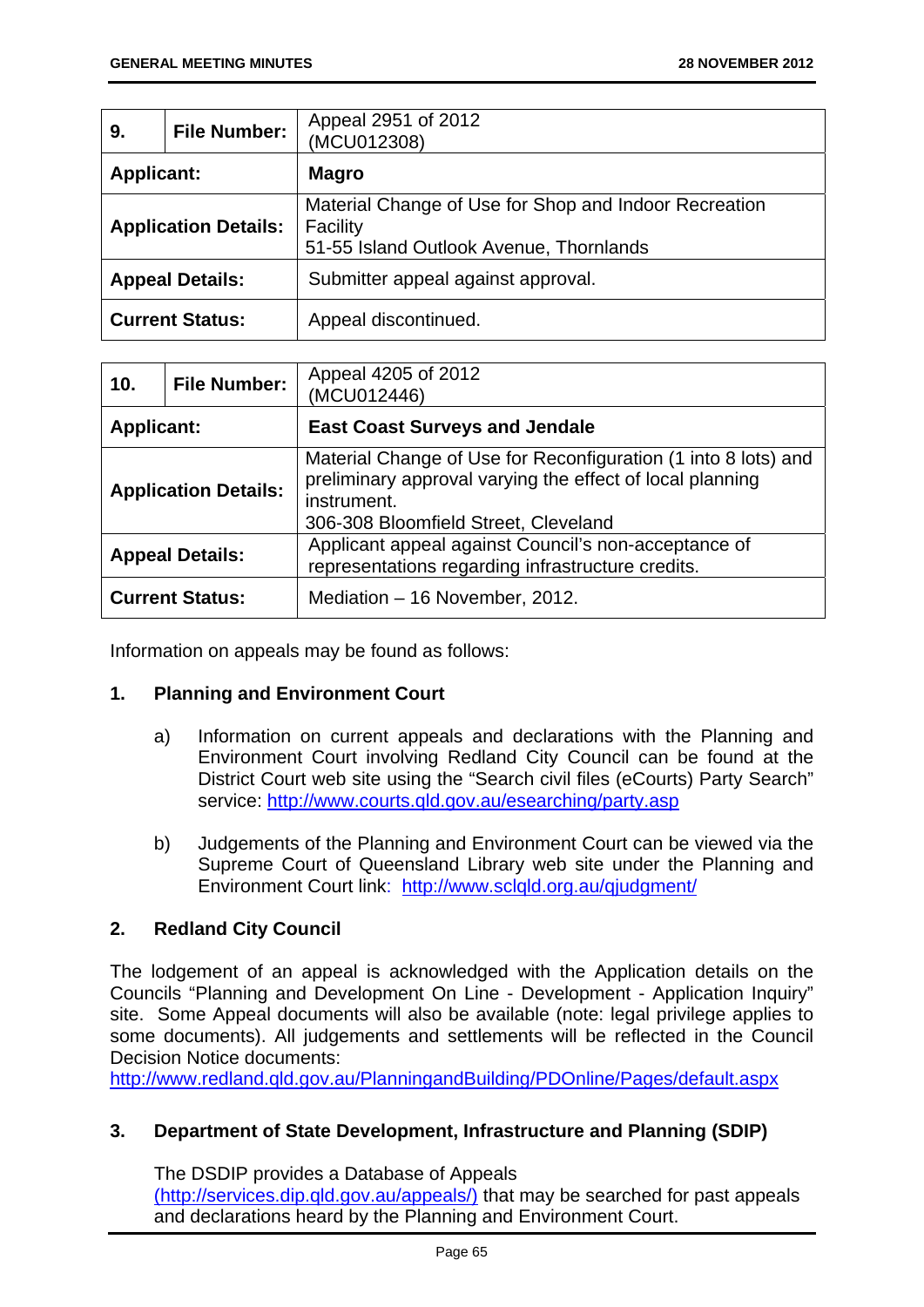The database contains:

- A consolidated list of all appeals and declarations lodged in the Planning and Environment Courts across Queensland of which the Chief Executive has been notified.
- Information about the appeal or declaration, including the appeal number, name and year, the site address and local government.

## **OFFICER'S/COMMITTEE RECOMMENDATION/ COUNCIL RESOLUTION**

**Moved by: Cr M Elliott Seconded by: Cr P Gleeson** 

**That the report be noted.**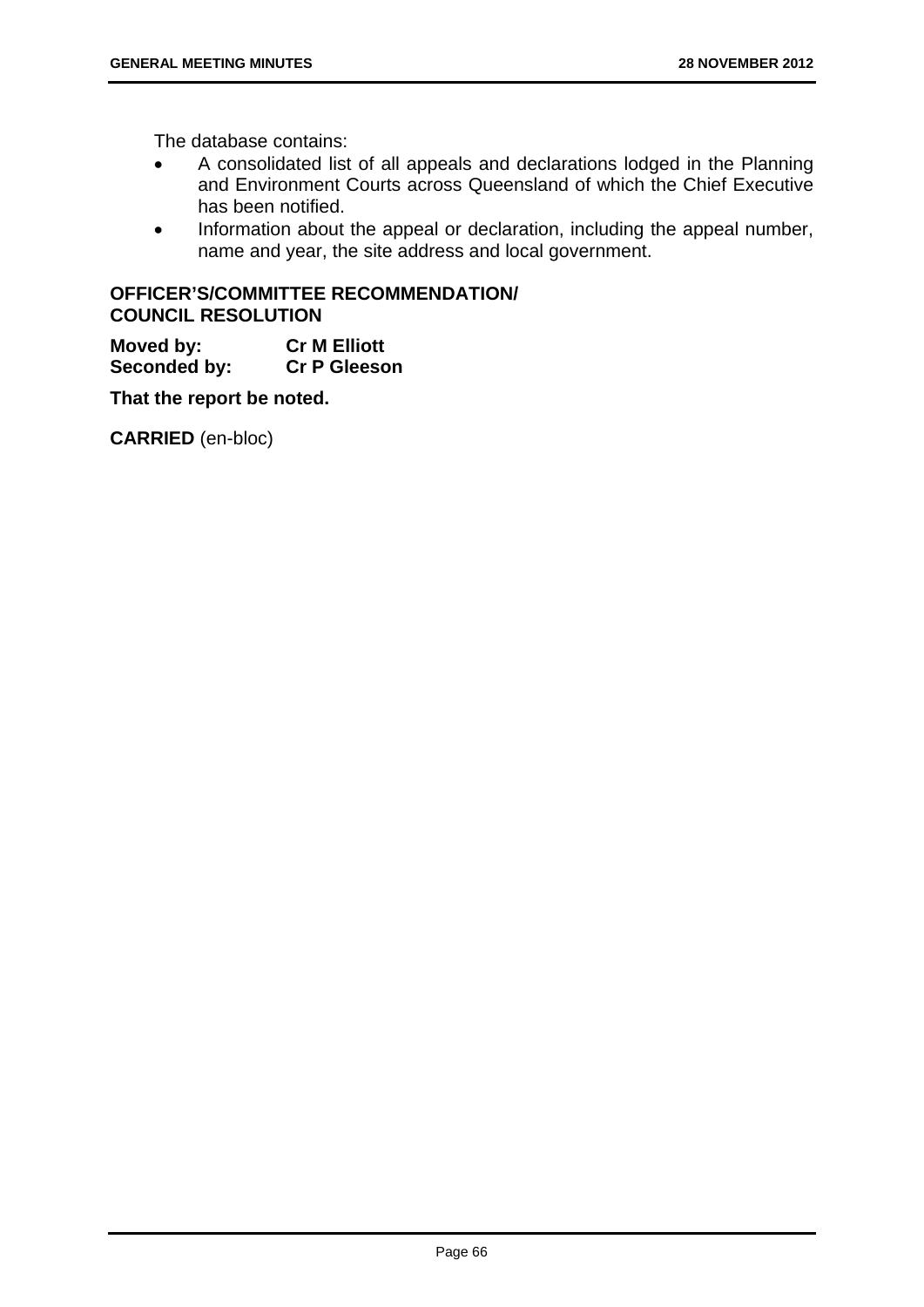# **15.1.5 MOSQUITO MANAGEMENT POLICY 2012 & MOSQUITO MANAGEMENT PLAN 2012-2017 Dataworks Filename: PH Mosquito and Biting Midge Management Attachments: POL-2710 Mosquito Management Mosquito Management Plan 2012-2017 Responsible Officer:** Brian May **Group Manager, Community Standards Author: Jennifer Gisler Service Manager Health and Environment**

# **EXECUTIVE SUMMARY**

Mosquito management remains an important issue affecting the health and quality of life of residents in the Redlands.

The Mosquito and Biting Midge Policy (POL-2710) was due for review in December 2010. The Mosquito and Biting Midge Management Plan 2003-2007 was also due to be renewed. This work has now been completed by the Health and Environment Unit, building on work completed by the Community and Social Planning area until 2011. This work included a strategic review conducted by a mosquito management consultant Entomologist.

Officers of the Health and Environment Unit have since built on this foundation of work, and developed a Mosquito Management Planning structure, including a reviewed policy and management plan.

## **PURPOSE**

To present to Council POL—2710 Mosquito Management and the Mosquito Management Plan 2012-2017 for consideration for adoption.

## **BACKGROUND**

Mosquito management is an issue affecting the health and quality of life of residents in the Redlands. Mosquitoes carry infectious diseases such as Ross River virus, Barmah Forest virus, Murray Valley Encephalitis and Dengue. Mosquitoes also present a nuisance to residents, which affect their quality of life, and enjoyment of recreation areas.

The mosquito program is a relatively large investment for Council, with the program costing approximately \$735,000 per year. It is a requirement of legislation that Council has an operational mosquito management program, and Council is a signatory to regional coordination groups such as the Contiguous Local Authority Group (CLAG) for regional mosquito management.

Given the importance of the program, and the large cost associated with it, it is vital that the program is conducted effectively, efficiently, and to best practice management standards. The program must have appropriate governance and accountability as well as be regularly monitored, evaluated and reviewed.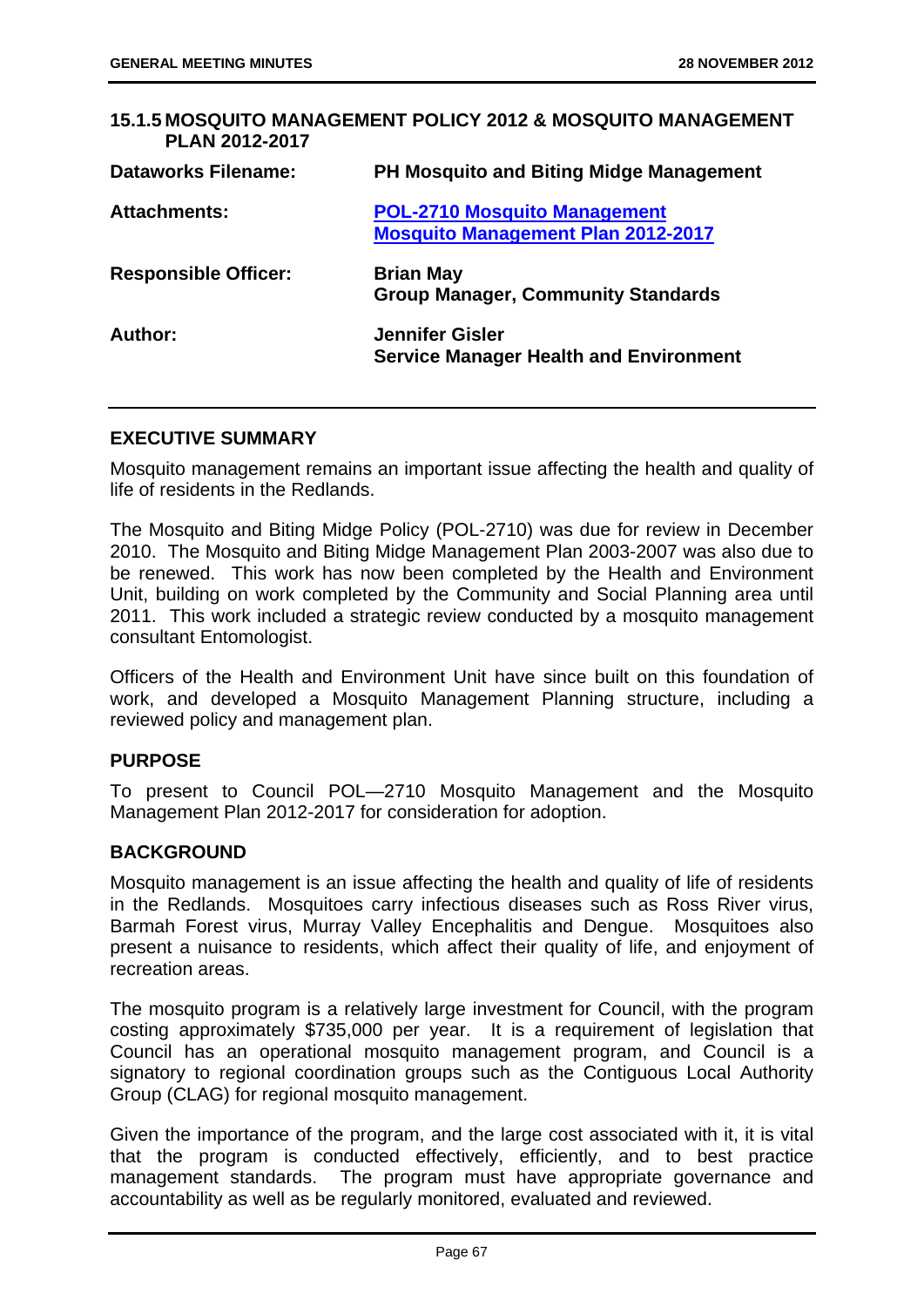The Mosquito Management Policy and Mosquito Management Plan 2012-2017 provide a strategic framework to enable the achievement of coordinated, effective and best practice management of the mosquito control program.

Once adopted by Council, these documents will inform the Mosquito Management Operational Plan, which will be a working document, guiding the operation of the mosquito management program, and ensuring that the program continues to comply with Council's strategic direction.

The Mosquito Management Policy sets an overarching policy direction in relation to mosquito management, and states Council's commitment to the minimisation of disease and nuisance caused by mosquitoes.

The Mosquito Management Plan 2012-2017 is the strategic management document guiding the management of the mosquito control program. The Plan outlines an integrated mosquito management approach, considered to be the best practice method of mosquito management.

Integrated mosquito management is the implementation of a number of mosquito control techniques to collectively contribute to the management of mosquitoes in a way that may reduce reliance on chemicals to reduce numbers and disease risk, taking into account environmental impact, sustainability and cost effectiveness.

| <b>OBJECTIVES</b>         |                                                                                   |  |
|---------------------------|-----------------------------------------------------------------------------------|--|
| Governance                | To meet legislative requirements and Redland City<br><b>Council commitments</b>   |  |
| Administration            | To provide an administrative infrastructure that supports<br>mosquito management. |  |
| Community Engagement      | The Redlands community is educated about how they                                 |  |
| and Education             | as individuals can reduce their contact with mosquitoes.                          |  |
| Environment               | To protect the community from mosquito transmitted                                |  |
|                           | disease and nuisance while limiting the impact on the                             |  |
|                           | environment.                                                                      |  |
| Treatment                 | To apply effective and efficient treatment methods with                           |  |
|                           | minimal impact on the environment.                                                |  |
| <b>Emergency Response</b> | To be prepared to respond to disasters                                            |  |
| Research                  | implement best practice Integrated<br>Mosquito<br>To                              |  |
|                           | Management methods.                                                               |  |

The plan focuses on outcome areas, and discusses strategies and performance indicators of them. The outcome areas are as follows:

The Mosquito Management Plan 2012-2017 sets up a framework which will allow Council to ensure that the mosquito control program is run as efficiently and effectively as possible.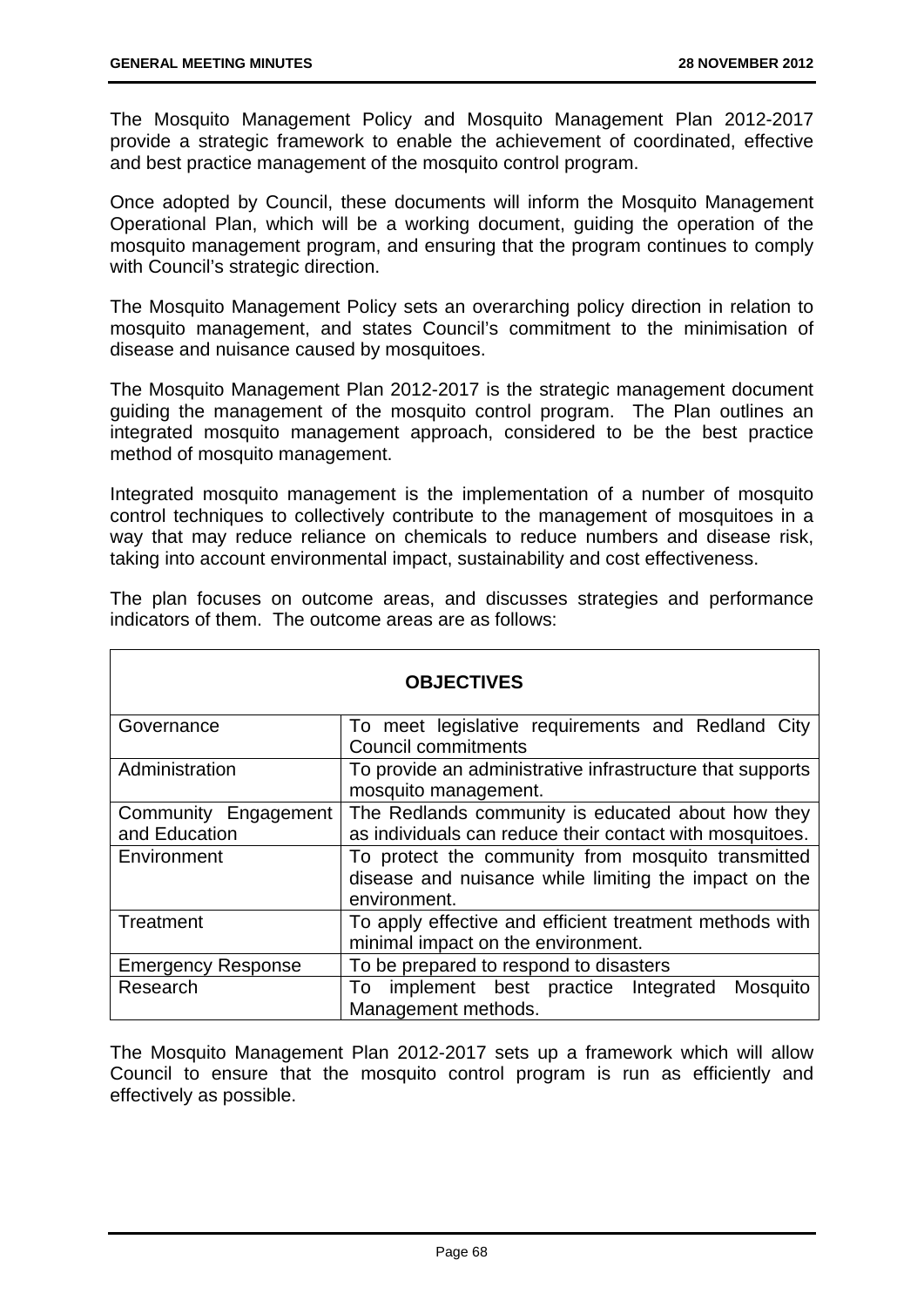# **ISSUES**

# *Crown Land*

Council has previously noted concerns in relation to the treatment of mosquito populations on crown Land. This is not directly addressed in the Plan, as it is a strategic document, but it remains a commitment within the Terms of Reference of the CLAG Group to continue to lobby the State Government to contribute to the costs of managing mosquito populations on Crown Land.

# *Biting Midges*

Biting Midges have presented a nuisance to residents of the Redlands. Council's Health and Environment Unit responds to customer requests in relation to biting midges, to provide advice to customers, however, Council received only 3 such requests in the 2011/12 financial year. Biting midges do not present a public health risk, as they are not capable of transmitting disease. There are no available environmentally sound and financial responsible methods of control that Council officers are currently aware of that make routine control of this insect a viable priority. As a result the Policy and Management Plan have focused on Mosquitoes rather than biting midges.

# **RELATIONSHIP TO CORPORATE PLAN**

The Mosquito Management Plan contributes towards the achievement of Outcome 7 of the corporate Plan, Strong and Connected Communities, specifically outcome 7.3 Increase community safety health and wellbeing by planning and delivering programs, services, partnerships, regulations and education.

It also contributes to outcome 7.10, minimise the impact of disasters by improving community preparedness and our capacity to respond effectively to support the community when disasters occur.

# **FINANCIAL IMPLICATIONS**

The development of the Mosquito Management Policy (POL-2710) and the Mosquito Management Plan 2012-2017 have had no financial implications as Council officers have developed the documents.

The operation of the Mosquito Control Program costs Council approximately \$735,000 annually.

# **PLANNING SCHEME IMPLICATIONS**

The Mosquito Management Plan may impact the development of the new planning scheme as one of the performance indicators of the plan is consideration of current and potential future breeding sites when planning development.

# **CONSULTATION**

This plan has been developed in consultation with the Pest Management operational team, and with input from relevant State agencies.

# **CONCLUSION**

The Redland City Mosquito Management Policy (POL-2710) and Mosquito Management Plan 2012-2017 is presented for Council's consideration in the interests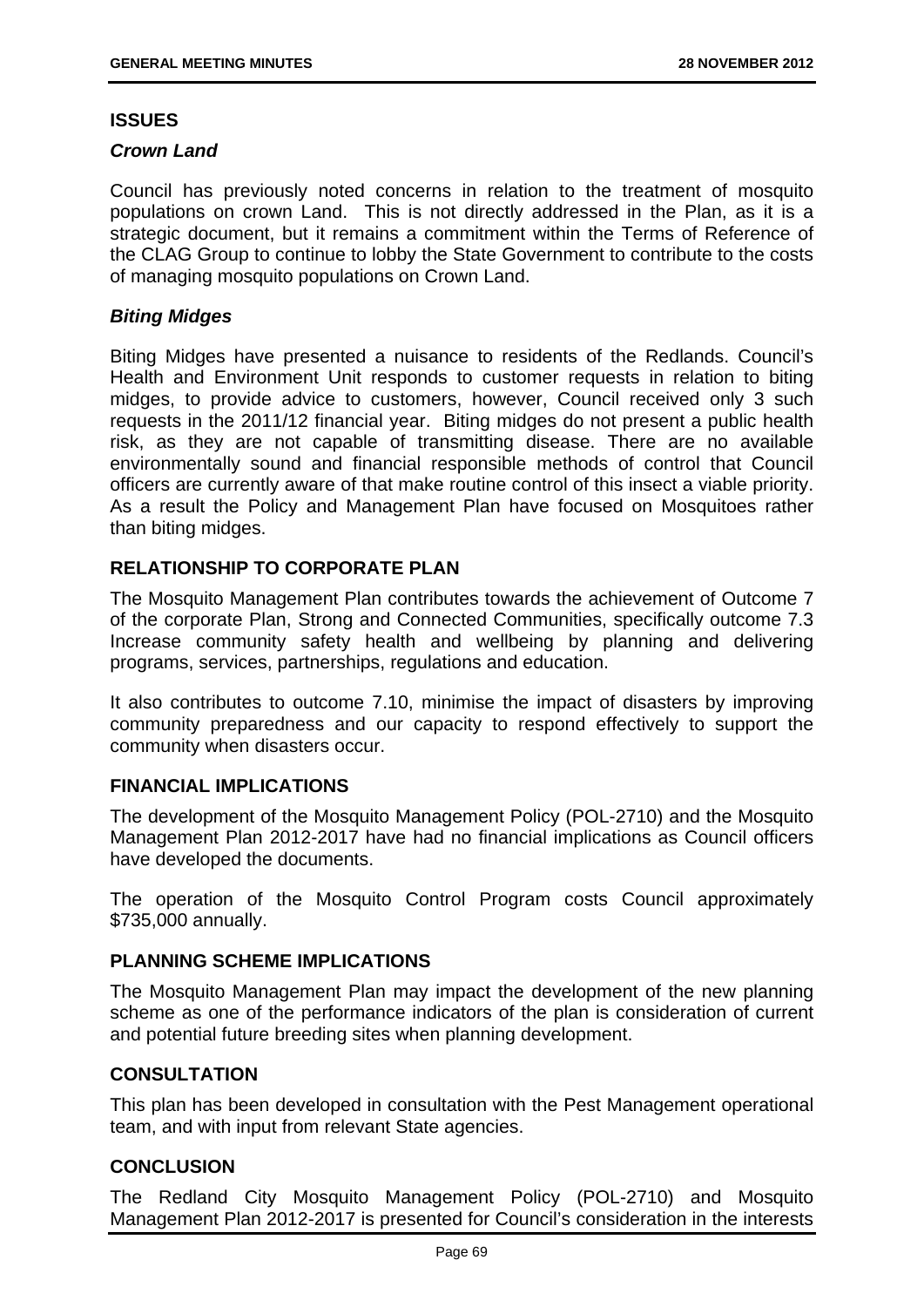of the continued development of a best practice mosquito control program, aimed at protecting the health and quality of life of the Redland community.

# **OFFICER'S RECOMMENDATION**

That Council resolve to:

- 1. Adopt the Mosquito Management Policy (POL-2710); and
- 2. Adopt the Redland City Council Mosquito Management Plan 2012-2017 to provide strategic direction to Council's mosquito control program;

### **COMMITTEE RECOMMENDATION/ COUNCIL RESOLUTION**

| Moved by:    | <b>Cr P Gleeson</b> |
|--------------|---------------------|
| Seconded by: | <b>Cr J Talty</b>   |

**That Council resolve to:** 

- **1. Adopt the Mosquito Management Policy (POL-2710);**
- **2. Adopt the Redland City Council Mosquito Management Plan 2012-2017 to provide strategic direction to Council's mosquito control program; and**
- **3. That Council write to the State Government, to advocate for funding to support Council's efforts in mosquito control, and for this matter to be pursued by Council's representatives at the Contiguous Local Authority Group.**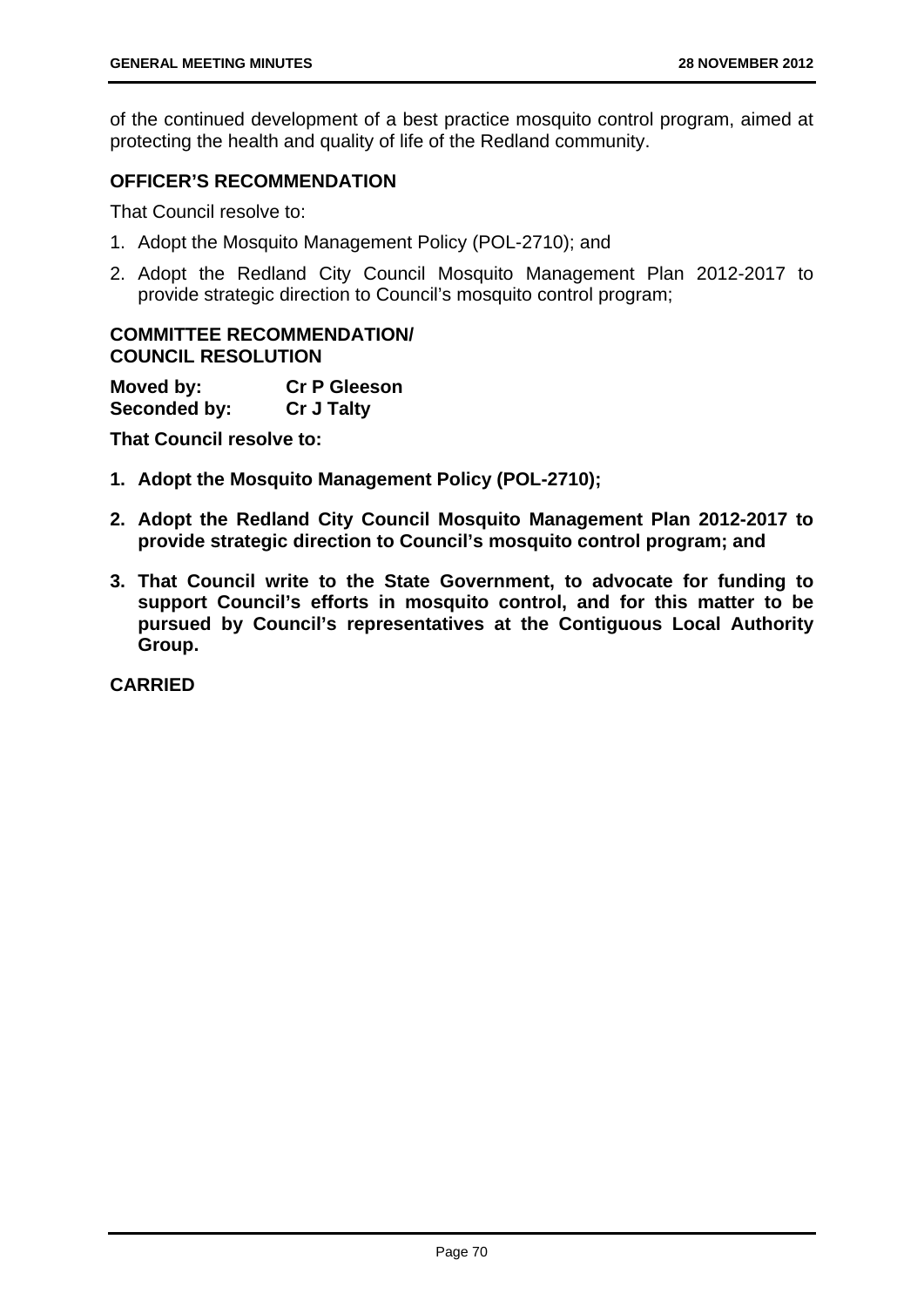**15.1.6 ENVIRONMENT, PLANNING AND DEVELOPMENT FEE DISCOUNTS AND WAIVERS FOR THE PERIOD OF JULY TO SEPTEMBER, 2012** 

| <b>Dataworks Filename:</b>  | GOV - Development and Community Standards -<br><b>Reports for Noting</b><br><b>GOV Fees and Charges Documentation</b><br>FM Fees and Charges 2012/2013                                    |
|-----------------------------|-------------------------------------------------------------------------------------------------------------------------------------------------------------------------------------------|
| <b>Attachments:</b>         | <b>Amended Environment Planning and</b><br><b>Development Fee Schedule Supporting</b><br><b>Information</b><br><b>Amendments to Current Fees and Charges</b><br><b>Schedule 2012-2013</b> |
| <b>Responsible Officer:</b> | <b>Bruce Macnee</b><br><b>Group Manager, Sustainable Assessment</b>                                                                                                                       |
| Author:                     | <b>Kerri Lee</b><br><b>Business Support Officer, Sustainable</b><br>Assessment                                                                                                            |

### **EXECUTIVE SUMMARY**

The General Manager, Environment, Planning & Development and, the Group Managers of Sustainable Assessment and Community Standards, have delegated authority to approve requests to reduce the application fee when a strict application of the scheduled fee is unreasonable or inappropriate considering the work required to carry out the assessment of the application.

Other discounts include discounts for charities and not for profit organisations, as well as for Smart eDA and accelerated development applications.

All fee waivers and discounts are recorded in the Environment, Planning and Development Fee Discount Register. It is the responsibility of the relevant Group Manager and the General Manager to ensure registers are maintained.

The internal audit report recommended a quarterly management report of fee waivers and discounts should be provided to the General Manager, Environment, Planning & Development and the Chief Executive Officer.

The full list of approved fee discounts, waivers and refunds is included.

Additionally, this report seeks approval for the 2012-2013 Fees and Charges Schedule to be amended to reflect minor fee changes, as well as clarification of fee discount provisions.

# **BACKGROUND**

On 25 November 2009, Council approved specific criteria regarding fee discounts. This was in response to Internal Audit recommendations to provide improved accountability and transparency in consideration of any discounts.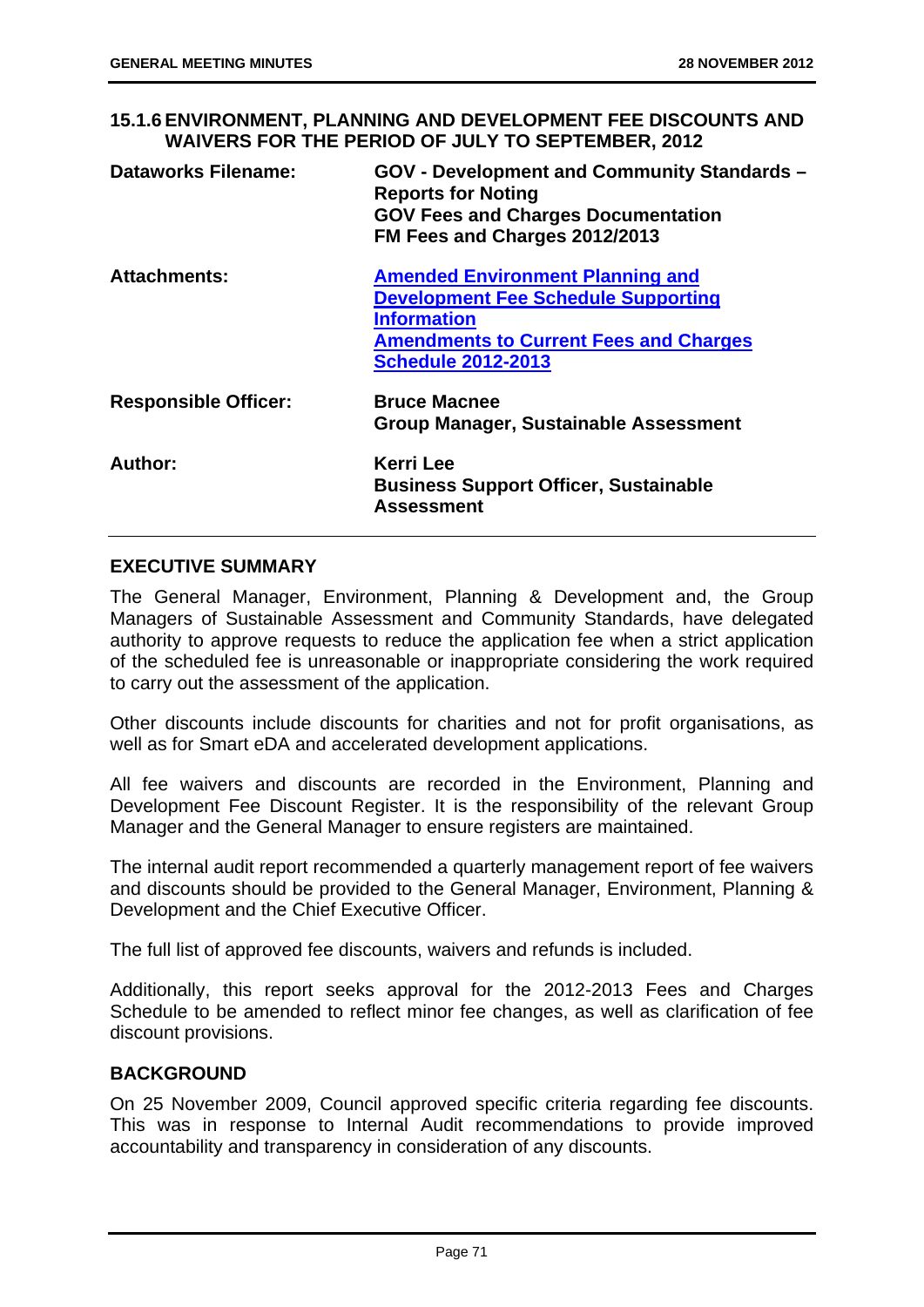On 17 November, 2010, Council resolved to waive fees for permits for Temporary Entertainment Venues entirely when conducted by eligible bona fide charities and not for profit organisations covering the costs of these permits as a community service obligation.

On 4 October 2010, Policy Document 'Corporate POL-3094 and Guideline Document 'GL-3094-001' for 'Fee Waivers and Discounts Relating to Development and Community Standards Applications' were approved.

As of 20 October 2010, the Group Managers of Sustainable Assessment and Community Standards, received delegated authority to approve requests to reduce the application fee when a strict application of the scheduled fee is unreasonable or inappropriate considering the work required to carry out the assessment of the application.

# **PURPOSE**

This report details fee discounts and waivers for Environment, Planning and Development for the period July to September, 2012.

| <b>Sustainable Assessment</b>                        |                                      |                                              |
|------------------------------------------------------|--------------------------------------|----------------------------------------------|
|                                                      | <b>Reductions</b><br><b>Approved</b> | <b>Total</b><br><b>Amount</b><br>of Discount |
| <b>Accelerated DA Applications</b>                   | 17                                   | \$12,613.00                                  |
| <b>Charities and Not-for-Profit</b><br>Organisations | 6                                    | \$12,171.85                                  |
| <b>Discretionary Discounts</b>                       | 8                                    | \$14,571.00                                  |
| Resubmission of lapsed applications                  | 3                                    | \$13,313.50                                  |
| <b>Smart eDA Applications</b>                        | 85                                   | \$20,116.70                                  |
| <b>Withdrawn Applications</b>                        | 10                                   | \$16,369.00                                  |
| <b>Sub Total</b>                                     | 129                                  | \$89,155.05                                  |

# **Summary of Discounts, Waivers and Refunds July to September, 2012**

| <b>Community Standards</b>                                             |                                      |                                                     |
|------------------------------------------------------------------------|--------------------------------------|-----------------------------------------------------|
|                                                                        | <b>Reductions</b><br><b>Approved</b> | <b>Total</b><br><b>Amount of</b><br><b>Discount</b> |
| <b>Animal Management Refunds</b>                                       | 33                                   | \$1,503.07                                          |
| <b>Health &amp; Environment Unit</b><br><b>Fee Exempt Applications</b> | 35                                   | \$21,695.15                                         |
| <b>Discretionary Discounts</b>                                         | 6                                    | \$9,772.65                                          |
| <b>Sub Total</b>                                                       | 74                                   | \$32,970.87                                         |

|                                                          | <b>Reductions</b><br><b>Approved</b> | Total<br><b>Amount of</b><br><b>Discount</b> |
|----------------------------------------------------------|--------------------------------------|----------------------------------------------|
| <b>Total for Environment Planning</b><br>and Development | 203                                  | \$122,125.92                                 |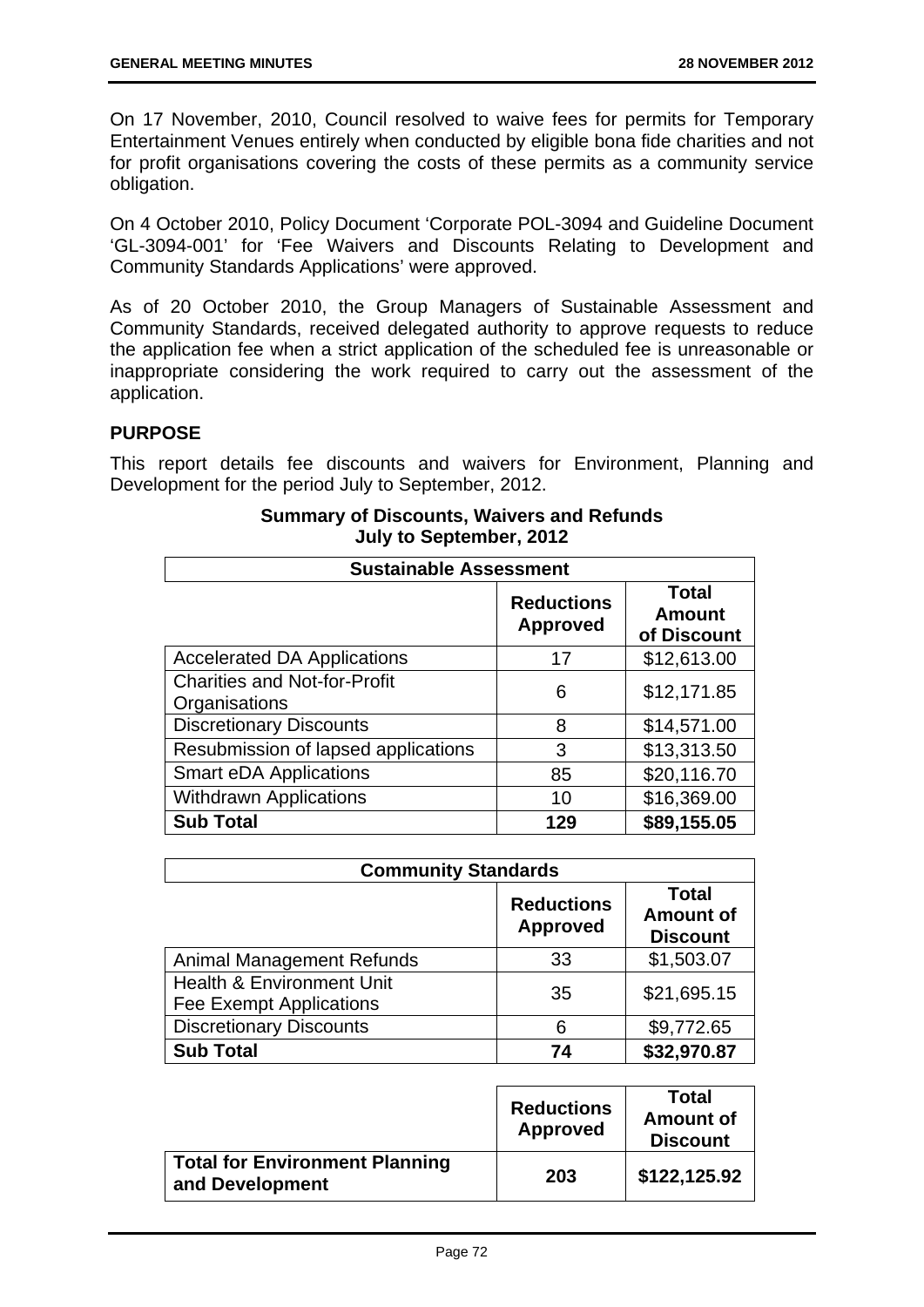# **Refusals**

Three (3) requests for a reduction in the development application fee were refused as they did not comply with the criteria in the 'Fee Schedule Supporting Information' for Discretionary Discounts.

# **ISSUES**

# **Amendments to Current Fees and Charges Schedule**

# **Fee Schedule Supporting Information - Resubmission of a Lapsed Application**

There is some ambiguity about discretionary fee reductions for the resubmission of a lapsed application as set out in Part 4 of the Fee Schedule on page 32. The existing section refers to "planning" applications but is not appropriate for building and plumbing approvals. This section should be amended to read:

# **4. RESUBMISSION OF A LAPSED APPLICATION**

# **4.1. Sustainable Assessment Group**

Where a development application has lapsed (excluding a lapsed application under s266 of the *Sustainable Planning Act 2009*) and a new development application is submitted, the applicable fee will be 75% of the current scheduled fee subject to the following requirements being satisfied:

- 1. A new application is resubmitted within 6 months of a previous application lapsing; and
- 2. The proposal is generally consistent with the lapsed proposal; and
- 3. There have been no changes to the Planning Scheme provisions applicable to the proposal.
- 4. The reduced fee is only applicable on first resubmission of a lapsed application.

# **4.2. Community Standards Group**

### **Building Approvals**

When a building approval has lapsed and a new development application is submitted, a 25% discount on the assessment portion only of the prescribed fee will apply. This is subject to the following requirements being satisfied:

- 1. A new application is resubmitted within 6 months of the previous approval lapsing; and
- 2. The plans are consistent with the original approval.

Scheduled fees for lodgements and inspections will apply.

# **Plumbing and Drainage Approvals**

When a plumbing approval has lapsed and a new development application is submitted, a fee will be charged at the scheduled cost for a new compliance permit and the design portion of the fee will be waived. This is subject to the following requirements being satisfied: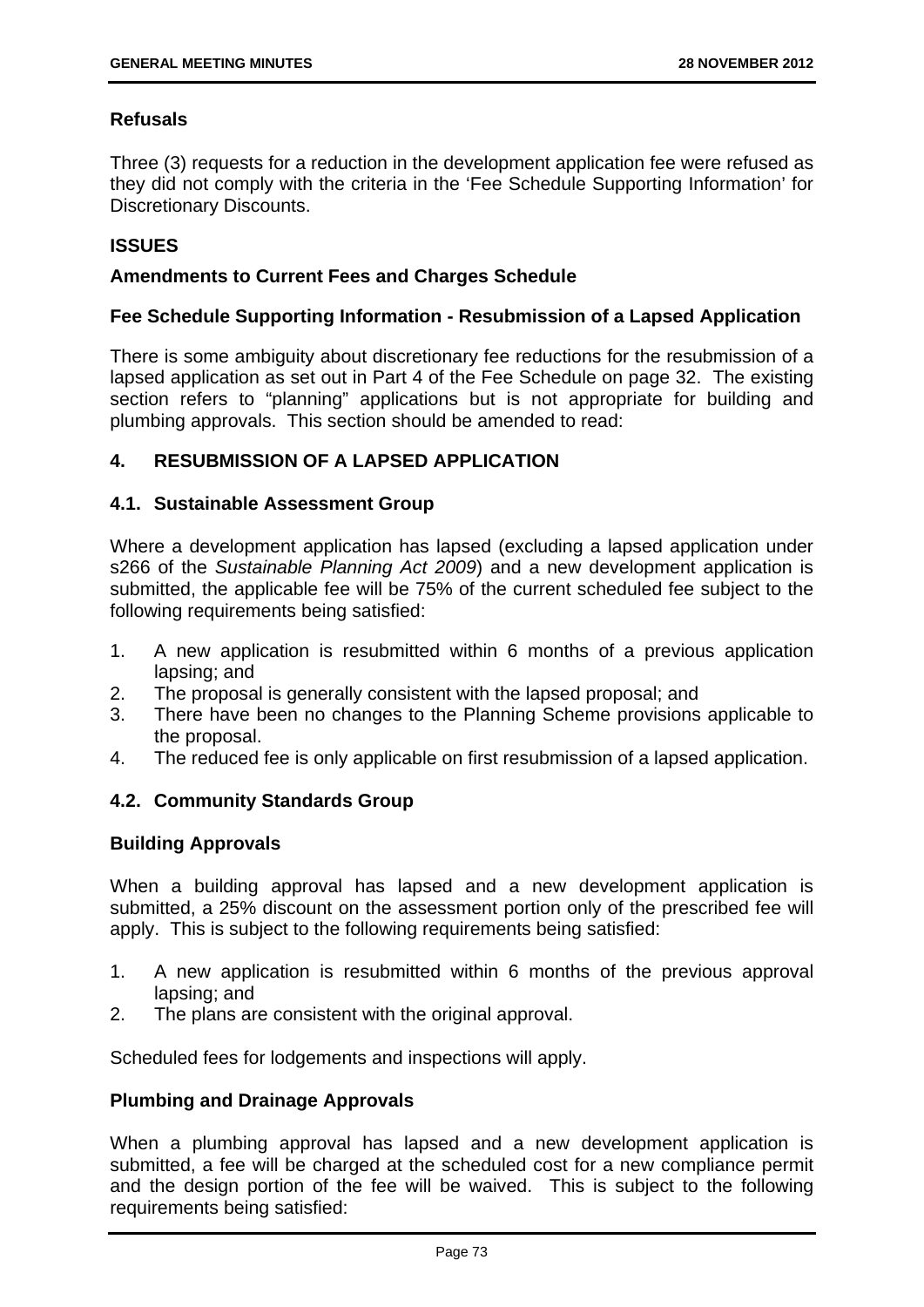- 1. A new application is resubmitted within 6 months of the previous approval lapsing; and
- 2. The plans are consistent with the original approval.

Scheduled fees will apply for any required inspections.

# **South East Queensland Koala Conservation State Planning Regulatory Provisions**

The SPP 2/10 and the South East Queensland Koala Conservation State Planning Regulatory Provisions require offsetting of koala habitat trees lost as part of a development. The Offset for Net Gain of Koala Habitat in South East Queensland Policy requires a financial contribution where koala habitat trees cannot be planted on the site or delivered through an offset broker. The rate of financial offset is set at \$920.00 per tree for each non-juvenile koala habitat tree lost.

This has triggered the requirement for this offset to be included in the Fees and Charges Schedule for 2012 / 2013.

# **OFFICER'S/COMMITTEE RECOMMENDATION/ COUNCIL RESOLUTION**

| Moved by:    | <b>Cr M Elliott</b> |
|--------------|---------------------|
| Seconded by: | <b>Cr P Gleeson</b> |

**That Council resolve as follows:** 

- **1. That the fee discounts and waivers for Environment, Planning and Development for the period July to September, 2012 are noted;**
- **2. That the proposed changes to the Environment, Planning and Development Fee Schedule Supporting Information, as detailed in this report and in attachment 1, be adopted; and**
- **3. That the proposed changes to the 2012/2013 Fees and Charges Schedule, as detailed in this report and in attachment 2, be adopted.**

**CARRIED** (en-bloc)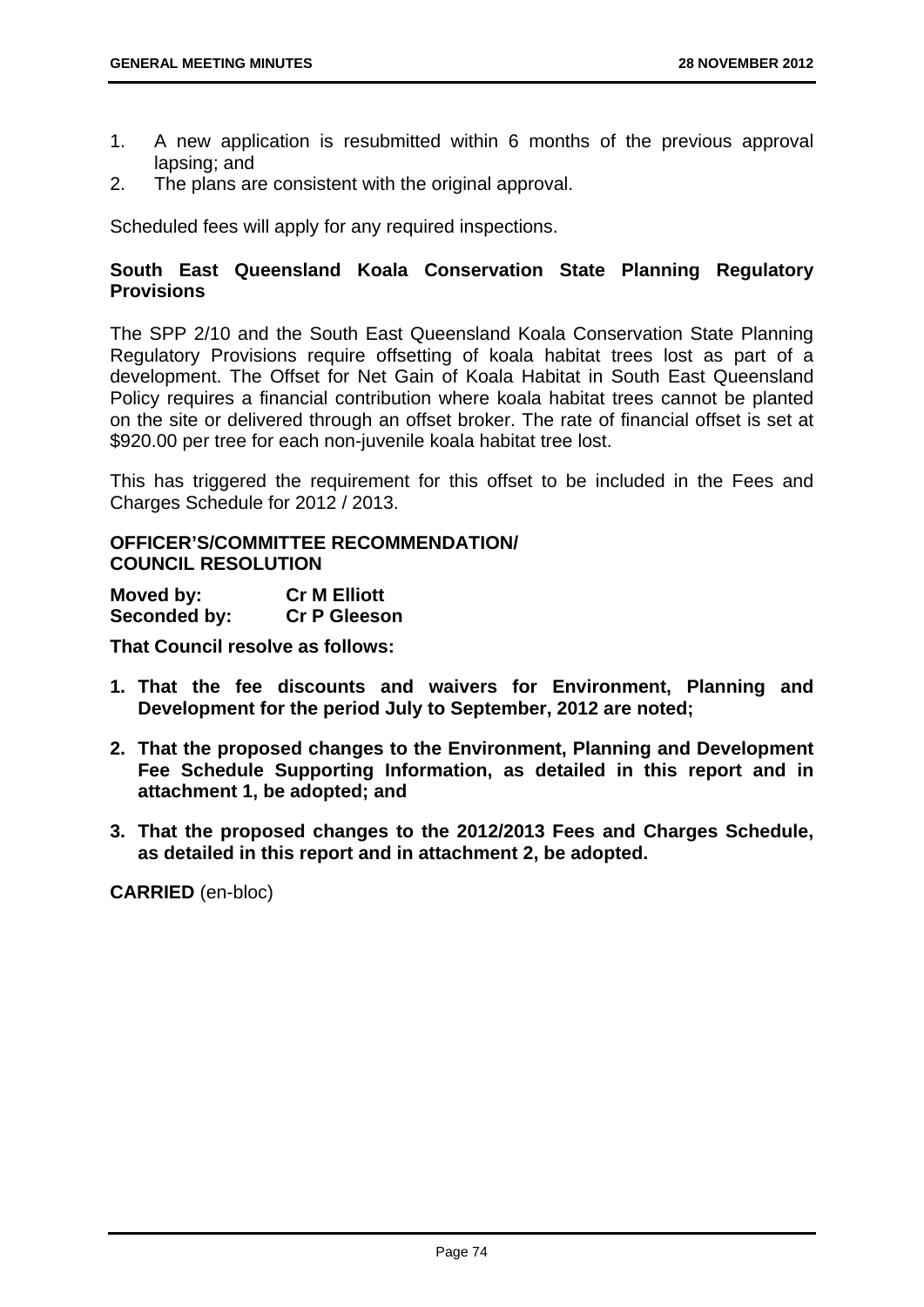# **15.2 CLOSED SESSION AT COMMITTEE**

The Committee meeting was closed to the public under section 72(1) of the *Local Government (Operations) Regulation 2010* to discuss the following item, and following deliberation on this matter, the Committee meeting was again opened to the public.

# **15.2.1 DELEGATED AUTHORITY TO COMMITTEE - COMMENCEMENT OF DRAFT COASTAL PROTECTION STATE PLANNING REGULATORY PROVISIONS**

| <b>Dataworks Filename:</b>  | <b>LUP Planning - Queensland Coastal Plan</b>                                                                                              |
|-----------------------------|--------------------------------------------------------------------------------------------------------------------------------------------|
| <b>Attachments:</b>         | <b>RCC Submission on the Draft Coastal Protection</b><br><b>State Planning Regulatory Provisions</b><br><b>Draft Storm Tide Level Maps</b> |
| <b>Responsible Officer:</b> | <b>Gary Photinos</b><br><b>Manager City Planning &amp; Environment</b>                                                                     |
| Author:                     | <b>Brett Hookway</b><br><b>Strategic Planner</b>                                                                                           |

# **EXECUTIVE SUMMARY**

The Draft Coastal Protection State Planning Regulatory Provision (SPRP) came into effect on the 8 October 2012 and suspends the operation of the State Planning Policy (SPP) 3/11 Coastal Protection component of the Queensland Coastal Plan (QCP). The Draft SPRP will remain in place for up to 12 month from the date of commencement while a full review of the QCP is undertaken.

This report provides a summary of the Draft SPRP and seeks Council endorsement of the comments included in Attachment 1 as a formal submission to the Minister.

This report also provides for Council endorsement for public release of Council's Storm Tide Hazard mapping (Attachment 2). The mapping provides a visual representation of estimated inundation levels out to the year 2100 and incorporates factors of a 1 in 100 year storm tide level, a 10% increase in the intensity of cyclones/storm events and .8m sea level rise. These factors are required to be incorporated into storm tide hazard studies by the State Government - Coastal Hazards Guideline which is unaffected by the commencement of the Draft SPRP. The State Government has confirmed if the Cardno 2011 mapping is publically released by Council, the State will incorporate the data into their online default coastal hazards mapping which is part of the draft SPRP provisions.

# **PURPOSE**

The purpose of this report is to:

 Inform Council on the changes arising from the commencement of the *Draft Coastal Protection SPRP* on the 8 October 2012;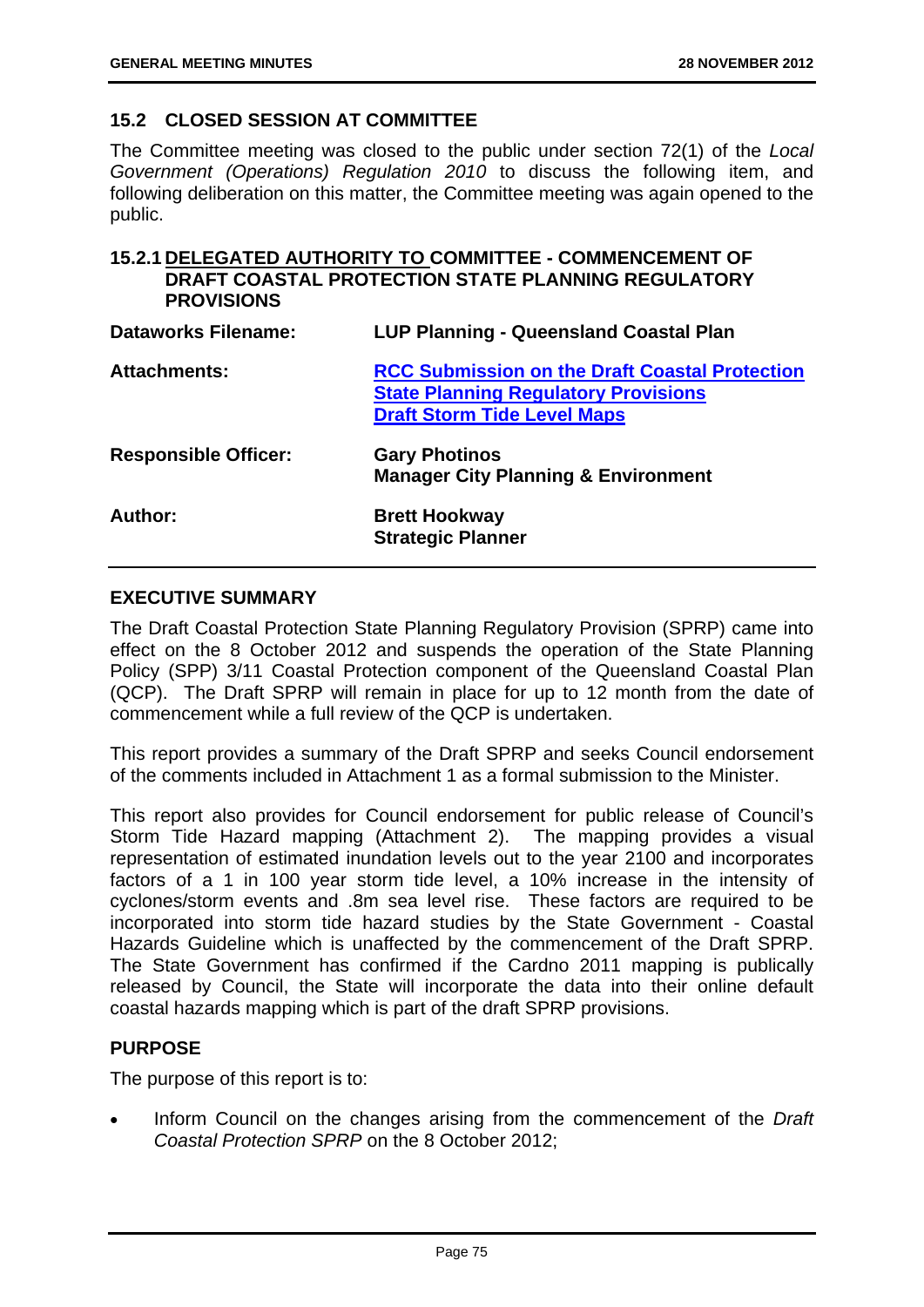- Seek Council endorsement of the attached draft submission on the *Draft Coastal SPRP* to be provided to the Minister for State Development Infrastructure and Planning by the 19 November 2012; and
- Seek Council endorsement for public access to the Cardno Storm Tide Hazard Mapping 2011.

# **BACKGROUND**

State Government Coastal Planning and Management Policy

- In February 2012, the previous State Government commenced the QCP. Prior to this, coastal planning was managed under the *State Coastal Management Plan* and *SEQ Regional Coastal Management Plan*. The QCP consisted of (i) *State Policy for Coastal Management* and (ii) *State Planning Policy 3/11 Coastal Protection*. The SPP 3/11 component included a detailed development assessment code. The QCP was supported by a number of guidelines to assist with implementation.
- On the 8th October 2012, the Minister for State Development, Infrastructure and Planning introduced the *Draft Coastal Protection SPRP*. The Draft SPRP had immediate effect and suspended the operation of the *State Planning Policy 3/11 Coastal Protection* and parts of the *SEQ Regional Plan 2009-2031* relating to coastal management and planning.
- The Draft SPRP contains provisions relevant to plan making process and development assessment, and will remain in place for up to 12 months from the date of commencement (8 October 2012) while the State Government Department of Environment and Heritage Protection (DEHP) undertakes a complete review of the QCP.
- On 26 October 2012, Council received correspondence advising of the commencement of the Draft SPRP and inviting submissions to be made by 19 November 2012.

Redland City Council's Cardno Storm Tide Hazard Study Mapping

- In March 2009, '*Storm Tide Hazard Study Redland and Logan City Councils'* was completed for RCC by specialist coastal engineering consultants Cardno Lawson Treloar (CLT). Two reports were produced, a *Summary Report* and an earlier *Hazard Study Report* (hereafter referred to in combination as the 'Cardno Report'). The study was based on the former Queensland DERM sea level rise projection of 0.8m by 2100. Emergency Management Australia funded the study and Emergency Management Queensland, former State Government Department of Environment and Resource Management (DERM) and SEQ coastal councils were members of a Steering Committee directing the study.
- The draft Cardno Storm Tide Hazard Study was presented to Council (GM October 2009), where Council resolved in part that:
	- Item 2: To seek endorsement from DERM that the methodology used in the Storm Tide Hazard Study Risk Assessment Summary Report satisfies the requirements of the draft Queensland Coastal Plan – "Coastal Hazards Guideline– determining storm tide inundation areas";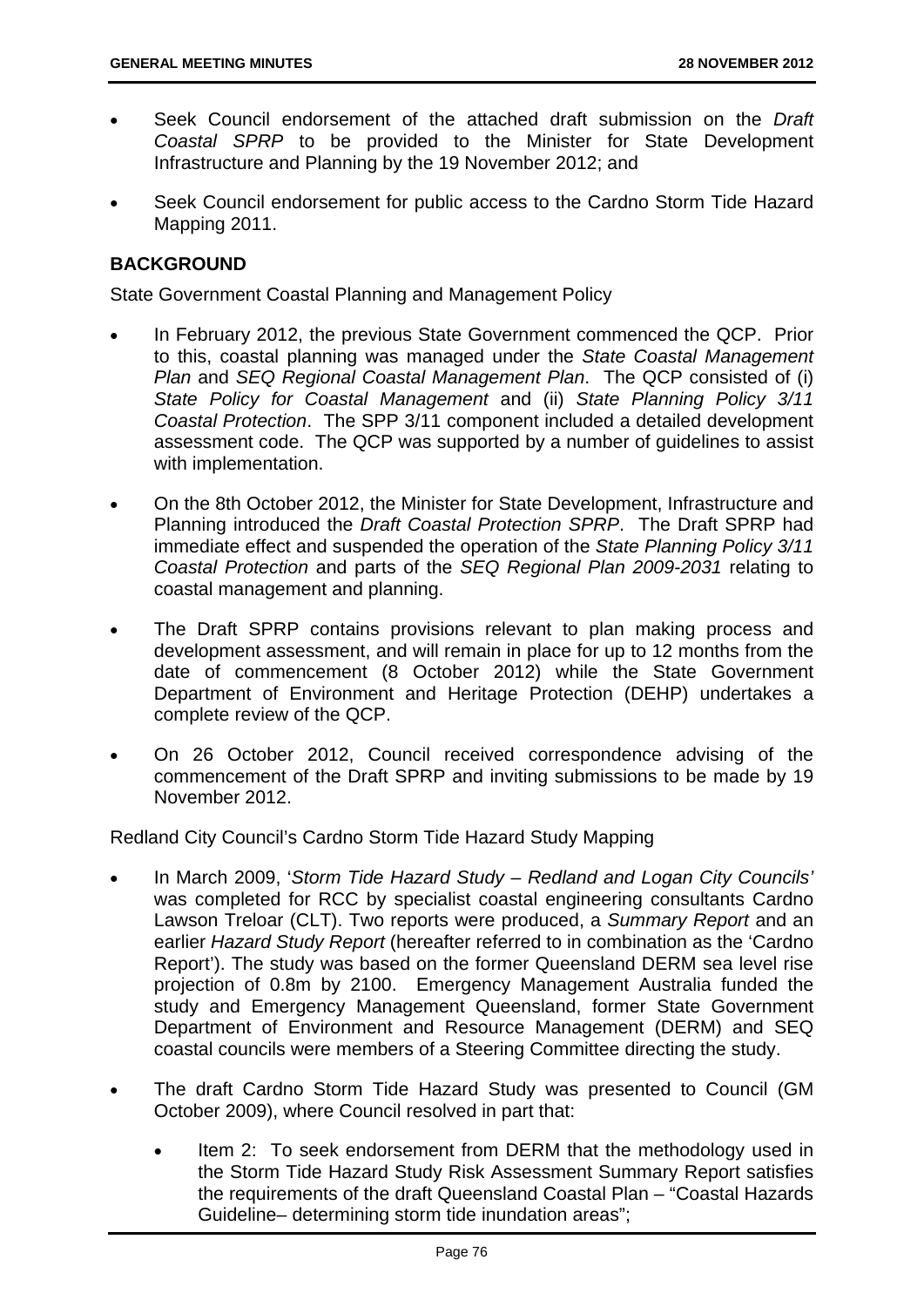- In January 2010, Council received confirmation from the Director General of the former DERM on six issues, in particular noting that the methodology used by CLT satisfies the requirements of the draft Queensland Coastal Plan 2009; and that the results of the study are suitable for planning purposes with the adoption of allowance for sea level rise (SLR).
- As required by Council in October 2009, the storm tide study (model) was extended to cover the whole of Redland City, and the storm tide model re-run with greater accuracy in 2011. Council now has a high resolution (lidar based) data set that shows extent and depth of storm tide inundation in the year 2100, taking into account a 10% increase in the intensity of cyclones/storm events and sea level rise. The factors considered in the Cardno 2011 study are consistent with the requirments of the State Government Coastal Hazards Guideline which provides a detailed methodology for determining storm tide hazard areas.
- Correspondence was exchanged with the former DERM in 2011 to establish an agreement that the Cardno 2011 data would be incorporated into the former DERM coastal hazard maps published as part of the new Queensland Coastal Plan (QCP). However, the QCP commenced in February 2012 without this change in place.

# **ISSUES**

It is recommended that Committee use delegated authority for formal decision making in accordance with Section 257 of the *Local Government Act 2009* and Council resolution of the Post Election Meeting 17 May 2012 Item 7, to make a submission as attached to the State Development, Infrastructure and Industry Committee Inquiry into the impact of land tenure on various sectors of the Queensland economy and community.

The use of delegated authority is justified to enable the submission to be made to meet the deadline requirements for the submission.

### **Issues arising from the commencement of the Draft Coastal Protection SPRP**

Overall, the commencement of the draft SPRP has significantly reduced coastal planning requirements with the most significant changes being:

- a) Greater flexibility for development to occur within coastal zone;
- b) Local governments are no longer required to prepare coastal hazard adaptation strategies for existing urban areas projected to be affected by coastal hazards;
- c) For development assessment the draft SPRP only applies to a limited range of development within the Coastal Management District (CMD); and
- d) Reduced requirements regarding the protection of areas of high ecological significance (HES).

The SPRP is divided into two parts. Part 1 details the provisions surrounding making planning documents and Part 2 deals with provisions regarding development assessment.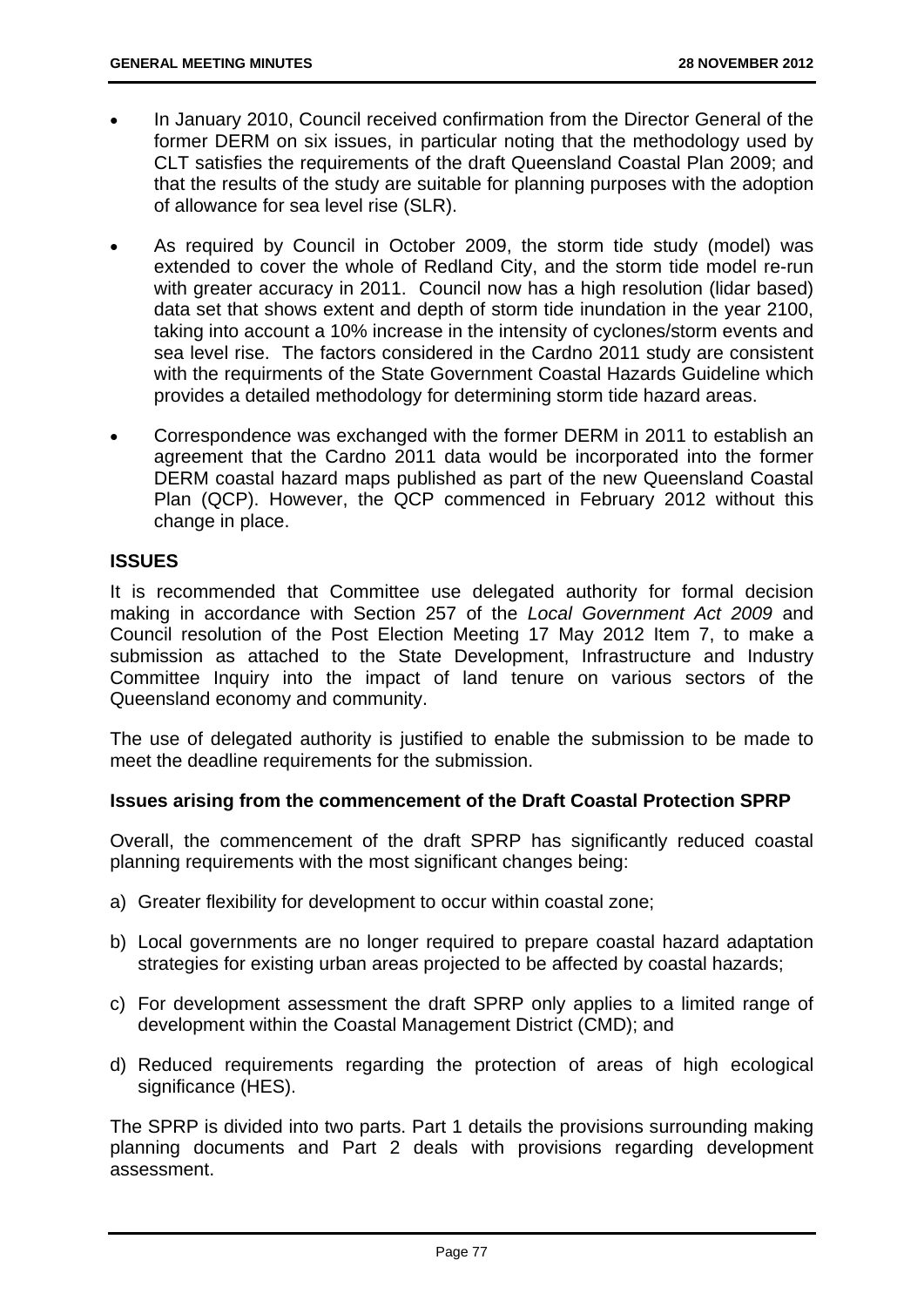### **Part 1 Making Planning Documents**

Part 1 sets outs provisions relating to coastal planning that apply for local plan making, amending planning scheme, regional plan making and designation of land for community infrastructure. Specific provisions are set out under four policy headings of (1) Land use planning (2) Coastal Hazards (3) Provisions for coastal dependent land use and (4) Areas of HES.

The key changes between the suspended SPP 3/11 and draft SPRP relevant for making planning document are:

- The draft SPRP contains fewer policy areas and requirements within each area are less prescriptive, providing greater flexibility for development to occur within the coastal zone. The suspended SPP 3/11 also included policy related to scenic amenity, public access and canals and artificial waterways which are not addressed in the draft SPRP.
- The draft SPRP requires that for new urban land use on the coast, an evaluation is to be carried out to identify level of potential risk to life and property from coastal hazards. This evaluation is to be based on DEHP's online coastal hazard mapping which sets a standard height across the City of 3.1m AHD (consists of highest astronomical tide of 1.6m AHD and additional allowance of 1.5m for storm surge and sea level rise) or a local government storm tide study incorporating the impact of increased cyclone/storm intensity and potential sea level rise as detailed in the State Government Guideline Coastal Hazards which provides a detailed methodology for determining storm tide inundation areas.
- The draft SPRP does not require local government to prepare coastal hazard adaptation strategies for existing urban areas projected to be impacted by coastal hazards. The suspended SPP 3/11 required coastal hazard adaptation strategies to be prepared within 5 years of the commencement of the QCP for existing urban areas at risk of coastal hazard.
- The draft SPRP now only requires that planning instruments allocate land for urban development outside of areas of HES in any CMD only. In addition, the draft SPRP also introduces a provision to override this requirement where it is demonstrated to the satisfaction of the Minister that there is an overriding social or economic need. Under the suspended SPP 3/11 planning instruments were required to locate land for urban development outside of, and protect, areas of HES in the coastal zone and CMD. In addition, the suspended SPP also required that areas of general ecological significance be conserved in the coastal zone.

### **Part 2 Development Assessment**

Part 2 of the draft SPRP applies to assessment of a development application for:

- impact assessable development in a CMD by an assessment manager
- considered by the chief executive administering the *Coastal Protection and Management Act 1995* as assessment manager in accordance with the Sustainable Planning Regulation 2009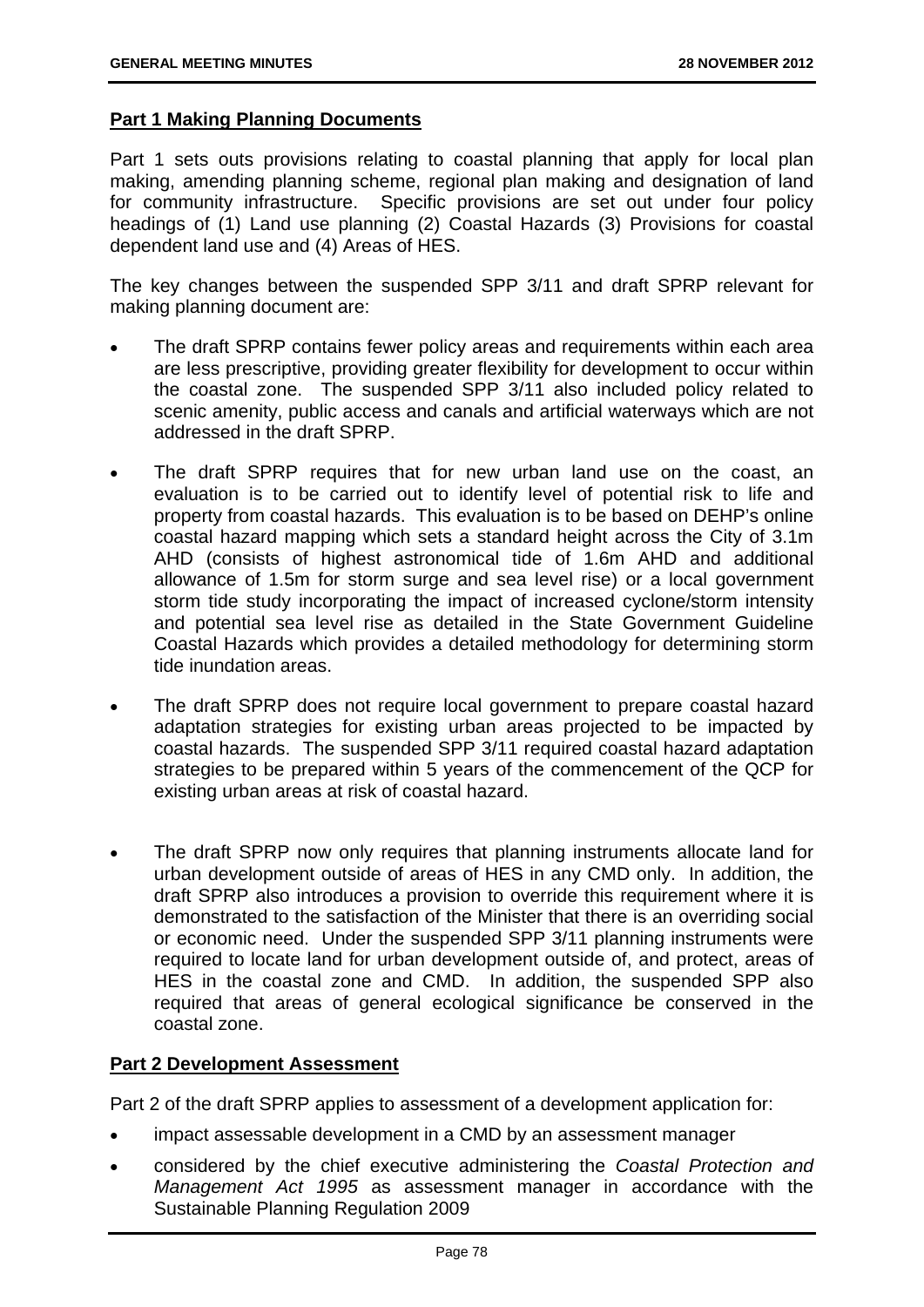- for development in a CMD by an agency with jurisdiction under the *Coastal Protection and Management Act 1995*
- for a master plan application

Significantly, the suspended SPP 3/11 and its development assessment code no longer applies to the assessment of a development application even if the application was properly made before the Draft Coastal Protection SPRP commenced on the 8 October 2012.

The key changes between suspended SPP 3/11 and the draft SPRP for development assessment are:

- The Draft SPRP only applies to impact assessable development within a CMD. The range of development to which the draft SPRP applies is significantly reduced compared to the suspended SPP 3/11 which applied to a range of material change of use, reconfiguring a lot and operational works applications within the CMD as well as a range of applications within the broader coastal zone. As a result, far fewer development applications will require assessment for coastal protection matters under the Draft SPRP. Under the suspended SPP 3/11 the former DERM was a concurrence agency for assessable development within the CMD and local government were assessment manager for assessable development in the coastal zone. The draft SPRP does not clearly state the state government and local government assessment roles and needs to be clarified with the DEHP and DSDIP.
- For the limited range of development to which the Draft SPRP applies, the requirements have been reduced significantly compared to the suspended SPP 3/11. The detailed provisions and a development assessment code in the suspended SPP 3/11 no longer apply to development assessment.
- The Draft SPRP provides no direction on dealing with the re-development of existing urban areas within the coastal zone that are potentially affected by coastal hazards. While the final version of the suspended SPP 3/11 included an exemption on domestic dwellings from having to comply with the SPP 3/11 it did provide direction on the redevelopment of a range of other uses and it was expected that the potential impact of coastal hazards on existing urban areas (including existing dwelling houses) would be considered and addressed as part of the coastal adaptation strategy planning process required by the QCP. The Draft Coastal Protection SPRP does not provide this direction for redevelopment of existing development in the coastal zone or require adaptation plans be prepared for existing urban areas identified as potentially affected by coastal hazards. Accordingly it is important that as part of the current review of the QCP, Council advocates to the State Government on the need for clear direction on an appropriate approach to dealing with redevelopment in existing urban areas potentially affected by coastal hazards.
- The assessment in relation to areas of ecological significance is now limited to areas of HES in a CMD only. The suspended SPP 3/11 required urban development avoid areas of HES and minimise impact to areas of general ecological significance in CMD and the broader coastal zone.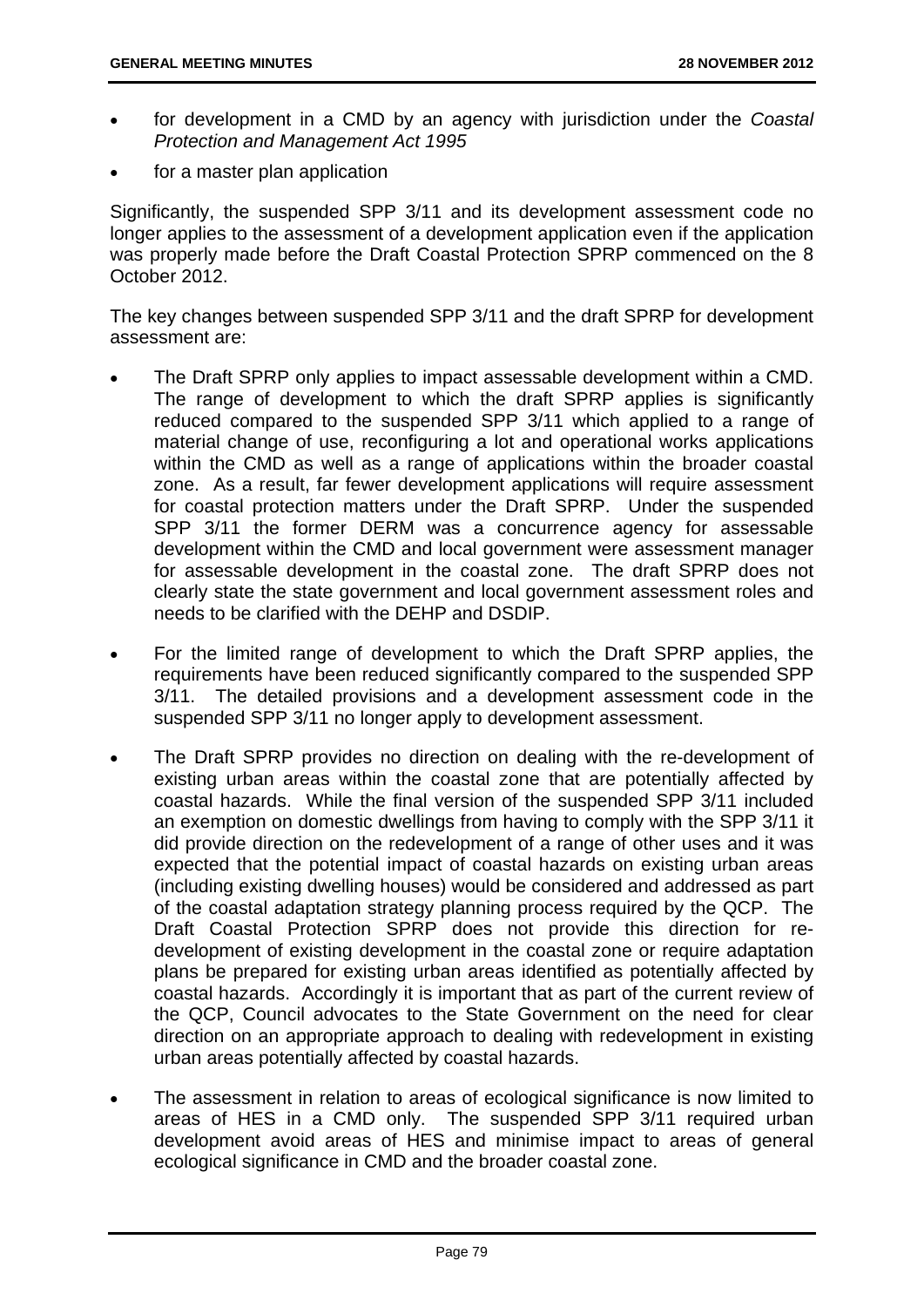- The draft SPRP also specifies development for particular purposes which are exempted from the requirement to have no impact on an area of HES in the CMD. Specified purposes are:
	- urban or rural residential purposes within an urban area;
	- development for tourism purposes,
	- any purpose within a maritime development area or aquaculture development area,
	- development associated with a port of airport,
	- low impact tidal water intake or discharge infrastructure for aquaculture development on land,
	- minor public marine development and associated pedestrian and vehicle access facilities, and
	- extraction purposes within a key resource area.
- The definition of areas of HES has been structured so that an area of HES can be excluded if it is determined to the satisfaction of the Department of State Development Infrastructure and Planning that the values are not present within the area.
- The changes introduced by the draft SPRP do not affect the method for determination of storm surge or sea level rise which is detailed within the State Government Coastal Hazard Guideline, which is unchanged and still in force. Nor does the draft SPRP alter the requirement to use these methods and the previously accepted advice from the State Government of 0.8m sea level rise by 2100. DEHP officers have advised informally that the review of coastal planning by the State Government is a policy review and has not called into question the approach used to determine hazard or the sea level rise forecast published by the previous DERM.

### **Cardno Storm Tide Hazard Mapping**

The findings of the Cardno 2011 study help to define coastal hazard from storm surge. They do not set policy but will be used by Council to guide policy, planning and development decisions to cope with storm tide hazard. These development controls already exist, however the Cardno 2011 study will allow refinement of the areas to which these controls will be applied. It is important to note that the Cardno 2011 mapping incorporating an allowance of .8m sea level rise represents an estimated extent of inundation for the year 2100 and does not incorporate any work or action which may reduce the extent of inundation (further detail on the mapping is provided in Attachment 2 – Map Explanatory Note).

A decision was taken in 2011 to pursue the route of making Cardno 2011 data public through updated mapping on the former DERM website rather than separately releasing and using a different set of data on Council's website. The former DERM, now DEPH, has not updated the State's online coastal hazard mapping or CMD mapping since February 2012. Officers from DEPH have advised that DEPH can update its website now as long as Council has publicly released the Cardno information responds to enquiries from members of the public.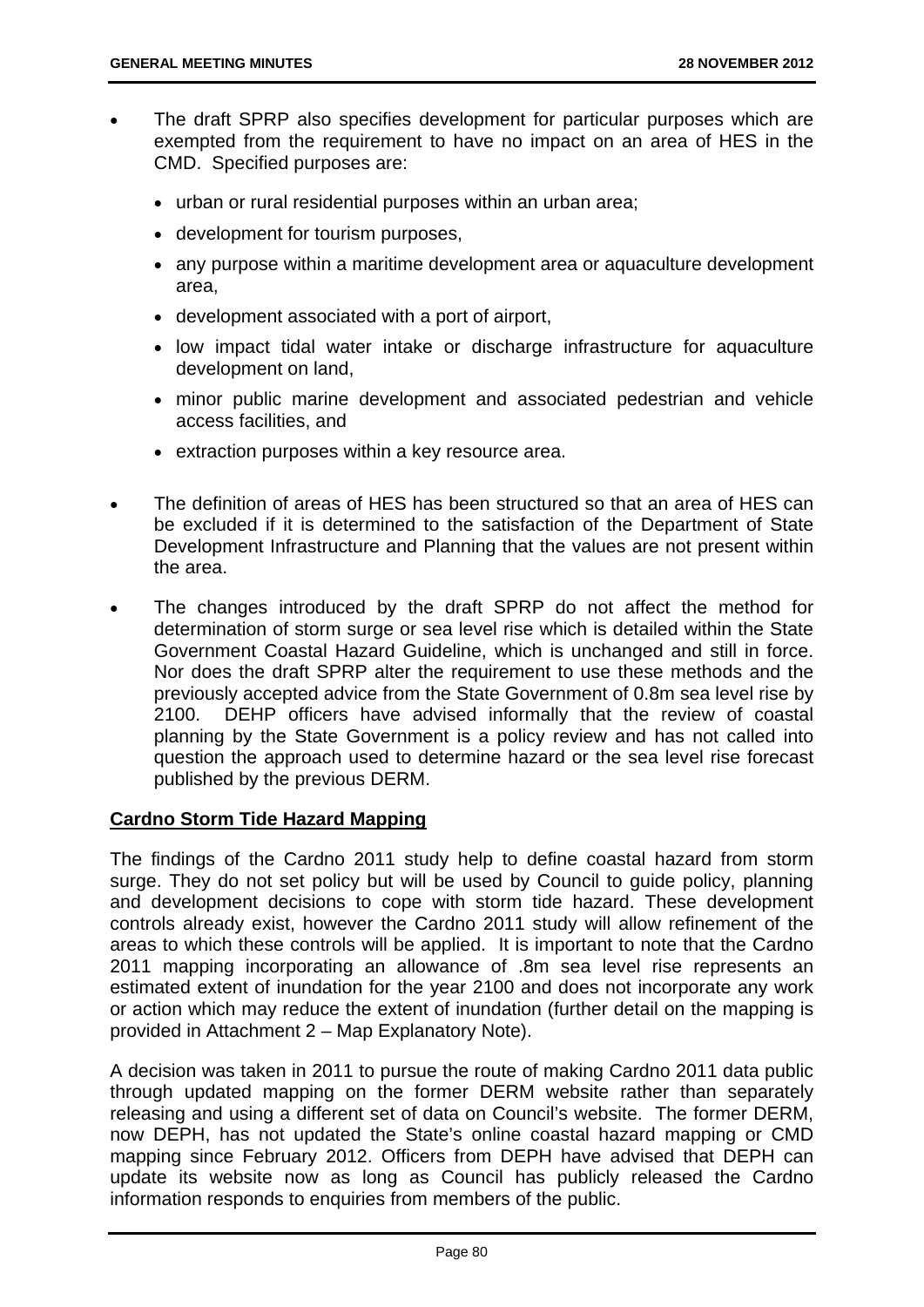Early analysis of Cardno 2011 modelling predicts that, based on projections out to 100 years without any adaption works:

- the current 1 in 100 year storm tide level inundates (to some depth) 8918 land parcels;
- the 1 in 100 year storm tide with increased intensity of cyclones/storm under greenhouse conditions inundates 9974 land parcels;
- a planning level based on this storm tide but with a sea level rise of 0.8 metres and a freeboard of 0.3m will potentially touch and therefore trigger some 12,438 land parcels.

It is likely that a significant number of state and council owned properties are included in these figures, and further analysis is needed.

Officers from the DEHP have advised that once Council publically releases Cardno 2011 storm tide mapping they will be able to incorporate this data into their online coastal hazards mapping. Accordingly, to allow this to occur this report recommends that the Cardno 2011 storm tide hazard mapping be made publically available.

# **Current arrangement in the RPS regarding storm tide inundation and Cardno 2011 Storm Tide Mapping**

Currently the Redland Planning Scheme (RPS) identifies a storm surge level of 2.4m AHD which consists of a 1 in 100 year storm tide level of 2.1m AHD and .3m allowance for sea level rise. In addition, in 2006 Council adopted a provision under the *Standard Building Regulation 1993* that required that floor levels of habitable rooms must be built 300mm above the defined flood or storm tide event level. Accordingly, habitable floor levels are required to be constructed to 2.7m AHD (2.4m + .3m).

The 1 in 100 year storm surge level in the City prior to Cardno 2011 was assessed as approximately 2.1m AHD. The RPS overlay and building provisions requiring a finished floor level of 2.7m AHD provides a buffer of approximately .6m above this level. From a development assessment perspective this is considered to provide a sufficient buffer for the near future to any sea level rise pending a more comprehensive review undertaken as part of the planning scheme review.

At its General Meeting on the 28 September 2011 Council resolved to adopt the completed Cardno 2011 study for all planning purposes*.* Since this time Cardno 2011 has been used in development assessment.

# **RELATIONSHIP TO CORPORATE PLAN**

# **5. Wise planning and design**

We will carefully manage population pressures and use land sustainably while advocating and taking steps to determine limits of growth and carrying capacity on a local and national basis, recognising environmental sensitivities and the distinctive character, heritage and atmosphere of local communities. A well-planned network of urban, rural and bushland areas and responsive infrastructure and transport systems will support strong, healthy communities.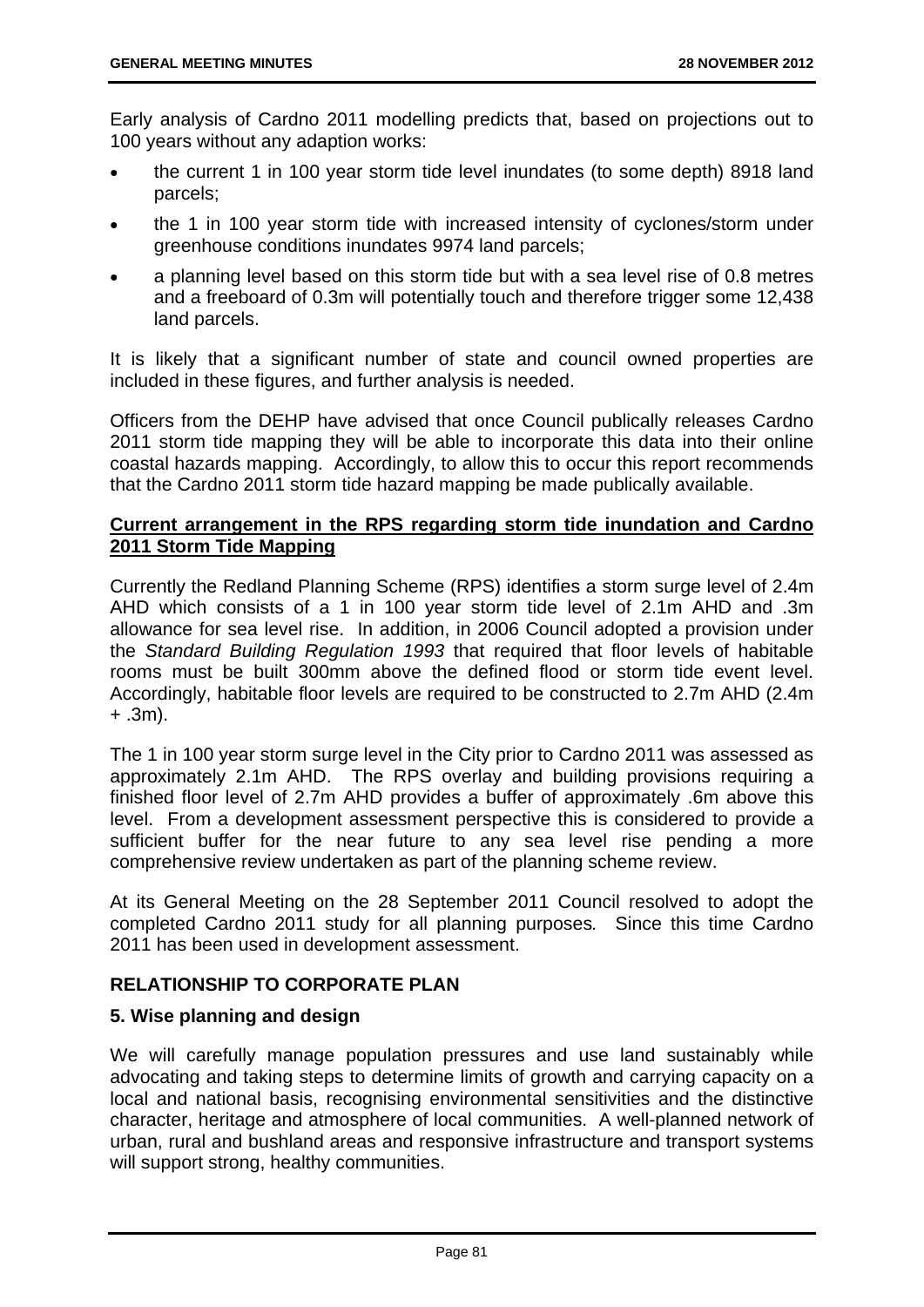### **FINANCIAL IMPLICATIONS**

There are no financial implications arising from the recommendation in this report.

### **PLANNING SCHEME IMPLICATIONS**

There are no immediate amendments required to the Redland Planning Scheme as a result of the recommendations in this report.

In accordance with the draft SPRP, Council will need to consider the Cardno Storm Tide Hazard Mapping has part of the planning scheme review.

# **CONSULTATION**

State Government officers and officers from Council's Sustainable Assessment Group and City Protection Unit have been consulted with regarding this report.

# **OFFICER'S RECOMMENDATION/ COMMITTEE RESOLUTION**

| Moved by:    | <b>Cr C Ogilvie</b> |
|--------------|---------------------|
| Seconded by: | <b>Cr W Boglary</b> |

**That Council resolve as follows:** 

- **1. To use Committee delegated authority for formal decision making in accordance with Section 257 of the** *Local Government Act 2009* **and Council resolution of the Post Election Meeting 17 May 2012 Item 7;**
- **2. To endorse the attached draft submission on the Draft Coastal Protection State Planning Regulatory Provisions to be forwarded to the Minister for State Development, Infrastructure and Planning by 19 November 2012;**
- **3. To approve the release of the attached Cardno 2011 Storm Tide Hazard Study Maps for public access so that it can be incorporated into the Department of Environment and Heritage Protections online coastal hazards mapping;**
- **4. To note the contents of this report and the issues arising from the commencement of the Draft Coastal Protection State Planning Regulatory Provisions;**
- **5. The use of delegated authority is justified to enable the submission to be made to meet the deadline requirements; and**
- **6. That this report remains confidential until Committee, under delegated authority, has endorsed the draft submission and approved the release of the Cardno 2011 Storm Tide Hazard Study Maps.**

### **CARRIED**

DIVISION

FOR: Crs Boglary, Ogilvie, Hardman, Edwards, Beard, Gleeson, Bishop and **Elliott** 

AGAINST: Crs Hewlett and Talty

Cr Williams was absent from the meeting.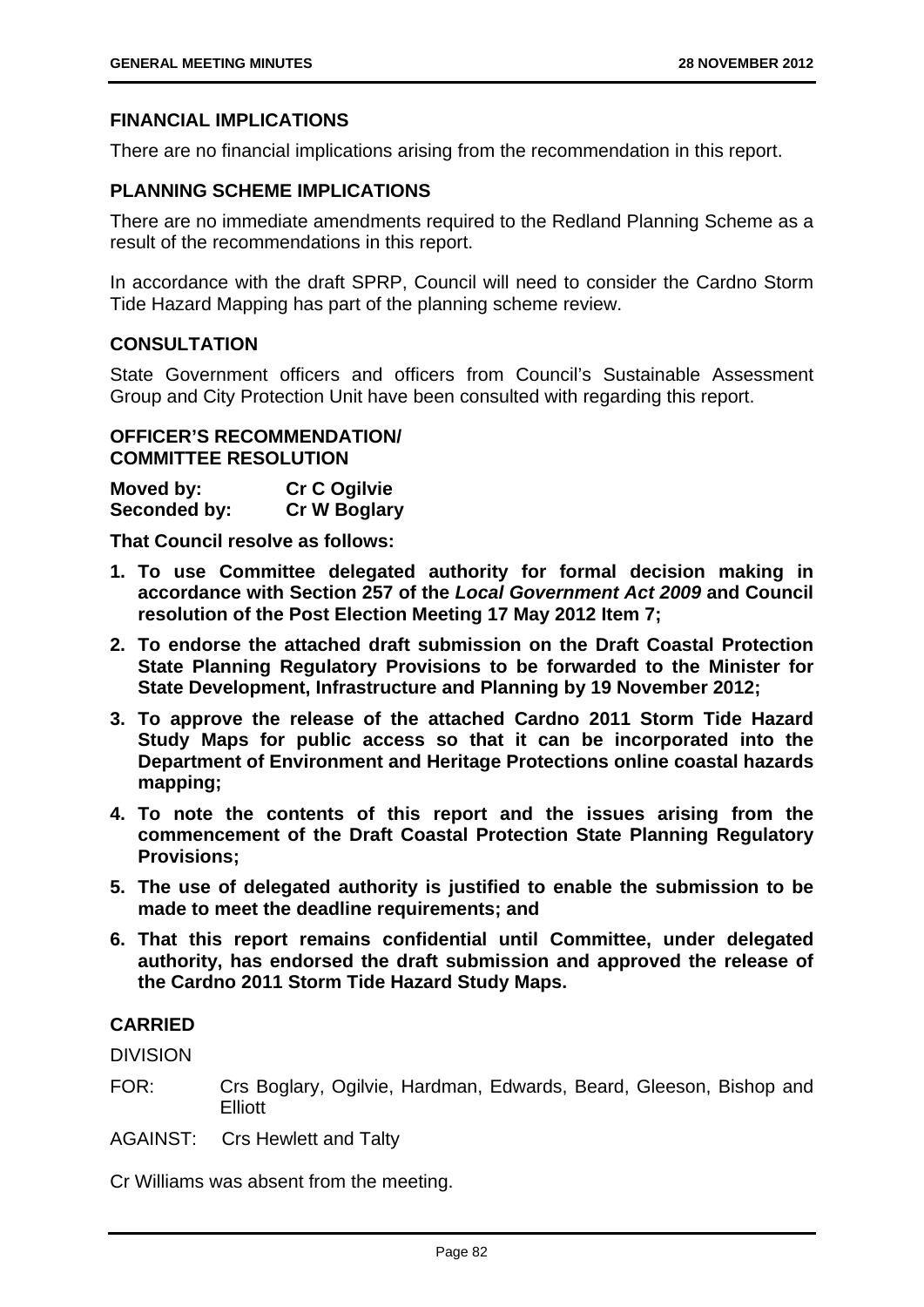# **COUNCIL RESOLUTION**

**Moved by: Cr M Elliott Seconded by: Cr P Bishop** 

**That the Committee Resolution be noted.**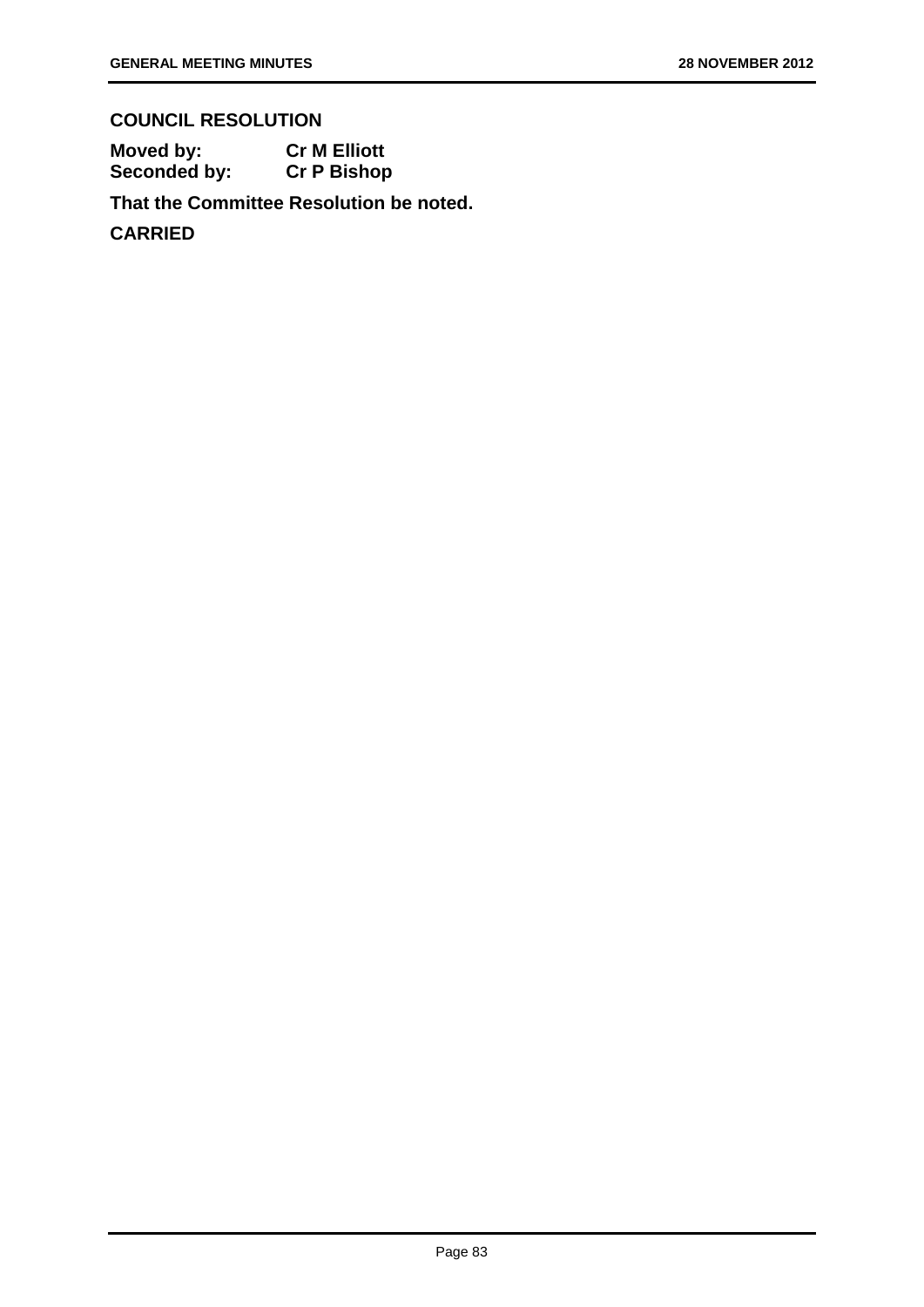#### **16 MAYORAL MINUTE**

**16.1 SPORTING PRECINCTS** 

**COUNCIL RESOLUTION** 

**Moved by: Cr K Williams** 

**That Council resolve to:** 

- **1. Confirm its support for the development of school-based sporting precincts within Redland City;**
- **2. Continue to identify opportunities to partner with schools and sporting clubs and organisations within the City, to optimise the community use of existing sporting facilities;**
- **3. Approve an allocation of \$20,000 from the Sport and Recreation infrastructure planning operational account as Council's investment in the Victoria Point State High School community sporting precinct pilot, with the funding to be used to light the school oval;**
- **4. Advise the State Government that it has made the allocation as an investment in the \$240,000 project; and**
- **5. Continue to work through the Victoria Point Sports Reference Group with the government and school to bring the pilot project to fruition.**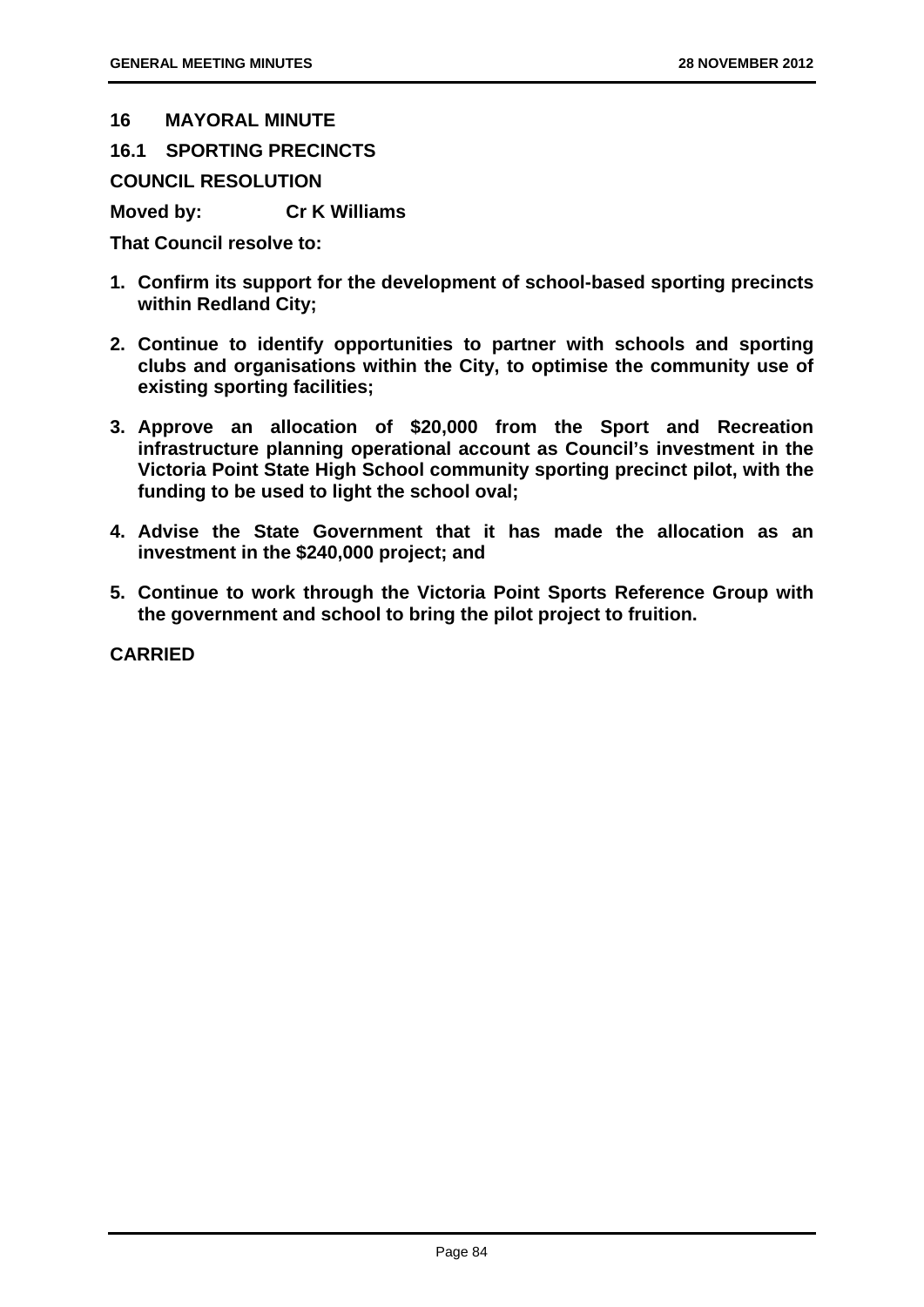# **17 DIRECT TO COUNCIL REPORTS**

| 17.1 |  | <b>GOVERNANCE</b> |  |
|------|--|-------------------|--|
|------|--|-------------------|--|

| <b>17.1.1 ADOPTION OF ANNUAL REPORT 2011/12</b> |  |
|-------------------------------------------------|--|
|                                                 |  |

| <b>Dataworks Filename:</b>  | GOV Annual Report - 2011/12                                                              |
|-----------------------------|------------------------------------------------------------------------------------------|
| <b>Attachment:</b>          | <b>Annual Report 2011/12</b>                                                             |
| <b>Responsible Officer:</b> | <b>Nick Clarke</b><br><b>General Manager Governance</b>                                  |
| Author:                     | <b>Jo Jones</b><br><b>Service Manager Corporate Planning &amp;</b><br><b>Performance</b> |

#### **EXECUTIVE SUMMARY**

Under the *Local Government Act 2009,* Redland City Council is required to adopt its annual report for 2011/12 by 30 November 2012.

An annual report must contain information on Council's financial position, an assessment of its performance in implementing its corporate and operational plans as well as a number of other issues of public interest which are specified in the legislation. A copy of the annual report must be approved by Council before being published.

### **PURPOSE**

The purpose of this report is to recommend to the General Meeting that the Annual Report 2011/12 be adopted. This will enable Council to meet its legislative requirements under section 108 of the *Local Government (Finance, Plans and Reporting) Regulation 2010*.

### **BACKGROUND**

The draft Annual Report 2011/12 has been prepared for consideration by Councillors. The annual report reviews in detail Council's financial and operational performance for the 2011/12 financial year against the goals set out in the Corporate Plan 2010- 2015 and Council's 2011/12 budget.

The report includes Council's audited financial statements and the status of projects budgeted for the 2010-11 financial year, reflecting Council's operational plan. Other content meets Council's reporting obligations under the *Local Government Act 2009*  and supporting regulations.

Once adopted, the annual report will be published on Council's website and copies will be available on request.

### **ISSUES**

The annual report has been prepared in accordance with the *Local Government Act 2009* and includes performance information linked to Council's Corporate Plan 2010- 2015.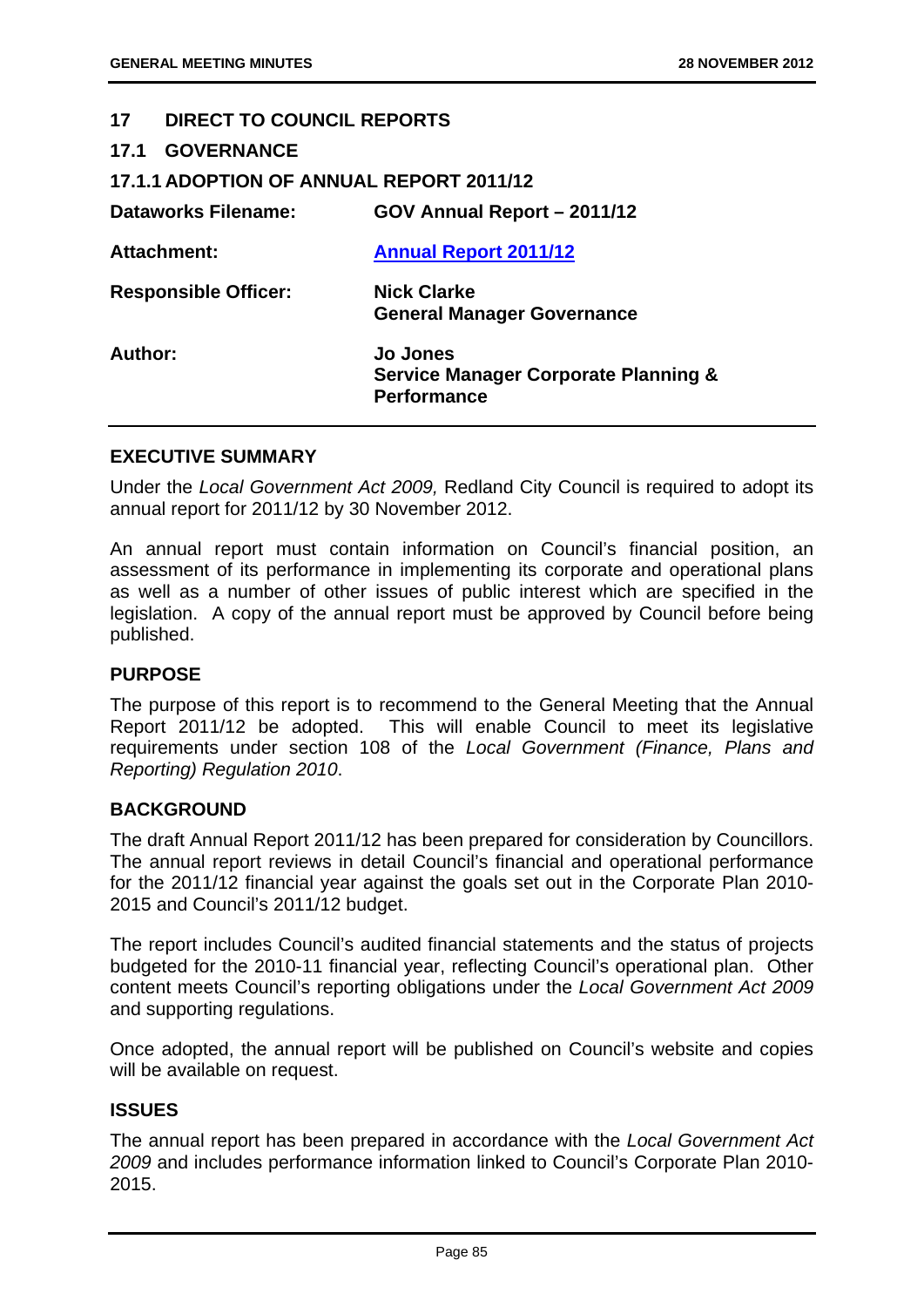# **RELATIONSHIP TO CORPORATE PLAN**

#### **8. Inclusive and ethical governance**

Deep engagement, quality leadership at all levels, transparent and accountable democratic processes and a spirit of partnership between the community and Council will enrich residents' participation in local decision making to achieve the community's Redlands 2030 vision and goals

8.5 Be transparent and consistent in the way we manage the organisation, its risks and obligations and ensure we are delivering against our priorities

#### **9. An efficient and effective**

Council is well respected and seen as an excellent organisation which manages resources in an efficient and effective way

9.5 Ensure robust long term financial planning is in place to protect the financial sustainability of Council

# **FINANCIAL IMPLICATIONS**

Costs relating to the preparation of the annual report have been met from council's existing budgets.

# **PLANNING SCHEME IMPLICATIONS**

The Land Use Planning Group was consulted and it is considered that the outcome of recommendations in this report will not require any amendments to the Redlands Planning Scheme.

### **OPTIONS**

### **PREFERRED**

That the Annual Report 2011/12 be adopted by Council.

### **ALTERNATIVE**

That the Annual Report 2011/12 be adopted by Council subject to changes agreed at the meeting.

**OFFICER'S RECOMMENDATION COUNCIL RESOLUTION** 

**Moved by: Cr M Edwards Seconded by: Cr L Hewlett** 

**That Council resolve to adopt the Redland City Council Annual Report 2011/12.**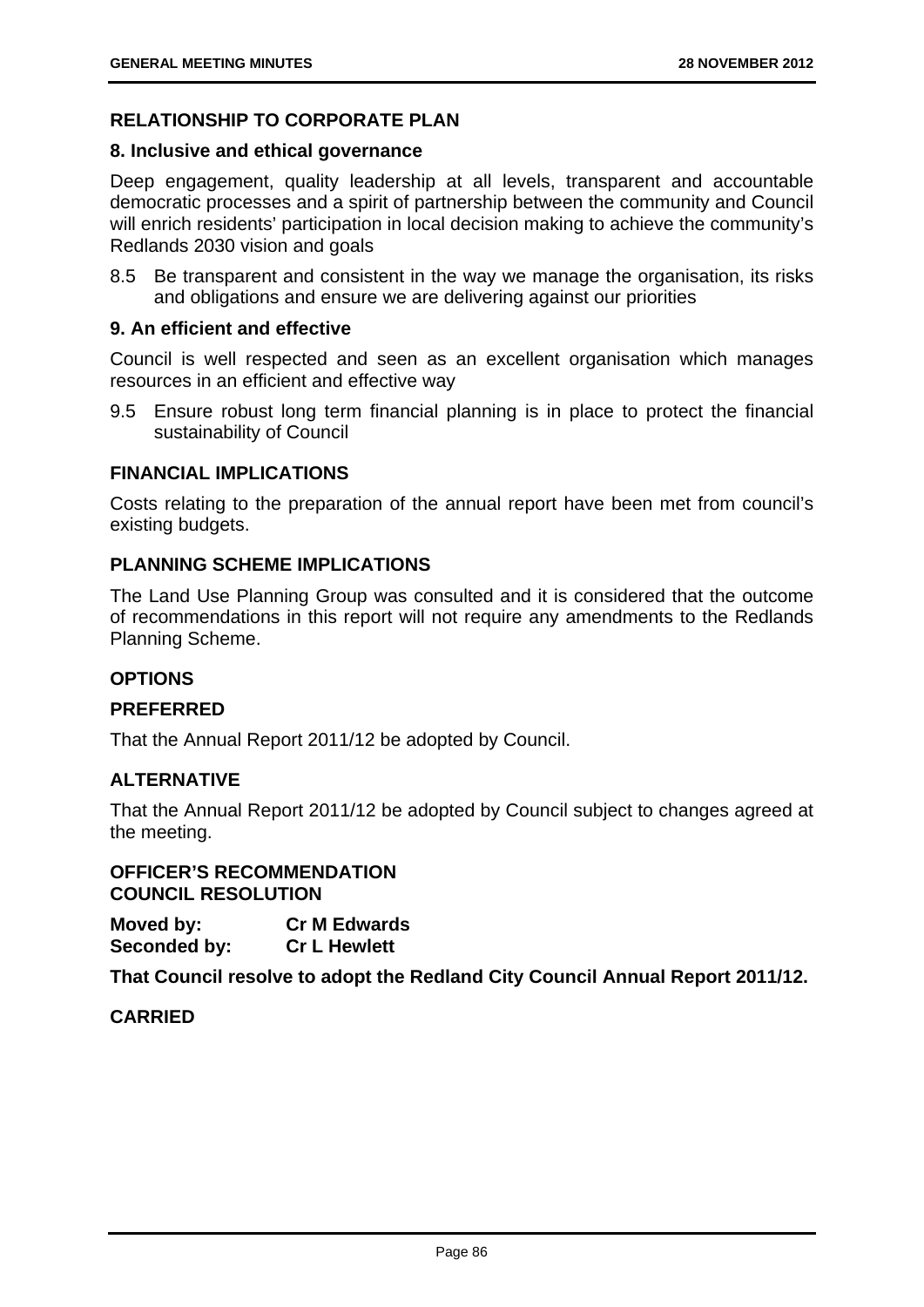### **17.1.2 APPOINTMENT OF EXTERNAL MEMBERS TO THE AUDIT COMMITTEE**

| Dataworks Filename:         | <b>GOV AUGIT COMMITTEE</b>                              |
|-----------------------------|---------------------------------------------------------|
| <b>Responsible Officer:</b> | <b>Nick Clarke</b><br><b>General Manager Governance</b> |
| Author:                     | <b>Nick Clarke</b><br><b>General Manager Governance</b> |

**Dataworks Filename: GOV Audit Committee** 

### **EXECUTIVE SUMMARY**

This report seeks Council's consideration to appoint two independent external members to the Audit Committee as required under Council's Audit Committee Charter (Corporate POL-3008) and the *Local Government (Finance, Plans and Reporting) Regulation 2010* (the Regulation).

### **PURPOSE**

The purpose of this report is to request Council's appointment of Mr Virendra Dua and Mr Peter Dowling as independent external members to the Audit Committee of the Redland City Council. The appointments will be effective from 1 December 2012 for a period of four and two years respectively.

#### **BACKGROUND**

The current term of the external members of the Audit Committee expires on 30 November 2012. The Council resolved at its meeting on 17 May 2012 to seek two external members for the Audit Committee, by way of an expressions of interest process, for a four-year period commencing after the adoption of the 2011/2012 Financial Statements through to the adoption of the Financial Statements for 2015/2016. This selection process has now been concluded.

There were 29 applicants for the two positions. Five applicants were interviewed by a panel consisting of the Mayor, Karen Williams, the Chair of the Corporate Services and Governance Committee, Councillor Mark Edwards, and the General Manager Governance, Nick Clarke. Independent referee checks were made on both recommended candidates. Mr Virendra Dua and Mr Peter Dowling are considered to be the most meritorious applicants.

### **ISSUES**

The appointment of the proposed two independent external members to the Audit Committee, after an open expressions of interest process, will ensure compliance with the Audit Committee Charter and the Regulation and will deliver good value to the Council in managing its risks.

It is proposed that the terms of the appointment of the independent external members be staggered to ensure that there is a continuity of service and to minimise the possibility of having to replace both external members at the same time. It is therefore proposed that Mr Virendra Dua be appointed for a period of four years and Mr Peter Dowling be appointed for a period of two years, both effective from 1 December 2012.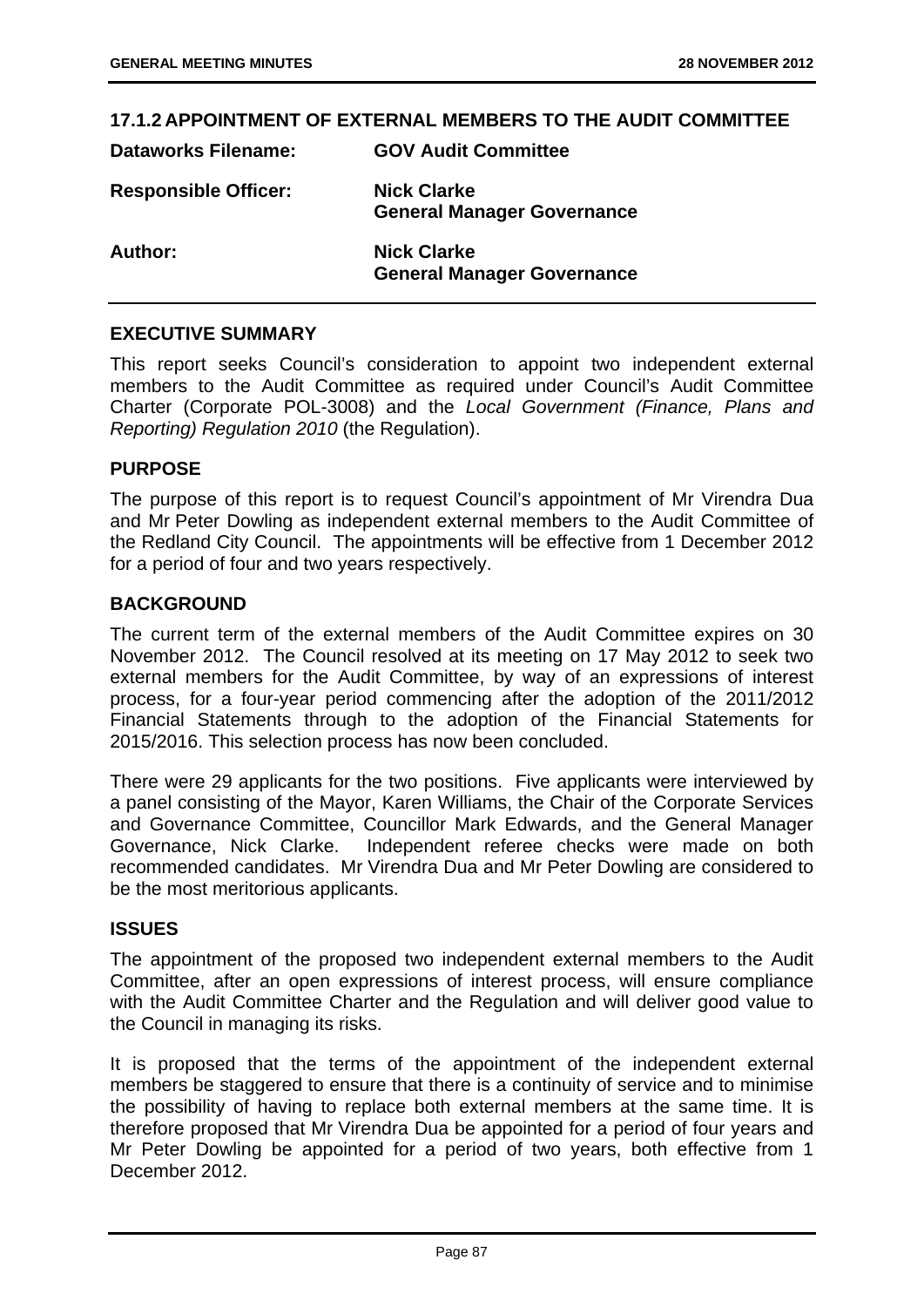Council resolved at its meeting on 17 May 2012 to appoint Mayor Karen Williams and Councillor Mark Edwards to the Audit Committee for a period of two years. Council must now make a further decision regarding which member will chair the Audit Committee.

During the interview discussions with candidates, the issue of chairing the meetings was canvassed. The general view amongst the external candidates interviewed was that they could add more value to the subject matter being discussed at meetings if they did not chair them. Given the expertise that the external candidates bring to these meetings and the potential for the value they add to be diluted due to the processes of chairing the meetings, the selection panel formed a view that matched that of several of the candidates, i.e. that one of the Councillor members should chair the meetings.

# **RELATIONSHIP TO CORPORATE PLAN**

# **8. Inclusive and ethical governance**

Deep engagement, quality leadership at all levels, transparent and accountable democratic processes and a spirit of partnership between the community and Council will enrich residents' participation in local decision making to achieve the community's Redlands 2030 vision and goals

8.5 Be transparent and consistent in the way we manage the organisation, its risks and obligations and ensure we are delivering against our priorities

# **FINANCIAL IMPLICATIONS**

This recommendation does not require any change to the current year's budget as funds have already been allocated to cover the payment of the external Audit Committee members. Payment is \$6,500 plus GST per external member per annum (assuming four committee meetings per year).

### **PLANNING SCHEME IMPLICATIONS**

None.

# **OPTIONS**

Preferred

- 1. That Council approves the appointment to the Audit Committee of:
	- a) Mr Virendra Dua for a period of four years;
	- b) Mr Peter Dowling for a period of two years; and
	- c) Councillor Mark Edwards as Chair of the Audit Committee for the remainder of his two year term on the committee; and
- 2. That these appointments are effective from 1 December 2012.

# **Alternative**

That Council seeks further information about the subject of this report.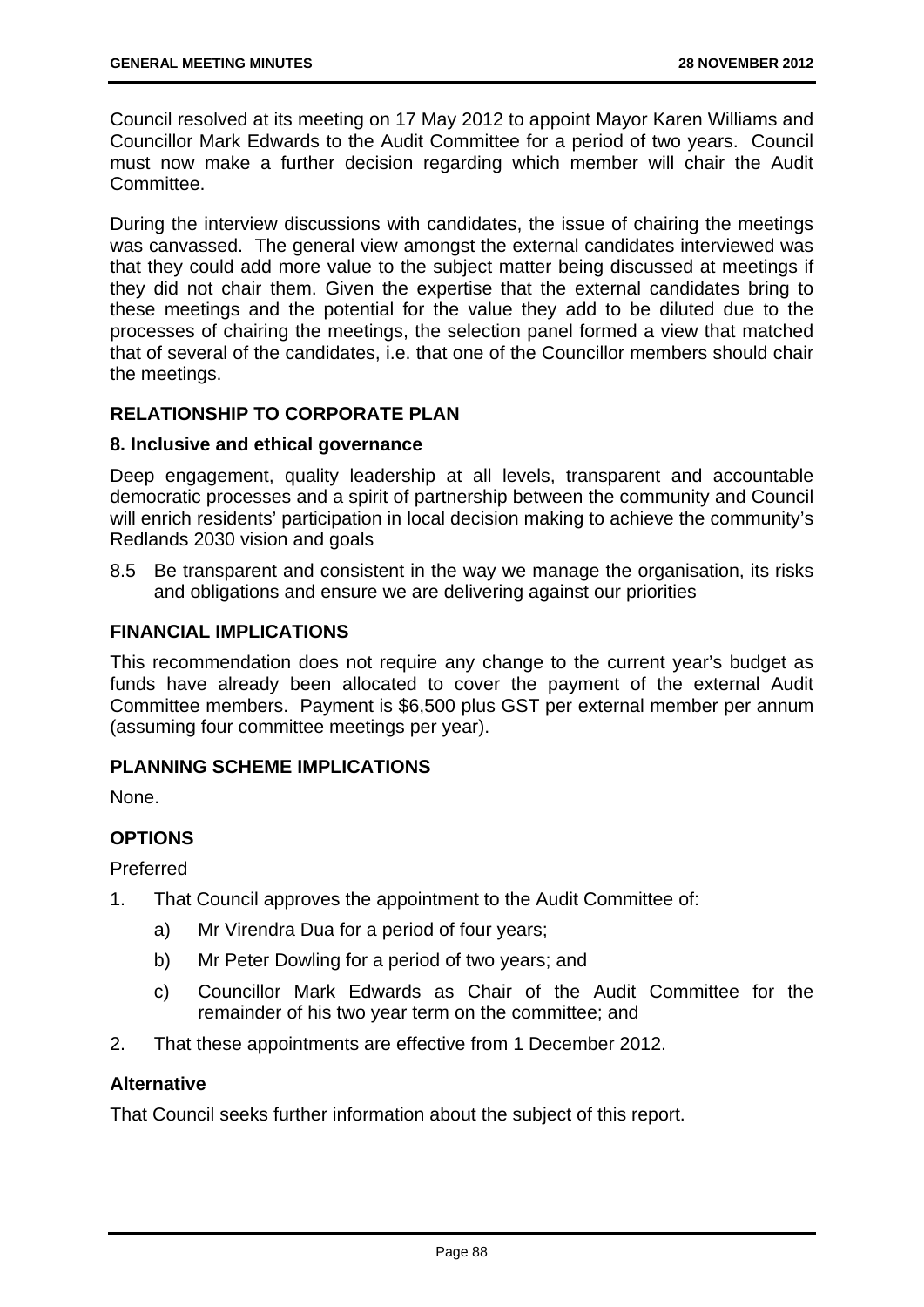# **OFFICER'S RECOMMENDATION COUNCIL RESOLUTION**

| Moved by:    | <b>Cr A Beard</b>  |
|--------------|--------------------|
| Seconded by: | <b>Cr P Bishop</b> |

- **1. That Council approves the appointment to the Audit Committee of:** 
	- **a) Mr Virendra Dua for a period of four years;**
	- **b) Mr Peter Dowling for a period of two years; and**
	- **c) Councillor Mark Edwards as Chair of the Audit Committee for the remainder of his two year term on the committee; and**
- **2. That these appointments are effective from 1 December 2012.**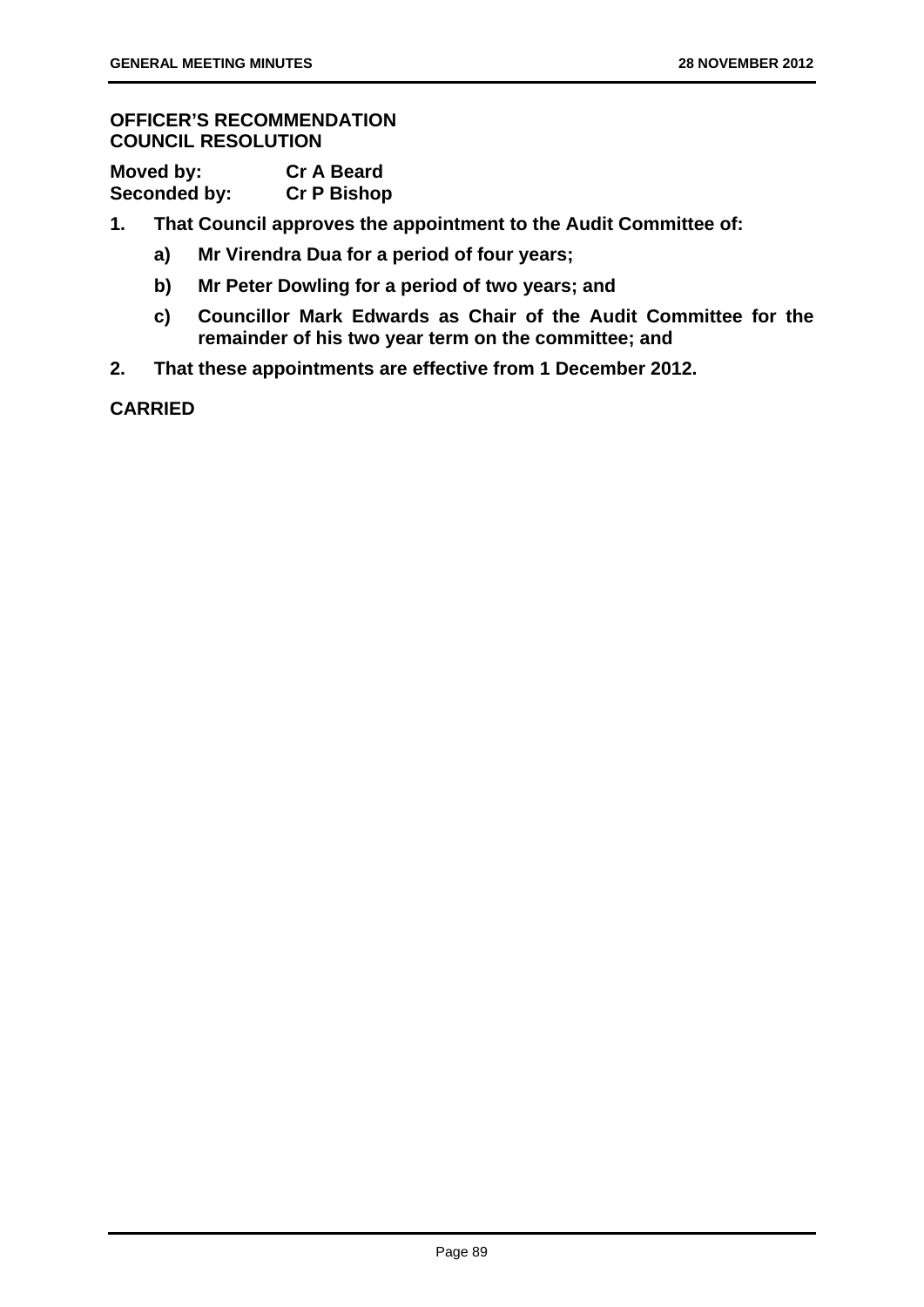### **17.1.3 CUSTOMER CONTACT POLICY AND ASSOCIATED GUIDELINES**

| <b>Dataworks Filename:</b>  | <b>GOV Administrative/Corporate/Statutory Policy</b><br><b>Documentation</b><br><b>GOV Corporate Guidelines Register</b>                      |
|-----------------------------|-----------------------------------------------------------------------------------------------------------------------------------------------|
| <b>Attachments:</b>         | <b>POL-3125 Customer Contact Policy</b><br><b>GL-3125-001 Customer Contact Guideline</b><br><b>GL-3125-002 Acceptable Requests Guidelines</b> |
| <b>Responsible Officer:</b> | <b>Nick Clarke</b><br><b>General Manager Governance</b>                                                                                       |
| Author:                     | <b>Luke Wallace</b><br><b>Manager Corporate Governance</b>                                                                                    |

### **EXECUTIVE SUMMARY**

Council is committed to the achievement of high standards in the provision of customer service to residents and other stakeholders. To assist in the consistent attainment of these high standards it is important that appropriate service levels and guidelines are put in place so Councillors, employees and customers can have certainty about what is expected in the provision of customer service.

This report recommends the adoption of a Customer Contact Policy and Guideline to support the provision of consistently high standards of customer service. In addition, this report recommends the adoption of the Acceptable Requests Guidelines, as required under the *Local Government Act 2009*.

The Acceptable Requests Guidelines deal with the way Councillors are able to request assistance or information from employees and provide clear standards for Councillors and employees alike in making, and dealing with, such requests.

### **PURPOSE**

The purpose of this report is to support and enhance Council's customer service efforts through the adoption of a Customer Contact Policy and Guidelines and to ensure compliance with the *Local Government Act 2009* through the adoption of Acceptable Requests Guidelines dealing with the way in which a Councillor can ask a local government employee for advice to help them carry out their responsibilities under the Act.

### **BACKGROUND**

Council has identified that high standards of customer service are one of the most significant priorities for the organisation moving forward. To support the achievement of this outcome, it is important that clear standards are developed that will help ensure:

- The establishment of a clear commitment to our customers of the value Council places on excellent customer service;
- The development of a customer first culture throughout the organisation through promotion of good customer service and the provision of appropriate training;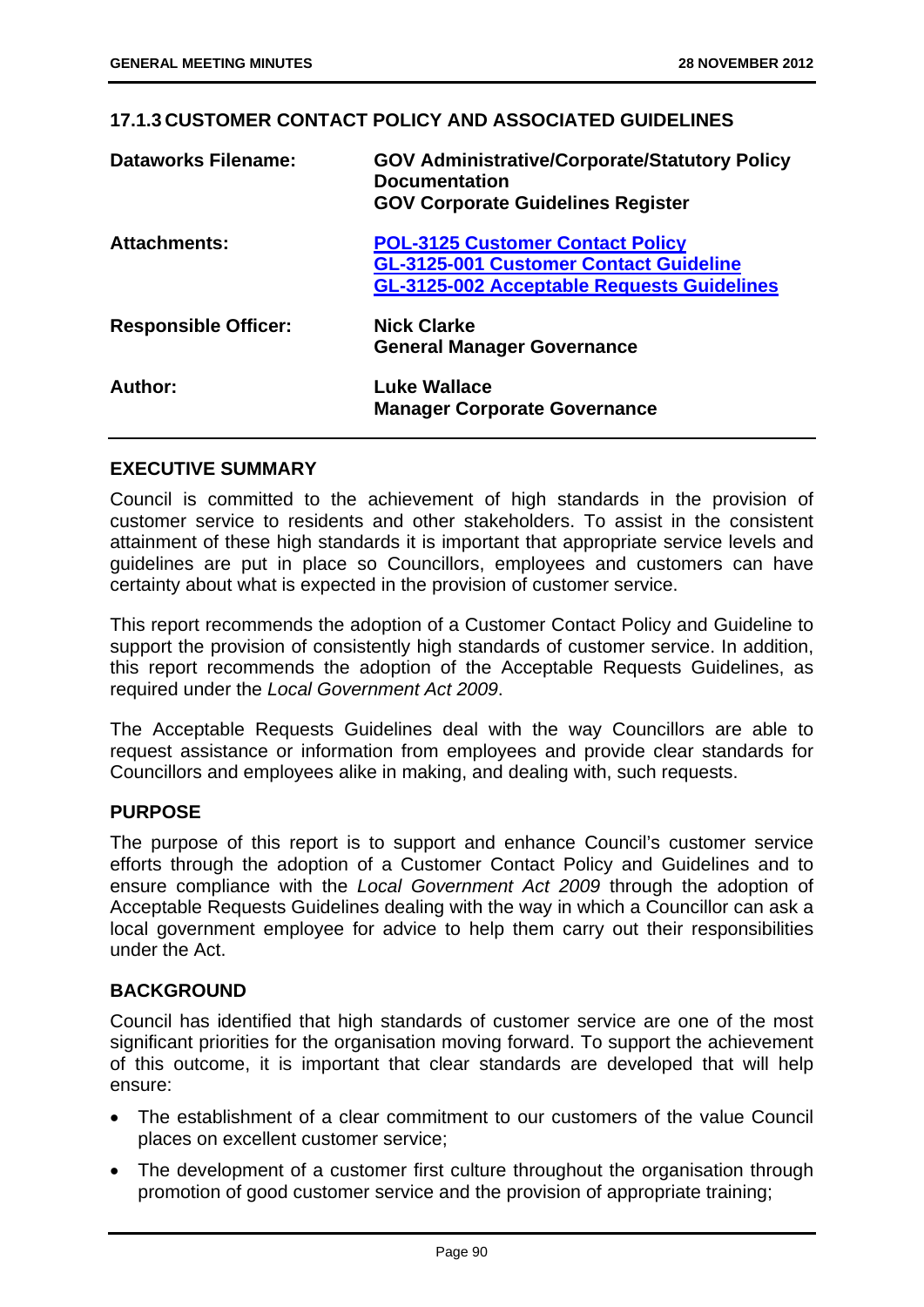- Continuous improvement of Council's customer service processes and systems;
- The development of measurable service standards for the handling of customer requests via the various customer contact portals (telephone, correspondence, face-to-face, email/Internet and social media etc);
- A high standard of support for the Mayor and Councillors to assist them to meet their responsibilities under the *Local Government Act 2009*;
- A preparedness amongst Councillors and employees to take responsibility for mistakes in an open and accountable fashion and to swiftly take remedial action to redress any such mistakes or errors; and
- Appropriate support and guidance for Councillors and employees in the event they are abused, threatened or otherwise treated in an unacceptable fashion.

A matter closely associated with good customer service is the support and assistance provided by employees to the Mayor and Councillors to help them carry out their duties.

The *Local Government Act 2009* (the Act) requires Councillors to act in the interests of residents, to ensure effective service delivery and to be accountable to the community for Council's performance.

To adequately discharge their duties under the Act, Councillors will regularly need to seek assistance and information from the CEO and other employees of Council. To support this need the Act specifically requires (Section 170A) Council to adopt *Acceptable Request Guidelines* which outline how requests by Councillors for assistance or information are to be handled.

These Guidelines (as attached) provide certainty for both Councillors and employees in their interaction on such matters by outlining;

- Clear standards for communication between Councillors and employees;
- The service levels that Councillors can expect when they make a request to employees for assistance or information;
- The importance of ensuring that operational service levels are maintained when processing Councillor requests for assistance or information; and
- The specific employees, including their contact details, that will be able to assist Councillors depending on the nature of their enquiry.

# **ISSUES**

The significant matters dealt with in this report are as follows;

- Council is committed to achieving high standards of customer service;
- To support this outcome, a Customer Service Policy and Guidelines have been developed for Council's approval;
- The Policy and Guidelines incorporate the standards and processes that will support excellent customer service moving forward;
- The *Local Government Act 2009* requires Council to adopt Acceptable Requests Guidelines dealing with how requests by Councillors to employees for assistance and information will be managed;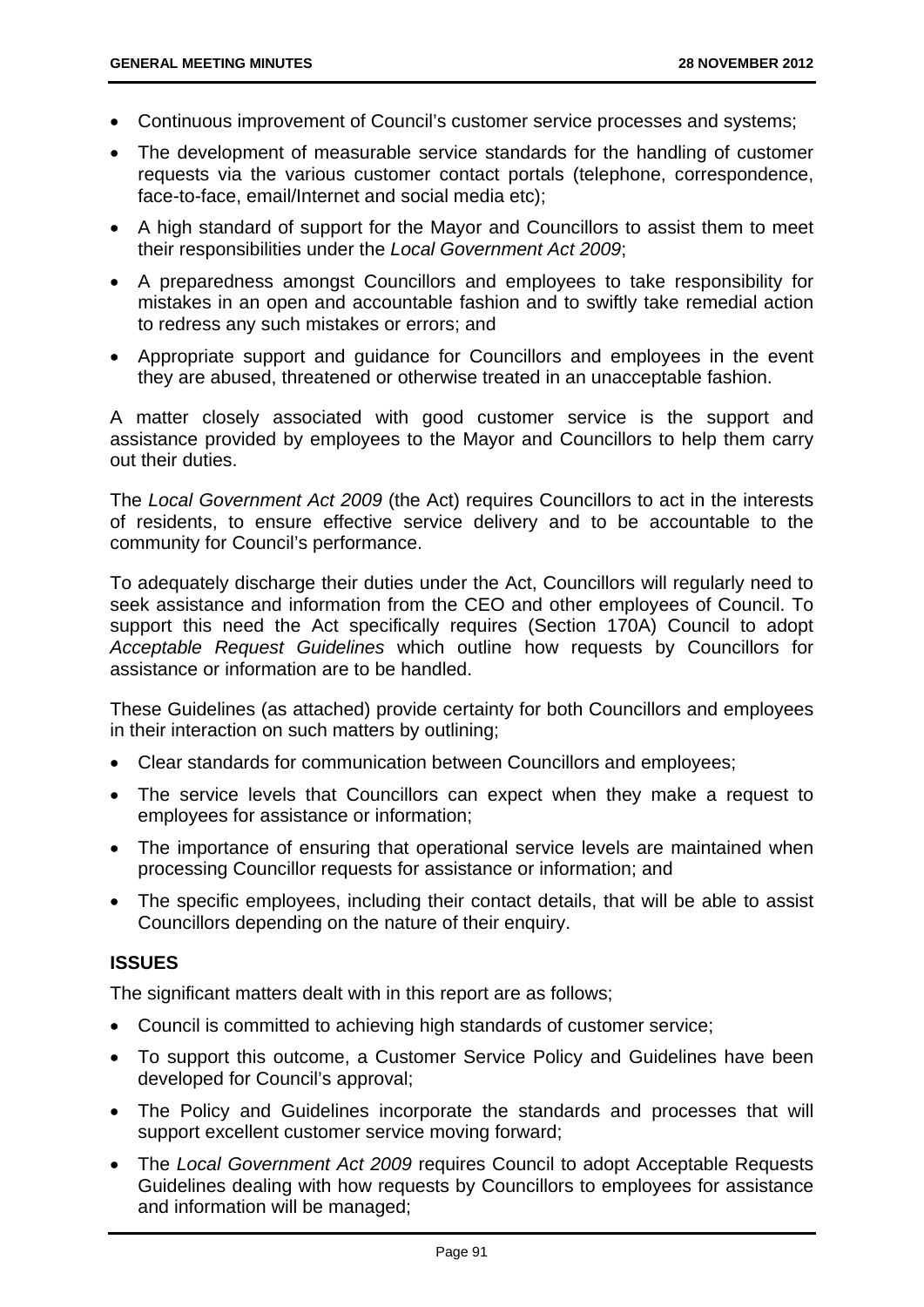- These Guidelines have been developed for Council's approval and once implemented will ensure high standards of service to Councillors and ultimately the community; and
- The Guidelines will also provide certainty for Councillors and employees in how future requests for assistance or information are to be handled.

# **RELATIONSHIP TO CORPORATE PLAN**

### **9. An efficient and effective organisation**

Council is well respected and seen as an excellent organisation which manages resources in an efficient and effective way

9.11 Develop and improve systems to support modern and flexible delivery of services

# **FINANCIAL IMPLICATIONS**

There are no direct financial implications impacting Council as a result of this report.

### **CONSULTATION**

The attached Policy and Guidelines have been developed in consultation with the Executive Leadership Group, the Mayor and Councillors.

### **OPTIONS**

#### **PREFERRED**

- 1. That Council approve the Customer Contact Policy (POL-3125) and Guideline (GL-3125-001) as attached; and
- 2. That Council approve the Acceptable Requests Guideline Requests by Councillors for Assistance or Information (GL-3125-002) as attached.

### **ALTERNATIVE**

That Council approves the Customer Contact Policy and Guidelines and the Acceptable Requests Guidelines incorporating changes.

### **OFFICER'S RECOMMENDATION COUNCIL RESOLUTION**

**Moved by: Cr P Gleeson Seconded by: Cr J Talty** 

**That Council resolve as follows:** 

- **1. To approve the Customer Contact Policy (POL-3125) and Guideline (GL-3125-001) as attached; and**
- **2. To approve the Acceptable Requests Guideline Requests by Councillors for Assistance or Information (GL-3125-002) as attached.**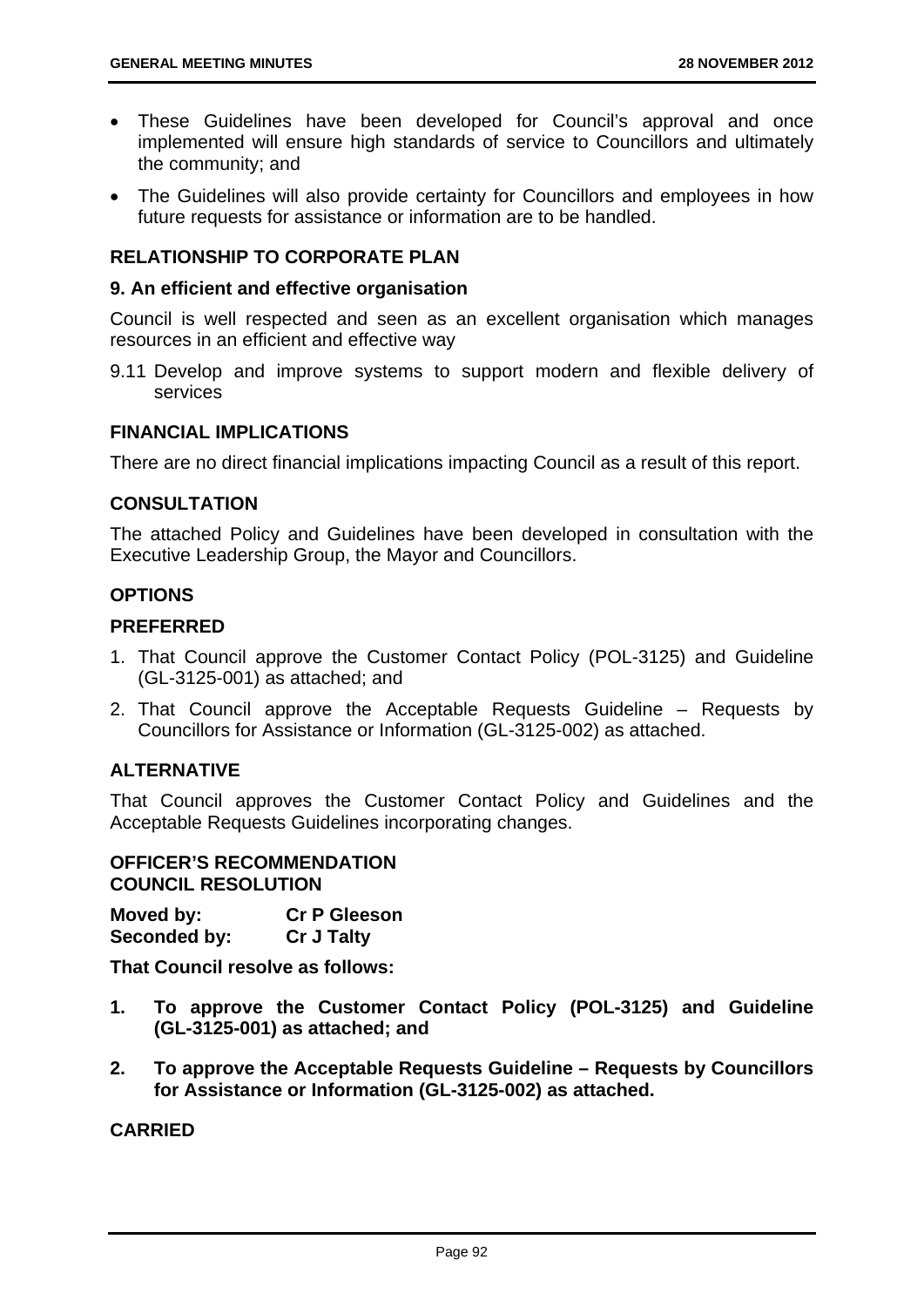| <b>17.2 CORPORATE SERVICES</b> |                                                                                                   |
|--------------------------------|---------------------------------------------------------------------------------------------------|
|                                | 17.2.1 2011/2012 REDLAND CITY COUNCIL FINANCIAL STATEMENTS                                        |
| <b>Dataworks Filename:</b>     | <b>FM Statements 11/12</b>                                                                        |
| <b>Attachment:</b>             | QAO Certified Statements - Financial Statements<br>for the Year Ended 30 June 2012                |
| <b>Responsible Officer:</b>    | <b>Martin Drydale</b><br><b>General Manager Corporate Services</b>                                |
| Author:                        | <b>Deborah Corbett-Hall</b><br><b>Service Manager Business &amp; Commercial</b><br><b>Finance</b> |
|                                |                                                                                                   |

# **EXECUTIVE SUMMARY**

Section 108 of the *Local Government (Finance Plans & Reporting) Regulation 2010* requires the local government to prepare an Annual Report for each financial year and that report must be adopted by 30 November in the year after the end of the financial year. Council's 2011/12 Annual Financial Statements are an inclusion within the Annual Report and are now presented to Council.

The attached 2011/12 Annual Financial Statements are final and have been certified by the Queensland Audit Office (QAO) as at 26 November 2012 to represent a true and fair view (unqualified opinion).

In a similar fashion to the 2010/11 financial statements, an Emphasis of Matter has been placed on the 2011/12 accounts due to discontinuation of Allconnex Water. It should be noted that RCC officers are of the understanding that both GCCC and LCC also have an Emphasis of Matter placed on their accounts in relation to their investment in Allconnex Water for the year ending 30 June 2012.

As part of the finalisation of the attached financial statements, at the end of each financial year a review is carried out to determine the amount of each grant remaining unspent at 30 June with the unspent amount of each grant being transferred to the Constrained Works Reserve.

This greatly enhances the visibility and accountability of these unexpended funds which Council must spend in accordance with any terms and conditions imposed by the grantor. When the funds are actually spent in the next financial year a corresponding transfer is made from this reserve.

Under Section 149 of the *Local Government (Finance, Plans and Reporting) Regulation 2010* (Transfers to or from an operating fund reserve), the local government may make a transfer to or from a reserve in the operating fund *only if it* – • resolves to make the transfer; or

• includes the transfers in its annual budget.

A number of projects were identified as having unexpended grant funds at 30 June 2012 –these amounts were required to be transferred to the Constrained Works Reserves as part of the end of year accounting process.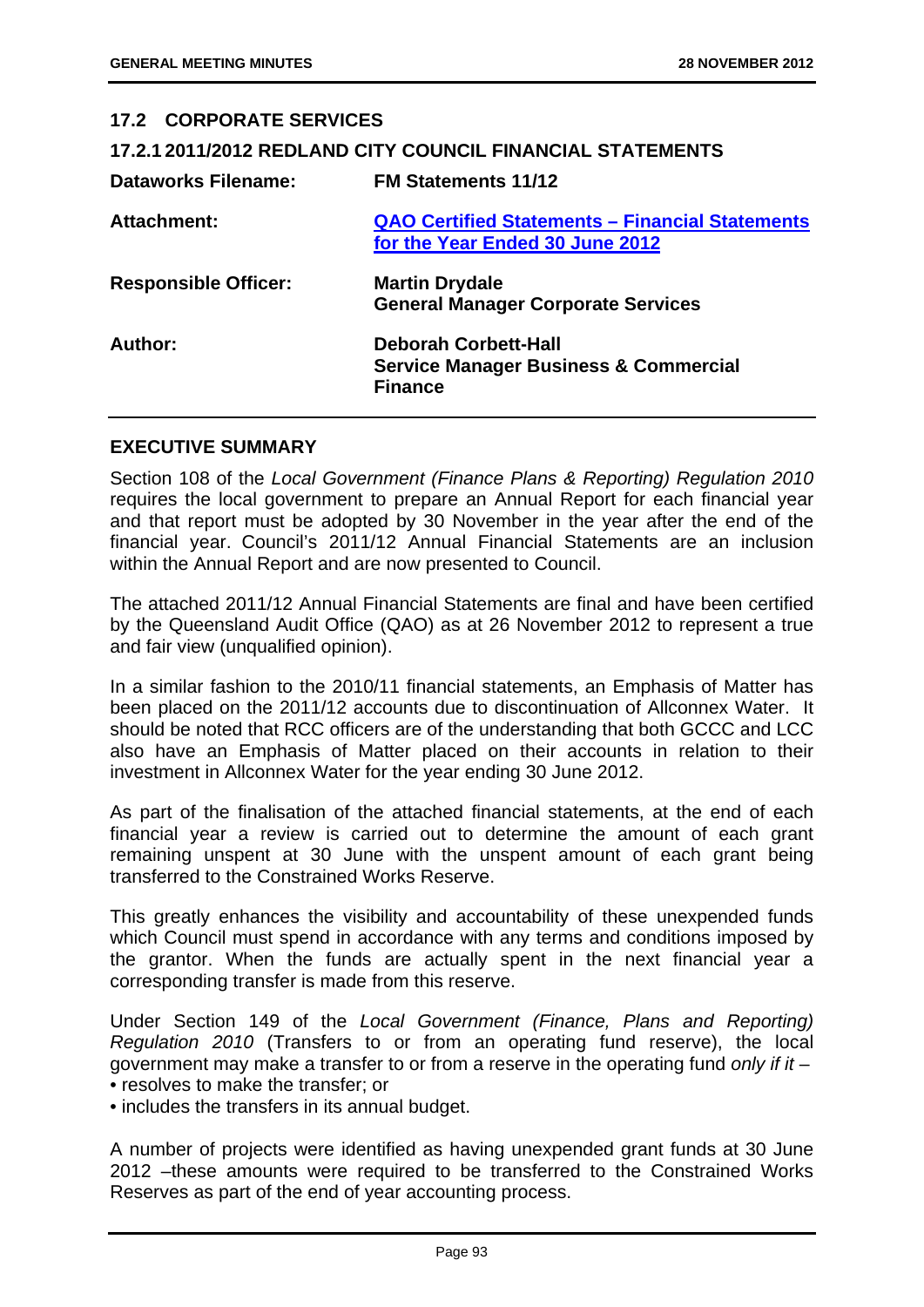In accordance with legislation, formal Council approval for these additional reserve transfers to and from the Constrained Works Reserve in relation to the 2011/2012 financial year is now sought.

### **PURPOSE**

The purpose of this report is to present the final (QAO certified) 2011/12 Annual Financial Statements and accompanying notes to Council.

The report also provides transparency over the transfers to constrained reserves that were made as part of the end of year accounting process and seeks Council approval for transfers to and from the Constrained Works Reserves in the 2011/2012 financial year in accordance with Section 149 of the *Local Government (Finance, Plans and Reporting) Regulation 2010* (Transfers to or from an operating fund reserve).

# **BACKGROUND**

A draft/unaudited set of 2011/12 financial statements was distributed for the audit committee meeting on 12 October 2012.

The version presented at that time had not been finalised nor signed off by Council's external auditors and was subsequently signed off internally by the Mayor and Interim Chief Executive Officer on 15 October 2012 to meet the Minister's timeframes.

Following this version, Council received subsequent advice from its external auditors to finalise the 2011/12 Financial Statements for submission to the QAO. The Chief Executive Officer and Mayor signed the final set of accounts on 12 November 2012.

### **ISSUES**

Please refer to the attached set of 2011/2012 Financial Statements.

# **RELATIONSHIP TO CORPORATE PLAN**

# **8. Inclusive and ethical governance**

Deep engagement, quality leadership at all levels, transparent and accountable democratic processes and a spirit of partnership between the community and Council will enrich residents' participation in local decision making to achieve the community's Redlands 2030 vision and goals

- 8.7 Ensure Council resource allocation is sustainable and delivers on Council and community priorities
- 8.8 Provide clear information to citizens about how rates, fees and charges are set and how Council intends to finance the delivery of the Community Plan and Corporate Plan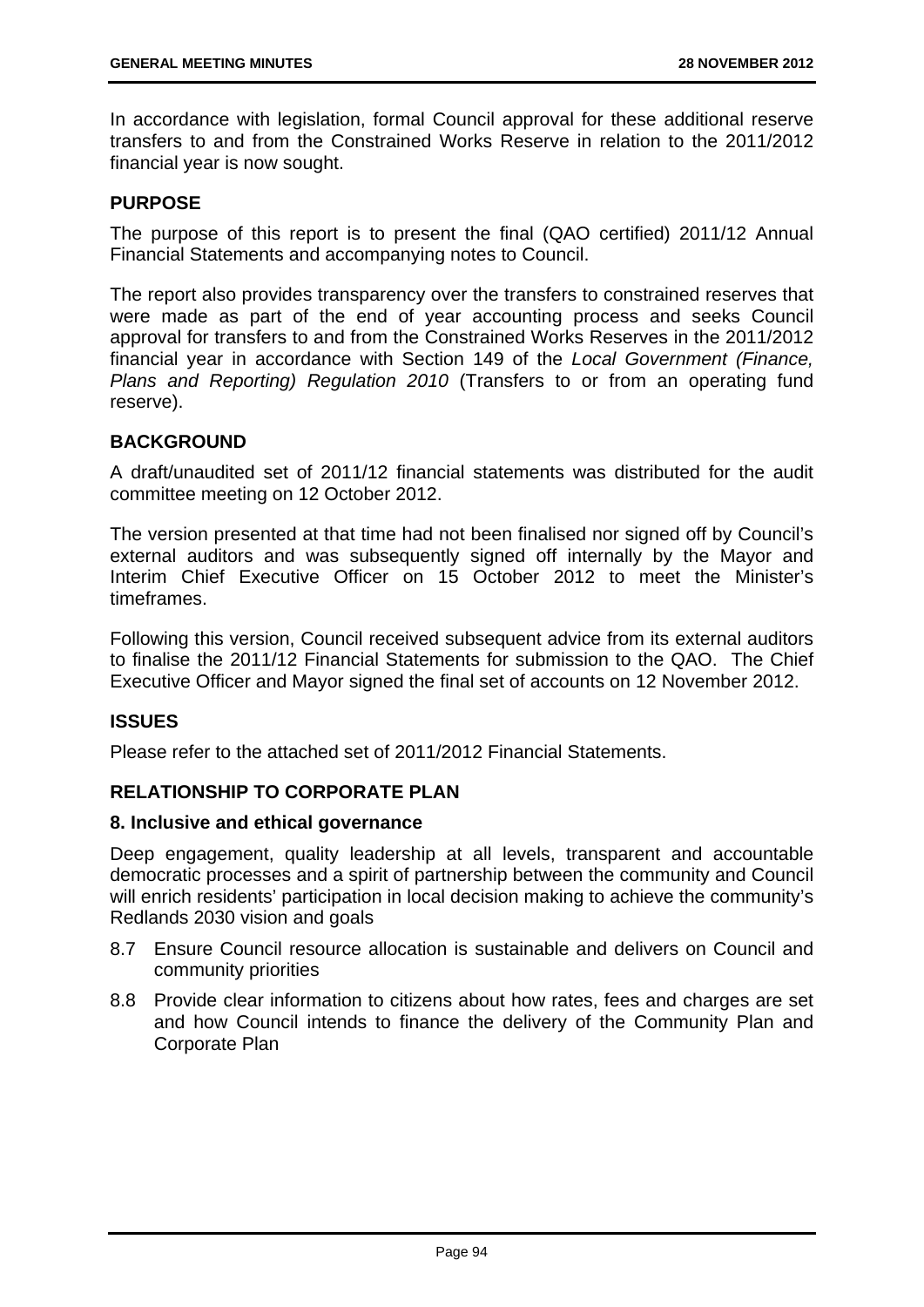# **FINANCIAL IMPLICATIONS**

With respect to the reserve movements, the transfer from reserves was actioned as part of the end of year accounting process and comprised the following grant:

| <b>Description</b>                                 | <b>Expended</b><br>grant |
|----------------------------------------------------|--------------------------|
| Main Road Wellington Pt Causeway<br>Reconstruction | \$600,105.55             |
| <b>Total expended grant</b>                        | \$600,105.55             |

With respect to the reserve movements, the transfers to reserves comprised the following grants and these funds are now constrained to improve transparency over their future use:

| <b>Description</b>                         | <b>Unexpended</b><br>grants &<br>contributions<br>at 30 June<br>2012 |
|--------------------------------------------|----------------------------------------------------------------------|
| <b>HACC Minor Modifications</b>            | \$4,992.00                                                           |
| <b>Allied Health Services</b>              | \$2,394.00                                                           |
| <b>RADF Grants</b>                         | \$605.40                                                             |
| <b>Administration - Recreation</b>         | \$13,000.00                                                          |
| <b>Administration - Respite Services</b>   | \$59,804.29                                                          |
| <b>QLD Health - Swap It</b>                | \$7,000.00                                                           |
| <b>Home Assist Secure</b>                  | \$10,071.63                                                          |
| Home Maintenance - HACC                    | \$89,556.81                                                          |
| Koala - Habitat                            | \$16,050.00                                                          |
| Coochiemudlo Island Jetty (DDA Compliance) | \$909,090.91                                                         |
| Moreton Bay Cycleway Hilliards Creek Cross | \$517,789.82                                                         |
| Miscellaneous roadwork contribution        | \$13,582.81                                                          |
| Water renewal & purchase contribution      | \$26,126.57                                                          |
| Wastewater renewal & purchase contribution | \$50,274.34                                                          |
| Total unexpended grants & contributions    | \$1,720,338.58                                                       |

These reserve movements outlined above are transfers within community equity and do not impact operating surplus, net result or total community equity.

# **PLANNING SCHEME IMPLICATIONS**

It is considered that the outcome of recommendations in this report will not require any amendments to the Redlands Planning Scheme.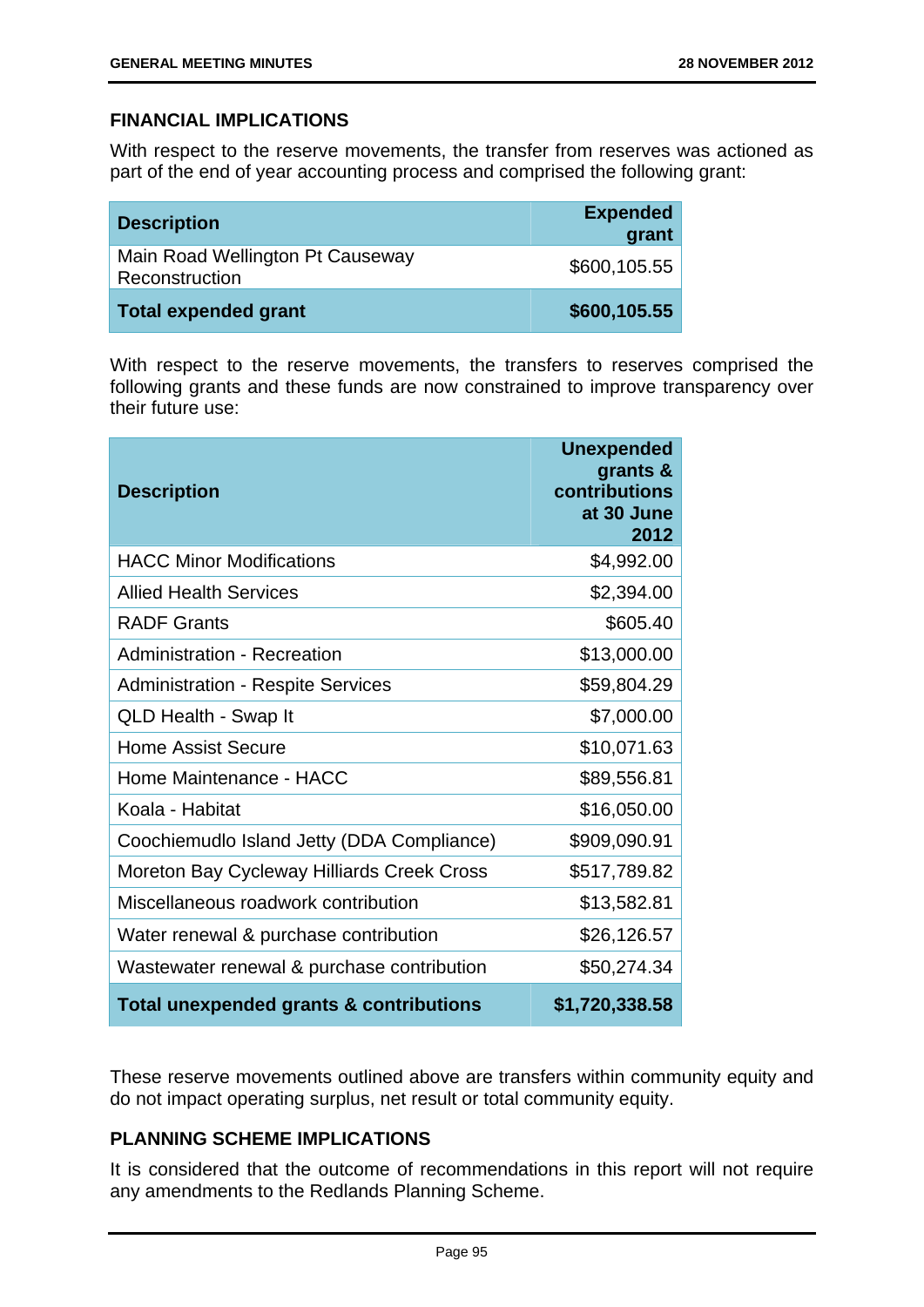# **CONSULTATION**

During the preparation of the 2011/2012 Financial Statements consultation had taken place with Council's Audit Committee on 12 October 2012 and subsequently between the Service Manager Business and Commercial Finance; Financial Reporting Manager, Financial Services officers, General Manager Corporate Services; Chief Executive Officer & the Mayor. Council's accounting treatments and policies for 2011/2012 have been confirmed as correct and in accordance with the Australian Accounting Standards.

# **OPTIONS**

# **PREFERRED**

That Council resolve to:

- 1. Note the audited Financial Statements for inclusion into the 2011/2012 Annual Report; and
- 2. Formally approve the transfers to and from the Constrained Works Reserve in relation to the 2011/2012 financial year.

# **ALTERNATIVE**

That Council requests additional information.

### **OFFICER'S RECOMMENDATION/ COUNCIL RESOLUTION**

| Moved by:    | <b>Cr W Boglary</b> |
|--------------|---------------------|
| Seconded by: | <b>Cr P Bishop</b>  |

**That Council resolve to:** 

- **1. Note the audited Financial Statements for inclusion into the 2011/2012 Annual Report; and**
- **2. Formally approve the transfers to and from the Constrained Works Reserve in relation to the 2011/2012 financial year.**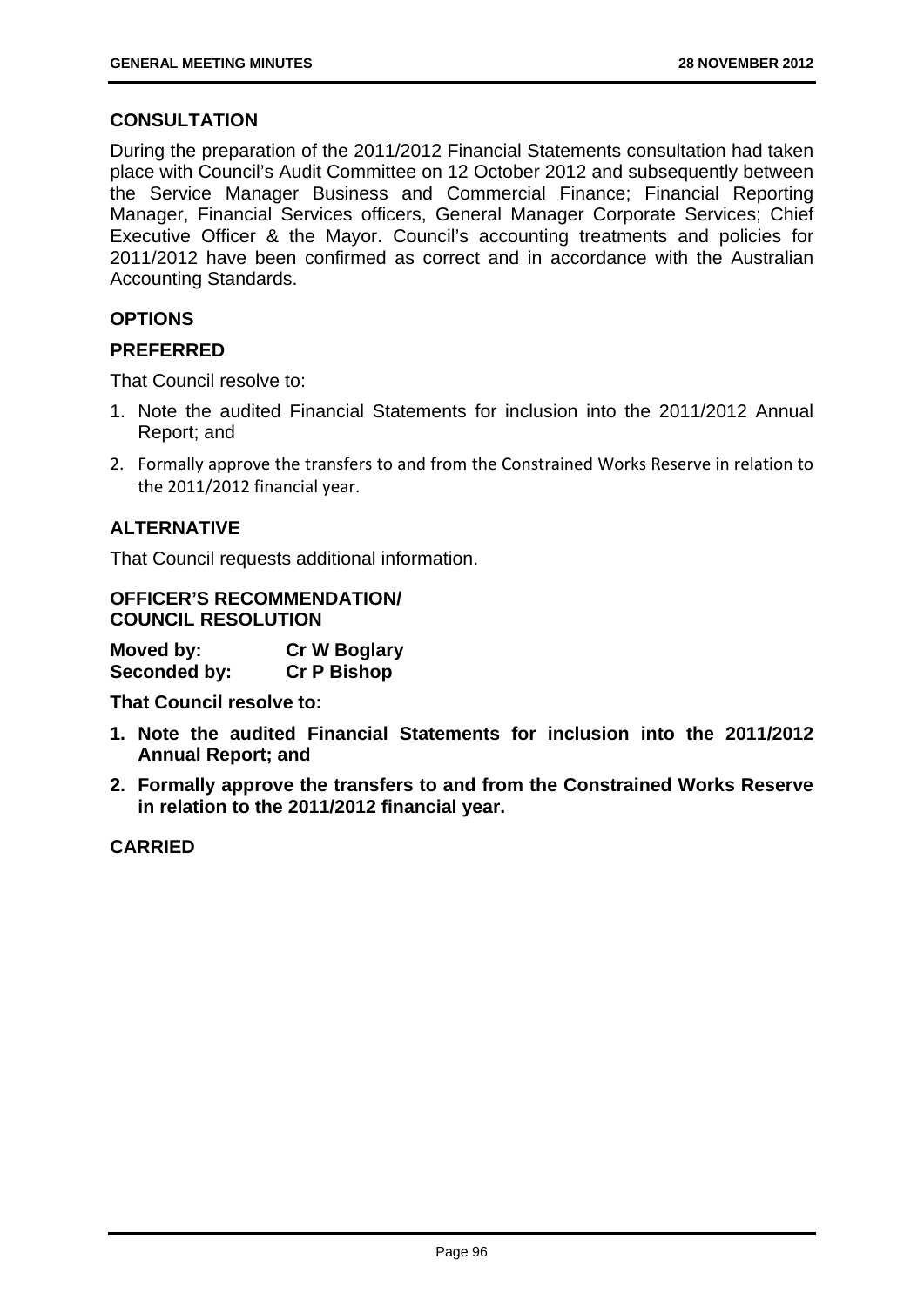### **17.2.2 COMMUNITY FINANCIAL REPORT 2011/2012**

| <b>Dataworks Filename:</b>  | GOV Annual Report 2011/2012                                                                       |
|-----------------------------|---------------------------------------------------------------------------------------------------|
| <b>Attachment:</b>          | <b>Community Financial Report 2011/2012</b>                                                       |
| <b>Responsible Officer:</b> | <b>Martin Drydale</b><br><b>General Manager Corporate Services</b>                                |
| Author:                     | <b>Deborah Corbett-Hall</b><br><b>Service Manager Business &amp; Commercial</b><br><b>Finance</b> |

### **EXECUTIVE SUMMARY**

Section 108 of the *Local Government (Finance Plans & Reporting) Regulation 2010* requires the local government to prepare an Annual Report and Section 111 of the *Local Government (Finance Plans & Reporting) Regulation 2010* requires that report to contain the Community Financial Report for the financial year.

### **PURPOSE**

The purpose is to present the 2011/2012 Community Financial Report to Council which will then form part of the 2011/2012 Redland City Council Annual Report.

### **BACKGROUND**

The Corporate Plan contains a strategic priority to support the organisation's capacity to deliver services to the community by building a skilled, motivated and continually learning workforce, ensuring assets and finances are well managed, corporate knowledge is captured and used to best advantage, and that services are marketed and communicated effectively. The annual Community Financial Report is a plain language document that contains a summary and analysis of Council's financial performance and position for 2011/2012.

### **ISSUES**

Please refer to the attached Community Financial Report.

### **RELATIONSHIP TO CORPORATE PLAN**

#### **8. Inclusive and ethical governance**

Deep engagement, quality leadership at all levels, transparent and accountable democratic processes and a spirit of partnership between the community and Council will enrich residents' participation in local decision making to achieve the community's Redlands 2030 vision and goals

- 8.7 Ensure Council resource allocation is sustainable and delivers on Council and community priorities
- 8.8 Provide clear information to citizens about how rates, fees and charges are set and how Council intends to finance the delivery of the Community Plan and Corporate Plan

### **FINANCIAL IMPLICATIONS**

Please refer to the attached 2011/2012 Community Financial Report.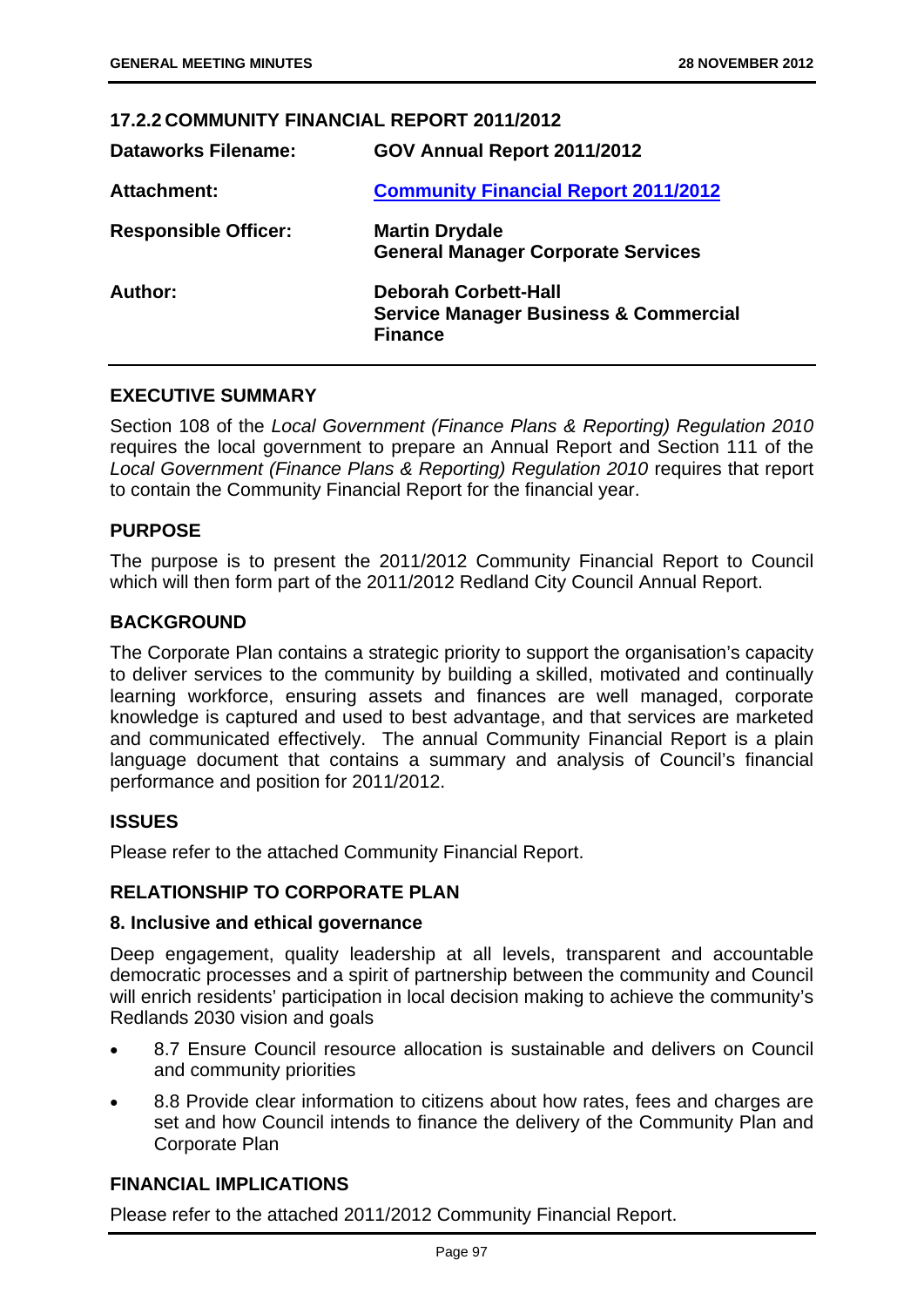### **PLANNING SCHEME IMPLICATIONS**

It is considered that the outcome of recommendations in this report will not require any amendments to the Redlands Planning Scheme.

### **CONSULTATION**

Consultation has taken place amongst the Financial Services officers and GM Corporate Services.

# **OPTIONS**

# **PREFERRED**

That Council resolve to note the Community Financial Report for 2011/2012 and explanations as presented in the Community Financial Report.

# **ALTERNATIVE**

That Council requests additional information.

**OFFICER'S RECOMMENDATION\ COUNCIL RESOLUTION** 

**Moved by: Cr M Edwards Seconded by: Cr W Boglary** 

**That Council resolve to note the Community Financial Report for 2011/2012 and explanations as presented in the Community Financial Report.**